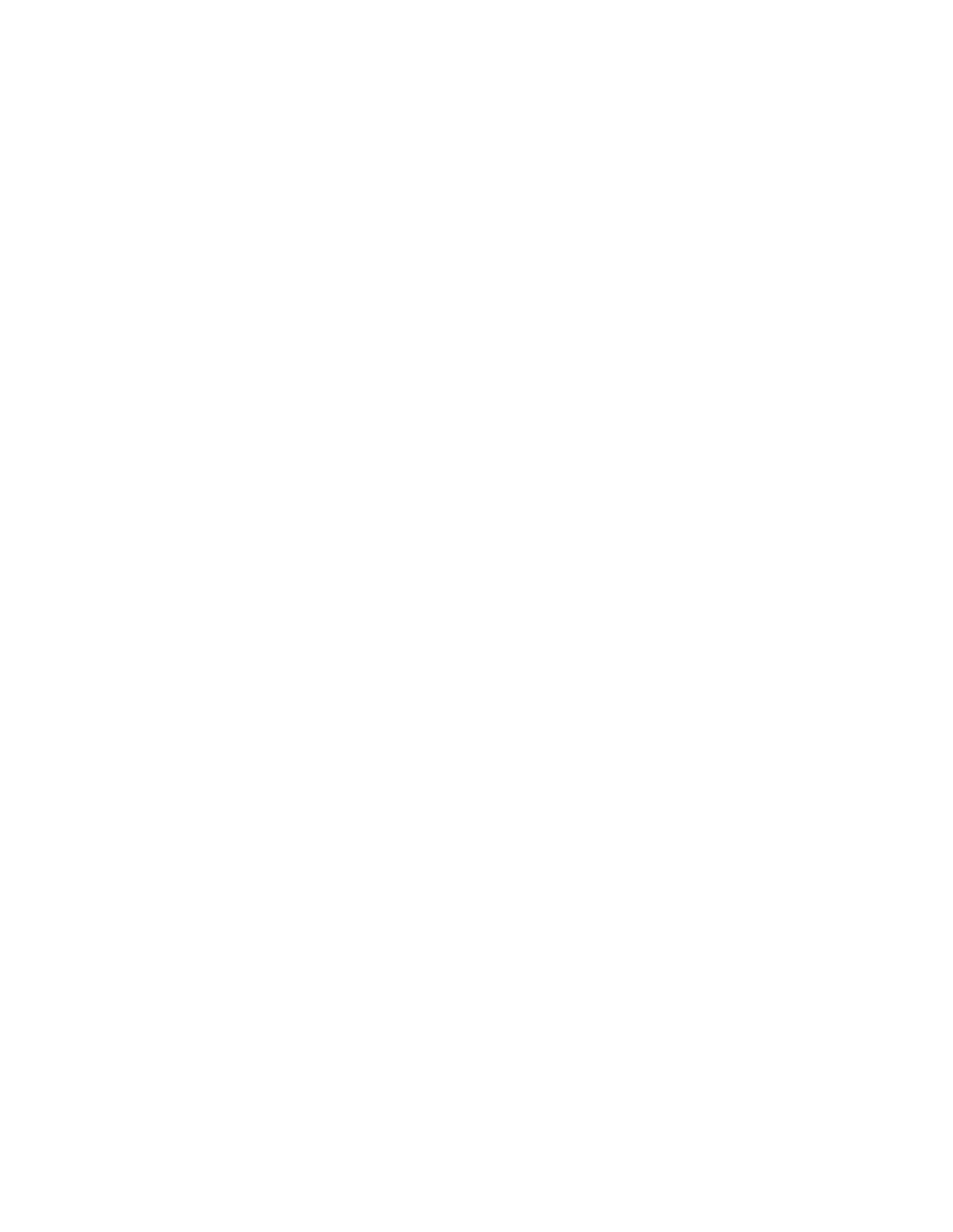### **Quality Enhancement Plan Personalized Academic and Career Exploration (PACE): A Focus on Freshmen**

Submitted By Texas State University-San Marcos

Dates of the On-site Review March 23-25, 2010

CEO Dr. Denise M. Trauth

Accreditation Liaison Dr. Cathy Fleuriet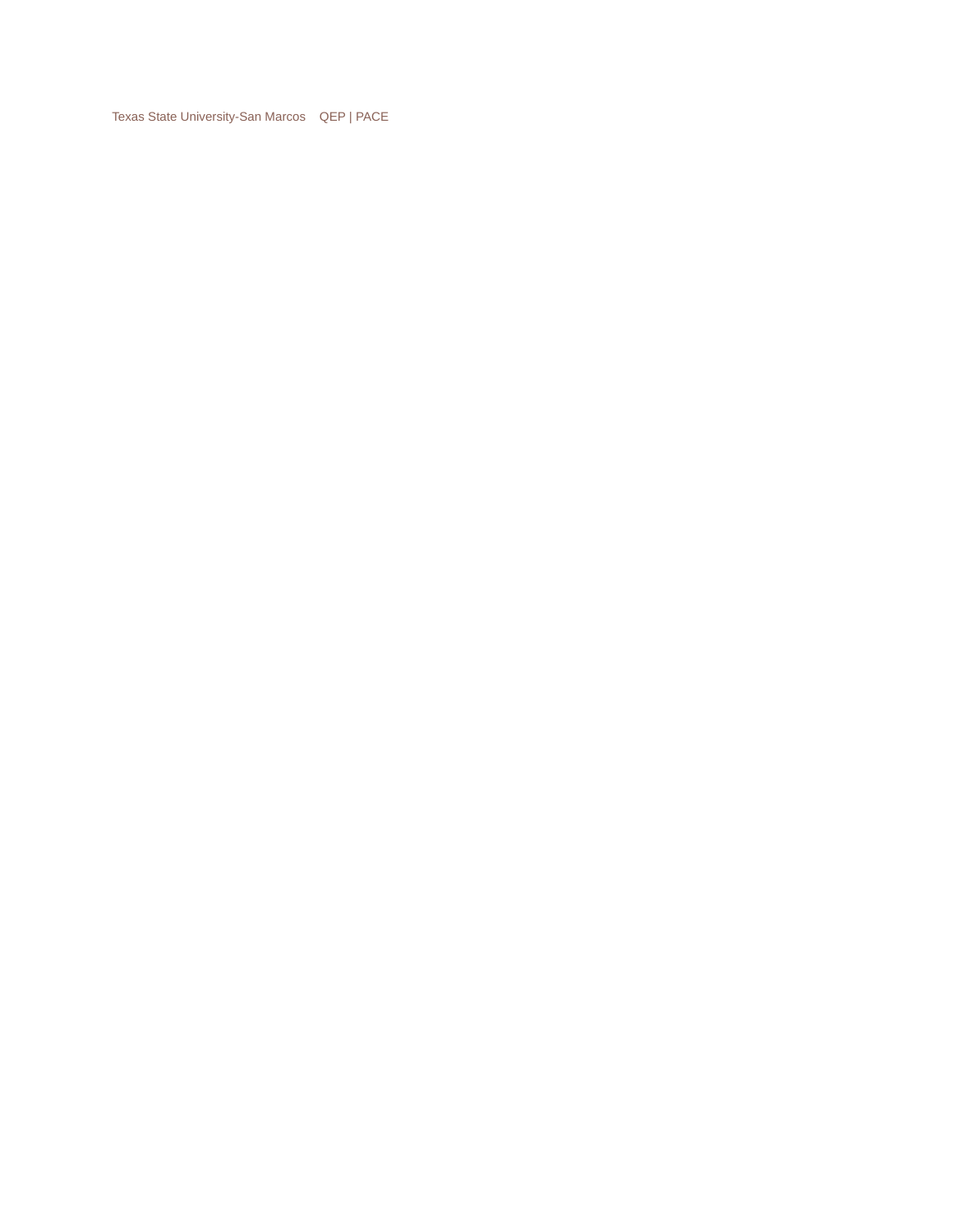#### **Table of Contents**

| l.    |                                                              |  |
|-------|--------------------------------------------------------------|--|
| II.   |                                                              |  |
| III.  |                                                              |  |
| IV.   |                                                              |  |
| V.    |                                                              |  |
| VI.   |                                                              |  |
| VII.  |                                                              |  |
| VIII. |                                                              |  |
| IX.   |                                                              |  |
| X.    |                                                              |  |
|       |                                                              |  |
| XI.   |                                                              |  |
|       |                                                              |  |
|       |                                                              |  |
|       |                                                              |  |
|       | Appendix IV: Schedule of Introductory Meetings               |  |
|       |                                                              |  |
|       |                                                              |  |
|       |                                                              |  |
|       |                                                              |  |
|       | Appendix IX: Goals, Outcomes, Actions, Structure, Resources, |  |
|       |                                                              |  |
|       |                                                              |  |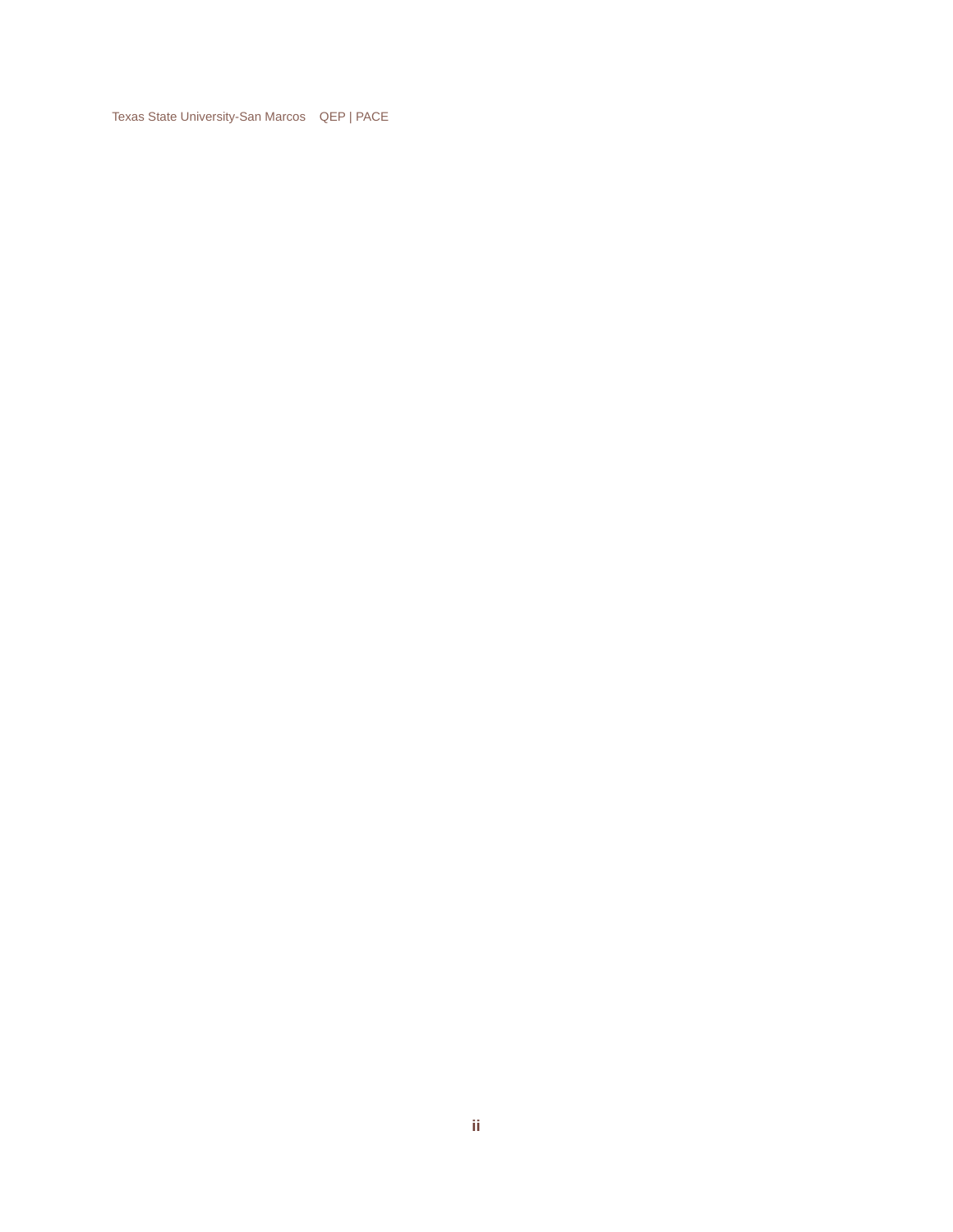#### **I. Executive Summary**

Personalized Academic and Career Exploration (PACE) which focuses on freshmen is the theme of the Quality Enhancement Plan (QEP) at Texas State University-San Marcos. The plan includes two goals, each with three student learning outcomes. Outcomes are supported with discussion of actions and a corresponding description of the organizational structure and resources necessary to achieve the outcomes, as well as an assessment plan to determine the effectiveness of the QEP. In addition, four main initiatives, designed to organize and implement the actions denoted in the plan, are identified.

The two interrelated goals of the freshman-focused QEP are (I) to help students clarify their career goals and (II) to assist students in developing and implementing an educational plan to meet their goals. The goals are accomplished through the following six student learning outcomes in which students will (1) assess their future career opportunities; (2) relate career requirements to their personal interests, abilities, and values; (3) choose appropriate career pathways, based on self-assessment and analysis of the work world; (4) select an academic program that is consistent with their interests, abilities, and career goals; (5) chart a sequence of courses for academic program completion; and (6) choose co-curricular opportunities to enhance their educational and career goals.

Initiatives designed to achieve the goals include the development of a *PACE Center*, a fully-staffed, one-stop / total-intake advising / mentoring / career exploration location for freshmen that also provides the leadership, development, and services needed for the overall implementation of the QEP; the enhancement of the course *US 1100: University Seminar*, a required one-credit course that introduces students to the nature and aims of university education where a portion of the curriculum encourages Personalized Academic and Career Exploration through related instruction, guidance, and the development of a portfolio; utilization of *Faculty Liaisons* from each academic college, who coordinate activities to assist students in exploring academic and career pathways; and enhanced technology providing student scheduling and record keeping software and electronic portfolio applications.

The concept grew from a comprehensive, methodical, and logical planning process conducted during a three-year period. Starting with the QEP Topic Development Team which solicited ideas and proposed topics, and shifting to the QEP Task Force, which narrowed the topic and developed the plan details, the QEP resulted from the input and efforts of faculty, staff, and students representing the broadest range of University stakeholders. Existing practices, empirical data from campus assessments, and best practices served as a foundation for the development of the plan.

Actions, organizational structure, resources, and a timeline needed to complete the plan were discussed, designed, and related to the achievement of the student learning outcomes. Student learning will be assessed with various quantitative and qualitative methods and direct and indirect measures. Formative assessment to measure success and suggest modifications has been incorporated, as well as summative assessment to measure the overall success of the plan.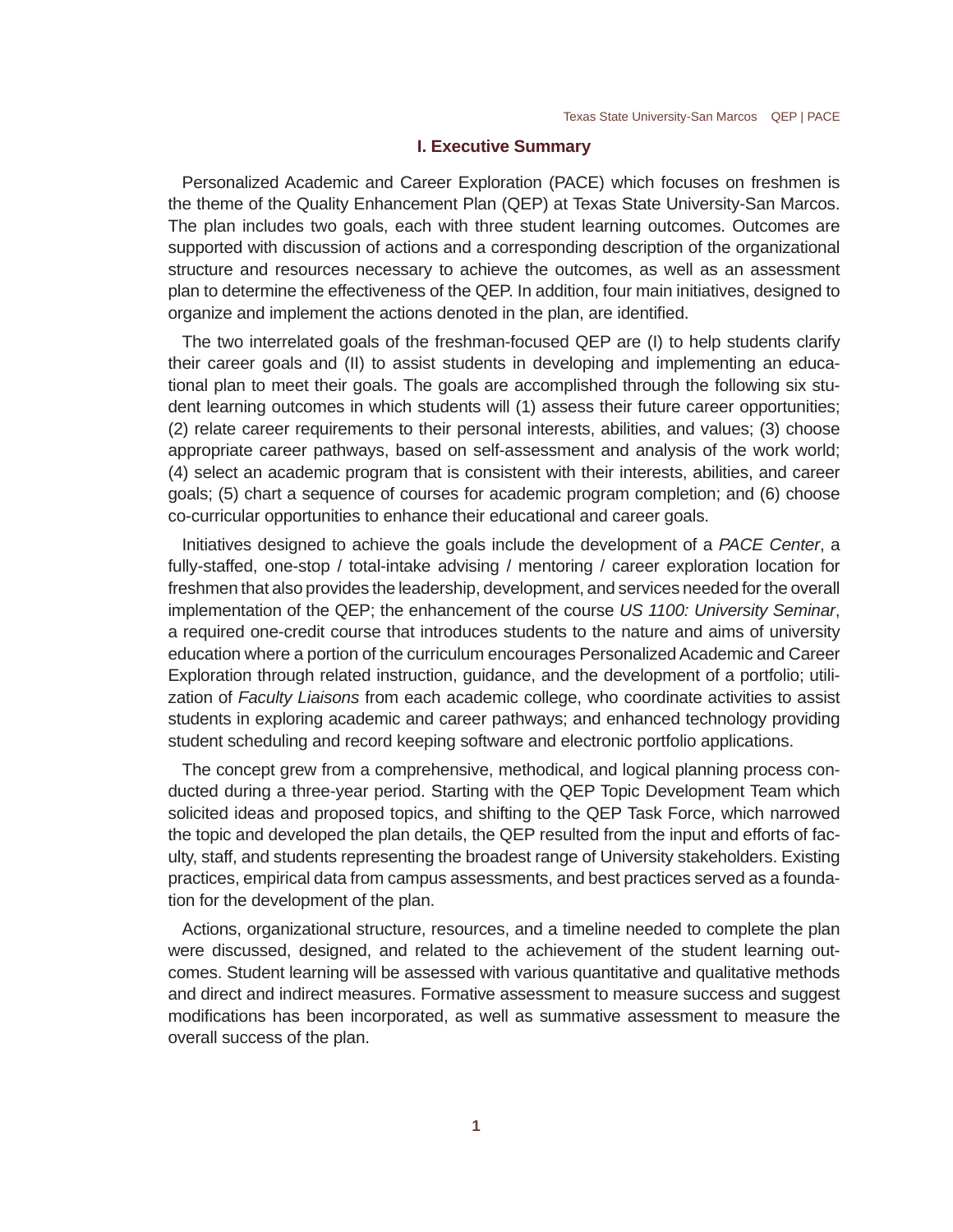#### **II. Process Used to Develop the QEP**

The Quality Enhancement Plan (QEP) at Texas State University-San Marcos grew from a comprehensive, methodical, and logical planning process conducted over a three-year period. (See Appendix I for the QEP Development Timeline on page 75.) The Plan resulted from the input and efforts of faculty, staff, and students representing the broadest range of University stakeholders.

The Leadership Team provided continuity, guidance, and oversight throughout the development of the QEP. (See Appendix II for the Leadership Team composition on page 77.) However, the crux of the plan emanated from the insight, extensive research, and thorough planning by two QEP groups, each representing a diverse array of constituents. The first group provided leadership for identifying the topic while the second group developed the details of the plan. The overall QEP planning process is illustrated in the following figure.

**Introduction of QEP to Texas State Community** Correspondence, meetings with constituent groups, open forums, and electronic media used to introduce QEP.

#### **QEP Topic Development**

QEP Topic Development Team proposed six topics and selection criteria to the Leadership Team who then chose the QEP Topic.

**QEP Plan Development** QEP Task Force researched topic, defined student learning outcomes, reviewed best practices, and drafted detailed plan.

#### *Figure II.1: Process Used to Develop the QEP*

#### **QEP Introduction**

The Texas State Leadership Team laid the foundation for the Quality Enhancement Planning process in the summer and fall of 2007. The Leadership Team began by naming the QEP Co-Chairs, Dr. Beth Wuest, Director, Academic Development and Assessment, and Dr. Nico Schüler, Professor, Music. Later, the Provost introduced the concept of the QEP to the university-at-large through electronic correspondence. (See Appendix III for a copy of the QEP Initial Correspondence by the Provost on page 78.) As a follow-up to the Provost's correspondence, the QEP Co-Chairs, in the spring of 2008, met with approximately 25 constituent groups and held two open forums to introduce the QEP concept, to explain the purpose and nature of the QEP, to provide access to the QEP website, and to solicit input. (See Appendix IV for the Schedule of Introductory Meetings with Constituent Groups on page 79.) Simultaneously, the establishment of a working QEP website and corresponding e-mail account provided a means for ongoing, open communication.

#### **Topic Development Process**

During spring 2008, a QEP Topic Development Team, composed of 23 members representing a variety of constituent groups, was created for the purpose of gathering ideas for the QEP topic. (See Appendix V for the QEP Topic Development Team membership on page 80.) The Team was charged with the following responsibilities:

• Introduce the QEP concept to constituents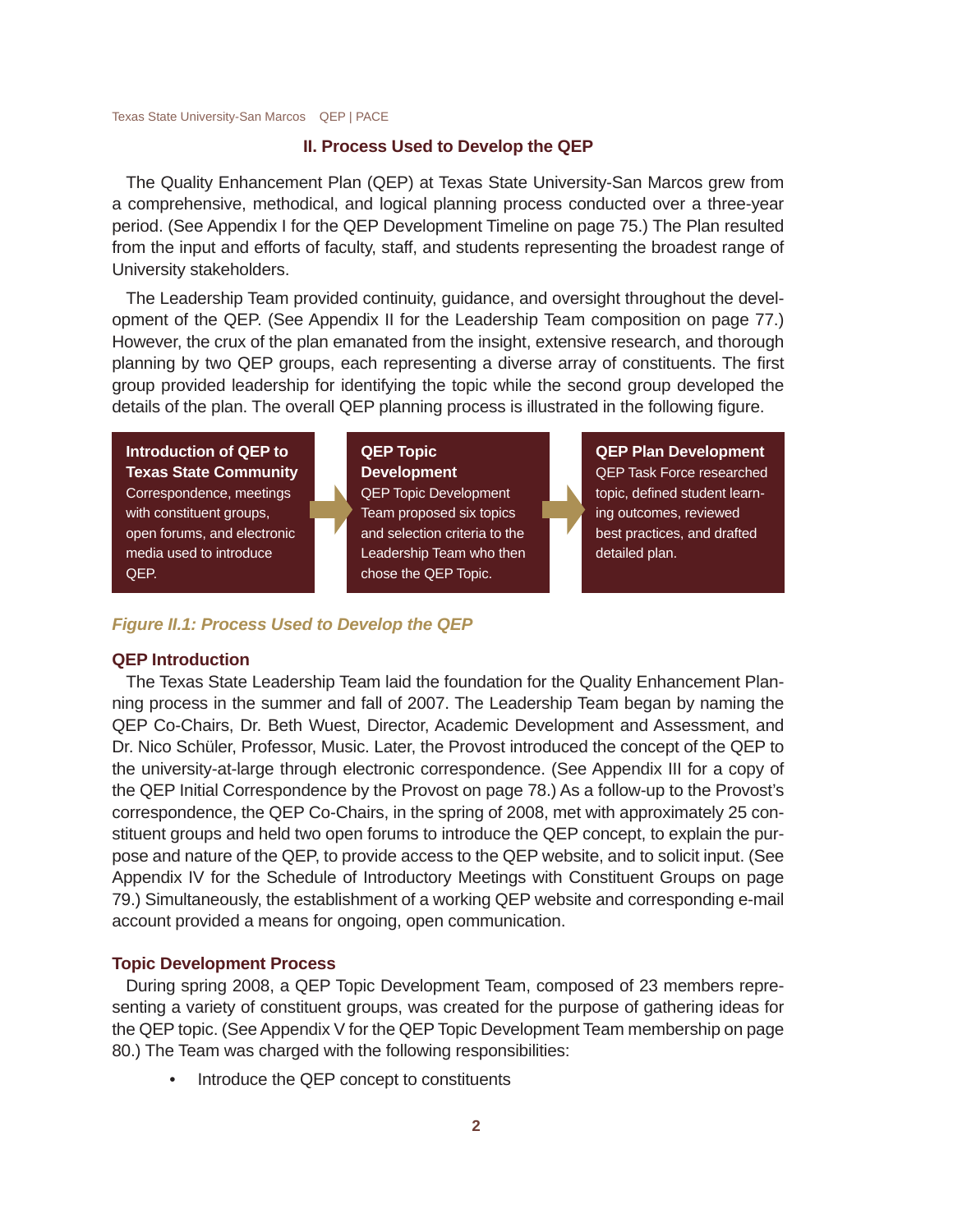- Identify criteria for the selection of the QEP topic
- Solicit ideas for the QEP topic from constituents
- Review and narrow the proposed ideas for the QEP topic
- Develop brief summaries for proposed topics in the narrowed list

During summer 2008, the Leadership Team reviewed recommendations proposed by the QEP Topic Development Team and approved the QEP topic. Details of the process used to arrive at the final topic are described in Section III: Identification of Topic of this report. (See page 5.)

#### **Plan Development Process**

During fall 2008, a QEP Task Force composed of 43 members representing a variety of constituent groups, including faculty, staff, and students with special interest in the selected QEP topic, was charged with the development of the organizational and functional details of the Quality Enhancement Plan. (Refer to Appendix VI on page 81 for the composition of the QEP Task Force.) The Task Force was assigned the following responsibilities:

- Research the selected QEP topic
- Define student learning outcomes related to the QEP
- Identify actions needed to achieve the desired student learning outcomes
- Consider the infrastructure necessary to implement and maintain the QEP
- Establish a timeline for accomplishing the QEP
- Budget necessary resources to successfully implement the QEP
- Develop a comprehensive assessment plan
- Prepare documentation for submission

Because of the large number of members in the QEP Task Force, the group was divided into six planning groups (advising, mentoring, student support services, budget, assessment, and marketing) to gain manageable input on specific aspects of the planning process. Each planning group met on an as-needed basis. Each of the planning groups was represented on a 14-member Executive Task Force that met twice each month.

The QEP Task Force met monthly from fall 2008 through spring 2010 to complete its assignment. In addition to regular discussion and planning sessions, the Task Force initiated the following activities:

- Conducted a Strengths, Weaknesses, Opportunities, and Threats (SWOT) analysis related to the QEP theme
- Met with consultants from the National Academic Advising Association (NACADA), the Southern Association of Colleges and Schools (SACS), and institutions that had successfully drafted a QEP for their institution's SACS reaffirmation process
- Visited other institutions illustrating examples of best practices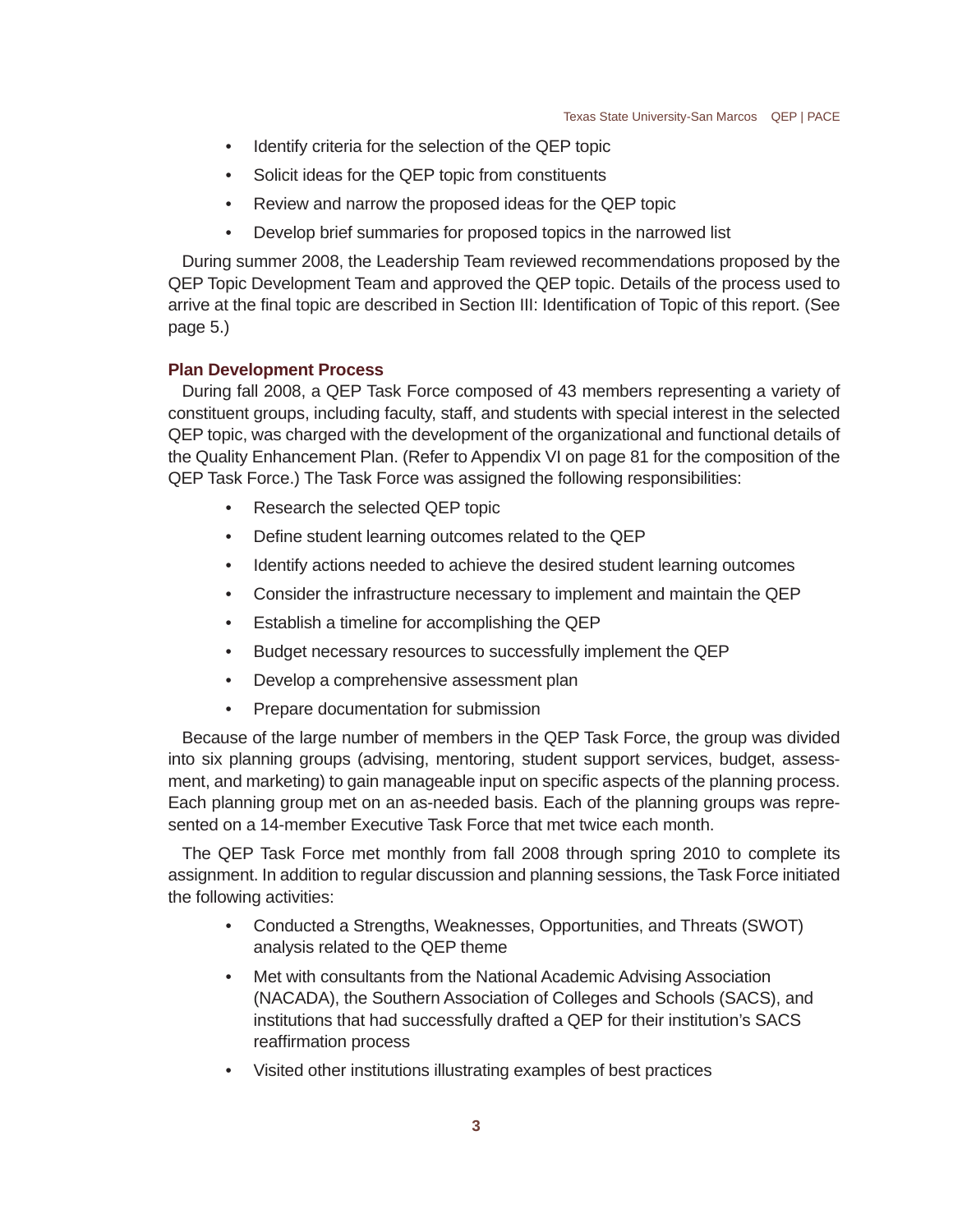- Attended conferences, institutes, and annual meetings related to the topic, such as the SACS Summer Institute and the NACADA Assessment Institute
- Reviewed literature of best practices

#### **Common Practices**

Through a variety of means as noted, Texas State gained widespread participation in the systematic development of the QEP. The process provided extensive input to the development of the plan as well as broad-based support for the student learning outcomes to be achieved and buy-in for the actions included in the plan.

 Throughout the process of selecting the QEP topic and developing the plan, several common practices were in place to maintain open communication with the Leadership Team and the university-at-large. Because of the importance of the QEP, the Co-Chairs were added to the membership of the Leadership Team in the fall of 2008. After this time, the QEP Co-Chairs met monthly with the Leadership Team to report QEP Task Force progress and to obtain feedback. Each semester, faculty, staff, and students were invited to open forums where updates on the planning process were provided and questions were answered. Documentation of progress and updates were also conveyed to the university at large via the QEP website (**http://sacs-qep.txstate.edu**). The QEP Co-Chairs regularly checked the e-mail account (**sacs-qep@txstate.edu**) to obtain feedback and suggestions from the university community.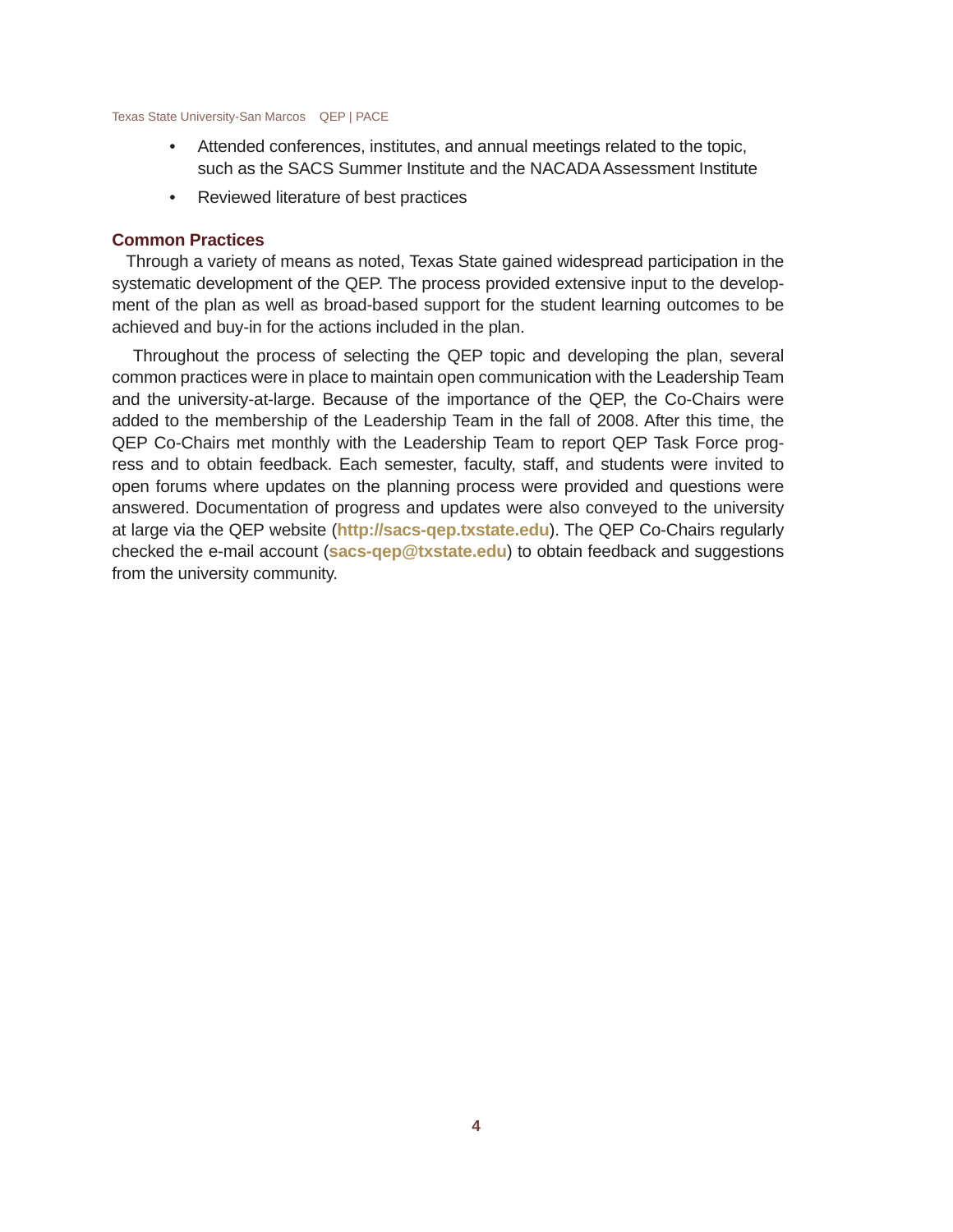#### **III. Identification of the Topic**

An extensive, deliberate, and inclusive process helped to ensure the selection of a Quality Enhancement Plan (QEP) topic that is creative and vital to the long-term improvement of student learning at Texas State. Key issues in higher education, particularly those with notable relevance to Texas State, served as sources of inspiration. Institutional data provided evidence of need and justification for the development and implementation of the proposed long-term improvement project. Likewise, the scope of the plan was carefully considered in the development of the selected QEP project with long-term, significant implications for ongoing student learning.

#### **Topic Selection Process**

As noted earlier, the Provost initially introduced the concept of the Quality Enhancement Plan to the university community through electronic correspondence in fall of 2007. The QEP Co-Chairs provided additional information by meeting with 25 constituent groups including all colleges, all administrative divisions, Faculty Senate, the Council of Deans, the Council of Chairs, Staff Council, a variety of student organizations, the Alumni Association, and representatives of the City of San Marcos Mayor's Office. They also hosted two open forums to explain the nature and purpose of the QEP, provide an overview of the Quality Enhancement Planning process, address questions and concerns, and encourage input.

Once the QEP concept was introduced, the university at large received an email message soliciting possible topics. Faculty, staff and students submitted ideas to the QEP email address and the ideas were, in turn, published on the QEP website. Thirty-five distinct topic suggestions were received.

The topic selection process included the formation of the QEP Topic Development Team, formed as a 23-member representation of the broadest range of University stakeholders including faculty from each college, staff from each Division, and individuals from the Faculty Senate, Staff Council, Associated Student Government, the Graduate House, the Alumni Association, and the City of San Marcos Mayor's Office. The Team identified the following criteria to be used for the selection of the topic:

*Broadly focused* – involving university-wide participation

*Interdisciplinary* – encompassing as many disciplines as possible at both undergraduate and graduate levels

**Significant** – making a meaningful difference

*Assessable* – having measurable progress and outcomes leading to continuous improvement

*Justifiable* – using empirical data to the extent possible to support the topic and plan

*Founded on best practices* – incorporating analysis and application of research and best practices

*Engaging* – utilizing creative strategies to engage students, faculty, and staff in active learning

**Reflecting diversity** – promoting inclusivity of diverse backgrounds and orientations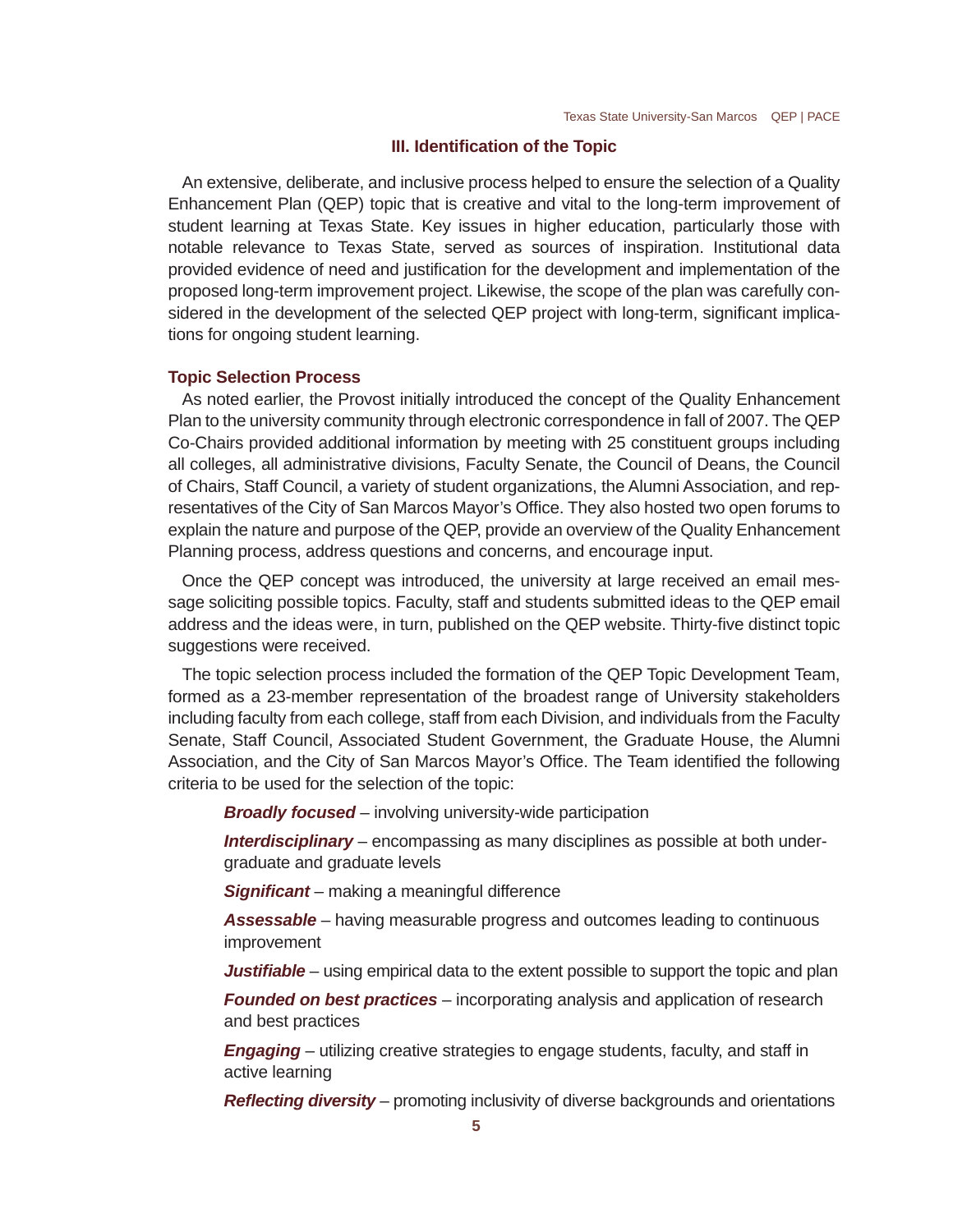*Retention enhancing* – increasing retention rates *Realistic* – reflecting feasible practices and use of human and financial resources *Futuristic* – preparing students for the world ahead and adding to lifelong learning Attentive to mission – reflecting the mission and goals of Texas State *Reflecting Texas State culture* – building on the past and culture of Texas State *Community-minded* – connecting to the local community and beyond *Complementary of existing infrastructure* – adding to existing processes and infrastructure

Using these selection criteria, the QEP Topic Development Team collectively reviewed the submitted topics. Through the course of extensive discussion during two half-day retreats, the Topic Development Team combined viable proposed topics into cohesive groups. Through this process, six Candidate Topics emerged. Subgroups of the QEP Topic Development Team were formed to further investigate the potential of the Candidate Topics and develop summaries to be submitted to the Leadership Team for its final approval. For consistency, each summary contained a brief description, goals, student learning outcomes, strategies for implementation, justification of the topic, benefits to the institution and students, evaluation and assessment strategies, and a description of how the selection criteria, as well as the university mission and goals would be met. (See Appendix VII for an example of a Candidate Topic summary on page 83.) The Candidate Topics included the following:

- The Individual and Civic Responsibility: Educating the Responsible Global Citizen
- Individual Responsibility for One Another: Creating a Campus of Character
- Building Sustainable Communities
- Learning Beyond the Classroom: Preparing Students for Life
- Personalized Learning Experiences
- Preparing Students for the 21st Century

During the President's Summer Retreat, the Leadership Team carefully reviewed the summaries of each of the six Candidate Topics and aligned each with university priorities. Rather than opting for one of the proposed topics, the Leadership Team focused on a recurring element in four of the six proposals: learning for future success. The general topic that emerged from this focus was Enhancing Student Success through Personalized Advising and Mentoring. The President later announced the general topic selection in her Convocation address at the beginning of the 2008-2009 academic year.

A new QEP Task Force, consisting of 43 members with diverse and relevant insight into the selected general QEP topic, and widely representative of the constituency, was established. This group met monthly over the course of two years to shape the topic into a welldefined, manageable, and focused plan. Through extensive review and discussion of literature, institutional data, and current practices, the QEP Task Force reframed the general topic to its final form. The resulting topic, Personalized Academic and Career Exploration (PACE), focuses on freshmen and was designed with the intent of achieving two interrelated goals: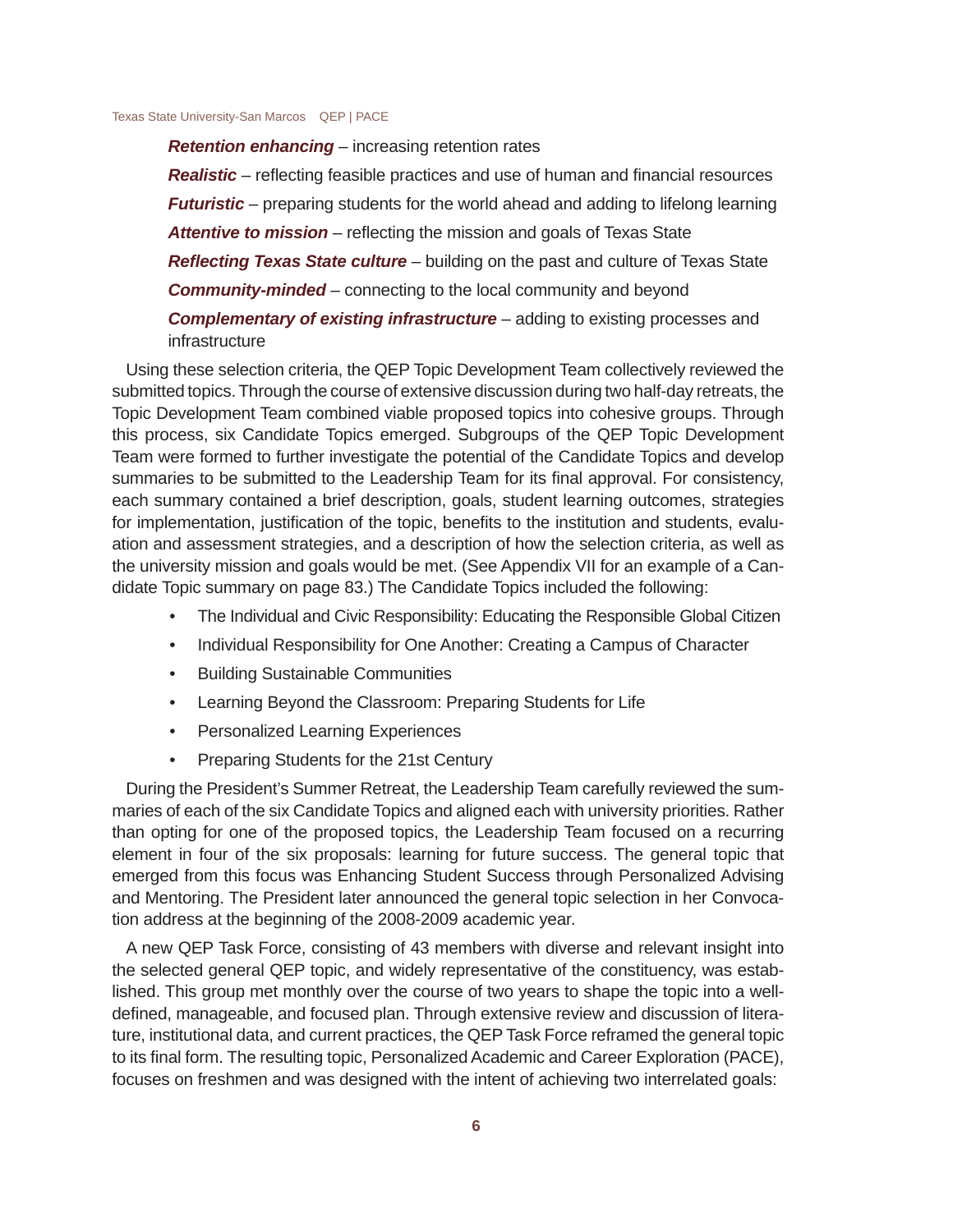- To help students clarify their career goals, and
- To assist students in developing and implementing an educational plan

Student learning outcomes to accomplish the two goals were identified and are described in Section IV: Desired Student Learning Outcomes.

The resulting topic, Personalized Academic and Career Exploration (PACE) focusing on freshmen, directly aligns with the institution's mission, values, and goals. (See Appendix VIII for the Texas State Mission, Values, and Goals on page 87.) The university mission describes Texas State as a student-centered institution dedicated to excellence in serving the educational needs of the diverse student population. Among other things, this QEP proposes that freshmen would strengthen their self-assessment of interests, abilities, and values, learn more about career and educational opportunities, and then design their educational plans based on their personal educational needs and based on the educational requirements of the major and the envisioned career in a changing work world. This QEP, furthermore, proposes a student-learning focus that allows for greater personalization for Texas State's diverse student population. Thus, this QEP will help accomplish the mission of Texas State University-San Marcos. Of the six university goals, the chosen topic directly impacts the ability to achieve goal 3, to *"Provide a premier student-centered, educational experience that fosters retention and success and is built on academic programs with clearly defi ned learning outcomes and a rigorous level of academic challenge."* Likewise, the topic is consistent with essentially all of the university values.

#### **Sources of Inspiration**

The inspiration for this QEP topic, for clarifying the direction and narrowing the scope of the QEP, and for the development of the planned actions came from (a) student, faculty, and staff input, (b) anecdotal evidence collected by advisors, mentors, and career planners, (c) results of surveys, focus groups, and other empirical studies at Texas State University-San Marcos, (d) published literature on best practices, and (e) initiatives at peer institutions. Several substantiated premises lent support to focusing the QEP topic on personalized academic and career exploration for freshmen. The following recurring premises provided a foundation for the development and refinement of the topic. (The actual empirical data and the Literature / Best Practices that substantiate these premises are discussed in Section V: Literature Review and Best Practices starting on page 18.):

(i) Students gain knowledge and skills through academic and career exploration activities. Freshmen who are advised, mentored, and engaged transfer learned knowledge and skills for success to their continued education. Few freshmen, however, are seeking advice on their own, reaching out to mentors, or engaging in other academic and career exploration.

(ii) A rapidly changing work world necessitates new and different career decision making competencies. Few students, however, are aware that acquisition of these skills as freshmen will produce more and better experiential opportunities, which, in turn, will more likely yield professional success.

(iii) Access to personalized academic, career, and support-services enables stu-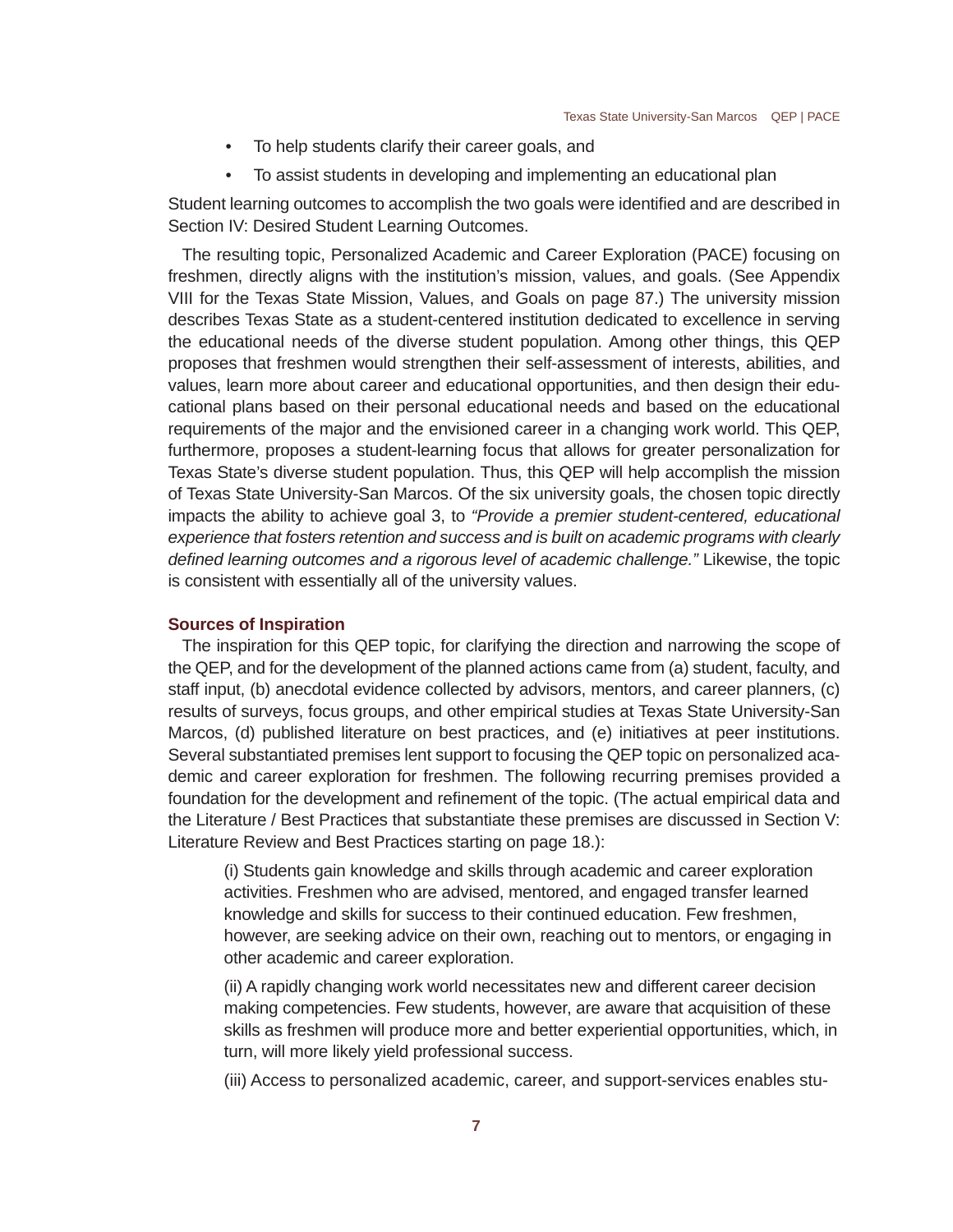dents to succeed. Many students, however, are not aware of the various services available to them or are not aware until later as upperclassmen when they have limited time to take advantage of the academic and career related opportunities available through the university.

(iv) Self-awareness of interests, abilities, and values enables students to make effective academic and career choices. Many students, however, are not aware of their interests, abilities, and values and how they impact their academic and career choices.

(v) Engagement in positive curricular and co-curricular activities motivates students to succeed. Only a small portion of the student body, however, is engaged in co-curricular activities that are meaningful for academic and career exploration, particularly as lowerclassmen. Students often do not know what activities are available.

(vi) Experiential learning and mentoring contribute to students' awareness of their academic and career path. Few students, however, participate in experiential activities, and only very few students are engaged in formal mentoring relationships.

#### **Empirical Justification**

In the reframing of the topic to its final form, the QEP Task Force looked for existing empirical data within the university to support the overall plan and a course of action to enhance student learning. The group identified existing data sources and spent considerable time reviewing and discussing findings in relation to enhancing student learning.

Texas State routinely assesses the effectiveness of academic advising, career counseling, and mentoring services. Results of some of these quantitative and qualitative assessments provided evidence of success and indicators for improvement. Available data are limited in that results primarily provide indirect rather than direct measures of student learning. The limited availability of direct data, by itself, signaled a need for greater attention to student learning in academic and career exploration. Furthermore, initial institutional data seemed to indicate that students are reasonably capable of planning academic and career pathways. However, in the ever-changing and increasingly demanding, global work world, "good" is no longer sufficient in meeting the needs of future graduates.

Institutional data provided an empirical justification for the Quality Enhancement Plan topic, Personalized Academic and Career Exploration. Synopses of various assessments are described below.

*Academic Advisement Survey.* The *Academic Advisement Survey*, locally developed in 1994, was replicated in 2000. The latest survey, mailed to a random sample of 1,500 undergraduate students, stratified by college and classification, was completed by 682 students for a 45% response rate. Results in 2000 were compared to the 1994 survey results to assess improvement in advising services. Major findings from the survey indicate that the perceived quality of academic advising improved. However, respondents continued to want more communication related to academic major requirements and additional help in learning to build their class schedules. Results support the need for enhanced instruction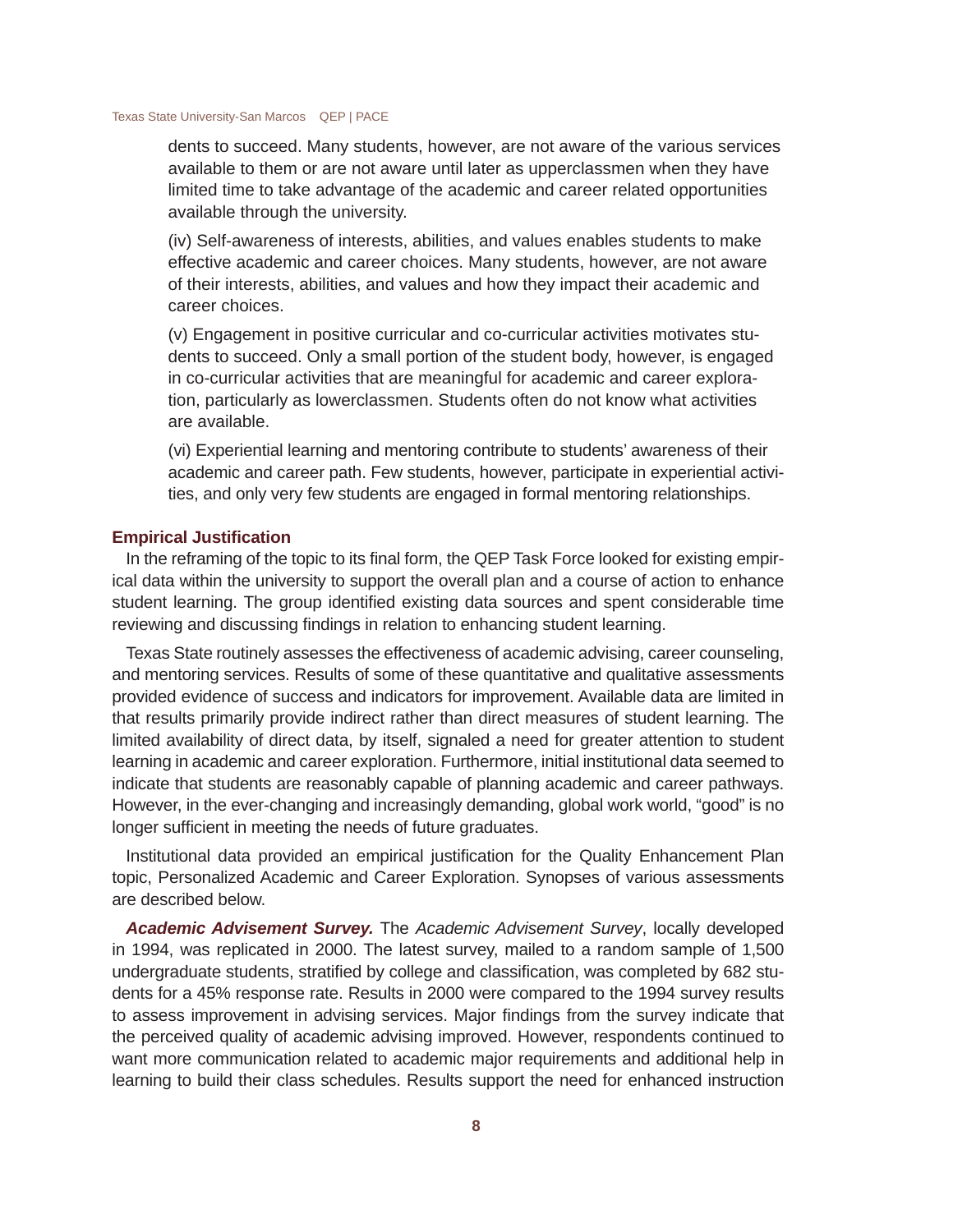pertaining to academic planning and to the charting of courses for program completion.

*Academic Advising Survey.* Since 2007, the *Academic Advising Survey* has been administered by each advising center following advising appointments. Over the course of the past two years, 1,593 students have responded to the question "How can we improve our advising services to better serve student needs?" Of the responses, 902 (56.6%) suggested improvements that were coded into three main themes: a) access to advisors, b) advisor knowledge, and c) more personalized planning. Respondents (39.0%) cited concerns regarding access to advisors when options for meeting with advisors were limited. They believed the best scenario exists when both advising appointments and walk-in advising are available. Students also preferred options for scheduling advising appointments, including online, in-person, and over-the-phone alternatives. Respondents' (13.2%) comments on advisor knowledge implied that advisors need to have a better working knowledge of the major as well as Texas State services and processes. Students (12.3%) also reported asking advisors to address their personal and career goals and to suggest ways their curriculum might help them reach their goals (i.e., through internships and elective selections). Students expected advisors to spend more time helping them learn to select their field of study, coursework, and extracurricular activities. In general, students sought more personalized attention in the advising process and in the exploration of their career and field of study. Findings of the Aca*demic Advising Survey* substantiate a need for improved education related to the charting of courses for program completion and incorporation of co-curricular activities to enhance educational and career goals.

*ACT Survey of Academic Advising.* The *ACT Survey of Academic Advising* was administered to a random sample of 1,500 seniors, stratified by college, during fall 2000. Surveys were completed by 526 students for a 35% response rate. Results were compared to national user norms as an indication of the general quality of academic advising services. Major findings from the survey indicated that the academic advising system met student needs. Of 18 advising-related topics / issues typically discussed by advisors with advisees, the level of satisfaction on 10 of 18 items exceeded national norms. Approximately 20-25% disagreed that advisors knew them and that advisors took initiative in arranging meetings. Respondents also appeared to desire more career-related guidance and discussion of continuing education after graduation. Results suggest the need for an action plan to strengthen advisor-advisee relationships and increase frequency of contacts, as well as to provide more career-related education and discussion of continuing education.

In spring 2004, a shortened version of the *ACT Survey of Academic Advising* was administered electronically to a random sample of 4,238 undergraduate students, stratified by college; 295 responded for a 7% response rate. Improving study skills and habits, matching learning styles to courses and instructors, and clarifying life and career goals were cited by respondents as topics that should have been discussed with advisors but were not. Again, results indicate a need for career-related education, such as assessing career opportunities and relating careers to personal characteristics.

*Alumni Survey.* The Texas State *Alumni Survey* has been administered every year since 2006 to collect information from recent bachelor's degree graduates about a variety of their experiences at Texas State. The target population for this electronic survey consists of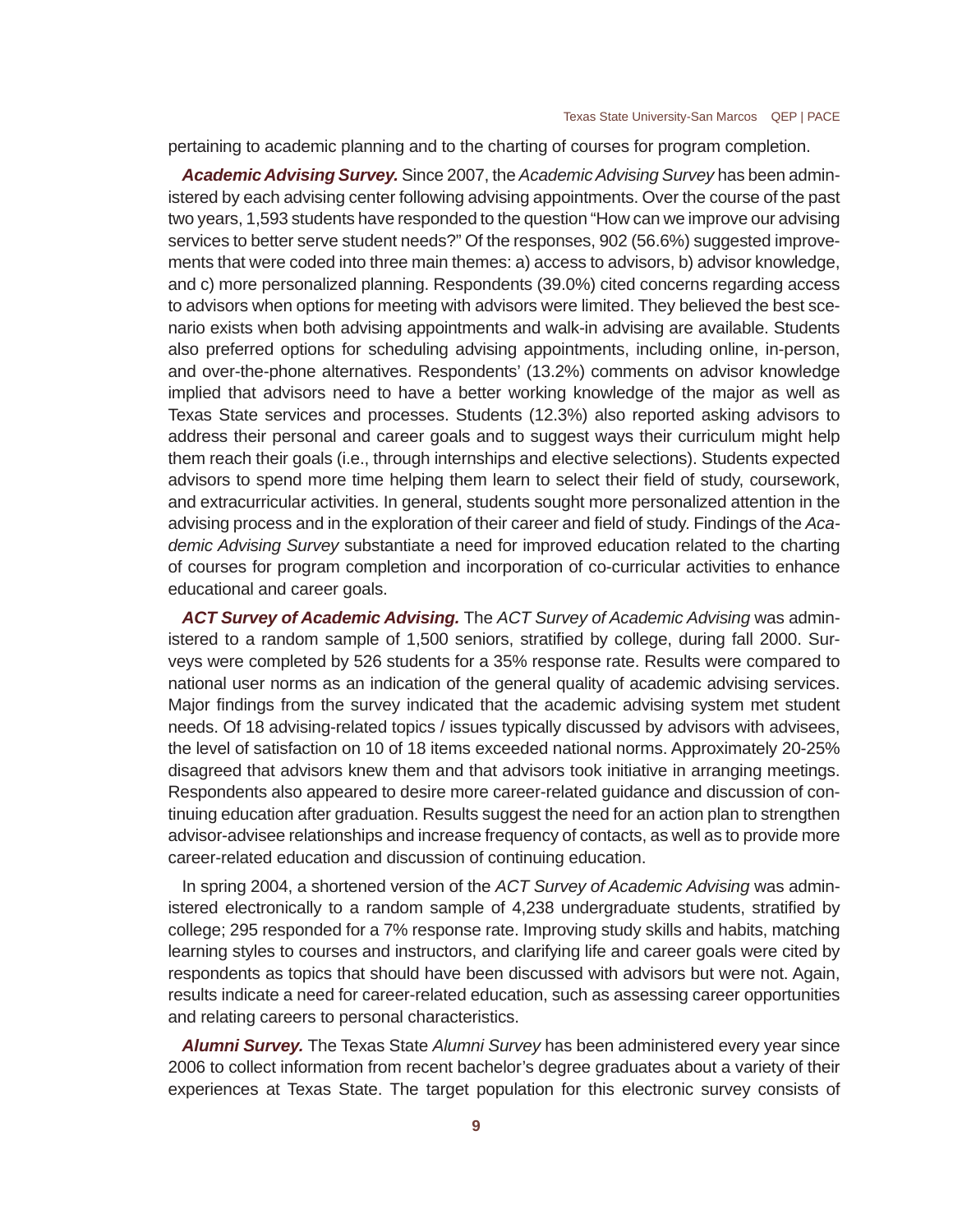alumni who received bachelor's degrees from Texas State in the previous calendar year. Recent results reveal that among the three areas considered least affected by a Texas State education was career planning (with a mean score of 1.90 on a 3 point scale with  $3 =$  "very" little"). Over half of the graduates (62% in 2008; 60% in 2007; 64% in 2006) rated advising from College Advising Center academic advisors as good or very good. Overall, results from the *Alumni Survey* indicate a need for additional guidance in career planning as well as suggest room for improvement in academic planning.

*Career Services' Employer Survey.* Each semester, Career Services surveys employers who participate in the On-Campus Recruiting program. Employers rate Texas State seniors on a series of qualities using a one (low) to five (high) scale. Of the employers participating in this survey in the most recent academic year (2008-2009), 76 of 107 (70%) rated the qualities of each student they interviewed. Data from this group indicate that employers believed Texas State students' overall interview skills to be better than average. Employers perceive that students performed best in the following areas: "professional appearance" (fall mean score of 4.0; spring 4.2), "communication and interpersonal skills" (fall 3.9; spring 3.9), and "resume" (fall 3.9; spring 3.9). Criteria that interviewers believed the students performed the least well included "ability to market self" (fall 3.7; spring 3.8), "knowledge of personal / career goals" (fall 3.7; spring 3.8) and asking "pertinent closing questions" (fall 3.7; spring 3.7). Although these seniors who were chosen by employers to be interviewed performed well overall, there is ample room for improvement, especially in a competitive, global work world. Furthermore, it is logical to presume that those students not chosen for these interviews would need much better initial job search skills in order to become more attractive job candidates. Enabling students to gain a stronger knowledge of their personal and career goals as freshmen would allow them to better focus their curricular and co-curricular activities and engage in more frequent networking opportunities over the course of their matriculation. The resulting increase in self-confidence and professional presentation skills should improve students' scores on the survey and, more importantly, increase their chances for success in the competition for post-graduate educational and job opportunities.

*Cooperative Institutional Research Program (CIRP).* Texas State participated in the CIRP Freshman Survey for five years, in the fall semesters of 2000, 2001, 2003, 2005 and 2007. New freshmen complete surveys in their first discussion group meetings during PAWS Preview, a transition program providing just-in-time information to new students. In the fall of 2007, surveys were completed by 2,377 students or 76% of the 3,117 new freshmen enrolled at Texas State. Of the respondents, about half (51%) said they would like to find out about university programs and events via e-mail messages. Sixty-eight percent were very likely or likely to get involved in student organizations while ten percent did not plan to participate in student organizations. Results suggest a need to aid students in choosing appropriate academic and career pathways, as well as to encourage and guide student involvement in valuable co-curricular activities and organizations early in their collegiate years.

*Focus Group Results.* In the spring of 2009, three focus groups were convened to augment existing data by delving deeper into issues faced by Texas State students as they make academic and career choices. The three groups consisted of undeclared traditional students, undeclared first-generation students, and undeclared pre-professional business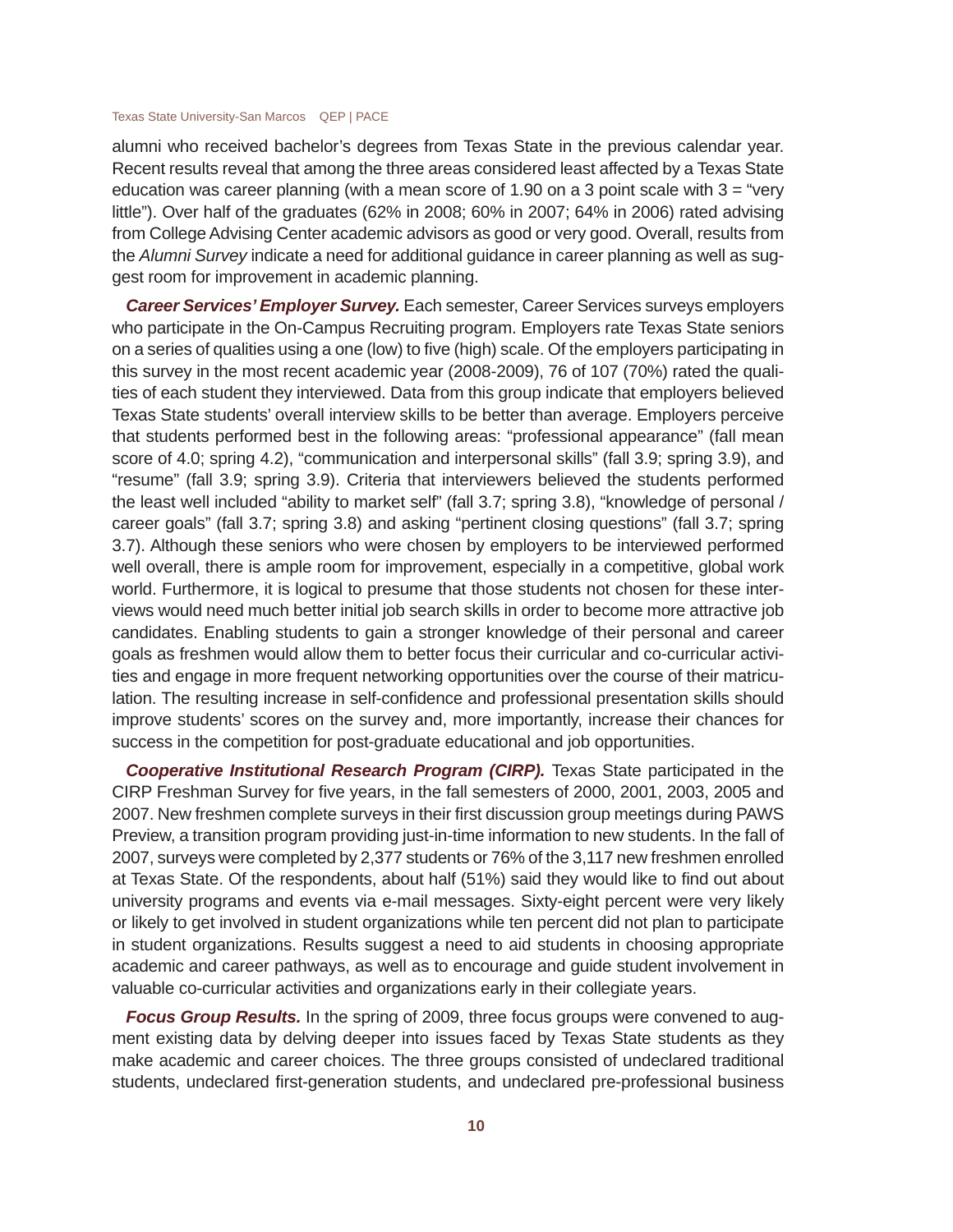majors. When questioned about making academic and career choices, students in each group became visibly distressed and described the process as "stressful" and "scary." Students considering a change in major noted their concern over "wasting time," "wasting money," needing "to pay back loans," and pending "lack of job security." Observations indicate that few students clearly grasped the concepts involved in academic and career planning. As a result, students rarely sought the needed guidance from professional advisors or career planners. Students also had a limited understanding of how to effectively set goals with respect to careers. In conclusion, students welcome the support and assistance enabling them to establish academic and career pathways but lack the ability to initiate the process. Expanded curriculum in academic and career exploration has the potential to enable students to analyze and choose academic and career pathways.

**Freshman Survey.** A survey was conducted in spring of 2009 to determine the degree to which students' experiences at Texas State helped them have confidence in their ability to clarify their educational and career goals and implement a related educational plan. Of the 1,078 freshmen responding to the survey, between 34% and 50% had "a lot" of confidence in their ability to meet the two goals stated above. For example, 49.4% of freshmen stated that they had a lot of confidence in their ability to "choose an appropriate educational pathway consistent with my abilities and interests." Fewer (34.9%) freshmen stated that they had a lot of confidence in their ability to "choose university-sponsored activities that further my career goals." A total of 29.2% of freshmen stated that they had no or little confidence in their ability to choose these types of activities. While two-fifths of freshmen stated that they were confident in their abilities to clarify their educational and career goals, and to develop and implement an educational plan, three-fifths were not as confident. Many of these had some confidence, and about 20% had no or little confidence in their abilities. In conclusion, well over half of the students would benefit from well designed curriculum and instruction and personalized attention related to academic and career exploration.

*Mentoring Program Statistics.* The Texas State Mentoring Program focuses on matching new students (freshman and transfer) with an experienced member of the faculty or staff or an upper-division student who, as the mentor, will help the student have a successful first year at Texas State. A mentor is an advisor, guide, and friend. Mentors, through a personalized relationship, help mentees set goals, refer them to campus resources such as career exploration self-assessments, and introduce the mentees to people on campus. On average, *Mentoring Program Statistics* show that students who participate in the Mentoring Program stay in school and have higher GPAs than their non-mentored counterparts. Being part of the Mentoring Program proves to be a step in ensuring student success. In fall 2008, 126 students were mentees in the program and in spring 2009, there were 136. However, for a university with approximately 30,000 students, the Mentoring Program serves a very small portion of the enrollment. Enhanced and expanded mentoring could play a vital role in improving student learning and success especially as related to academic and career exploration.

*National Survey of Student Engagement (NSSE).* Texas State participated in the NSSE, a survey of first-year and senior undergraduates at four-year colleges and universities, in 2000 and 2001. Of the seniors responding to the 2001 survey, 38.2% had talked about career plans with a faculty member or advisor while only 17.4% of first-year students (significantly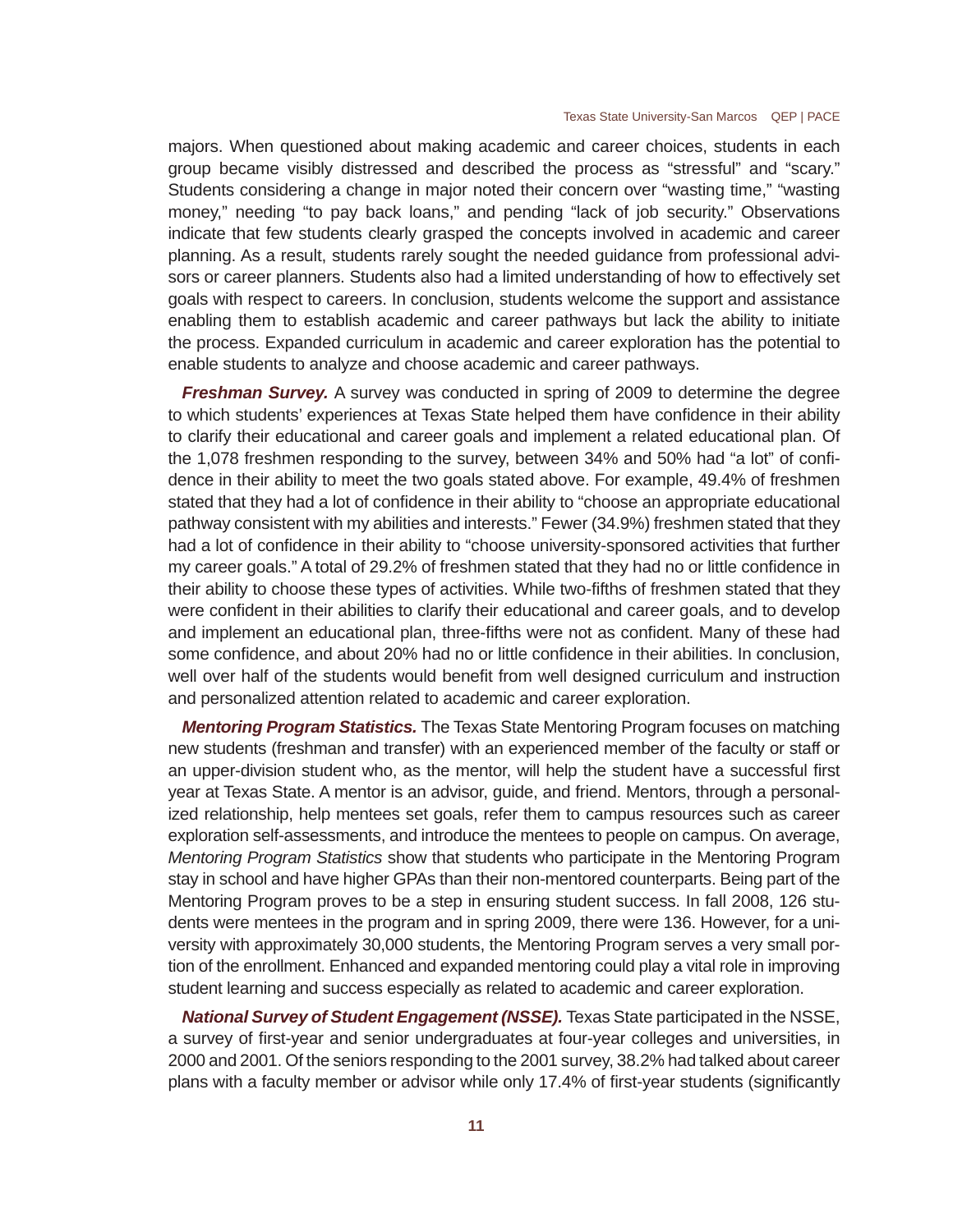below the national average of 27.4%) had a similar conversation. Other shortcomings, when compared to the national norms, were observed in the students' involvement in co-curricular activities and experiential learning. Less than 25% of Texas State students (24.9% of firstyear students, which is below the national average of 30.7%; 20.0% of seniors, which is significantly lower than the national average of 27.1%) reported participating in co-curricular activities six or more hours a week. In similar fashion, 75.4% of first-year students (below the national norm of 76.6%) and 64.7% of seniors (below the national norm of 72.4%) participated in a practicum, internship, field experience, co-op experience, or clinical assignment. In order to mirror the national norm, students need greater opportunity to discuss career plans with faculty members and advisors, who may, in turn, encourage participation in related co-curricular and experiential learning opportunities. Additional instruction and guidance in career exploration, academic and career pathways, and co-curricular opportunities would help foster related discussions and decision-making.

*Student Services Survey.* In compliance with Senate Bill 1563 of the 76th Texas Legislative Session in 1999, a survey of student satisfaction with services is conducted by Texas State every two years, with the latest data collected in 2008 from 336 customers (students). In each of the past three *Student Services Surveys*, students typically reported a relatively high level of satisfaction with academic advising (mean score of 3.23 on a 4 point scale, with  $4 =$  "very satisfied" in 2008; 3.25 in 2006; 3.17 in 2004). Their satisfaction with career planning (3.20 in 2008; 3.09 in 2006; 3.16 in 2004) and job placement (2.57 in 2008; 2.85 in 2006; 2.84 in 2004) was also strong; however, only a small percentage of respondents addressed these two survey items (16.4% and 8.9% respectively). In conclusion, because of the low rate of response, it is difficult to determine if students are as well served in career planning and job placement as the few responding to the survey attest. The resounding lack of response may be more indicative of uncertainty particularly as related to career planning. Therefore, incorporating focused academic and career exploration content into the curriculum has the potential to increase student success.

In summary, empirical data from each of the aforementioned university sources lent support for enhancing curriculum and instruction related to academic and career exploration. The data indicate students' desire for information and guidance in assessing and selecting careers and educational pathways related to those careers. Therefore, building on existing academic and career development programming and adding new dimensions to existing offerings should prove beneficial to students throughout their collegiate years and beyond.

#### **Scope of the Plan**

The QEP focuses on developing knowledge and skills for personalized academic and career exploration in freshmen. Yet, the expectation is that the QEP has the potential to serve the larger university student body in a number of other ways. Freshmen who have acquired knowledge and skills to enhance their academic and career planning, will continue to apply the understanding and aptitude throughout their collegiate years. Further, they will be prepared to take advantage of opportunities to supplement their academic path, such as through curricular and co-curricular options and experiential learning activities. Following graduation, the acquired knowledge and skills will play a vital role as they continue their lifelong learning and adapt to the demands of the changing work environment.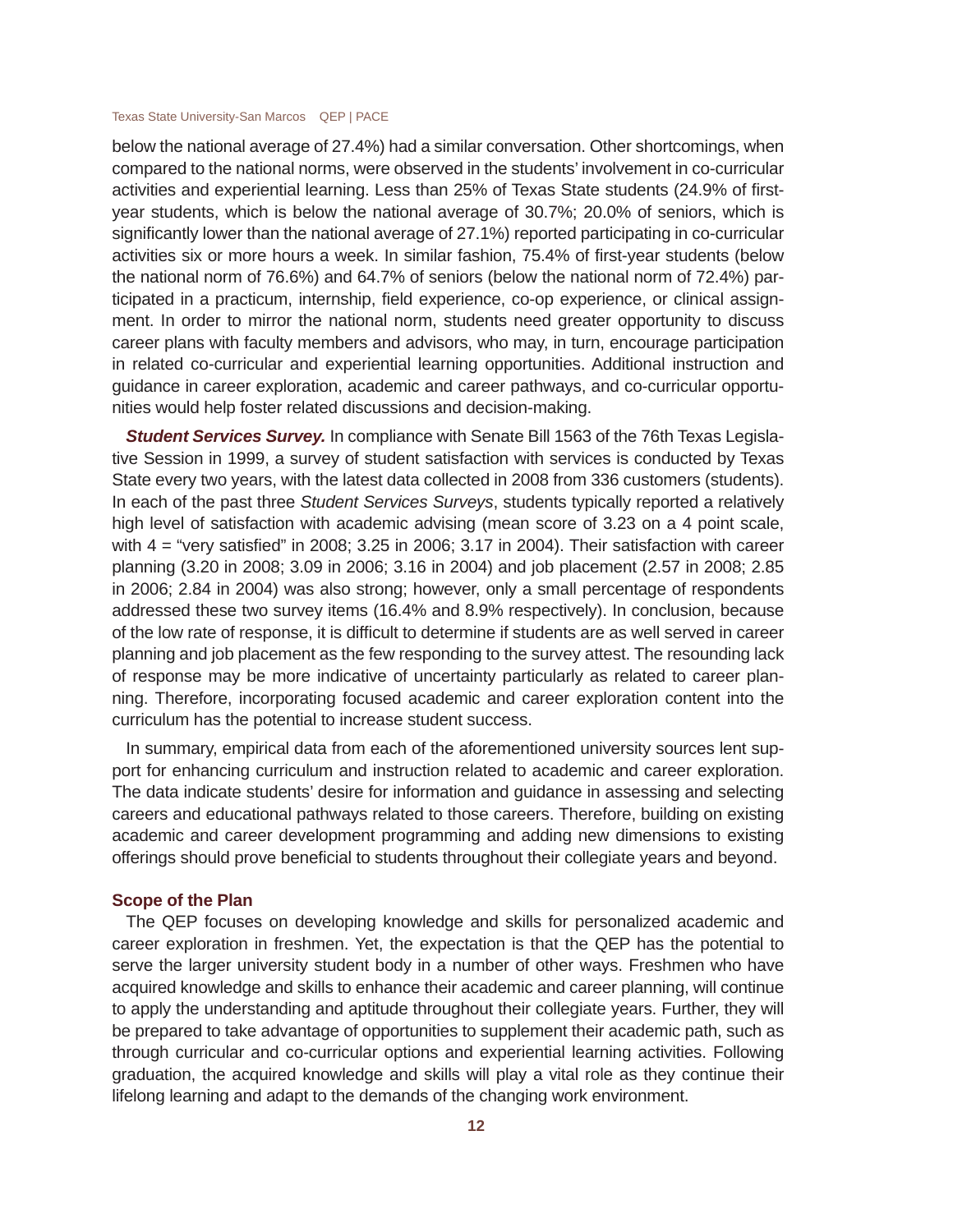Many of the actions implemented as a part of the QEP will serve as the basis for initiatives and student support services aimed at other groups within the university. Non-freshmen transfer students and undeclared majors will find the resources and initiatives of the QEP valuable as they also explore their academic and career options. Declared majors, in turn, will benefit from the information and guidance on augmenting academic and career paths with intentional curricular and co-curricular choices.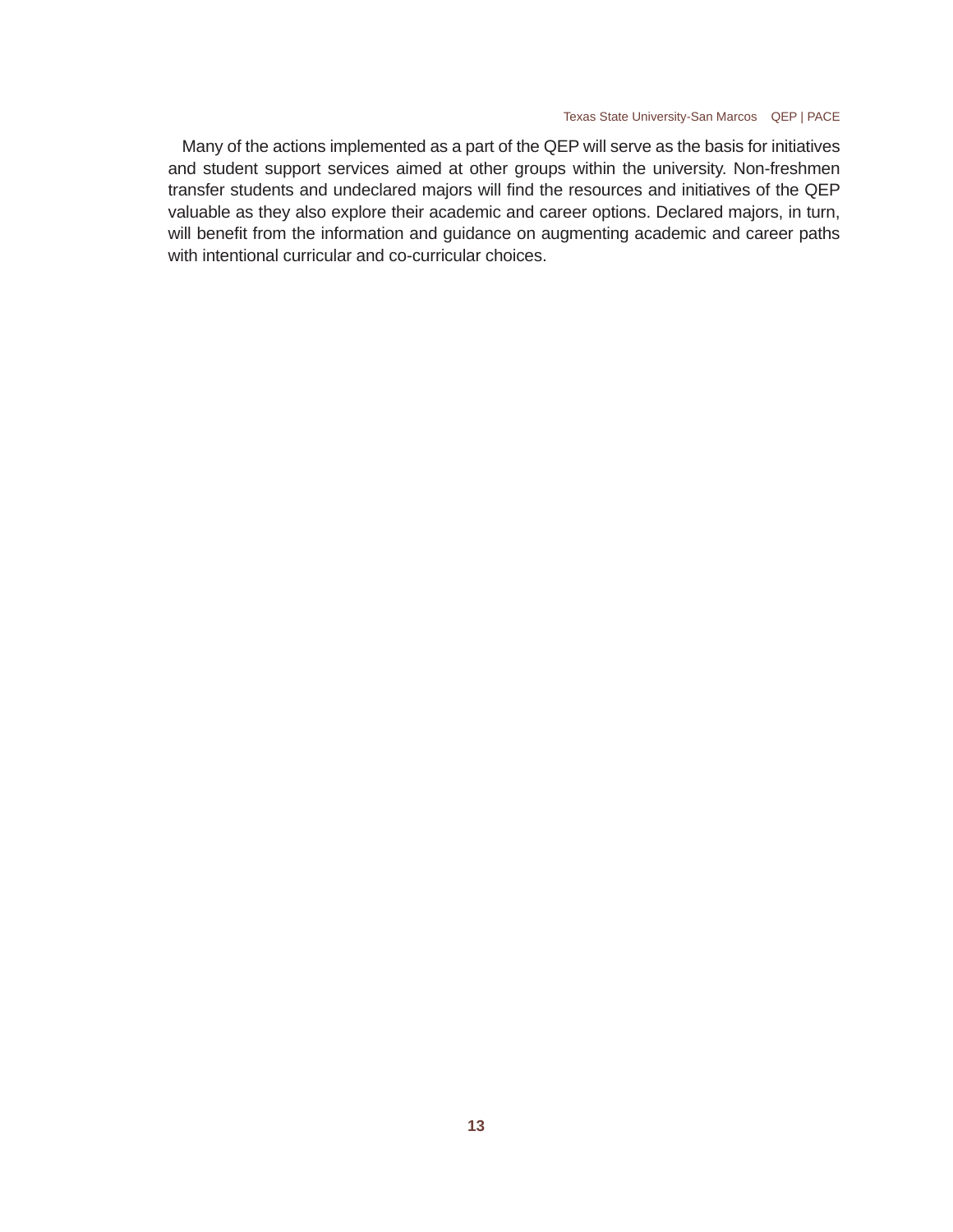#### **IV. Desired Student Learning Outcomes**

The desired student learning outcomes were developed through inclusive, comprehensive deliberations which resulted in a foundational framework to descriptively unify advising and mentoring at Texas State. From this framework, the Quality Enhancement Plan (QEP) Task Force selected two goals as the focus of the QEP and clarified related student learning outcomes.

#### **Advising Framework**

An advising framework was designed to integrate advising / mentoring within the university's vision, mission, and values, and to describe the relationship among existing processes. To begin the conceptualization of this framework, Dr. Charlie Nutt, Executive Director of the National Academic Advising Association (NACADA), visited the campus and met with the QEP Task Force, the Leadership Team, academic advisors, and other interested parties. All involved agreed to accept the NACADA definition of advising (NACADA, 2004), which describes it as an inclusive educational process, best performed with broadbased, combined efforts of faculty, staff, and students:

*Academic advising, along with teaching, research, and service, is central to achieving the fundamental goals of higher education. Academic advising is an intentional educational process that requires concern for and consideration of all these fundamental goals. Of particular importance to academic advising are: teaching students to understand the meaning of higher education; teaching students to understand the purpose of the curriculum; and fostering students' intellectual and personal development toward academic success and lifelong learning. Though it may vary from one context to another, in every setting academic advising is a multidimensional and intentional process, grounded in teaching and learning, with its own purpose, content, and specified outcomes.* 

The definition of academic advising implies the integration of mentoring and advising, working in tandem. Mentoring is defined by the International Mentoring Association (2009) as three congruous elements:

- *It is a series of tasks that effective mentors must perform to promote the professional development of others.*
- It is the intense, trusting, supportive, positive, confidential, low-risk *relationship within which the partners can try new ways of working and relating, make mistakes, gain feedback, accept challenges, and learn in front of each other.*
- *It is the complex, developmental process that mentors use to support and guide their protégé through the necessary career transitions that are a part of learning how to be an effective, refl ective professional, and a career-long learner.*

As defined, mentoring plays an essential role in the advising process. Faculty, staff, and peers serve integral and unique roles in the mentoring process. **Thus, Texas State views**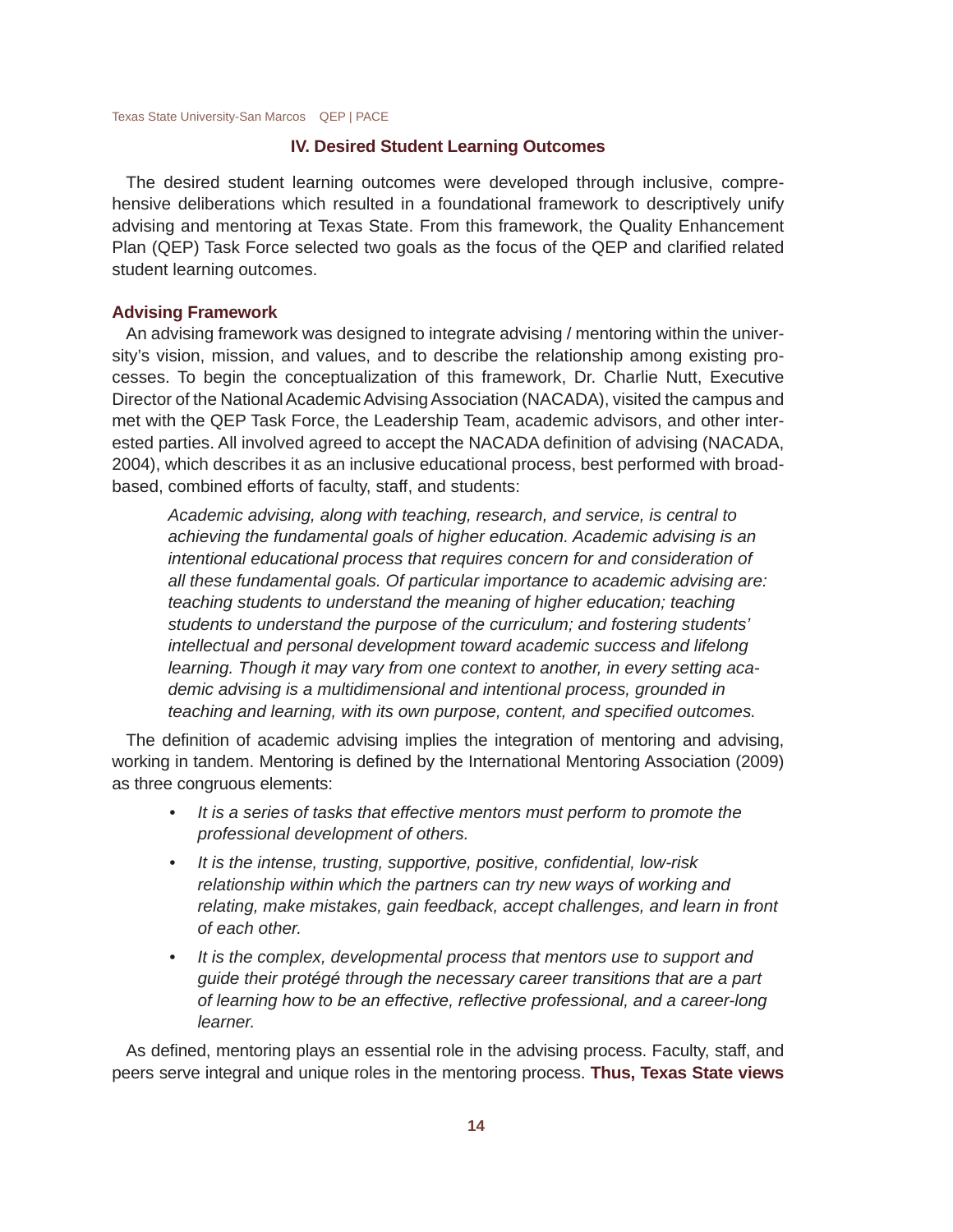#### **advising as the encompassing, collaborative activities, including mentoring by faculty, staff, and fellow students, to provide instruction, guidance, and support needed for long-term student success.**

Consistent with Texas State's views on advising, based on advice from Dr. Nutt, and following extensive discussions among constituent groups, a university-wide framework was developed. The framework articulates the shared vision, mission, values, and goals of advising at Texas State. See Figure IV.1 on next page.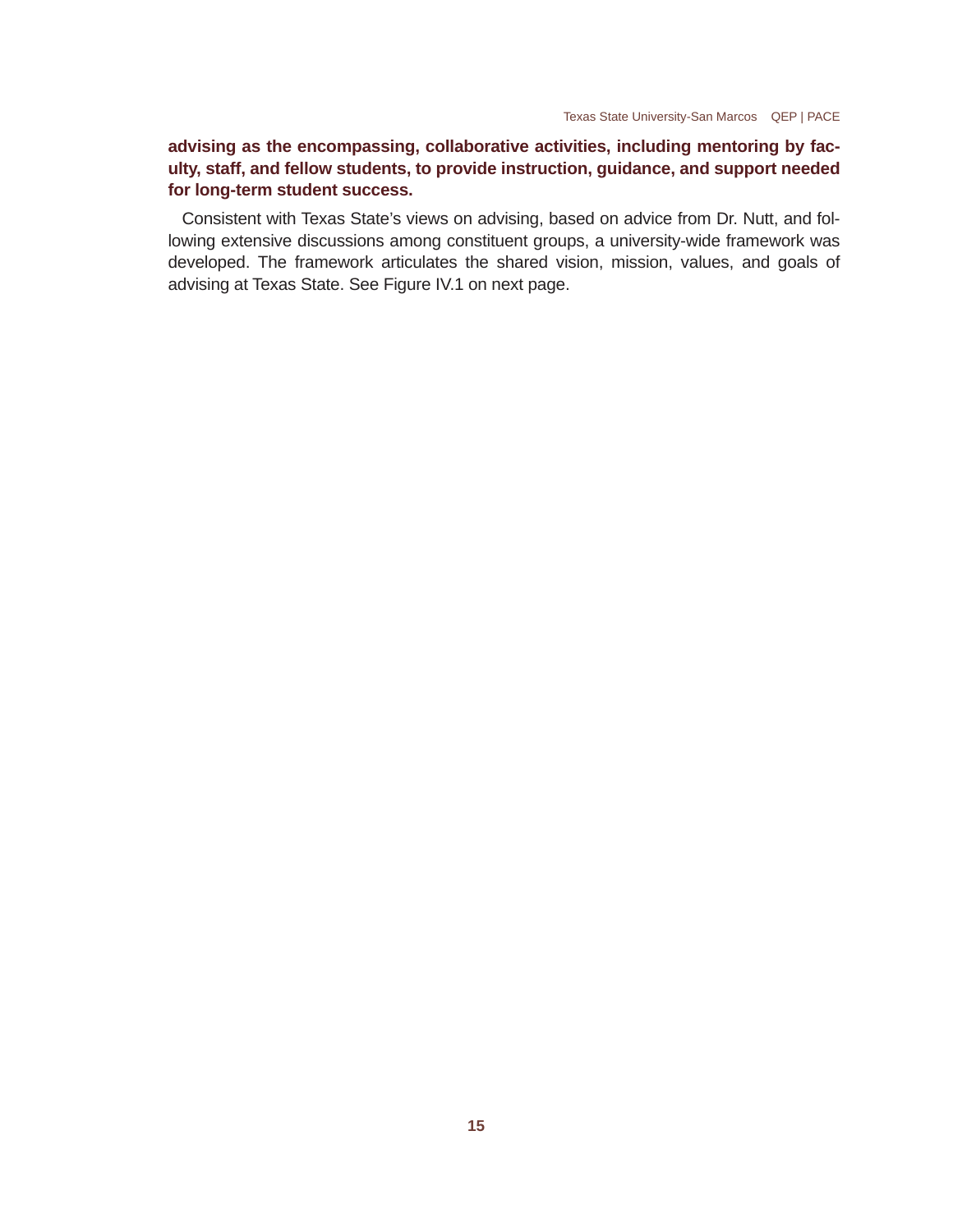#### **Vision**

Texas State University-San Marcos will enhance learning and success for all students through excellent, innovative, and collaborative advising.

#### **Mission**

As an integral part of teaching and learning at Texas State, advising is a student-centered, collaborative process that engages students in educational planning to promote academic, personal, and professional development, while considering diverse interests, abilities, and goals.

#### **Values**

The university community is committed to the following values that guide advising:

#### Lifelong Learning

We value engagement in continuous formal and informal learning to acquire knowledge and skills for intellectual, personal, social, and career fulfillment.

#### Independence

We value self-advocacy in the decision-making process.

#### Self-Appraisal

We value ongoing self-reflection and assessment.

#### Integrity

We value honesty, accountability, compassion, fairness, respect, and ethical behavior.

#### **Diversity**

We value diversity of people and ideas, a spirit of inclusiveness, and a global perspective.

#### Social Responsibility

We value informed, conscious choices that positively influence educational, personal, and cultural development in a global society.

#### **Goals**

The goals of advising at Texas State are to

- (1) ease transition to the university experience,
- (2) encourage student engagement for intellectual and personal growth,
- (3) **help students clarify their career goals**,
- (4) **assist students in developing and implementing an educational plan,**
- (5) teach students to use resources and relationships to maximize their educational and personal potential,
- (6) help students understand the nature, purpose, and potential of higher education,
- (7) promote continuous improvement of the advising process through ongoing assessment, development, and training.

*Figure IV.1: Advising Framework*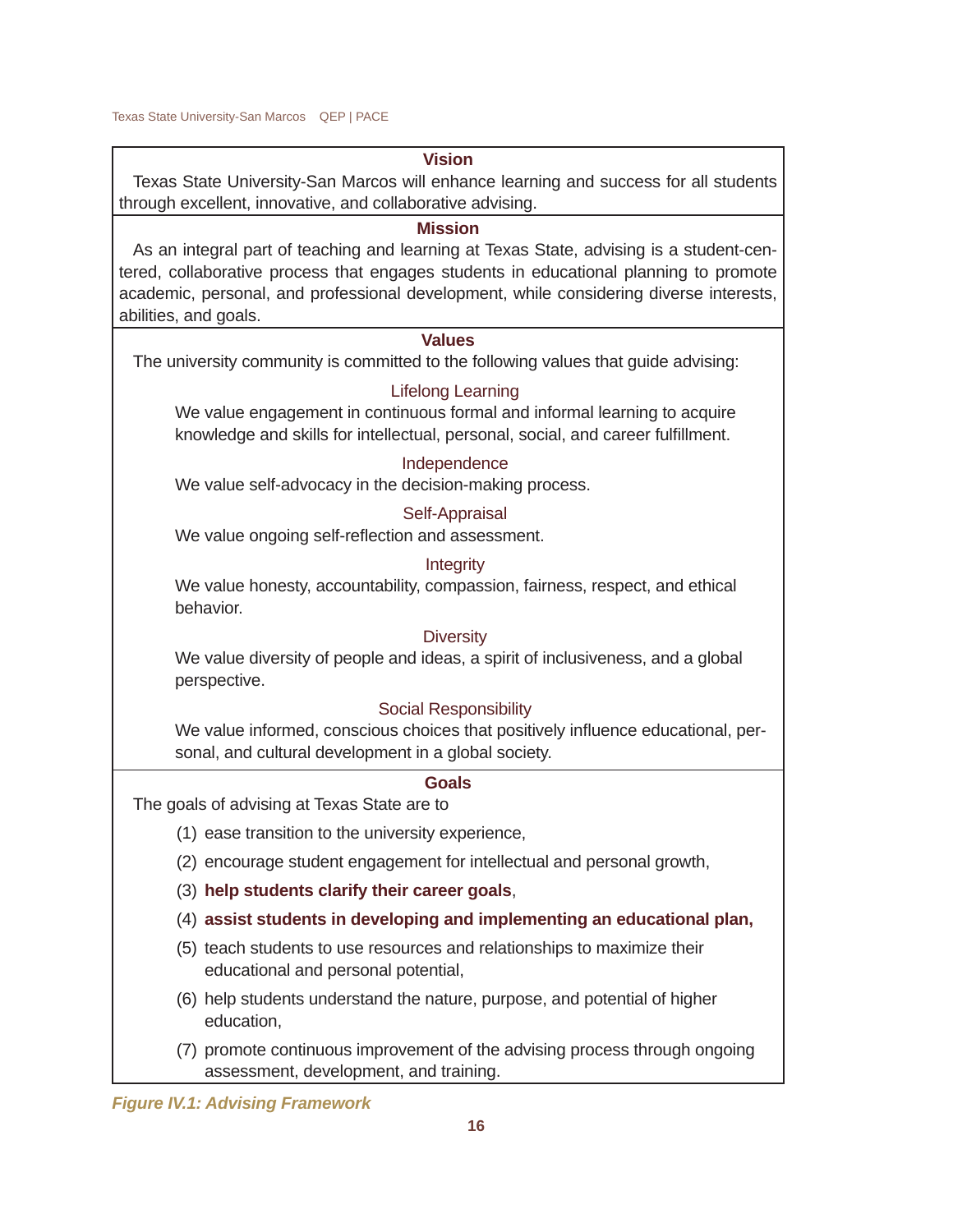#### **Student Learning Outcomes**

In the process of defining the student learning outcomes, the QEP Task Force elected to focus on two of the goals in the Advising Framework: those numbered as Goals 3 and 4 in the framework became Goals 1 and 2 of the QEP. The two interrelated goals directly address the selected topic, Personalized Academic and Career Exploration (PACE) for freshmen by encouraging students to clarify career goals and establish educational plans to achieve their goals. For each of the two goals, three specific and measurable cognitive learning outcomes were defined for a total of six student learning outcomes. See figure below.



*Figure IV.2: Goals and Student Learning Outcomes*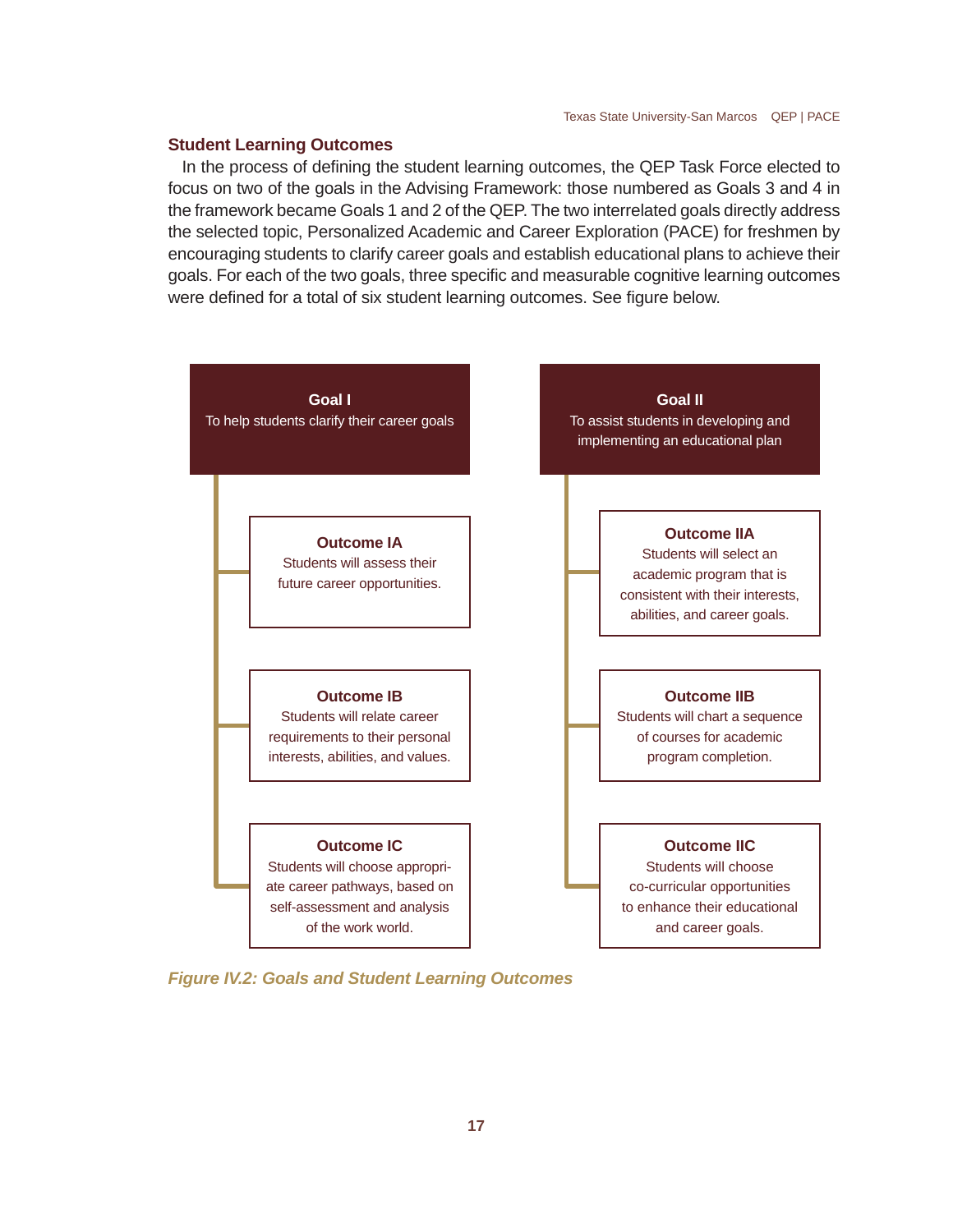#### **V. Literature Review and Best Practices**

All references in this chapter make use of author-date citations, based on the 15th edition of the *Chicago Manual of Style*.

#### **Advising and Student Learning**

A wealth of literature describes the best advising practices in relation to student learning. While the primary purpose of Academic Advising Programs (AAP) is "to assist students in the development of meaningful educational plans," as specifically defined in the Professional Standards for Higher Education by the Council for the Advancement of Standards in Higher Education (CAS Standards 2009, 38), AAP as well as Career Services (CS) "must enhance overall educational experiences by incorporating student learning and development outcomes in their mission" (ibid., 38 and 125). More specifically, both AAP and CS "must promote student learning and development outcomes that are purposeful and holistic and that prepare students for satisfying and productive lifestyles, work, and civic participation" (ibid.). Among others, relevant and desirable outcomes and their dimensions include fostering realistic self-appraisal and self-understanding, managing career development, and developing educational goals (ibid.). In short, goals of advising, according to the CAS Standards, include (1) helping students clarify their career goals and (2) assisting students in developing and implementing educational plans.

The National Academic Advising Association (NACADA) and much of the recent scholarly literature on advising goes into more detail on student learning in the advising process. Marc Lowenstein (2005) describes the shift from a prescriptive (and not as effective) advising paradigm to a learning-centered advising model: "Under the learning-centered approach, the excellent advisor plays a role with respect to a student's entire curriculum that is analogous to the role that the excellent teacher plays with respect to the content of a single course" (ibid., 123). Holly Martin (2007) describes the process of constructing student learning outcomes for academic advising and demonstrates their efficacy. NACADA's *Guide to Assessment in Academic Advising* (Campbell, et al. 2005) discusses student learning outcomes in detail, mapping the advising experience – what should be learned, where to provide learning opportunities, and when the learning should occur.

NACADA also provides many examples of best practices on what students can and should learn, as related to advising, and where and how the learning can be achieved. For example, the NACADA pocket guide *Student Learning Outcomes: Evidence of the Teaching and Learning Components of Academic Advising* (NACADA 2007b) discusses best practices from the Ivy Tech Community College system (in Indiana), Oregon State University, and the University of Arkansas-Fayetteville. Student learning outcomes and best practices at other universities are discussed and listed on NACADA's website (**http://www.nacada. ksu.edu**). Most examples of student learning outcomes related to advising entail students' (a) assessing future career opportunities, (b) relating career requirements to their personal interests, abilities, and values, (c) choosing appropriate career paths, based on assessment of the work world and of themselves, (d) selecting a major that is consistent with their interests, abilities, and career goals, (e) charting a sequence of courses for completing their major, and (f) choosing appropriate co-curricular opportunities.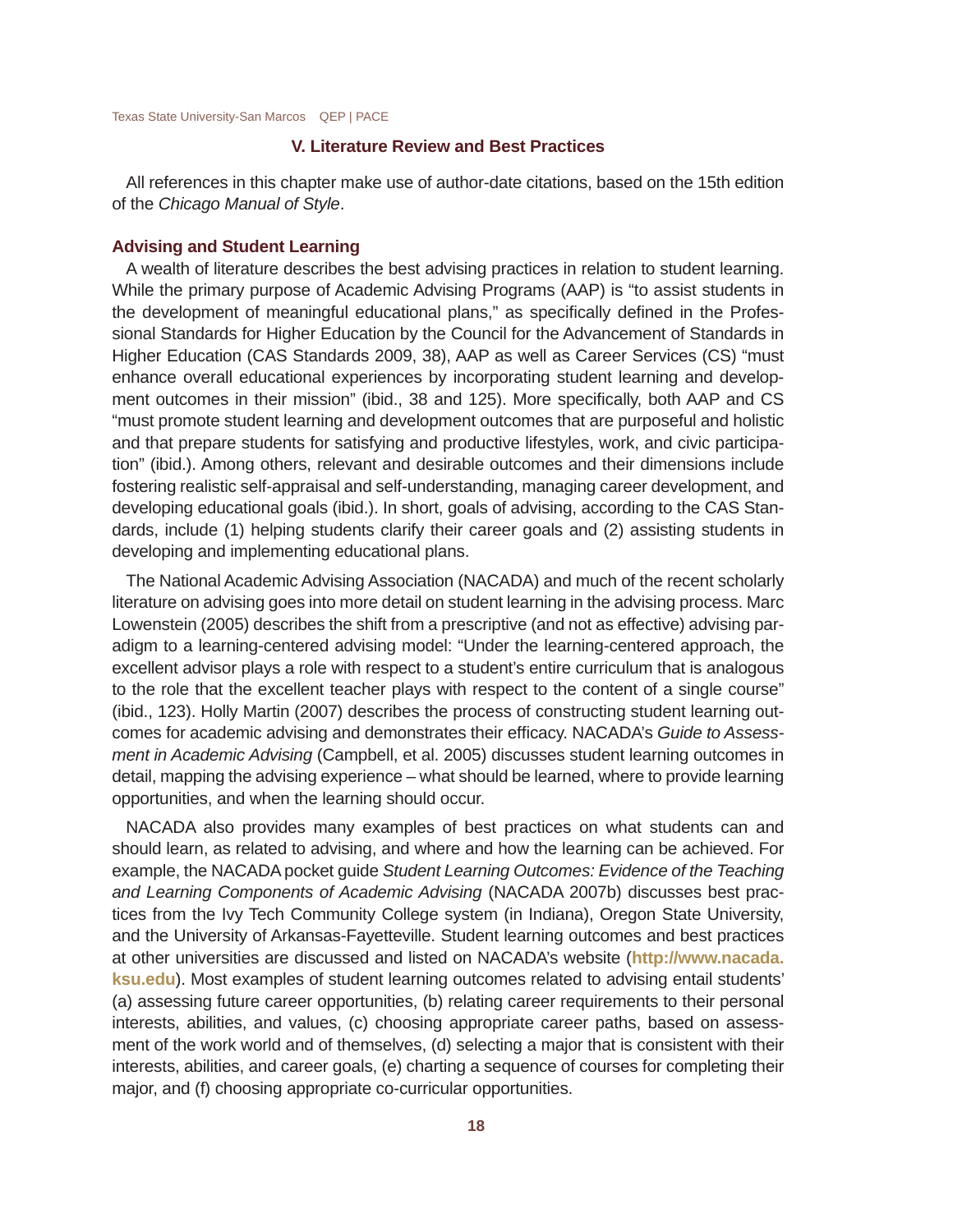Campbell and Nutt (2008, 6) point out that it is crucial to align a coherent philosophy / mission for academic advising, the student learning outcomes that are derived from this mission, and the teaching and learning mission of the university. This is even more important at large universities with a decentralized advising structure in order to provide the same foundation for all advisors or advising centers. Furthermore, Campbell and Nutt report that it has become common to develop an advising syllabus, and that it is most important to develop assessment strategies with multiple measures, qualitative and quantitative. Development programs should be put in place that are comprehensive and ongoing, "informed by the identified outcomes for student learning and for the delivery of academic advising" (ibid., 7).

More and more colleges and universities use an advising syllabus to emphasize advising as teaching and learning (NACADA 2007a, 3, and Appleby 2008). Among other things, advising curricula, as listed in advising syllabi, include the development of life and career goals, the selection of academic programs and courses, institutional policies and procedures, institutional resources, and "the meaning, value, and interrelationship of the institution's curriculum, and co-curriculum" (NACADA 2007a, 6).

The delivery of advising can be organized using several models. Decentralized models are common at large universities. One of the decentralized models is the Satellite Model, in which academic sub-units such as colleges maintain advising centers. In this model, advising centers are usually staffed by professional advisors, which often include specialists for specific advising needs (see Pardee 2000, 195, and NACADA 2006, 8). One of the main strengths of this model is the more personalized advising process. (See also King 2008.)

#### **Career Counseling and Exploration and Experiential Learning**

Two-thirds of new college students change their mind about their major during their first year of studies. Thus, "the vast majority of students entering college are truly undecided about a college major" (Cuseo, Fecas, and Thompson 2007, 74), which indicates that career exploration is absolutely necessary, particularly for freshmen.

A plethora of literature can also be found on career exploration and career services. Most recently, Daniel H. Pink, utilizing the "planned happenstance" theories of John Krumboltz, wrote on "the 6 career secrets no one ever told you" (Pink 2008, back cover). These "secrets" are usually contrary to what students learn about pursuing careers, but they are actually what students should know to be successful in their future careers: (1) There is no plan. (2) Think strengths, not weaknesses. (3) It's not about you. (4) Persistence trumps talent. (5) Make excellent mistakes. (6) Leave an imprint. As Pink countered common misconceptions, so did Helen Harkness (1997). She emphasizes that "we live in an age of chaos, constant change, and contradiction but are taught to value stability, order, and certainty, realities from another age" (ibid., 207). Therefore, students need to be taught this principle: "What you do naturally and instinctively well can be researched and you can discover where you can do what you're good at and get paid for it" (ibid., 202). Career exploration for college students, then, means to first encourage students to assess their interests, strengths, personality traits, work values, and the like, in order to match those with majors and career options (Metz 2005). Once students learn more about themselves, they should begin to research compatible career options through publications such as the *Occupational Outlook*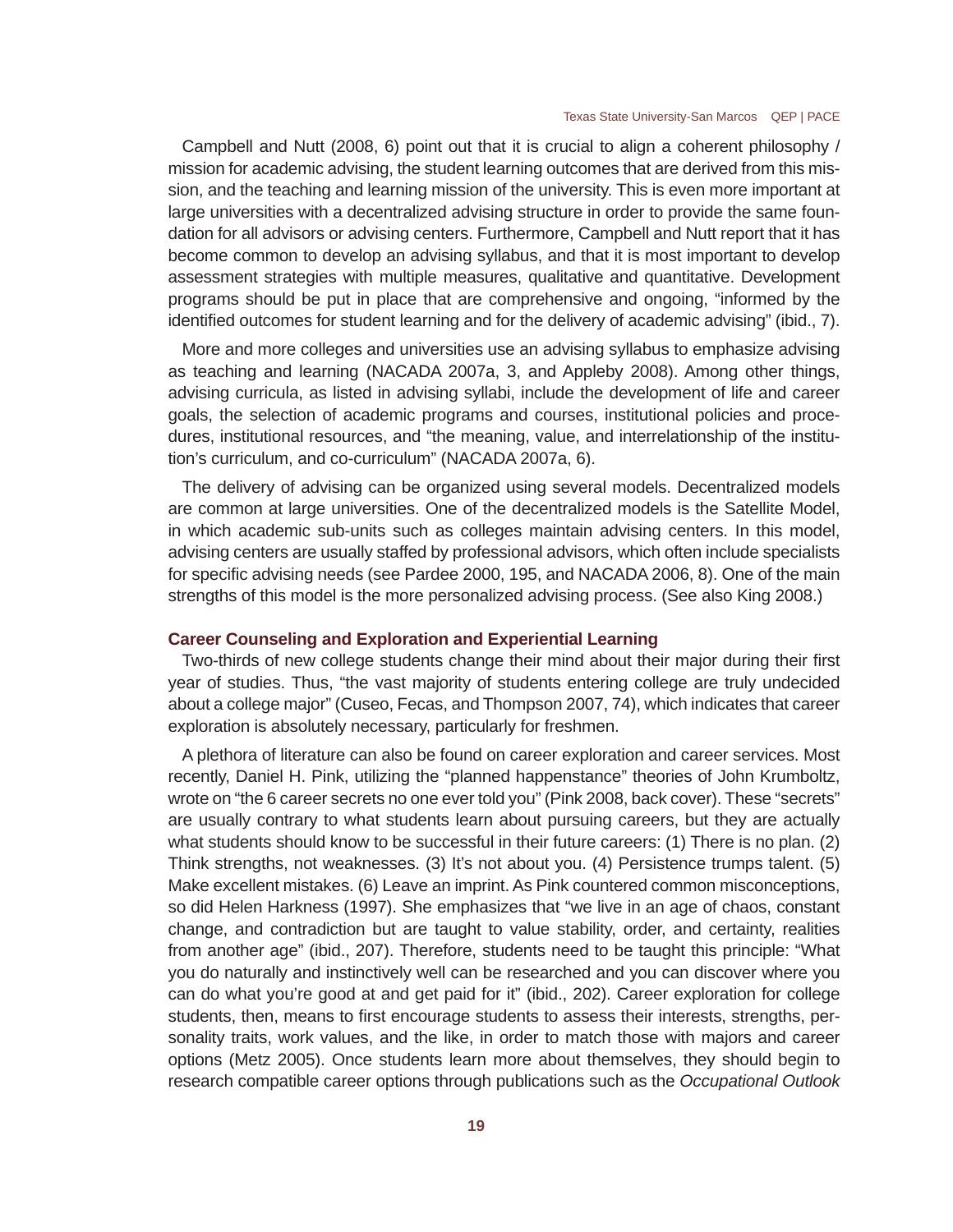*Handbook*, published bi-annually by the United States Labor Department; this Handbook is a "nationally recognized source of career information, designed to provide valuable assistance to individuals making decisions about their future work lives" (**http://www.bls.gov/ OCO/**). Many similar resources for work world exploration can be found in libraries, at career centers, and online.

Braxton, Brier, and Steele (2007, 379) point out the importance of career counseling and exploration: "Individuals who advise or teach undergraduate college students should embrace an abiding concern for the career development of the students they serve." Gore and Metz (2008) discuss "Advising for Career and Life Planning" in detail. Best practices include that career counselors should help "students understand and articulate their interests and find academic and career paths that might be congruent with those interests" (Gore and Metz 2008, 105; see also Holland 1997). Advisors should also assist students to "develop realistic educational and career expectations" and include "self-referent thought in the development and implementation of an academic or career choice" (Gore and Metz 2008, 106; see also Lent 2005). Upcraft, Gardner, and Barefoot (2005, 9) point out that "more often, initial career goals are changed because students discover that the career they wanted is not really suited to their interests, or their performance in the major that would prepare them for their initial career choice is inadequate (or both). *Thus, successful fi rst-year students must begin to achieve clarity about their career goals.*" Finally, advisors also "encourage students to explore their tentative academic or career choice by interviewing a faculty member or job incumbent; by promoting participation in academic or career-related professional organizations, honor societies, or service organizations, or by informing students of relevant internships, practicum opportunities, or service learning experiences" (Gore and Metz 2008, 106; see also Super 1990). This active exploration through experiential activities not only aids in the decision-making process, but also allows students to acquire valuable professional presentation skills. Experiential learning enables students "to do some reality testing with regard to their interests, work values, and skills. Moreover, experiential learning offers students the opportunity to enhance their self-concept and develop a more stable vocational identity – processes valued by most adult and career-development theories" (Smith 2005, 205). Among the best practices, the University of North Carolina (UNC) Charlotte (**http://www.uncc.edu**) has a well-developed experiential learning initiative, the assessment data collected show that students with experiential learning experiences "are more likely to obtain positions related to their major than those who have no experience" (Smith 2005, 209).

Steven D. Brown, et al. (2000, 2003) analyzed various methods of career exploration. The most effective ones are written exercises, one-on-one sessions, the use of information about the work world, role-modeling, and building a support network. (See also Gore and Metz 2008, 110.)

Hughey, et al. (2009), the latest, comprehensive handbook on best practices in career advising, discusses the integration of academic and career counseling, theories of career development, information resources to enhance career counseling, evaluation and assessment in career counseling, and many other topics.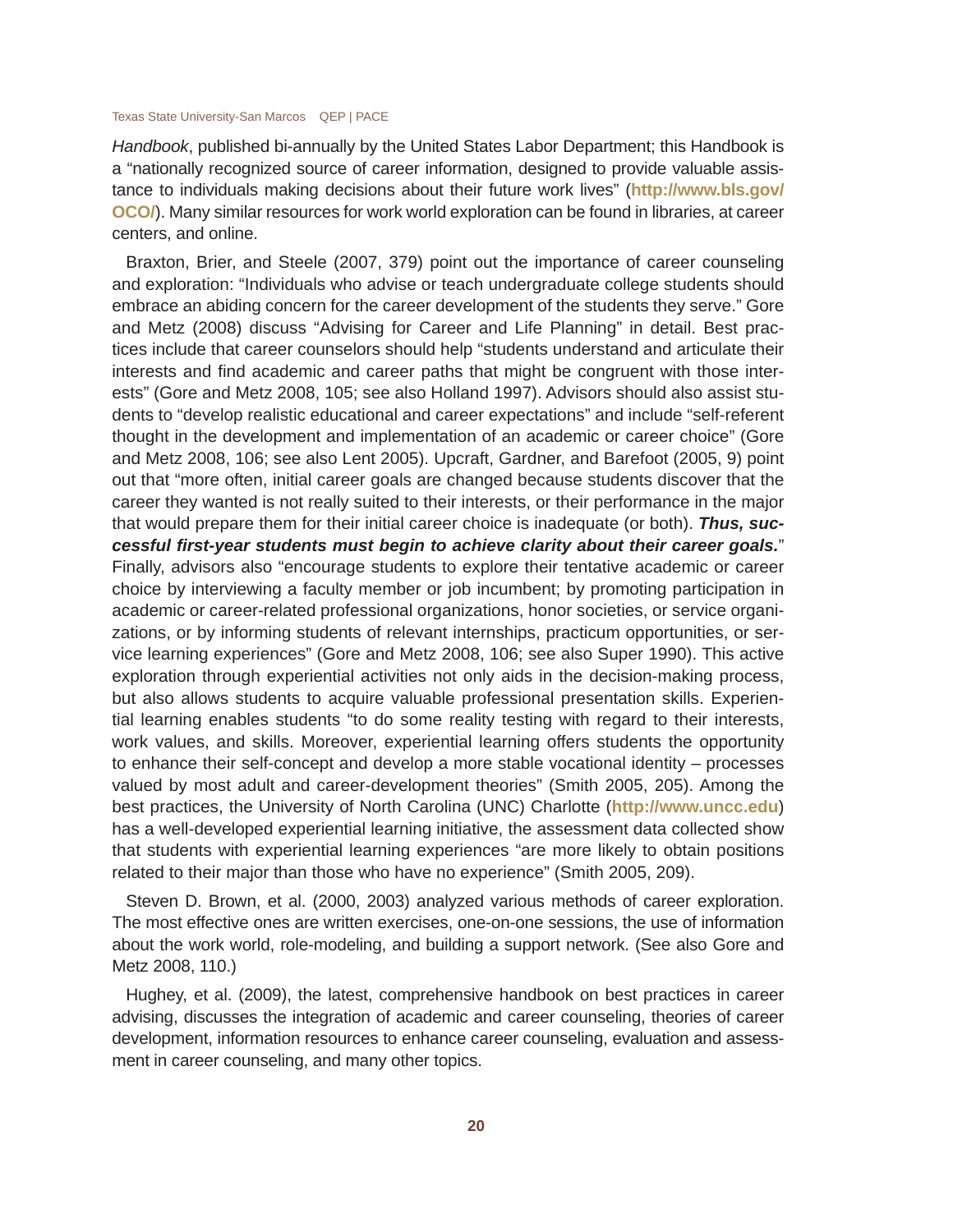#### **Cognition and Learning Theories**

Psychologist Howard Gardner (2006) pointed out that five "minds" need to be trained in order to be successful in the future workplace:

- (i) the Disciplined Mind *employing the ways of thinking associated with major scholarly disciplines (history, math, science, art, etc.) and major professions (law, medicine, management, fi nance, etc., as well as crafts and trades); capable of applying oneself diligently, improving steadily, and continuing beyond formal education* (ibid., 154),
- (ii) the Synthesizing Mind *selecting crucial information from the copious amounts available; arraying that information in ways that make sense to self and others*  (ibid., 155),
- (iii) the Creating Mind *going beyond existing knowledge and syntheses to pose new questions, offer new solutions, fashion works that stretch existing genres or confi gure new ones; creation builds on one or more established disciplines and requires an informed 'fi eld' to make judgments of quality and acceptability*  (ibid., 156),
- (iv) the Respectful Mind *responding sympathetically and constructively to differences among individuals and among groups; seeking to understand and work with those who are different; extending beyond mere tolerance and political correctness* (ibid., 157), and
- (v) the Ethical Mind *abstracting crucial features of one's role at work and one's role as a citizen and acting consistently with those conceptualizations; striving toward good work and good citizenship* (ibid., 158).

While the Disciplined Mind is trained mainly in academic courses themselves, it is the task of academic and career counselors, as well as mentors, to direct students to those courses. The Synthesizing Mind and the Creating Mind can and must be trained as well as applied in academic and career exploration. The Respectful Mind and the Ethical Mind need to be developed in any interaction. Thus, Gardner's paradigm, supported by Tony Wagner (2008) and others, points toward the Total Intake Model of advising (a one-stop location, at which several other essential services are offered to students, in addition to advising) – at least for freshmen. Such centers **specifically for freshmen** have, in recent years, been developed by Southeastern Louisiana University (**http://www.selu.edu/acad\_research/programs/ cse/index.html**), the University of Alabama at Birmingham (**http://main.uab.edu/Sites/ student-success/67081/**), Central Washington University (**http://www.cwu.edu/~acadadv/ students/fi rstyear.php**), Illinois State University (**http://www.ucollege.ilstu.edu/**), the University of Texas at San Antonio (**http://www.utsa.edu/cfac/**) and many others. They all reported a significant increase of student success (see for example, Whitman 2009 or Carlton 2009).

#### **Mentoring**

Mentoring, which originally was seen as one-directional (mentee's) learning, has been more recently thought of as rooted in principles of adult learning. According to Zachary, "This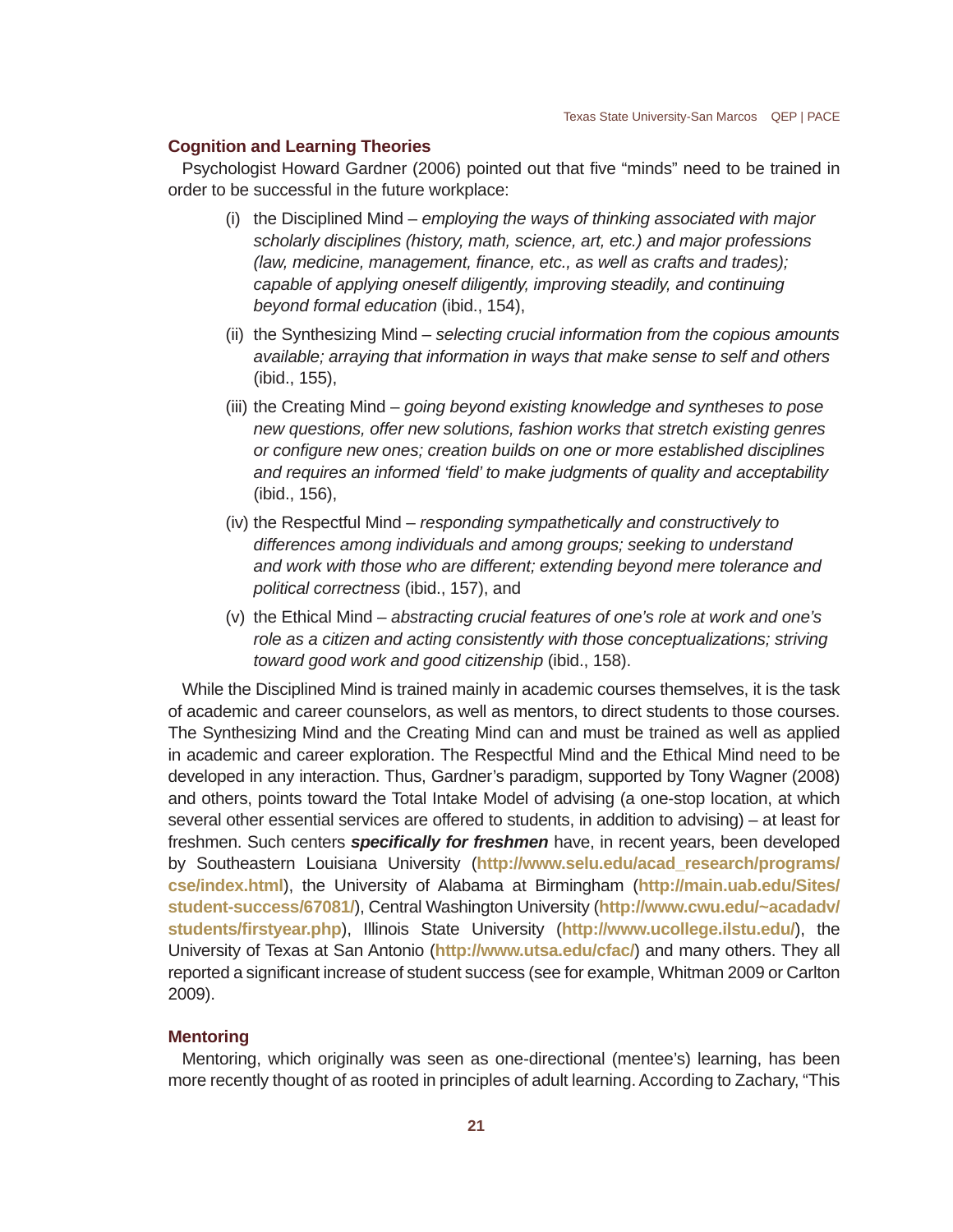learning-centered shift in the approach to mentoring requires that a mentor facilitate the learning relationship rather than transfer knowledge to the learner" (2000, xv). Both students and faculty consider mentoring as a rewarding relationship that leads to student success: "Many faculty are eager to work with students who are making key academic, personal, and career choices. These mentoring relationships may provide an attractive counterpoint to formal instructor-student interactions" (Reinarz 2000, 214). Faculty mentoring of students is seen as a best practice and an important contribution to the undergraduate student experience (Lagowski and Vick 1995).

Norman H. Cohen (1995, 3) distinguishes six mentoring functions: (1) to establish trust, (2) to offer tailored advice, (3) to introduce alternatives, (4) to challenge, (5) to motivate, and (6) to encourage initiative. Functions 2 through 6 can be directed at, among other things, self assessment, study skills in general, academic major selection, selection of courses and / or degree plans, and career exploration, including referral to others within the professional network of the mentor, and identifying co-curricular activities to prepare the mentee for a career. All of these relate to "exploration of potential," and "only continued exploration of potential will allow mentees to discover what their competencies really are" (ibid., 95). While mentoring relationships help the mentees to find appropriate educational and career pathways, "caring and informed mentors can [also] help people avoid careers that are unsuitable" (Murray 2001, 48).

Peer mentoring and peer advising is likewise discussed as a best practice in the refereed scholarly literature. While peer advisors are more frequently used at four year public colleges (Habley and Morales 1998; see also Koring and Campbell 2005), the strength of peer mentoring and advising is derived from the "opportunities to relate easily to advisees because they often share some of the same problems" (Reinarz 2000, 217).

#### **One-Stop (Student Success) Centers with Advising**

Based on the Total Intake Model of advising (Habley 1983), more and more universities offer one-stop "student success" centers for all or for specific student populations. Sam Houston State University, for example, established a Student Advising and Mentoring Center (SAM Center), where all students at the university may receive intrusive (proactive) academic advising and mentoring, "assisting them in discovering methods to set personal goals, establishing strategies to achieve their objectives, enhancing skills to sharpen academic accomplishments, and providing incentives for realizing educational success" (SAM Center Mission Statement, **http://www.shsu.edu/~sam\_www/**). For the success of this concept, the SAM Center received the 2005 "Outstanding Institutional Advising Program Certificate of Merit" from the National Academic Advising Association (NACADA).

The University of Cincinnati established a Center for Exploratory Studies, which offers students exploratory advising to discover their academic interests, investigate career options, and shape their college experience (**http://www.uc.edu/explore/**). NACADA highlighted this Center as a best practice in its monograph *Advising Special Populations* (Huff and Jordan 2007). The University of Colorado at Colorado Springs has a Student Success Center that is a one-stop location for academic advising of undergraduate students, career services, new student orientation, degree audits, and transfer evaluations: "At the Student Success Center,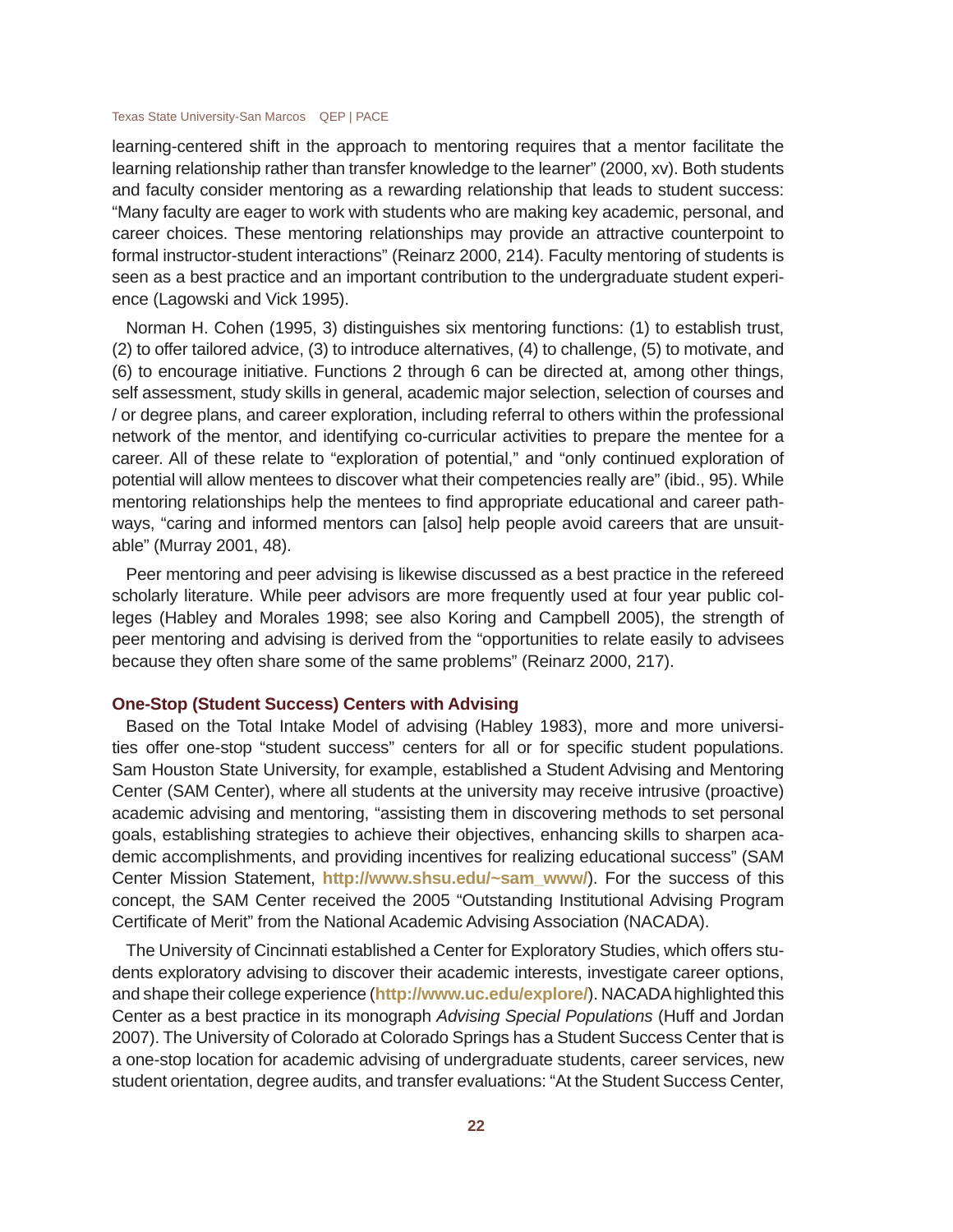we empower students to realize their academic goals, develop their career options and provide access to information regarding campus resources" (**http://www.uccs.edu/~ssc/**). The University of Tennessee at Knoxville also maintains an exemplary Student Success Center (http://studentsuccess.utk.edu), which offers academic advising, first year studies and first year intervention, tutoring and study help, supplemental instruction, and other services. The University of Kentucky maintains a Central Advising Service and Transfer Center, which is a comprehensive resource center (**http://www.uky.edu/UGS/centadv/**).

The University of Central Florida integrates academic advising and major exploration in its Office of First Year Advising and Exploration (FYAE) which provides "individual advising services, innovative major exploration, technology-based advising, and collaborative outreach services" (**http://fi rstyear.sdes.ucf.edu/about.html**). James Madison University, Brigham Young University, Northern Arizona University, and numerous other universities and colleges maintain successful centers that integrate academic advising and career counseling (Hughey, et al. 2009, Appendix A). To mention a last example, Saint Louis University is known for its Student Success Center (**http://www.slu.edu/x28737.xml**) that integrates the First-Year Seminar, tutoring, writing support, career services, and disability services, as well as major exploration and academic advising.

#### **First-Year Seminars**

The success of freshmen has been discussed widely, for example, in a wealth of literature on the First Year Experience and on Students in Transition. M. Lee Upcraft, John N. Gardner, and Associates (1998) found that freshmen are most successful if they fulfill several goals, which include (a) "establishing and maintaining interpersonal relationships" and (b) "**deciding on a career and life-style**" (ibid., 2). A first year seminar (course) is most useful in the transition from high school to college. The class size and class content of such courses directly influence the freshmen's success, as the 2006 National Survey of First-Year Seminars (Tobolowsky & Associates 2008) shows. This survey, taken by 968 higher education institutions across the United States, resulted in the summary of best practices that included the following:

- Freshmen Seminars tend to be small and have a most prevalent class size of 16 to 20 students per section (Griffin, Romm, and Tobolowsky 2008, 25; Tobolowsky 2008, 97).
- At most universities, the most important objectives for their seminars are to develop academic skills and to orient students to campus resources and services (Tobolowsky 2008, 98).
- Among the innovative and effective course components are e-portfolios for students (Griffin, Romm, and Tobolowsky 2008, 61).
- Among the innovative and effective course components are integrating career and major exploration experiences as well as self-reflection (Griffin, Romm, and Tobolowsky 2008, 62).

Some colleges report great success in integrating academic and career planning in a firstyear seminar. (See, for example, Fralick 2008, 24.)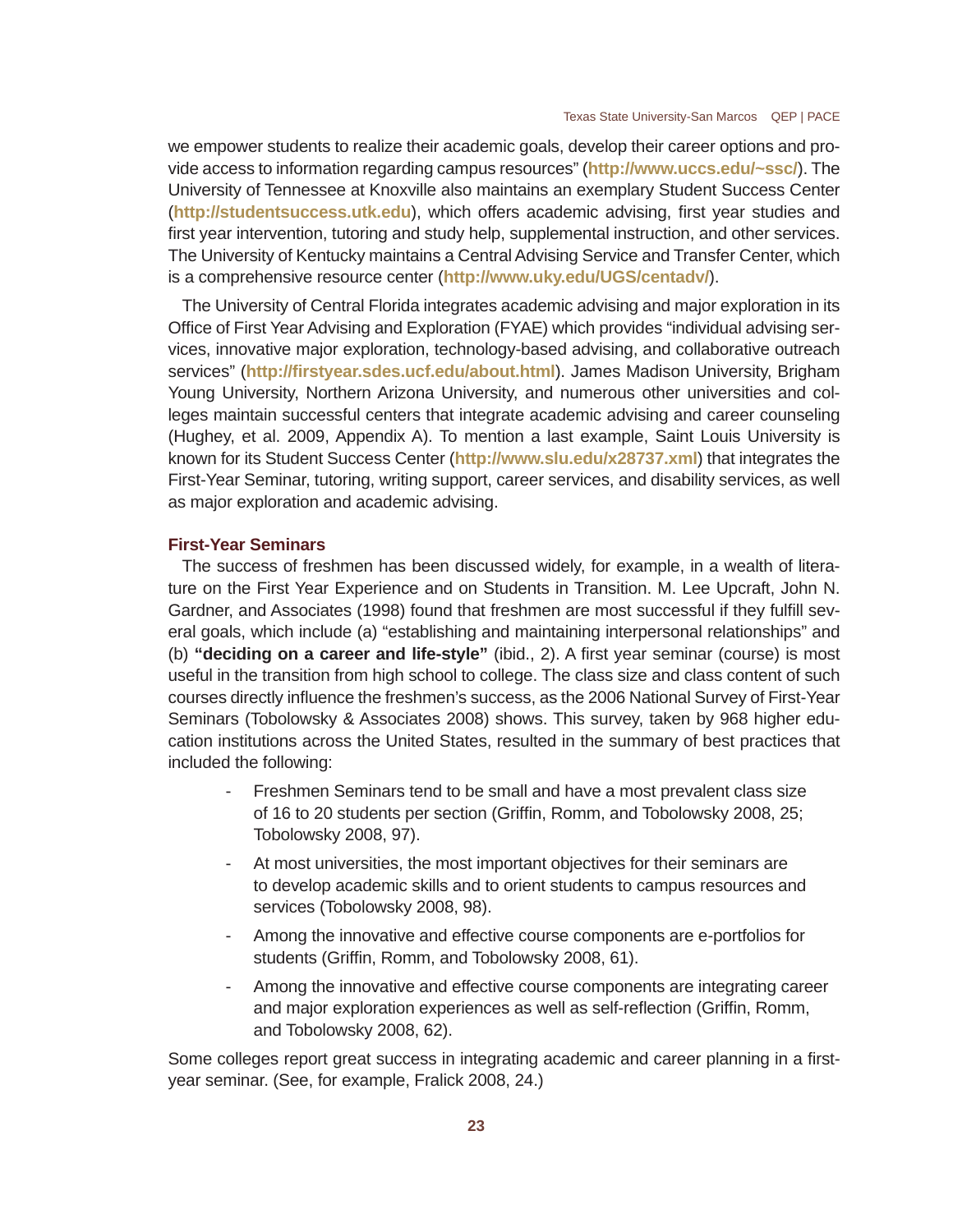#### **Student Resources and Support Services**

Colleges and universities offer many student services that will enhance student success, such as orientation, career services, wellness services, counseling, mentoring, disability services, residence life, ethical and legal services, and the like. Student Affairs usually coordinates student activities by various campus organizations, particularly student organizations. Best practices call for student services that are student-centered, blended (holistic perspective), integrated technologically, personalized, customized, timely, and supportive of student learning and the academic success of students in general (Kruger 2005 and Shea 2005, 17-18). Very important are collaborations and partnerships across campus (Kleinglass 2005, 35). In fact, the entire campus must be involved in order to provide "transformative education," because "our society expects colleges and universities to graduate students who can get things done in the world and are prepared for effective and engaged citizenship" (Keeling and Dungy 2004, 3). To become intentional, life-long learners, students must develop intellectual and practical skills, must take charge of their own learning and participation, and must understand aspects of their micro and macro environments that affect their lives and well-being (Ramaley and Leakes 2002). This kind of education, of transformation, requires a seamless experience from the perspective of students – everyone should be capable of and willing to help them, however and whenever possible. Everyone is responsible and nothing is off limits for discussion. The university should build mechanisms for reaching across boundaries and respond to the lives of students in ways that feature convenience and choice. Students, too, are needed to help one another.

As Ender and Newton 2000 pointed out, peer mentors are especially useful in referring students to campus and community resources and services, such as tutoring, library resources, services by student learning assistance centers, internet resources, campus locations (or even the existence) of offices for advising and / or career services. Peers may not only refer students to those services and resources, but also make them aware of potential problems and procedures involved in creating a workable class schedule, changing majors, or conducting other administrative business. Last, peers may also give good advice regarding what co-curricular activities or student organizations have to offer.

#### **Technology**

Technology is used widely as a best practice to enhance student learning, advising, mentoring, and career counseling. Michael J. Leonard (2008) summarizes the best practices as those that integrate web sites, student information systems (large-scale programs that provide access to student records), degree audit programs (programs that match program requirements with completed course work), career guidance programs such as DISCOVER (**http:// www.act.org/discover**) or SIGI3 (**http://www.valparint.com**), Webinars (web-based seminars, which may also be archived on CDs or DVDs), instant messaging, social networking sites such as Facebook (**http://www.facebook.com**) or MySpace (**http://www.MySpace. com**), podcasts (a series of digital media files that are released periodically), blogs, RSS feeds (web feed formats to publish frequently updated information in a standardized format), cell phones, course management systems, as well as e-mail and listservs. Students live in a digital world, and they need to be reached in "multiple ways, through multiple methods, to suit different learning styles, personalities, and opportunities for interaction" (Leonard 2008,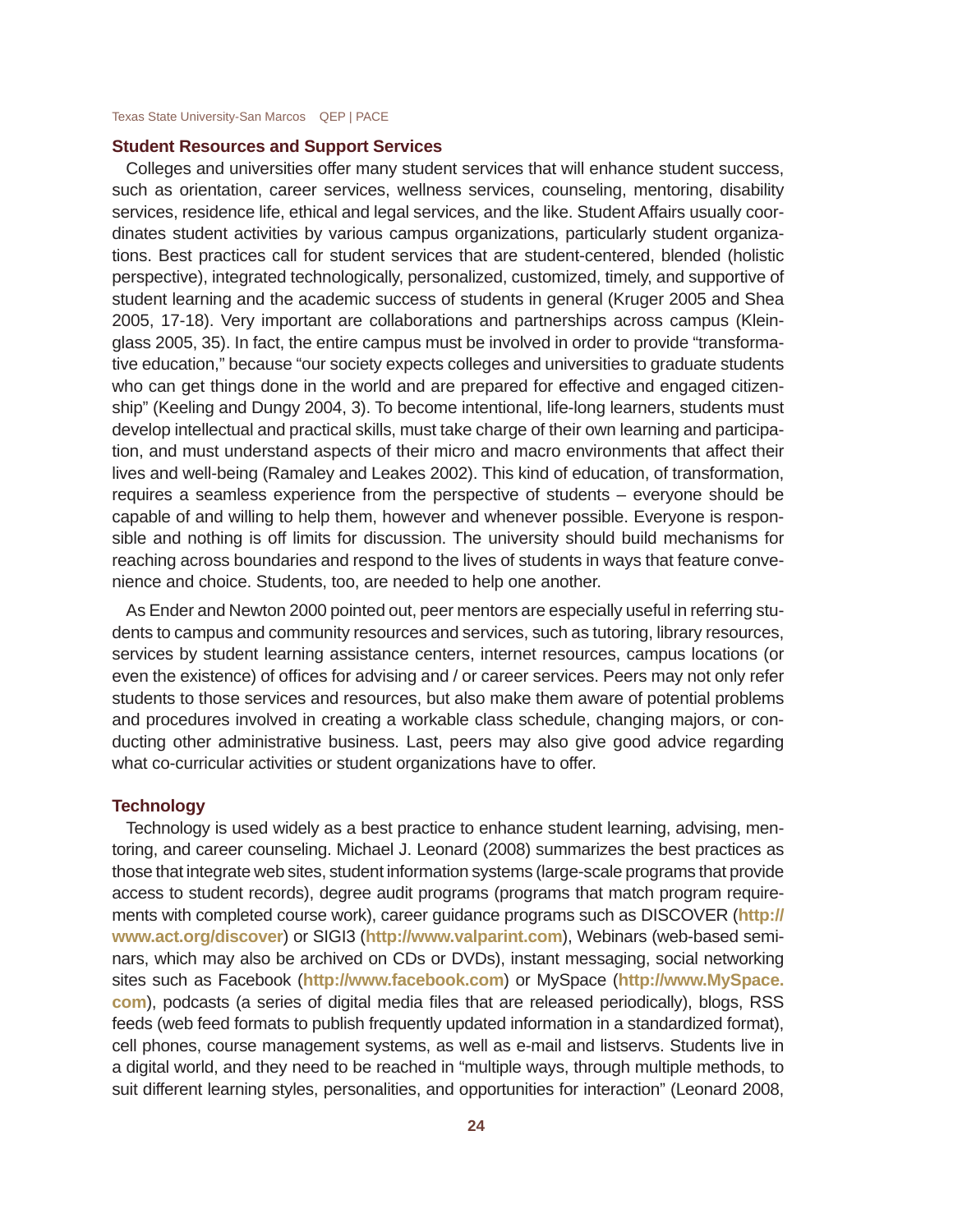304). Gore and Metz (2008) also emphasize the importance of information providers such as O\*NET (**http://www.onetcenter.org**; an online source for occupational information) and Choices Planner (**http://www.bridges.com**; an online career information delivery system that helps students compare, connect, and choose from a large network of work and education options). (See also Lipschultz and Leonard 2007.) Garis and Dalton (2007) provide an overview of e-portfolios and their potential to enhance learning as well as assessment.

#### **Campus Collaborations**

Collaboration is among the most important of best practices: "An important part of networking within the community is for an organization to have an attitude of cooperation and helpfulness" (Sherk 1999, 5). To collaborate with others across the institution is among the top five recommendations for today's advisors. Barefoot, et al. (2005) describe numerous firstyear collaborative initiatives that are recognized for their institutional excellence. The basis for collaborations is an institution's goals and values, with which any action or initiative should be congruent (Braxton, Brier, and Steele 2007, 387), and advising, mentoring, and career exploration are primary collaborative initiatives that lead to student success (ibid., 392).

While discussing "Collaborations Beyond the Advising Office," Hunter, Henscheid, and Mouton (2007) specifically emphasize linking academic advising with first-year seminars:

"Because academic advising and first-year seminars share many goals and objectives, linking the two has the potential to produce increased effectiveness and efficiency in each. The possibilities for moving our institutions toward a philosophy of advising as teaching has no more fertile ground than within the first-year seminar. Student transition to the collegiate culture offers many opportunities for learning-centered educators to collaborate in addressing student needs, institutional systems, and educational outcomes. One way to achieve a comprehensive approach to student transition issues, student success strategies, academic orientation to the institution, career exploration, and decision making strategies may well be through linking these two important initiatives. By developing opportunities for cross-campus conversations, institutions can begin to address the satisfaction, productivity, and learning of all involved in these important academic endeavors" (ibid., 104).

#### **Summary of the Literature Review and Best Practices**

The review of refereed literature, educational standards, and current procedures at universities in the U.S. revealed the following best practices: The advising paradigm is based on a learning-centered advising model, and thus academic advising, as well as career counseling, is based on assessable student learning outcomes. While large universities usually maintain advising centers in academic sub-units (such as colleges), several universities recently reported great success in establishing one-stop centers specifically for freshmen. The integration of academic advising, career counseling, and mentoring has been reported as being very important for the overall academic and professional success of students. Because early engagement and the front-loading of resources are critical, first-year seminars are important in supporting student learning related to academic and career exploration. More specifically, written exercises, one-on-one sessions, the use of information about the work world, role-modeling, and building a support network have been proven to be the most effective methods.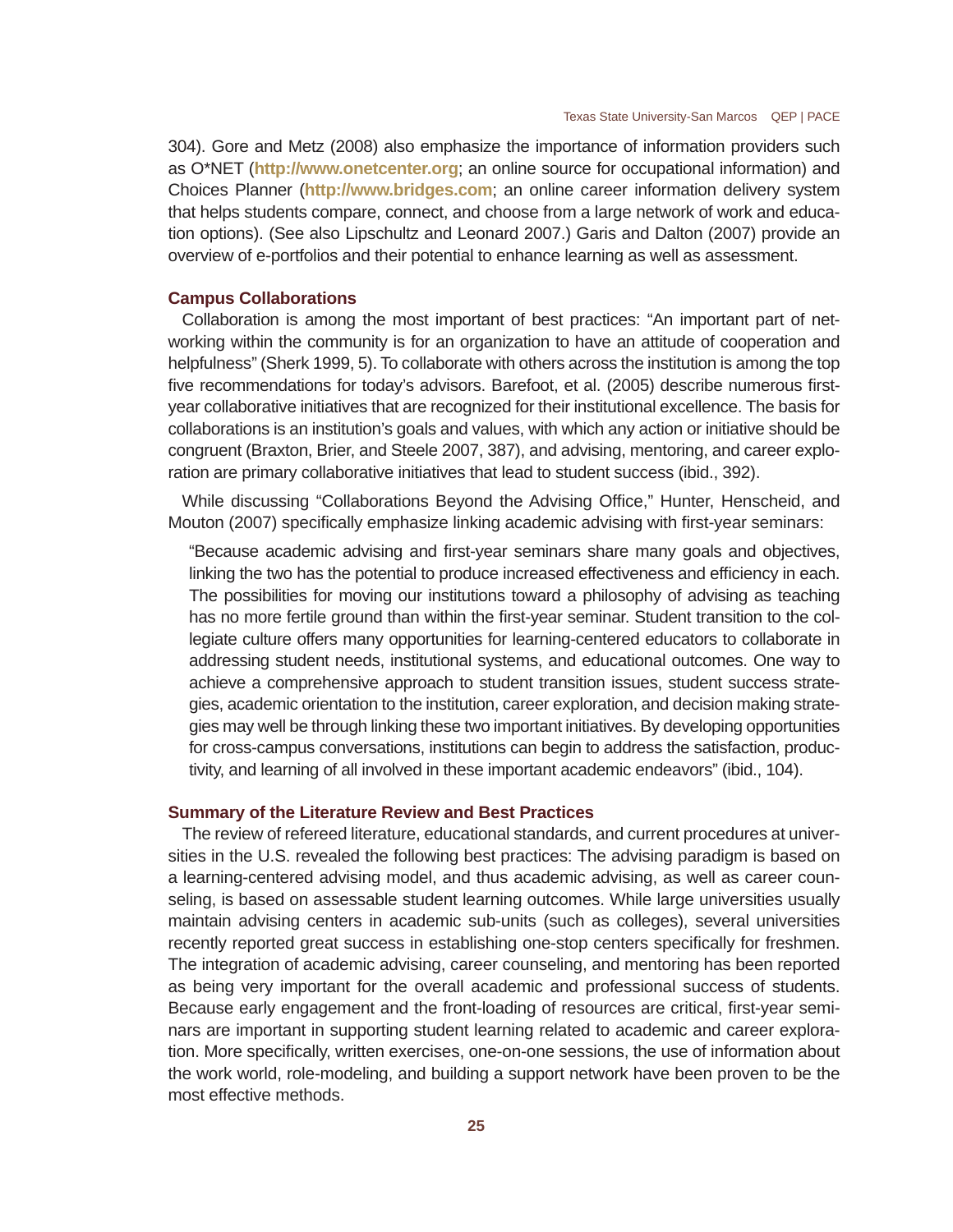#### **VI. Actions to be Implemented**

Actions deemed relevant to achieving the goals and student learning outcomes of the Quality Enhancement Plan (QEP), Personalized Academic and Career Exploration (PACE), were carefully considered. Best practices, as reviewed in the previous section, provided potential strategies to achieve the established student learning outcomes for the QEP. Potential actions were carefully weighed in the university context, including the university mission and university goals, current organizational structure and resources, and capacity. Actions deemed sound within best practices and the university context formed the foundation for achieving the goals and student learning outcomes.

In order to understand the actions to be implemented, the current situation of academic and career exploration at Texas State will be briefly summarized. This summary is followed by a discussion of three interrelated areas that encompass the actions to be implemented with the QEP: actions to achieve student learning outcomes, key initiatives to guide actions, and administrative organization and professional development to enable initiatives and actions. Finally, the envisioned impact of the fully implemented QEP will be described.

#### **The Current Situation of Academic and Career Exploration at Texas State**

Currently, academic advising at Texas State is offered by professional (staff) academic advisors in eight College Advising Centers. With the exception of the University College Advising Center, which services undeclared students (in addition to General Studies majors), there is no specialized approach for groups of students with specific needs, such as freshmen. After the initial orientation, advising is generally not required of students, except for students on academic probation. There is limited coordination among the eight College Advising Centers and no institution-wide unified record keeping. Some of the College Advising Centers still use paper files, which cannot easily be moved when students change majors. Appointments are usually made over the phone; walk-ins are possible, when advisors are not completely booked. The current ratio of students to advisor is, on average, 420 to 1, which is much higher than the recommendation (300 to 1) by the National Academic Advising Association (NACADA).

Currently, neither academic advising nor career counseling is based on a student learning approach, but is mainly a traditional, one-directional information-sharing. Academic advising and career counseling are not integrated with each other. Academic advising and career counseling based on self-assessment and / or self-reflection occurs only to a limited degree. There is no portfolio system, nor a requirement of any kind to collect pieces of academic or career exploration. Students usually do not chart their envisioned career pathway and / or their academic degree plan.

Career planning and exploration is introduced to incoming students and to the parents of incoming students during summer orientation. During the freshman year, many students complete one visit to Career Services and / or a career-related assignment in their *University Seminar* class. Career Services does invite freshmen to take advantage of career counseling services and to participate in special events. Career Services also encourages academic advisors to refer to Career Services students who are experiencing difficulties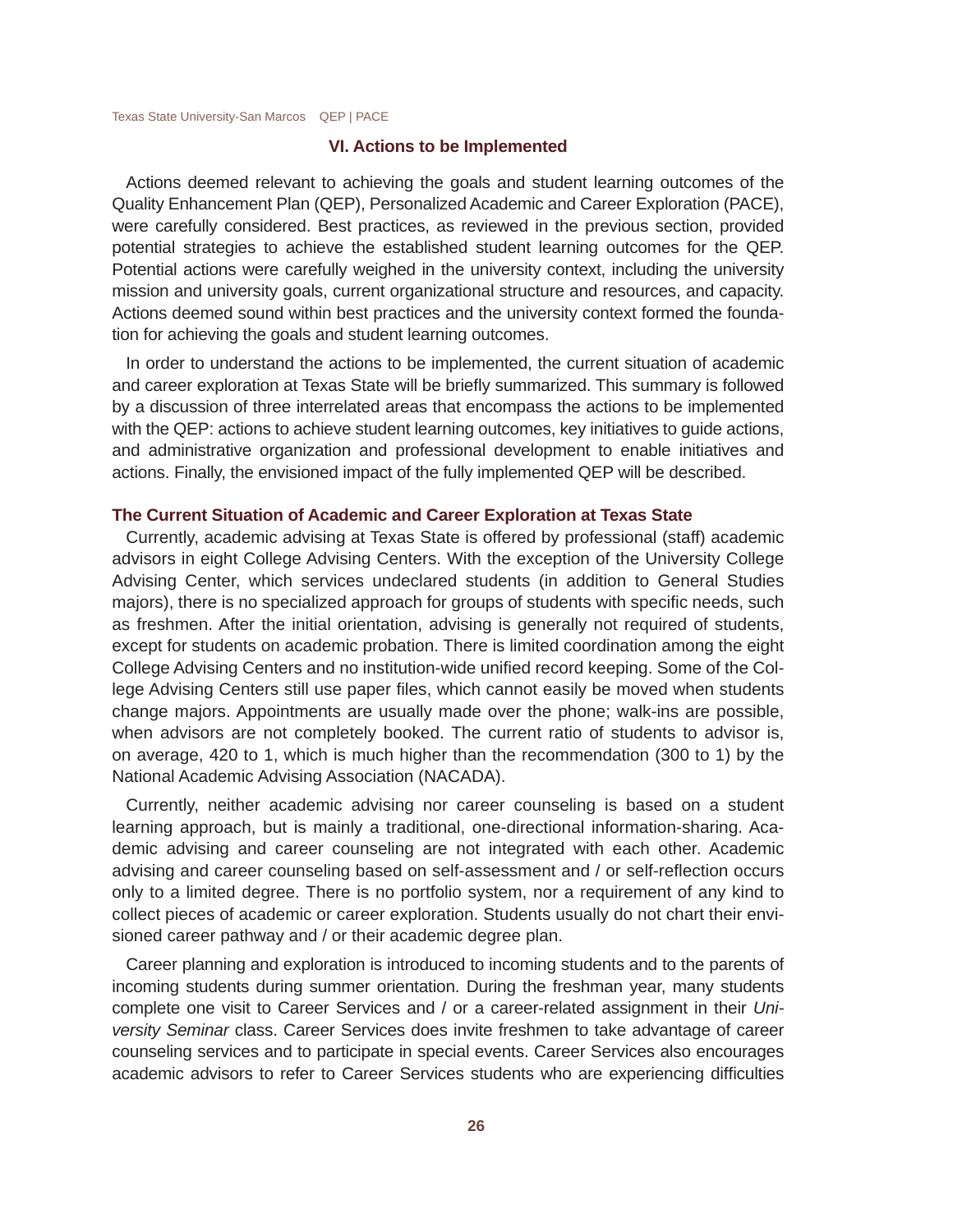with career decisions. However, at the current level of staffing in Career Services (12 FTE), it is not feasible to provide personalized career counseling to all freshmen. Similarly, while Career Services offers an array of career exploration opportunities and resources, students are not required to use them. Freshmen are informed and encouraged to participate, but there have been no systematic, intentional efforts to program career activities specifically targeted at the needs of freshmen.

The curriculum of the first-year *University Seminar* course (US 1100) currently includes a minimum of one session related to academic and / or career exploration, but instructors have the option to teach additional units related to academic and / or career exploration. Although many instructors use the one class session to visit Career Services with their students, some do not. There is currently no coordinated effort between academic advising, career counseling, and *University Seminar* at Texas State.

While a few colleges or departments organize career exploration activities, most do not. There is no systematic approach to departmental or college-wide career exploration activities, and some colleges and departments do not encourage their students to participate in experiential learning activities, such as co-curricular on-campus activities, informational interviews, or job shadowing. Student Affairs encourages students to participate in co-curricular activities, but this general outreach is not based on intentional coordination with specific student needs, interests, educational plans, and / or envisioned career pathways.

The *Mentoring Program* at Texas State matches students seeking such service with faculty, staff, or peer mentors. While this program is very successful and of high quality, less than 0.5% of all students and less than 5% of freshmen use the formal mentoring services. Those who do use it are mainly at-risk students, and the mentoring is largely directed at study skills and the use of resources on campus, rather than on academic and career exploration.

Thus, Texas State currently lacks a coordinated effort to assist students with (personalized) academic and career exploration. As empirical data indicate, few students are exploring in ways that are educationally sound. A student learning approach is needed to coordinate this effort and provide a framework for enhancing students' academic and career exploration.

#### **Actions to Achieve Goals and Student Learning Outcomes**

To achieve the desired student learning outcomes, several student-centered actions must take place. At least two student-centered actions for each outcome were identified. The organizational structure, resources, and assessments for each student-centered action are charted in the context of the action. Organizational structure, resources, and assessment will be described more fully in subsequent sections, but are briefly outlined below. (See Appendix IX: Goals, Outcomes, Actions, Structure, Resources, and Assessments on page 88.)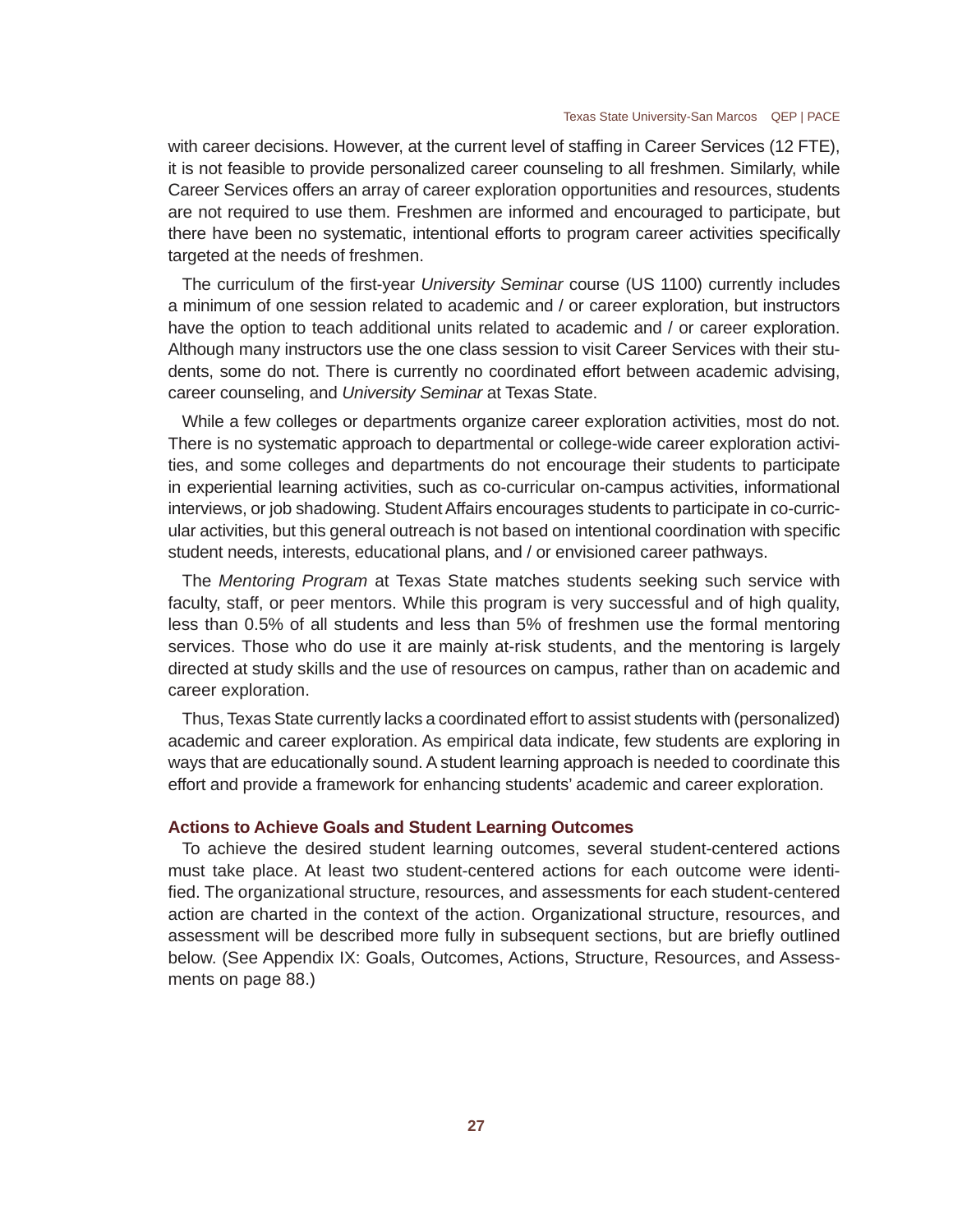#### **Goal I: To help students clarify their career goals**

#### **Outcome I.A.: Students will assess their future career opportunities.**

*Action I.A.1.: Students will take a career readiness inventory and write a refl ective piece on their results.*

| Outcome I.A.: Students will assess their future career opportunities.                                                   |                                                                                                                                                                                |                                                         |                                                                                                                                        |  |  |  |  |  |
|-------------------------------------------------------------------------------------------------------------------------|--------------------------------------------------------------------------------------------------------------------------------------------------------------------------------|---------------------------------------------------------|----------------------------------------------------------------------------------------------------------------------------------------|--|--|--|--|--|
| Action                                                                                                                  | Organization / Structure                                                                                                                                                       | <b>Resources</b>                                        | Assessment                                                                                                                             |  |  |  |  |  |
| I.A.1. Students<br>will take a<br>career readiness<br>inventory and<br>write a reflective<br>piece on their<br>results. | • Career Counselors to<br>make career readiness<br>inventory available<br><b>University Seminar</b><br>faculty to assign<br>reflective writing piece<br>about career readiness | • Career readiness<br>inventory<br>Electronic portfolio | • Participation rates<br>for career readiness<br>inventory<br>Assessment of<br>sample of reflective<br>papers included in<br>portfolio |  |  |  |  |  |

*• Institutional Need to Support the Action.* Findings of the *Academic Advising Survey,* given to Texas State students between 2007 and 2009, substantiate a need for more personalized attention in the students' exploration of careers and fields of study. Similarly, the results of the *ACT Survey of Academic Advising*, given to Texas State students in 2000, indicate a desire for more career-related guidance.

*• Literature to Support the Action.* A career readiness inventory provides insights on students' attitudes, awareness, and preparation for making educational and career choices. Results from a study by Gaffner and Hazler (2002) found that the students' lack of career readiness was a strong predictor of indecisiveness. Steven D. Brown, et al. (2000, 2003) analyzed various methods of career exploration, the most effective of which is a written exercise, such as a reflective writing piece. (See also Gore and Metz 2008, 110.) The CAS Standards (2009, 38 and 125) emphasize, among other things, "realistic self-appraisal" and "self-understanding."

*• The Action.* Therefore, to gain an understanding of potential underlying issues, students will take a career readiness inventory provided through Career Services and reflect on their results in a writing assignment. *Academic Advisors*, *Career Counselors*, faculty, and mentors will use these results to identify areas where additional development may be needed. In a new collaborative effort, instruction and guidance for the exercise will be provided in the *University Seminar* and in individual, personalized sessions with *Academic Advisors* and *Career Counselors*. A rubric detailing criteria and performance levels for the reflective writing piece will be given to students to use as a reference and for self assessment. Ultimately, the reflective writing piece will be added to a student's electronic portfolio.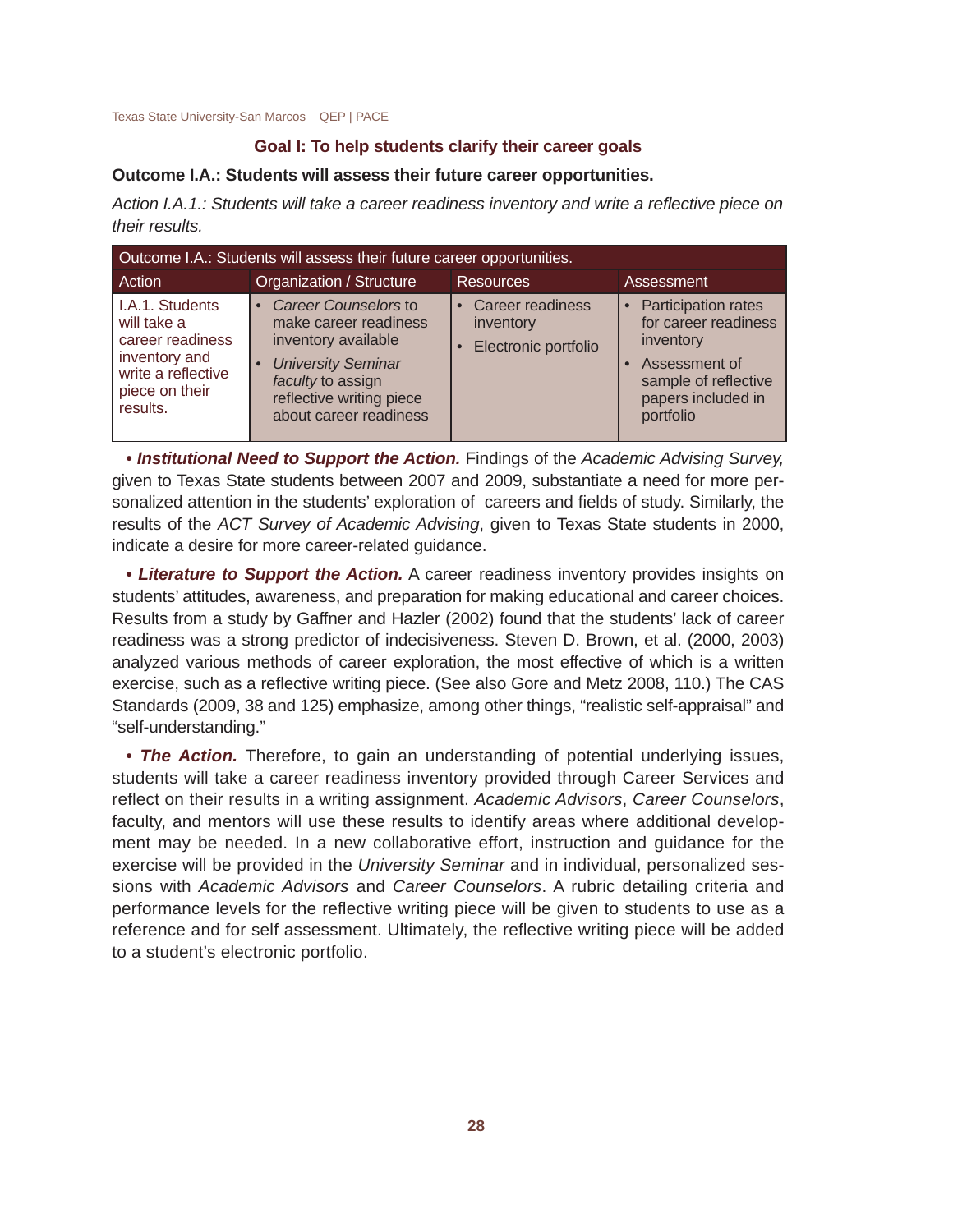*Action I.A.2.: Students will research careers and related educational expectations by applying knowledge of future studies and information literacy, conducting informational interviews, and attending major / career fairs.*

| Outcome I.A.: Students will assess their future career opportunities.                                                                                                                                                                                     |                                                                                                                                                                                                                                                                                                                                                                                     |                                                                                                                                   |                                                                                                                                                                                                                                                           |  |  |  |  |
|-----------------------------------------------------------------------------------------------------------------------------------------------------------------------------------------------------------------------------------------------------------|-------------------------------------------------------------------------------------------------------------------------------------------------------------------------------------------------------------------------------------------------------------------------------------------------------------------------------------------------------------------------------------|-----------------------------------------------------------------------------------------------------------------------------------|-----------------------------------------------------------------------------------------------------------------------------------------------------------------------------------------------------------------------------------------------------------|--|--|--|--|
| Action                                                                                                                                                                                                                                                    | Organization / Structure                                                                                                                                                                                                                                                                                                                                                            | <b>Resources</b>                                                                                                                  | Assessment                                                                                                                                                                                                                                                |  |  |  |  |
| I.A.2. Students<br>will research<br>careers and<br>related educational<br>expectations by<br>applying knowledge<br>of future studies<br>and information<br>literacy, conducting<br>informational<br>interviews, and<br>attending major /<br>career fairs. | • University Library staff<br>to assist with information<br>access and literacy<br><b>College Faculty Liaisons</b><br>/ Career Counselors to<br>sponsor major / career<br>fairs and other means<br>of gathering information<br>related to career and<br>educational opportunities<br>University Seminar to<br>$\bullet$<br>assign future career<br>scenarios exercise and<br>report | • Electronic port-<br>folio<br>Collection of<br>$\bullet$<br>career specific<br>books, publica-<br>tions, and online<br>resources | • Quiz results on<br>information literacy<br>for participating<br>students<br>• Survey random<br>sample of students<br>who attended<br>major / career fairs<br>• Rubric for sample<br>of future career<br>scenarios reports<br>included in port-<br>folio |  |  |  |  |

*• Institutional Need to Support the Action.* Respondents to a shortened version of the *ACT Survey of Academic Advising*, given to Texas State students in 2004, cited a need for career-related education, such as assessing career opportunities. Similarly, the results of the *ACT Survey of Academic Advising*, given to Texas State students in 2000, indicated the students' desire for more career-related guidance and discussion of continuing education after graduation.

*• Literature to Support the Action.* In a rapidly changing work world, students need the skills to go beyond traditional means of researching and forecasting future career and educational options. Because freshmen will be entering / re-entering the workforce several years in the future, knowledge of factors affecting employment trends is invaluable to their assessment of future career opportunities. To effectively assess career options, education is needed on future studies, the study of plausible change, and information literacy, the ability to recognize when information is needed and "actively and independently seek information to enrich understanding of career . . . and other personal situations" (American Association of School Librarians, et al. 1998, 4-5).

• **The Action.** To enable freshmen to gain the knowledge and skills to research careers and related educational expectations, students will be instructed on future studies, scenario planning, and information literacy, be encouraged to conduct informational interviews with professionals in the field, and be expected to attend major and career fairs to gather firsthand information. In an enhanced collaborative effort, *University Seminar* faculty will work in conjunction with *University Library Staff*, *Career Counselors*, and faculty to provide instruction and assignments to engage students in this process. A revised *University Seminar* curriculum will enable and lead this effort. In addition to university-wide career fairs, the newly established *Faculty Liaisons* in each College will collaborate with faculty, Career Services, and *Career Counselors* to organize college-wide or departmental major and / or career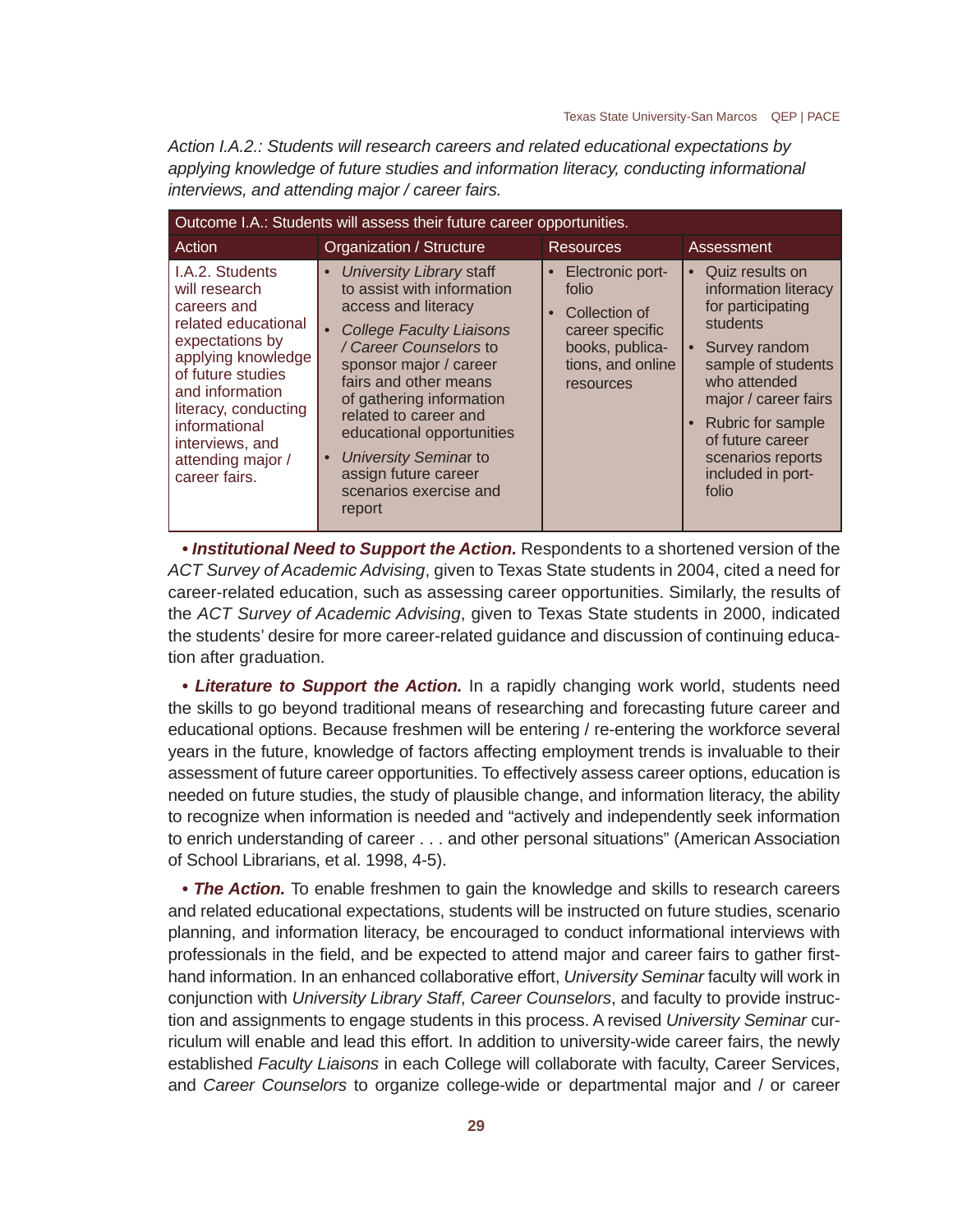exploration events. Additionally, a collection of career literature in the Resource Room of the *PACE Center* will give freshmen access to books and other materials. Additional resources are available in the (already existing) Career Services Resource Room. A rubric detailing criteria and performance levels for the future career scenarios exercise will be given to students to use as a reference and for self assessment. Ultimately, the future career scenarios exercise and report (for *University Seminar*) will be added to a student's electronic portfolio.

#### **Outcome I.B.: Students will relate career requirements to their personal interests, abilities, and values.**

*Action I.B.1.: Students will analyze a career option based on the results of their personal* 

*assessment of interests, abilities, and values.* Outcome I.B.: Students will relate career requirements to their personal interests, abilities, and values.

| values.                                                                                                                                                  |                                                                                                                                                                                                                                                                                                                       |                                                                                                                                                                                                                               |                                                                                                                                                                                                      |  |  |  |
|----------------------------------------------------------------------------------------------------------------------------------------------------------|-----------------------------------------------------------------------------------------------------------------------------------------------------------------------------------------------------------------------------------------------------------------------------------------------------------------------|-------------------------------------------------------------------------------------------------------------------------------------------------------------------------------------------------------------------------------|------------------------------------------------------------------------------------------------------------------------------------------------------------------------------------------------------|--|--|--|
| Action                                                                                                                                                   | Organization / Structure                                                                                                                                                                                                                                                                                              | <b>Resources</b>                                                                                                                                                                                                              | Assessment                                                                                                                                                                                           |  |  |  |
| I.B.1. Students will<br>analyze a career<br>option based<br>on the results of<br>their personal<br>assessment of<br>interests, abilities,<br>and values. | • Career Counselors to make<br>assessment instruments<br>available<br><b>University Seminar faculty</b><br>$\bullet$<br>to assign future scenarios<br>exercise and report<br>Academic Advisors to<br>$\bullet$<br>discuss options associated<br>with individual interests,<br>values, personality type,<br>and skills | Sigi3, Strong<br>$\bullet$<br>Interest Inven-<br>tory, MBTI, and<br>other assess-<br>ments<br>Electronic port-<br>folio<br>Collection of<br>$\bullet$<br>career specific<br>books, publica-<br>tions, and online<br>resources | • Participation rates<br>for Sigi3, Strong<br>Interest Inventory,<br>MBTI, and other<br>assessments<br>• Sample of anal-<br>yses of career<br>options based on<br>interests, abilities,<br>and goals |  |  |  |

*• Institutional Need to Support the Action.* The Student Services Survey, given to Texas State students in 2008, had a very low response rate on questions related to career planning and job placement, which may indicate uncertainty related to career exploration. Results of a shortened version of the ACT Survey of Academic Advising, given to Texas State students in 2004, indicate that an assessment of career opportunities needs to be related to personal characteristics.

*• Literature to Support the Action.* Helen Harkness (1997) emphasizes that students need to be taught as follows: "What you do naturally and instinctively well can be researched and you can discover where you can do what you're good at and get paid for it" (ibid., 202). In the light of career exploration for college students, this suggests that students should use aids such as interest inventories to learn about personal strengths and abilities and to search career inventories to match strengths and abilities with career options (Metz 2005). The CAS Standards for Career Services state that the institution "must offer career counseling that assists students . . . to understand the relationship between self-knowledge and career choice through assessment of interests, competencies, values, experience, personal characteristics, and desired lifestyles" (CAS Standards 2009, 126).

*• The Action.* The *University Seminar* curriculum will insert a component on the analysis of career options. If students have not yet taken them before or immediately after New Student Orientation, students will be asked to complete assessment instruments available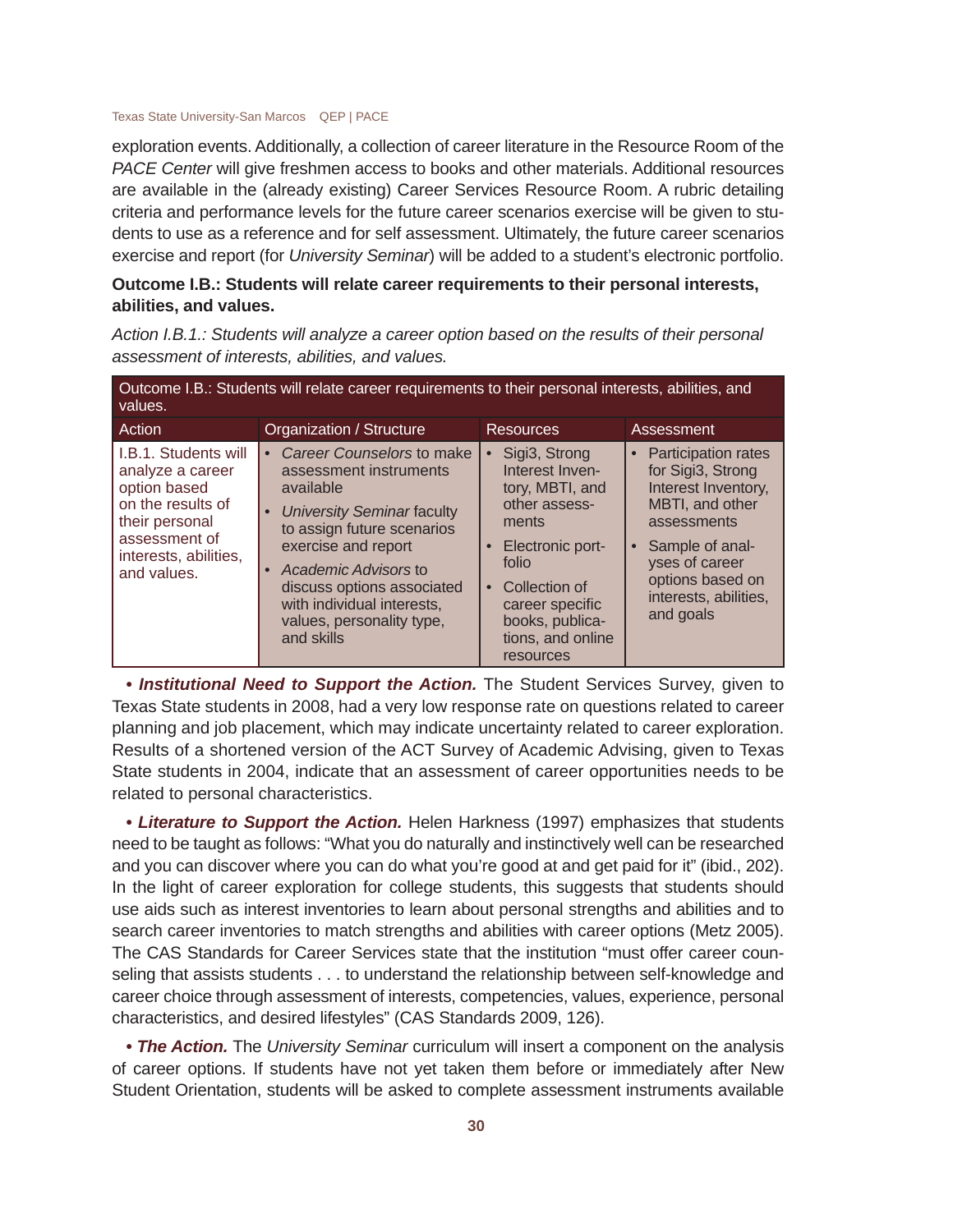from Career Services, such as the System of Integrated Guidance and Information (Sigi3), Strong Interest Inventory, Myers Briggs Type Indicator (MBTI), the NEO (Neuroticism-Extroversion-Openness) - Five Factor Inventory (NEO-FFI, Costa and McCrae 1992, 2004), and the Self-Efficacy Inventory (SEI, Haycock, et al. 1998). To synthesize results, students will be assigned a writing exercise based on an analysis of career opportunities related to their assessment results. A rubric detailing criteria and performance levels for the writing assignment will be given to students to use as a reference and for self assessment. Ultimately, this writing assignment will, together with results of the interest as well as career-readiness inventories, be added to a student's electronic portfolio.

*Action I.B.2.: Students will explore qualities needed to be successful in a particular career through mentoring relationships with faculty, staff, and / or alumni, informational interviews, and job shadowing.*

| Outcome I.B.: Students will relate career requirements to their personal interests, abilities, and<br>values.                                                                                                                             |                                                                                                                                                                                                                                                                                                                                                                                                                                                                     |                                                                                                                                                                                       |                                                                                                                                                                                             |  |
|-------------------------------------------------------------------------------------------------------------------------------------------------------------------------------------------------------------------------------------------|---------------------------------------------------------------------------------------------------------------------------------------------------------------------------------------------------------------------------------------------------------------------------------------------------------------------------------------------------------------------------------------------------------------------------------------------------------------------|---------------------------------------------------------------------------------------------------------------------------------------------------------------------------------------|---------------------------------------------------------------------------------------------------------------------------------------------------------------------------------------------|--|
| Action                                                                                                                                                                                                                                    | Organization / Structure                                                                                                                                                                                                                                                                                                                                                                                                                                            | <b>Resources</b>                                                                                                                                                                      | Assessment                                                                                                                                                                                  |  |
| I.B.2. Students will<br>explore qualities<br>needed to be<br>successful in a<br>particular career<br>through mentoring<br>relationships<br>with faculty, staff,<br>and / or alumni,<br>informational<br>interviews, and job<br>shadowing. | Mentors to assist with the<br>$\bullet$<br>development of relationships<br>with faculty, staff, and alumni<br><b>College Faculty Liaisons</b><br>to link students with alumni<br>contacts<br><b>Career Counselors to</b><br>$\bullet$<br>help identify informational<br>interviewing and job<br>shadowing opportunities<br><b>University Seminar faculty</b><br>to assign a reflective writing<br>piece about information<br>gleaned from exploration<br>activities | Electronic port-<br>folio<br>Alumni data-<br>bases<br><b>Bobcat Career</b><br>Contacts data-<br>base – Parents<br>of current<br>students and<br>employers<br>who recruit on<br>campus | <b>Participation rates</b><br>$\bullet$<br>and survey results<br>regarding men-<br>toring activities<br>Rubric for sample<br>of reflective writing<br>pieces on explora-<br>tion activities |  |

*• Institutional Need to Support the Action.* The Texas State Freshman Survey (2009) shows that three-fifths of freshmen lacked confidence in their abilities to clarify their educational and career goals. The Texas State *Mentoring Program Statistics* (2006-2009) show that very few students – less than 0.5% of the overall student population and less than 5% of all freshmen – have been participating in the mentoring program. And results of the *National Survey of Student Engagement (NSSE)*, given to Texas State students in 2001 and 2002, showed that a significantly lower percentage of freshmen, compared to the national average, have had conversations about career plans with a faculty member or advisor.

*• Literature to Support the Action.* The review of literature and best practices revealed that several functions of mentoring can be directed at the exploration of qualities needed to be successful in a particular career – these activities relate to "exploration of potential," and "only continued exploration of potential will allow mentees to discover what their competencies really are" (Norman H. Cohen 1995, 95). Results of mentoring include referrals to others within the professional network of the mentor and identifying activities to prepare the mentee for a career. (See, for example, Norman H. Cohen 1995.) Gore and Metz (2008,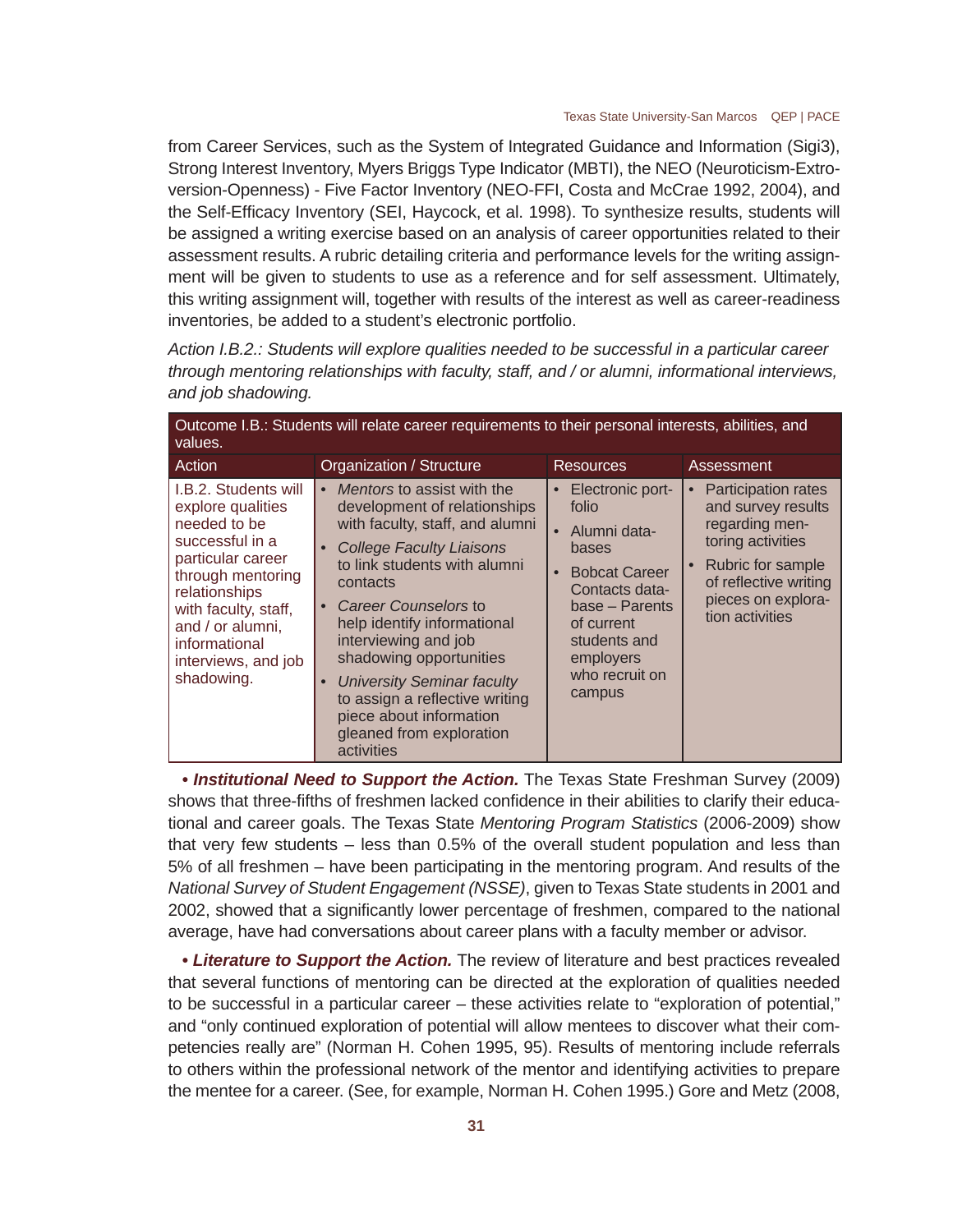106) emphasize that advisors should "encourage students to explore their tentative academic or career choice by interviewing a faculty member or job incumbent; by promoting participation in academic or career-related professional organizations, honor societies, or service organizations; or by informing students of relevant internships, practicum opportunities, or service learning experiences."

*• The Action.* The *Mentoring Program* – which will be expanded as part of this plan – will enable faculty, staff, and peer mentors to help students develop relationships with (other) faculty, staff, and alumni of Texas State. Freshmen will be matched with mentors based on their expressed academic and career goals. The (newly created) *College Faculty Liaisons*  will provide contacts of alumni (who will be available for informational interviews as well as help facilitating job shadowing) to students. The two (new) *PACE Career Counselors*, in collaboration with Career Services at Texas State, will also help arrange job shadowing opportunities and / or informational interviews with professionals in the fields that students are considering. The *University Seminar* course will assign students to write a reflective paper about information gleaned from the various exploration activities, including meetings with mentors, alumni, and / or *Career Counselors*. This reflective paper will focus on qualities needed to be successful in a particular career path. A rubric detailing criteria and performance levels for the reflective writing piece will be given to students to use as a reference and for self assessment. Ultimately, students will include this reflective paper in the electronic portfolio.

| Outcome I.B.: Students will relate career requirements to their personal interests, abilities, and values.                                                                           |                                                                                                                                                                                                                                                                                                                                                                          |                           |                                                                                                                                               |
|--------------------------------------------------------------------------------------------------------------------------------------------------------------------------------------|--------------------------------------------------------------------------------------------------------------------------------------------------------------------------------------------------------------------------------------------------------------------------------------------------------------------------------------------------------------------------|---------------------------|-----------------------------------------------------------------------------------------------------------------------------------------------|
| Action                                                                                                                                                                               | Organization / Structure                                                                                                                                                                                                                                                                                                                                                 | <b>Resources</b>          | Assessment                                                                                                                                    |
| I.B.3. Students<br>will develop<br>professional<br>presentation<br>/ image and<br>communication<br>skills for<br>application to<br>future education<br>/ experiential<br>activities. | <b>Career Counselors and College</b><br>$\bullet$<br>Faculty Liaisons to assist with<br>development of application<br>letters, résumés, and portfolios,<br>and to sponsor learning activities<br>on impression management<br><b>University Seminar faculty</b><br>$\bullet$<br>and Advisors to assure that<br>communication documents have<br>been included in portfolio | • Electronic<br>portfolio | • Attendance and<br>survey / quiz<br>results from<br>related workshops<br>Sample of<br>résumés, corre-<br>spondence, and<br>portfolio content |

*Action I.B.3.: Students will develop professional presentation / image and communication skills for application to future education / experiential activities.*

*• The Action.* The (new PACE) *Career Counselors* and *College Faculty Liaisons* will organize sessions for students to learn professional presentation skills, professional image skills, and professional communication skills needed for applications to future educational opportunities and / or to experiential activities. In advising sessions, *Career Counselors* will reemphasize such skills on a more personal basis and discuss application letters, résumés, and portfolios. With the help of *PACE Career Counselors*, *College Faculty Liaisons*, and faculty mentors, the enhanced *University Seminar* course will require students to design a personal résumé and write sample application / correspondence letters. Rubrics detailing performance levels and criteria for the personal résumé and correspondence will be given to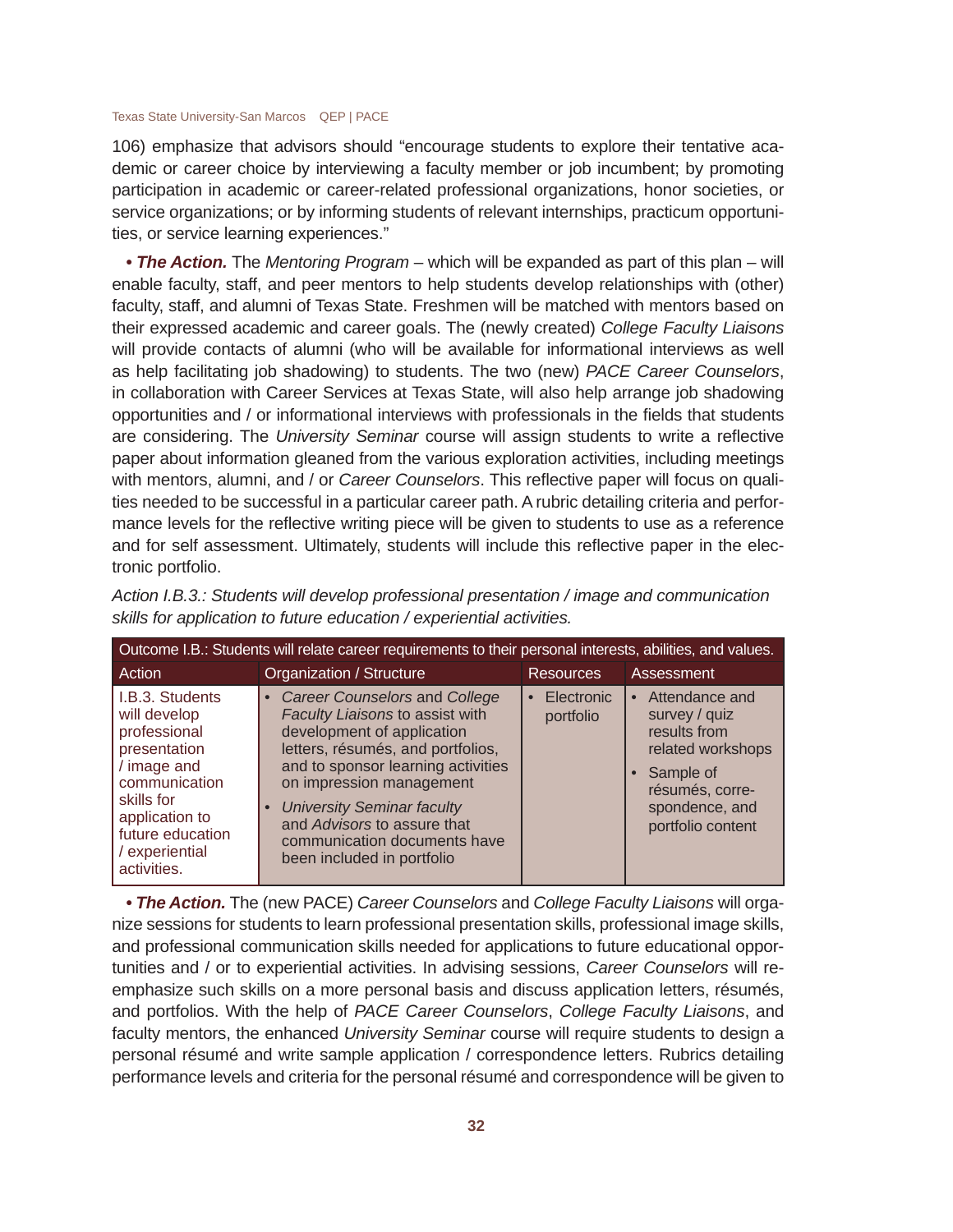students to use as a reference and for self assessment. *Academic Advisors* and *University Seminar* faculty will assure that communication documents as well as a current résumé will be included in the students' electronic portfolios.

## **Outcome I.C.: Students will choose appropriate career pathways, based on selfassessment and analysis of the work world.**

*Action I.C.1.: Students will chart a career pathway consistent with their interests, abilities, and values.* 

| Outcome I.C.: Students will choose appropriate career pathways, based on<br>self-assessment and analysis of the work world. |                                                                                  |                         |                                                               |
|-----------------------------------------------------------------------------------------------------------------------------|----------------------------------------------------------------------------------|-------------------------|---------------------------------------------------------------|
| Action                                                                                                                      | Organization / Structure                                                         | <b>Resources</b>        | <b>Assessment</b>                                             |
| I.C.1. Students<br>will chart a career<br>pathway consistent<br>with their interests,<br>abilities, and<br>values.          | University Seminar faculty to<br>assign exercise on charting a<br>career pathway | Electronic<br>portfolio | Rubric for sample<br>$\bullet$<br>of Career Pathway<br>Charts |

*• Institutional Need to Support the Action.* Results of the Texas State *Alumni Survey*  (2006-2009) showed a need for additional guidance in career planning. Results of the *Career Services' Employer Survey*, given to Texas State students during the academic year 2008-2009, showed the necessity to increase students' knowledge of personal and career goals. Results of the *CIRP Freshman Survey*, given at Texas State in 2007, indicated a need to aid students in choosing appropriate career pathways. Observations in Texas State student *Focus Groups* (2009) indicated that few students clearly grasp the concepts involved in career planning; students also lack the ability to initiate the process of establishing career pathways, and they have a limited understanding of how to effectively set goals with respect to careers.

*• Literature to Support the Action.* Authors such as Gore and Metz (2008) as well as Lent (2005) discuss best practices of career and life planning, which include finding and charting career pathways that are consistent with students' interests. Advisors should assist students in developing realistic career expectations and include "self-referent thought" in charting career pathways (see, for example, Lent 2005). Upcraft, Gardner, and Barefoot (2005, 9) point out that "more often, initial career goals are changed because students discover that the career they wanted is not really suited to their interests, or their performance in the major that would prepare them for their initial career choice is inadequate (or both). *Thus, successful fi rst-year students must begin to achieve clarity about their career goals*."

• **The Action.** After the completion of the aforementioned actions – advising, completion of self-assessment and career readiness inventories, exercises, other *University Seminar* assignments, informational interviews, and / or job shadowing – students will chart a career pathway as an assignment in the revised *University Seminar* course. This career pathway will be consistent with students' interests, abilities, and values. A rubric detailing criteria and performance levels for the career pathway chart will be given to students to use as a reference and for self assessment. The document will be included in the electronic portfolio.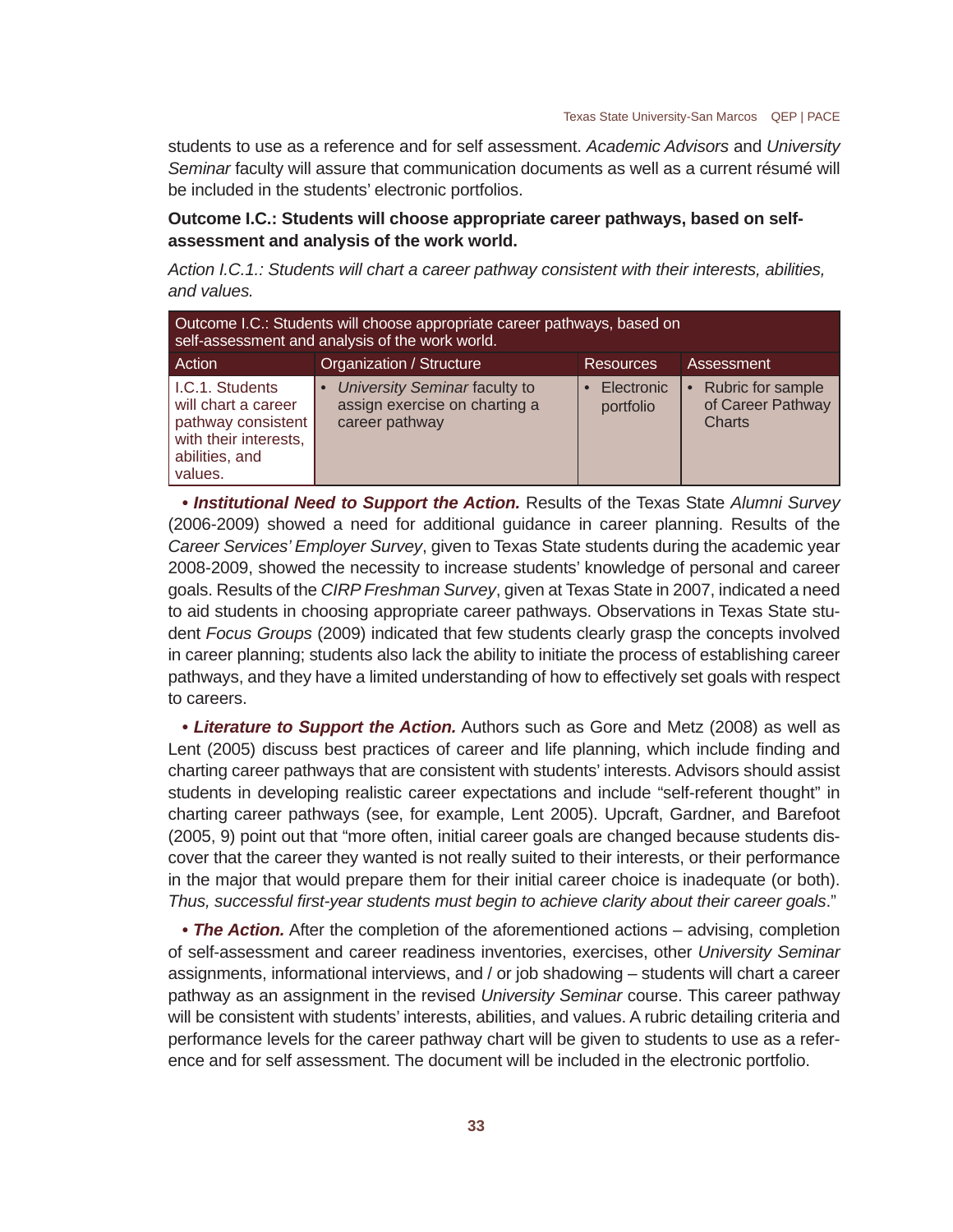*Action I.C.2.: Students will participate in experiential learning activities such as volunteering, job shadowing, or part-time jobs to help design an appropriate educational and career path.*

| Outcome I.C: Students will choose appropriate career pathways, based on<br>self-assessment and analysis of the work world.                                                                                              |                                                                                                                                                                                                                                                                                            |                                      |                                                                                                                        |  |
|-------------------------------------------------------------------------------------------------------------------------------------------------------------------------------------------------------------------------|--------------------------------------------------------------------------------------------------------------------------------------------------------------------------------------------------------------------------------------------------------------------------------------------|--------------------------------------|------------------------------------------------------------------------------------------------------------------------|--|
| Action                                                                                                                                                                                                                  | Organization / Structure                                                                                                                                                                                                                                                                   | <b>Resources</b>                     | Assessment                                                                                                             |  |
| I.C.2. Students<br>will participate<br>in experiential<br>learning<br>activities such<br>as volunteering,<br>job shadowing,<br>or part-time jobs<br>to help design<br>an appropriate<br>educational and<br>career path. | College Faculty Liaisons,<br>$\bullet$<br>Academic Advisors, and<br>Career Counselors to<br>help identify appropriate<br>experiential opportunities<br><b>Faculty in Academic</b><br>$\bullet$<br>Departments / Schools<br>/ Colleges to arrange<br>experiential learning<br>opportunities | Electronic<br>$\bullet$<br>portfolio | Participation rates in<br>experiential learning<br>Sample of self-gen-<br>erated reports from<br>experiential learning |  |

*• Institutional Need to Support the Action.* Results of the *National Survey of Student Engagement (NSSE)*, given to Texas State students in 2001 and 2002, showed that a significantly lower percentage of Texas State students, compared to the national average, participates in co-curricular activities six or more hours a week. Similarly, fewer Texas State students participated in a practicum, internship, field experience, co-op experience, or clinical assignment.

• Literature to Support the Action. Experiential learning activities provide students first-hand experience in the "real-world" environment. Applying Kolb's (1984) classic 4-stage experiential learning cycle, including experiencing, reflecting, abstract conceptualizing, and experimenting, suggests that active participation accompanied by educational structure can produce positive learning outcomes. Smith (2005, 205) concludes that experiential learning enables students "to do some reality testing with regard to their interests, work values, and skills. Moreover, experiential learning offers students the opportunity to enhance their self-concept and develop a more stable vocational identity – processes valued by most adult and career-development theories." Students with experiential learning experiences "are more likely to obtain positions related to their major than those who have no experience" (ibid., 209).

• **The Action.** To gain insight into appropriate educational and career paths, students will be encouraged to participate in organized volunteer work, job shadowing opportunities, or part-time jobs, reflect on their experience, and conceptualize learning to the development of their career pathway. *College Faculty Liaisons*, *Academic Advisors*, *Career Counselors*, and faculty from academic units will encourage students and help them identify and arrange appropriate experiential opportunities. Although some of these activities may occur in the first semester, most will take place during the second half of the freshmen year.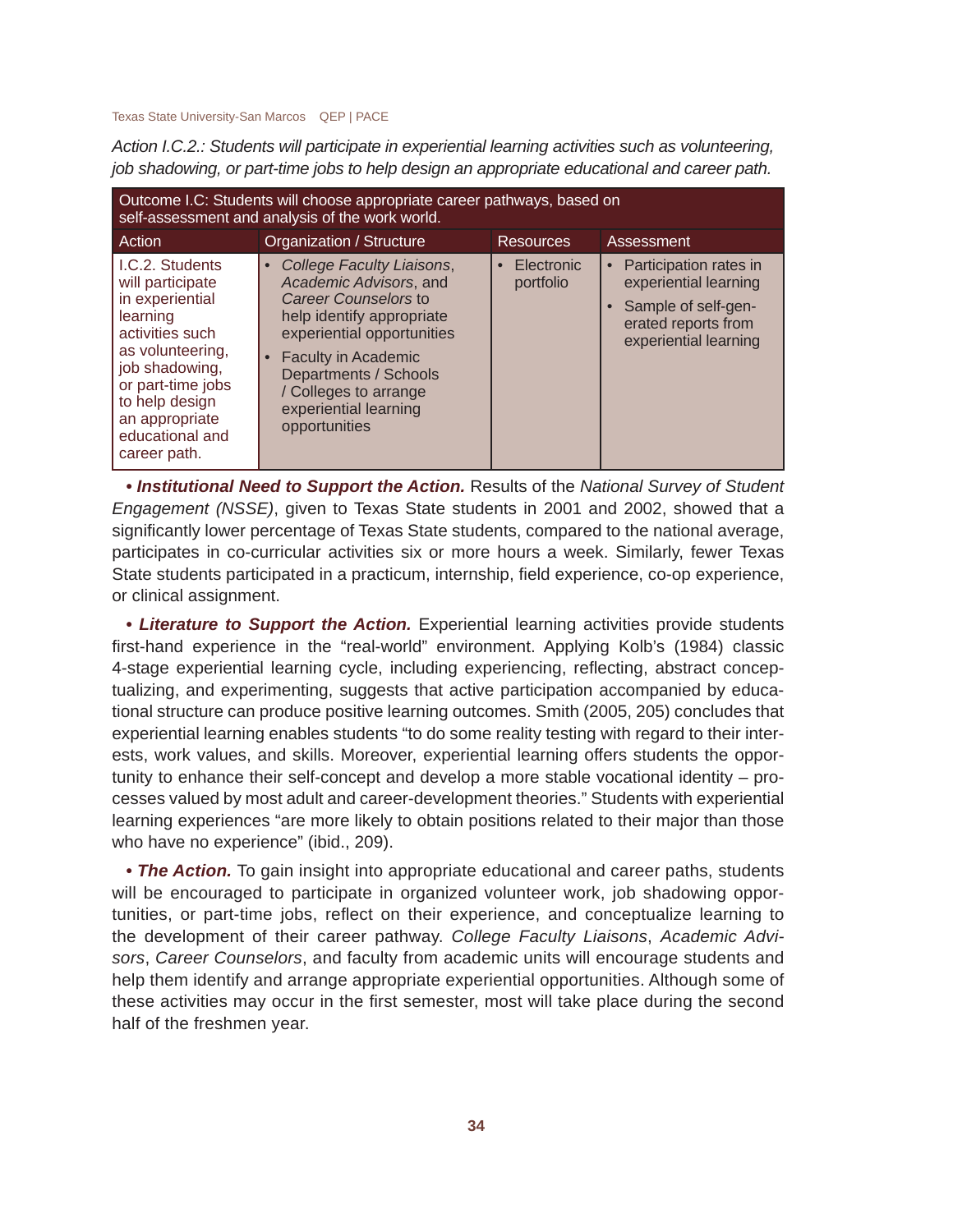## **Goal II: To assist students in developing and implementing an educational plan**

**Outcome II.A.: Students will select an academic program that is consistent with their interests, abilities, and career goals.**

*Action II.A.1.: Students will analyze educational programs based on their career assessment results.*

| Outcome II.A.: Students will select an academic program that is consistent with their interests,<br>abilities, and career goals. |                                                                                                                                                                                                                                                                                                                                                                                                                                                         |                                                                                                                                                                              |                                                                                                                                                                                   |  |  |
|----------------------------------------------------------------------------------------------------------------------------------|---------------------------------------------------------------------------------------------------------------------------------------------------------------------------------------------------------------------------------------------------------------------------------------------------------------------------------------------------------------------------------------------------------------------------------------------------------|------------------------------------------------------------------------------------------------------------------------------------------------------------------------------|-----------------------------------------------------------------------------------------------------------------------------------------------------------------------------------|--|--|
| Action                                                                                                                           | Organization / Structure                                                                                                                                                                                                                                                                                                                                                                                                                                | <b>Resources</b>                                                                                                                                                             | Assessment                                                                                                                                                                        |  |  |
| II.A.1. Students<br>will analyze<br>educational<br>programs based<br>on their career<br>assessment<br>results.                   | • Academic Advisors to provide<br>information on various<br>educational programs<br>Career Counselors to make<br>$\bullet$<br>assessments available<br>Academic Advisors, Mentors,<br>$\bullet$<br>and College Faculty Liaisons<br>to guide students in identifying<br>optional programs, assist<br>students with aligning options<br>to their interests and career<br>goals, and monitor the inclusion<br>of reflective statements in the<br>portfolio | $\bullet$ Sigi3,<br><b>Strong</b><br>Interest<br><i>Inventory.</i><br>MBTI,<br>and other<br>assess-<br>ments<br>Electronic<br>advising<br>records<br>Electronic<br>portfolio | • Participation rates<br>for Sigi3, Strong<br>Interest Inventory,<br>MBTI, and other<br>assessments<br>• Review random<br>sample of inventory<br>results in student<br>portfolios |  |  |

*• Institutional Need to Support the Action.* Observations in Texas State student *Focus Groups* (2009) indicated that few students clearly grasp the concepts involved in academic and career planning. Students also lack the ability to initiate the process of establishing academic and career pathways, and they have a limited understanding of how to effectively set goals with respect to careers. Results of the Texas State *Alumni Survey* (2006-2009) suggested room for improvement in academic planning. Results of the *Career Services' Employer Survey* (2008-2009) showed the necessity to increase students' knowledge of personal and career goals. The Texas State *Mentoring Program* statistics showed that students who participated in the *Mentoring Program* stayed in school and had higher GPAs than their non-mentored counterparts; however, very few students have been participating in the *Mentoring Program* so far.

• Literature to Support the Action. The review of literature and best practices revealed that several functions of mentoring can be directed at self assessment, academic major selection, and selection of courses and / or degree plans – these activities relate to "exploration of potential," and "only continued exploration of potential will allow mentees to discover what their competencies really are" (Norman H. Cohen 1995, 95). Harkness (1997, 202) points out that students can and should discover what they are good at and can get paid for it.

*• The Action.* The proposed action focuses on the analysis – by the students – of educational programs, based on the students' career assessment results. To support this endeavor, Career Services will make career-related inventories available to the students and help students interpret the results. While *Academic Advisors* will provide information on various educational programs, *Career Counselors*, mentors, and *College Faculty Liaisons*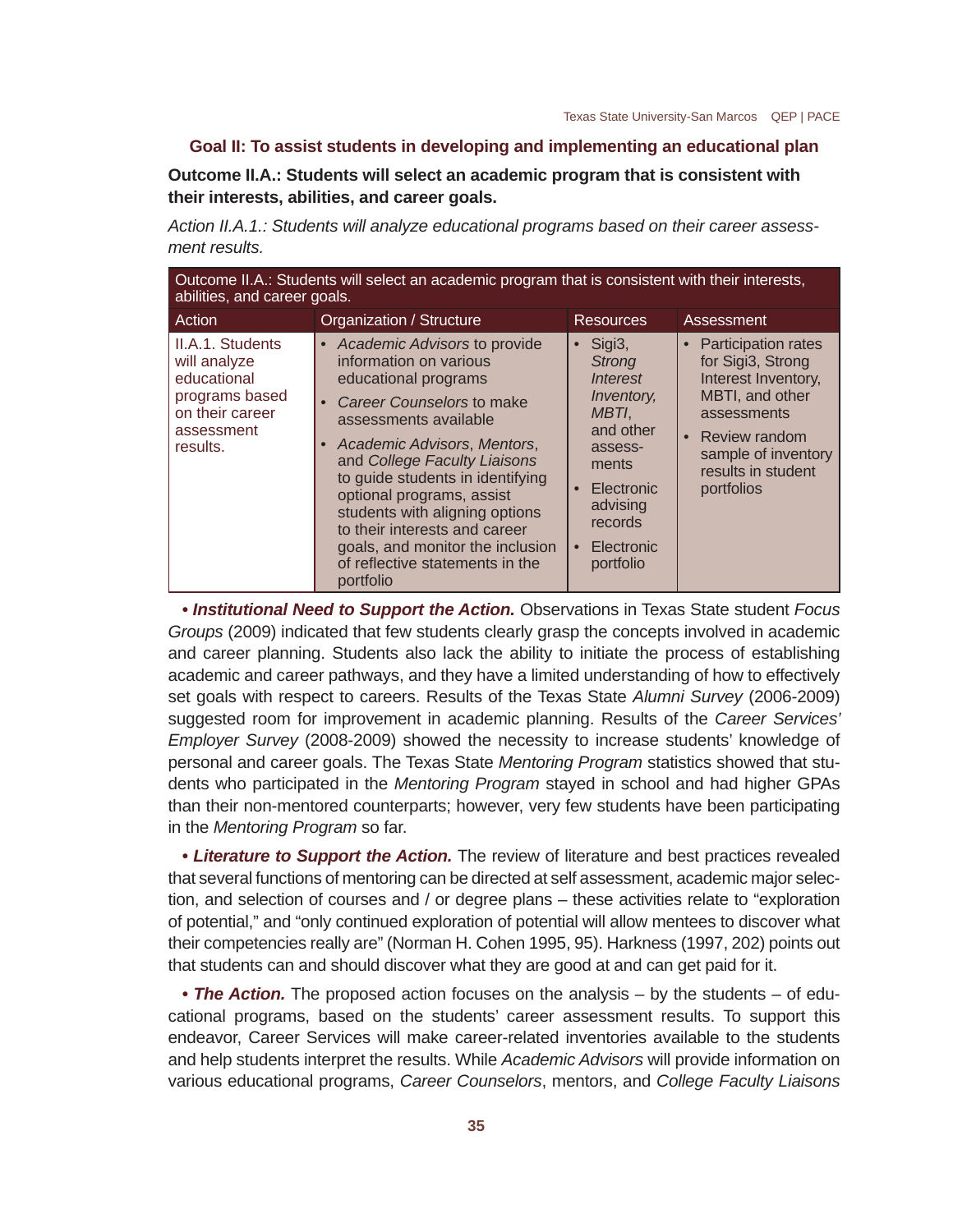will guide students in identifying optional programs, assist students in aligning options with their interests and career goals, and monitor the inclusion of reflective statements in the electronic portfolio. A rubric detailing criteria and performance levels for the reflective statements will be given to students to use as a reference and for self assessment. Students and advisors will keep records of all advising sessions.

| Action II.A.2.: Students will define the most appropriate educational pathway based on |  |
|----------------------------------------------------------------------------------------|--|
| their academic status, abilities, and interests.                                       |  |

| Outcome II.A.: Students will select an academic program that is consistent with their interests,<br>abilities, and career goals.                     |                                                                                                                                                                                                                                                                                                                                                                                                                                                   |                                   |                                        |  |
|------------------------------------------------------------------------------------------------------------------------------------------------------|---------------------------------------------------------------------------------------------------------------------------------------------------------------------------------------------------------------------------------------------------------------------------------------------------------------------------------------------------------------------------------------------------------------------------------------------------|-----------------------------------|----------------------------------------|--|
| Action                                                                                                                                               | Organization / Structure                                                                                                                                                                                                                                                                                                                                                                                                                          | <b>Resources</b>                  | Assessment                             |  |
| II.A.2. Students<br>will define the<br>most appropriate<br>educational<br>pathway based<br>on their academic<br>status, abilities,<br>and interests. | • Academic Advisors to provide<br>degree requirements<br>Academic Advisors and College<br>$\bullet$<br><b>Faculty Liaisons to provide</b><br>estimation of scheduling of<br>required courses<br>Academic Advisors and<br>$\bullet$<br><b>College Faculty Liaisons to</b><br>provide updates on educational<br>programs<br>Academic Advisors discuss<br>$\bullet$<br>options with students and assist<br>students in making appropriate<br>choices | Electronic<br>advising<br>records | • Review sample of<br>advising records |  |

*• Institutional Need to Support the Action.* Results of the *CIRP Freshman Survey,* given to Texas State students in 2007, indicated a need to aid students in choosing appropriate academic and career pathways. In the Texas State *Freshman Survey* (2009), three-fifths of freshmen stated that they lacked confidence in their abilities to clarify their educational (and career) goals.

*• Literature to Support the Action.* The review of literature and best practices showed that advisors should help "students understand and articulate their interests and find academic and career paths that might be congruent with those interests" (Gore and Metz 2008, 105; see also Holland 1997). Gore and Metz (2008, 105) state that advisors should help "students understand and articulate their interests and find academic . . . paths that might be congruent with those interests."

• The Action. The proposed action focuses on students' defining the most appropriate educational pathway, based on their academic status, abilities, and interests. To do so, *Academic Advisors* will provide up-to-date information on degree requirements and on educational programs in general. Furthermore, *Academic Advisors* and *College Faculty Liaisons*  will collaborate in estimating the number of students for courses and in scheduling courses. *Academic Advisors* will discuss options with the students and assist them in making appropriate choices. The proposed reduction of the student-advisor ratio will allow students to receive more time for personalized advising. Students as well as Academic Advisors will keep records of advising sessions and the resulting decisions on educational pathways.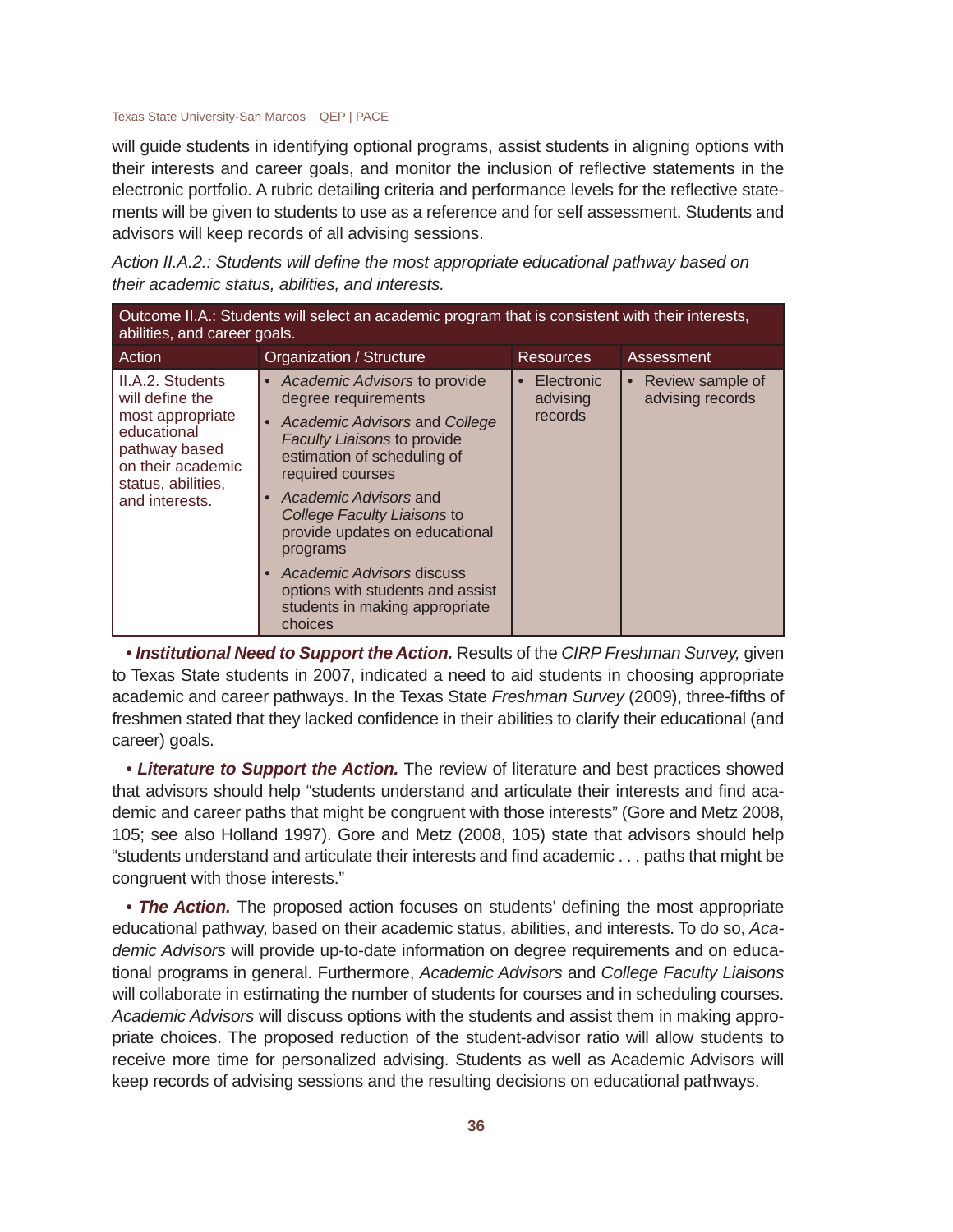# **Outcome II.B.: Students will chart a sequence of courses for academic program completion.**

*Action II.B.1.: Students will assess options and electives to enhance educational program based on their goals.*

| Outcome II.B.: Students will chart a sequence of courses for academic program completion.                                 |                                                                                                                                                                                                                                                                                              |                                                |                                                                                                                                                                   |  |
|---------------------------------------------------------------------------------------------------------------------------|----------------------------------------------------------------------------------------------------------------------------------------------------------------------------------------------------------------------------------------------------------------------------------------------|------------------------------------------------|-------------------------------------------------------------------------------------------------------------------------------------------------------------------|--|
| Action                                                                                                                    | Organization / Structure                                                                                                                                                                                                                                                                     | <b>Resources</b>                               | Assessment                                                                                                                                                        |  |
| II.B.1. Students<br>will assess options<br>and electives<br>to enhance<br>educational<br>program based on<br>their goals. | • Academic Advisors to provide<br>guidance in selection of options<br>and electives<br>Mentoring to assist with<br>assessment of options and<br>electives<br>College Faculty Liaisons and<br>Academic Advisors collaborate<br>to provide information and<br>updates on options and electives | Electronic<br>$\bullet$<br>advising<br>records | • Participation rates<br>in advising ses-<br>sions<br>• Survey random<br>sample of students<br>regarding advising<br>experiences,<br>including effective-<br>ness |  |

*• Institutional Need to Support the Action.* The results of the *ACT Survey of Academic Advising*, given to Texas State students in 2000, suggest the need for an action plan to strengthen advisor-advisee relationships and increase frequency of contacts.

*• Literature to Support the Action.* Among the student learning and development outcome domains and their related dimensions described in the CAS Standards (2009, 38) are students employing critical thinking in the selection of their major and in their course selection. Several of the six mentoring functions discussed by Cohen (1995, 3) can and should be directed at the selection of courses. Most of the best advising programs in the nation have a strong focus on students assessing options and electives that match their personal goals; such focus is often emphasized in advising syllabi (NACADA 2007a and Appleby 2008).

*• The Action.* The proposed action focuses on students assessing their options and available electives, so they can enhance their educational program according to their personal goals. While advisors provide guidance in selecting options and electives, and while mentors assist with the assessment of options and electives from a practical perspective, students are being enabled to match their personal goals to options and electives. College *Faculty Liaisons* and *Academic Advisors* will collaborate in providing information and updates on options and electives, so students can consider up-to-date information. Students (taking an appropriate amount of advising time) as well as advisors will keep records on the assessment of options and electives.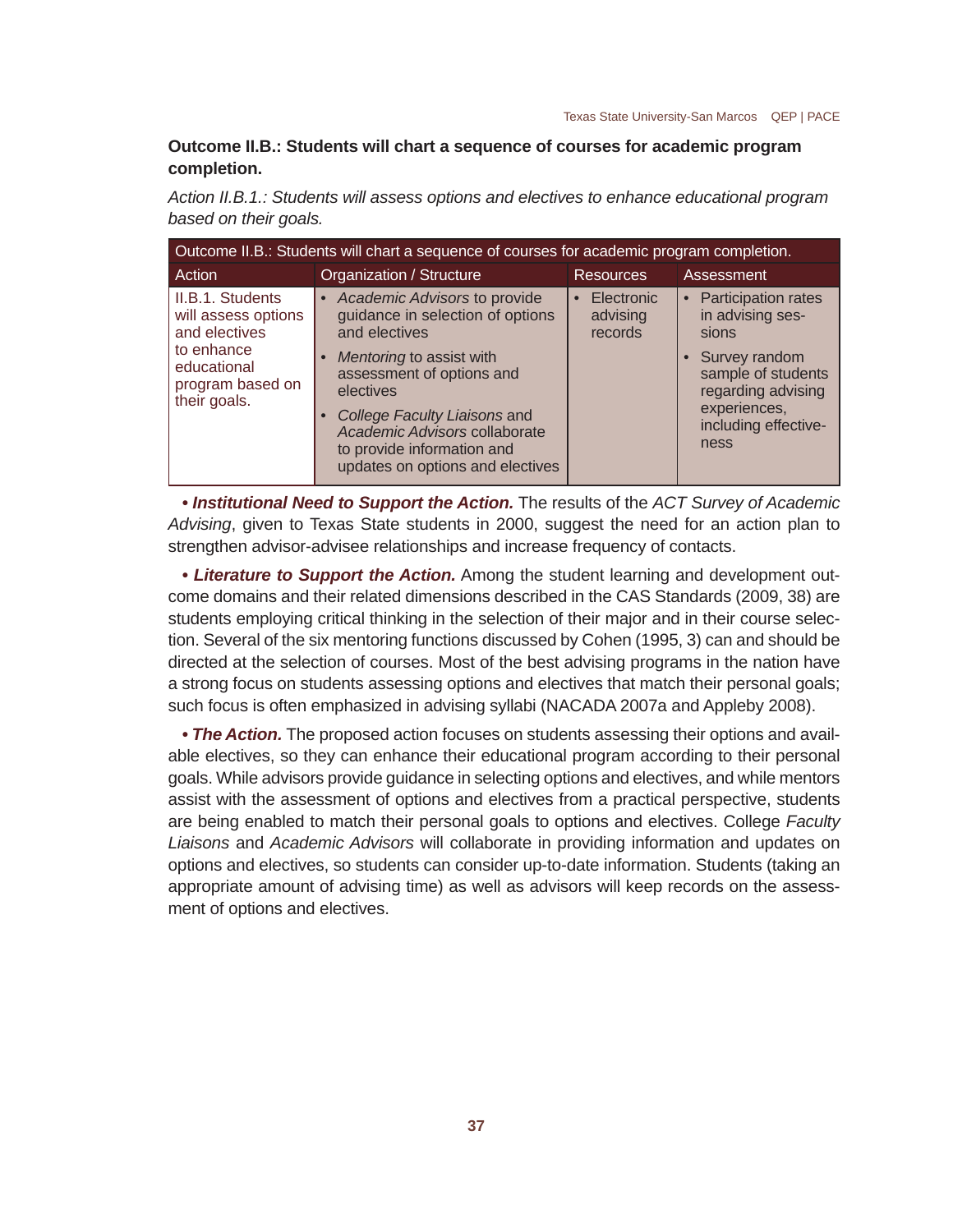| Action II.B.2.: Students will develop a sequence for taking courses to efficiently complete |  |  |  |
|---------------------------------------------------------------------------------------------|--|--|--|
| educational program.                                                                        |  |  |  |

| Outcome II.B.: Students will chart a sequence of courses for academic program completion.                                  |                                                                                                                                                                                                                                                                        |                                   |                                                                                                                                                                     |  |
|----------------------------------------------------------------------------------------------------------------------------|------------------------------------------------------------------------------------------------------------------------------------------------------------------------------------------------------------------------------------------------------------------------|-----------------------------------|---------------------------------------------------------------------------------------------------------------------------------------------------------------------|--|
| Action                                                                                                                     | Organization / Structure                                                                                                                                                                                                                                               | <b>Resources</b>                  | Assessment                                                                                                                                                          |  |
| II.B.2. Students<br>will develop a<br>sequence for<br>taking courses to<br>efficiently complete<br>educational<br>program. | • Academic Advisors to provide<br>sample sequences and assist<br>students with sequencing<br>classes<br>College Faculty Liaisons and<br>$\bullet$<br>Academic Advisors collaborate<br>to provide updated information<br>on registration requirements and<br>scheduling | Electronic<br>advising<br>records | • Sample of advising<br>records<br>o Completion<br>of degree<br>according to<br>schedule<br>o Proper<br>sequencing<br>• Participation rates<br>in advising sessions |  |

*• Institutional Need to Support the Action.* Findings of the *Academic Advising Survey* at Texas State (2007-2009) substantiate a need for more personalized attention in the advising process as well as a need for improved education related to the charting of courses for program completion. The results of the Texas State *Academic Advisement Survey* (2000) showed the need for more communication related to academic major requirements as well as the need for more enhanced instruction pertaining to academic planning and to the charting of courses for program completion. In addition, the Texas State *Freshman Survey* (2009) showed that three-fifths of freshmen lacked confidence in their abilities to develop and implement an educational plan.

*• Literature to Support the Action.* Among the best advising practices is the encouragement and enabling of students to develop a sequence of courses, so they can efficiently complete their educational programs. Advising curricula (as explicated in advising syllabi) include, among other things, the goal of students selecting academic courses (NACADA 2007a, 6).

*• The Action.* To prepare students for developing their sequence of courses, *Academic Advisors* will provide students with sample sequences, with assistance from the *Academic*  Advisors, students will develop a personalized sequence for taking courses to efficiently complete the educational program. *College Faculty Liaisons* and *Academic Advisors* will collaboratively provide updated information to the students regarding registration requirements and scheduling. Students as well as advisors keep records of the advising sessions and of the sequence for taking courses.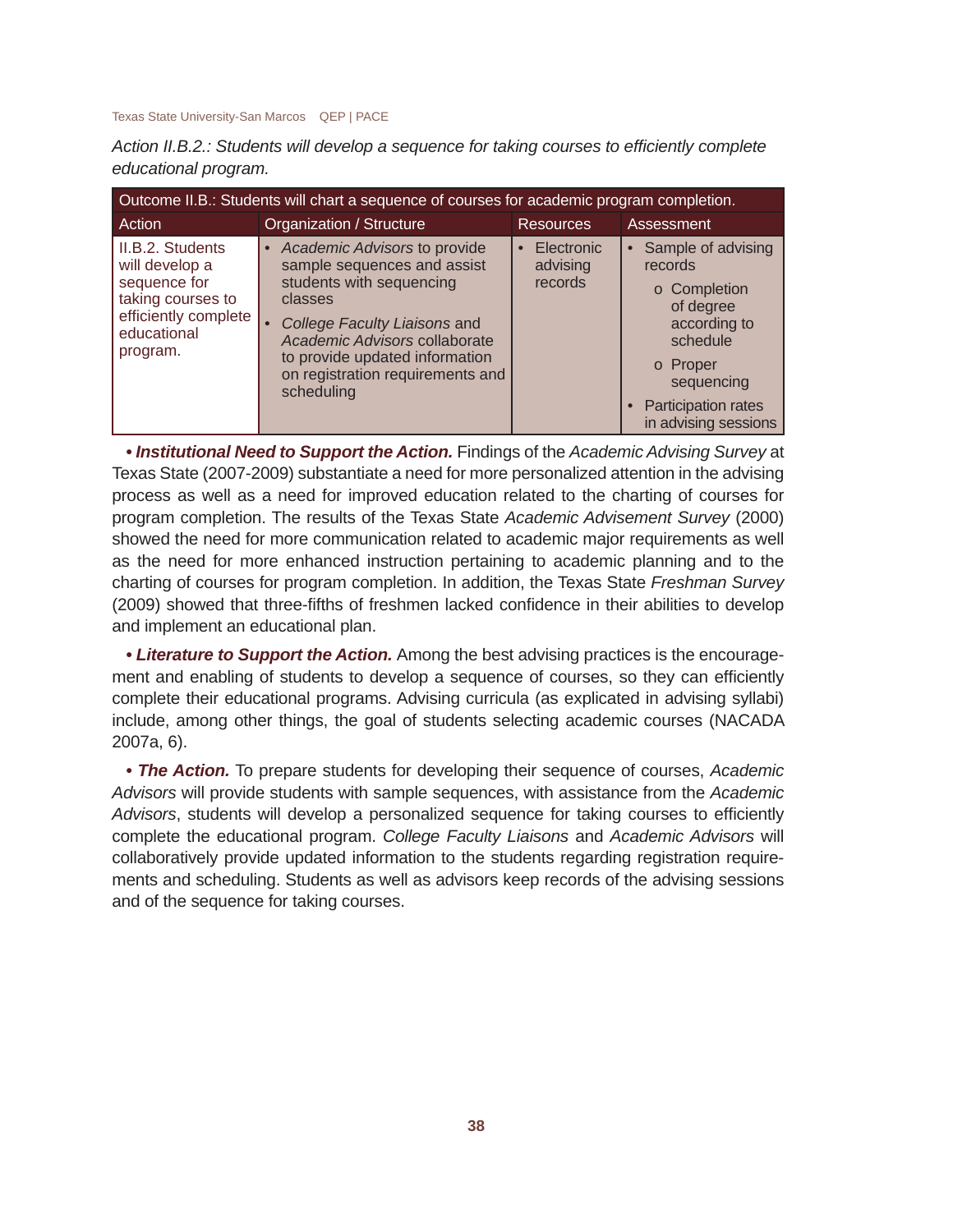# **Outcome II.C.: Students will choose co-curricular opportunities to enhance their educational and career goals.**

*Action II.C.1.: Students will be acquainted with and participate in professional organizations directly related to their educational and career focus.*

| Outcome II.C.: Students will choose co-curricular opportunities to enhance their educational and<br>career goals.                                                   |                                                                                                                                                                                                                                                                                                                                                                   |                                                        |                                                                                         |  |
|---------------------------------------------------------------------------------------------------------------------------------------------------------------------|-------------------------------------------------------------------------------------------------------------------------------------------------------------------------------------------------------------------------------------------------------------------------------------------------------------------------------------------------------------------|--------------------------------------------------------|-----------------------------------------------------------------------------------------|--|
| Action                                                                                                                                                              | Organization / Structure                                                                                                                                                                                                                                                                                                                                          | <b>Resources</b>                                       | Assessment                                                                              |  |
| II.C.1. Students will<br>be acquainted with<br>and participate<br>in professional<br>organizations<br>directly related to<br>their educational<br>and career focus. | <b>Academic Department faculty,</b><br>Academic Advisors, Mentors, and<br><b>Campus Activities and Student</b><br><b>Organizations Associate Director</b><br>to make lists of major-related<br>organizations available and<br>encourage participation<br>College Faculty Liaisons to<br>sponsor College organization<br>fairs and related information<br>sessions | Electronic<br>$\bullet$<br>transcript of<br>activities | • Audit of student<br>involvement<br>• Survey of student<br>activity effective-<br>ness |  |

*• Institutional Need to Support the Action.* Results of the CIRP *Freshman Survey* (2007) indicate a need to guide student involvement in valuable co-curricular activities and organizations early in their collegiate years. Similarly, the Texas State Freshman Survey (2009) showed a lack of confidence in students' ability to choose university-sponsored activities that further career goals. Results of the *National Survey of Student Engagement (NSSE)*, given to Texas State students in 2001 and 2002, showed that a significantly lower percentage of Texas State students, compared to the national average, reported participating in co-curricular activities six or more hours a week.

*• Literature to Support the Action.* The CAS Standards (2009) list as best practices the students' seeking of opportunities for involvement in co-curricular activities. Many best practices include that students must be encouraged to pursue experiential learning opportunities, and Smith (2005, 205) concludes that experiential learning enables students "to do some reality testing with regard to their interests, work values, and skills. Moreover, experiential learning offers students the opportunity to enhance their self-concept and develop a more stable vocational identity – processes valued by most adult and career-development theories." Students with experiential learning experiences "are more likely to obtain positions related to their major than those who have no experience" (ibid., 209). Advising curricula (as explicated in advising syllabi) include, among other things, the goal of students' learning "the meaning, value, and interrelationship of the institution's curriculum and co-curriculum" (NACADA 2007a, 6).

• **The Action.** Co-curricular experiential engagement enables students to solidify their course-related studies. Co-curricular experiential learning activities include active participation in professional organizations. The proposed action focuses on (1) providing information about professional organizations that directly relate to a specific educational and career focus and on (2) students' becoming active in such organizations. Academic departments, *Academic Advisors*, mentors, and Student Affairs will create listings with information about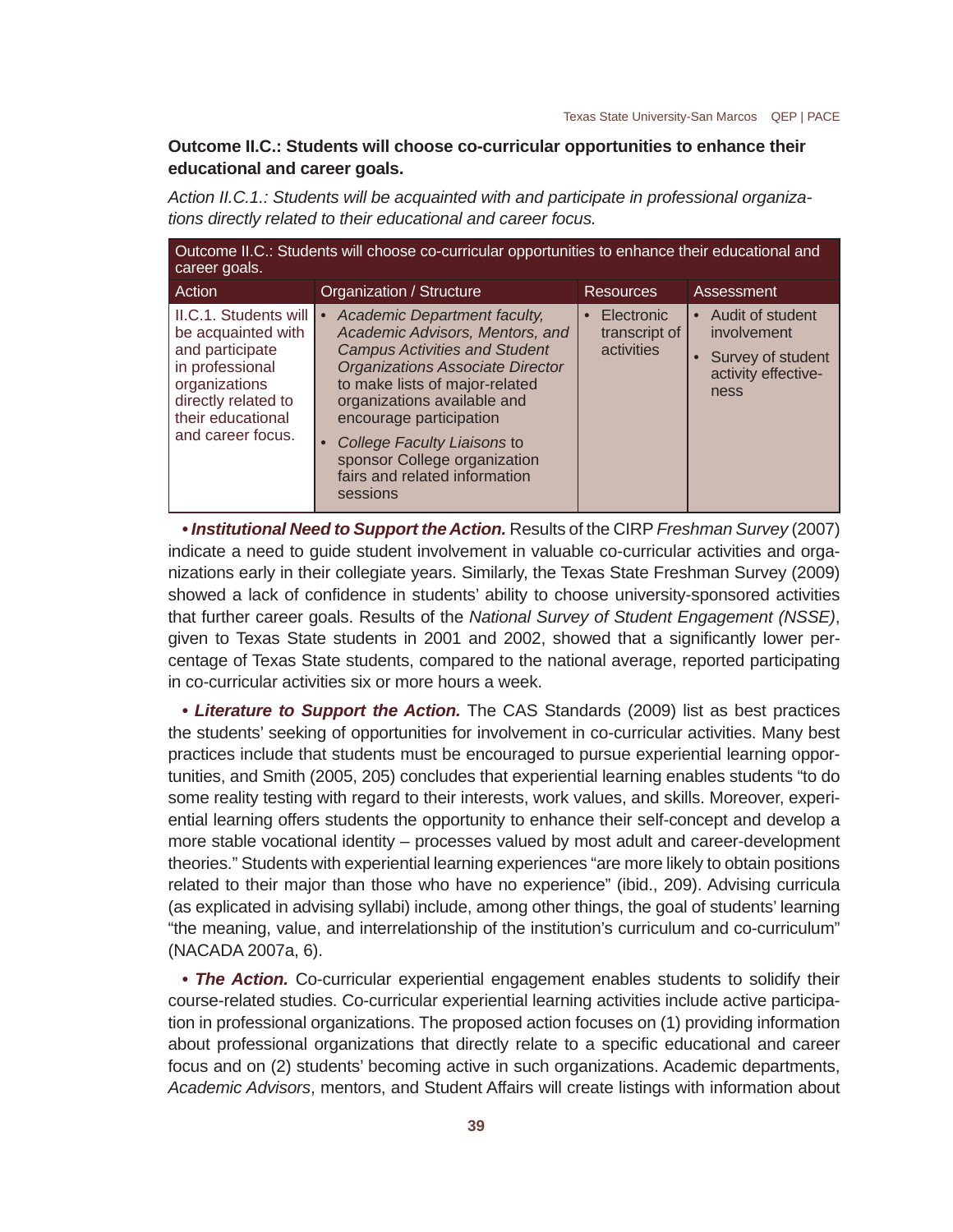professional organizations, and / or encourage and help students to identify, and become active in, one or more such organization. To support this process, *College Faculty Liaisons*  will organize and sponsor organization fairs and information sessions related to professional organizations. Students who are becoming active in professional organizations may be supported and mentored by faculty members in the same organizations. Student participation is electronically tracked, and students can thus create an electronic co-curricular transcript.

*Action II.C.2.: Students will be acquainted with and participate in organizations / activities that will develop qualities and skills applicable to their educational and career goals as well as interests.*

| Outcome II.C.: Students will choose co-curricular opportunities to enhance their educational and<br>career goals.                                                                                                                  |                                                                                                                                                                                                                                                                  |                                                                                                               |                                                                                         |  |
|------------------------------------------------------------------------------------------------------------------------------------------------------------------------------------------------------------------------------------|------------------------------------------------------------------------------------------------------------------------------------------------------------------------------------------------------------------------------------------------------------------|---------------------------------------------------------------------------------------------------------------|-----------------------------------------------------------------------------------------|--|
| Action                                                                                                                                                                                                                             | Organization / Structure                                                                                                                                                                                                                                         | <b>Resources</b>                                                                                              | Assessment                                                                              |  |
| II.C.2. Students will<br>be acquainted with<br>and participate<br>in organizations<br>/ activities that<br>will develop<br>qualities and skills<br>applicable to their<br>educational and<br>career goals as<br>well as interests. | Campus Activities and Student<br>$\bullet$<br><b>Organizations Associate</b><br>Director to help connect<br>students with appropriate<br>activities<br>Mentors to connect students<br>with activities and service<br>opportunities to develop<br>personal skills | <b>Bobcat</b><br>$\bullet$<br>Interest<br>Inventory<br>Electronic<br>$\bullet$<br>transcript of<br>activities | • Audit of student<br>involvement<br>• Survey of student<br>activity effective-<br>ness |  |

• *Institutional Need to Support the Action.* Findings of the Academic Advising Survey at Texas State (2007-2009) substantiate a need for the incorporation of co-curricular activities to enhance educational and career goals. Results of the National Survey of Student Engagement (NSSE), given to Texas State students in 2001 and 2002, showed that a significantly lower percentage of freshmen, compared to the national average, have had conversations about career plans with a faculty member or advisor. They also showed that fewer Texas State students participated in a practicum, internship, field experience, co-op experience, or clinical assignment.

• Literature to Support the Action. The review of literature and best practices revealed that results of mentoring include referrals to others within the professional network of the mentor identifying co-curricular activities to prepare the mentee for a career. (See, for example, Cohen 1995.) Furthermore, as mentioned earlier, the CAS Standards (2009) list as best practices the students' seeking of opportunities for involvement in co-curricular activities. Gore and Metz (2008, 106) emphasize that advisors should "encourage students to explore their tentative academic or career choice by interviewing a faculty member or job incumbent; by promoting participation in academic or career-related professional organizations, honor societies, or service organizations; or by informing students of relevant internships, practicum opportunities, or service learning experiences."

• **The Action.** In order for students to become acquainted with, and active in, organizations and activities that will develop qualities and skills applicable to their educational and career goals as well as interests, Student Affairs at Texas State will help students to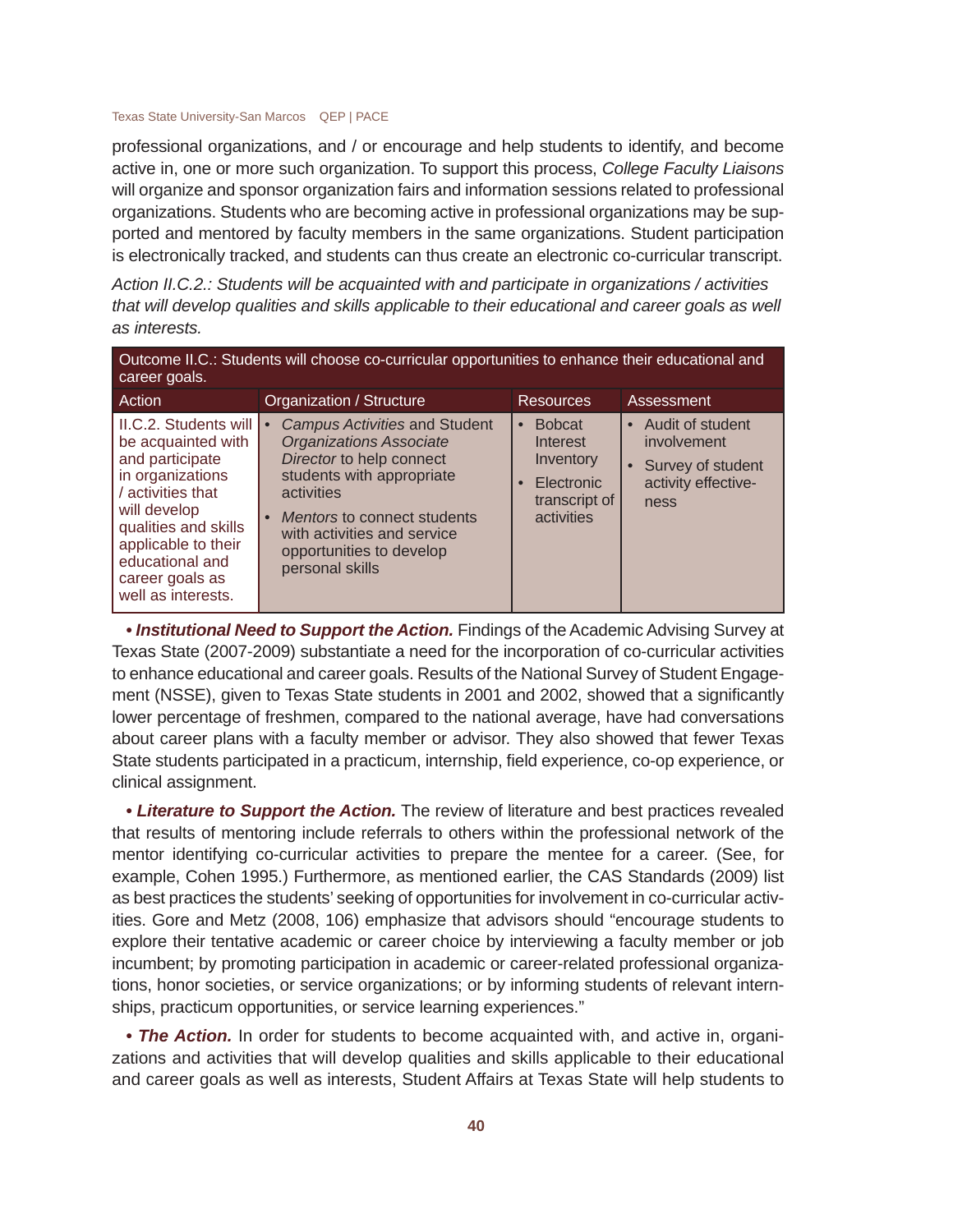connect with appropriate activities in a more personalized manner. Activity offerings will be advertised via various media and personalized for very specific educational and career paths. Most importantly, faculty and staff mentors will use their professional networks to connect students with co-curricular experiential learning activities and personalized service opportunities so they can learn and develop professional skills. Such referrals will be based on the results of interest inventories that students will have taken. Students will actively pursue co-curricular activities, and Student Affairs will keep attendance records of on-campus events and activities.

## **QEP Initiatives**

Several initiatives are needed to implement the QEP and enable students to accomplish the actions described above. The four key initiatives are described below. An elaboration on the initiative details will be included in the upcoming sections on organization, structure, and resources.

*Personalized Academic and Career Exploration (PACE) Center.* The leadership, development, and services needed for the overall implementation of the QEP emanate from the newly created PACE Center. The PACE Center – a one-stop advising, career counseling, and mentoring location for freshmen – will provide academic advising and career counseling, connect students with academic and career planning resources, and offer mentoring opportunities with faculty, staff, and peers, as well as coordinate other campus-wide efforts related to the QEP. The PACE Center will complement the existing eight College Advising Centers, which will continue to provide advising services to students with more than 30 semester hours.

The initial contact between the PACE center and all freshmen will occur shortly after their admission to Texas State. Students will be encouraged to complete a career readiness inventory before their first (required) in-person contact – the initial orientation / advising session before classes start. In order to facilitate learning in the advising process through the PACE Center, advisors will reach out to students to begin a personal exploration process within the portfolio framework. All students will be engaged by their *Academic Advisors* in workshops relating to the actions outlined above. Students will also meet with their advisors to review their portfolios and course plan progress. In addition, students will be strongly encouraged to use the Career Services resources beyond their *University Seminar* course (US 1100) requirement. Students will also participate in the *Mentoring Program*, i.e., to be matched with one or more faculty / staff / peer mentors.

**University Seminar Course (US 1100).** Texas State freshmen are currently required to enroll in University Seminar, a one-credit, semester-long course conducted in a small class environment. The aim of *University Seminar* is to introduce students to the nature and aims of university education, with special emphasis on the value of broad learning. To obtain the desired learning proposed in the QEP, a portion of the *University Seminar* curriculum will be enhanced to encourage Personalized Academic and Career Exploration through related instruction, activities, and guidance. Students will provide evidence of their academic and career exploration in an electronic portfolio, which they will be able to retain and expand as they progress through their university education.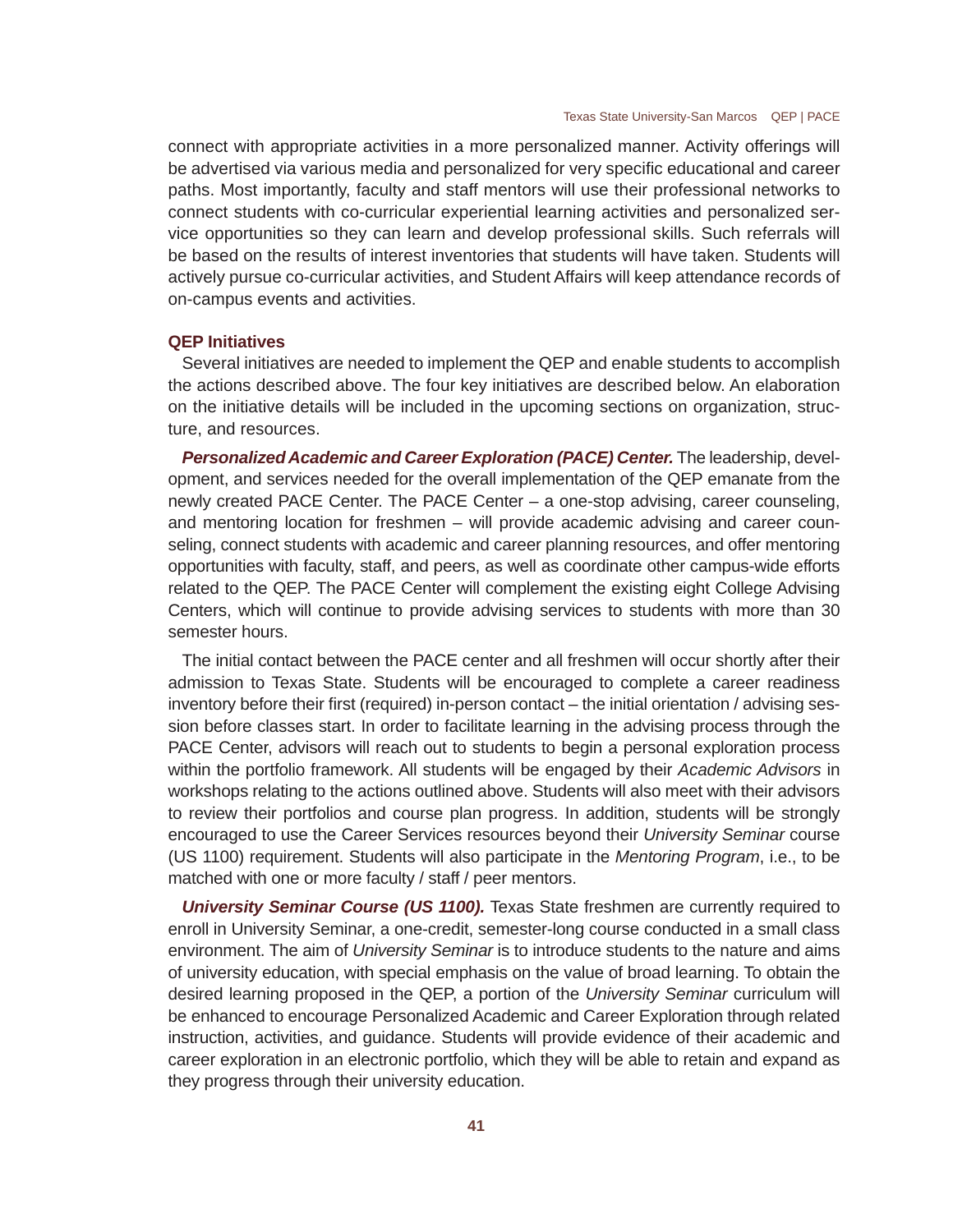To enhance student learning and allow for more personalized attention, the ratio of students to instructor will be reduced from the current figure of 30 to 1 to a ratio of 20 to 1. In addition, the number of first-call-classrooms will be increased from the present number of two to at least five, to allow for classroom space for the additional sections of this course.

To enable the actions outlined above, the *University Seminar* curriculum will be enhanced so that the number of required academic and career exploration sessions will be increased from what is currently one-fifteenth of the course to at least one-third. *University Seminar* faculty in cooperation with PACE staff will pursue a series of career-related assignments, exercises, and activities that will encourage student self-analysis and result in documentation to be included in their electronic portfolios. Common topics to be addressed in the *University Seminar* curriculum will include career readiness, self-awareness and selfassessment, decision-making strategies, career exploration through experiential learning and co-curricular activities, education planning and decision making, charting career and educational pathways and degree plans, and professional presentation / image and communication skills.

*College Faculty Liaisons.* Faculty representatives from each academic college on campus will be appointed and charged with assisting students in exploring academic and career pathways. Liaisons, supported by a graduate assistant, will coordinate exploration activities appropriate to their colleges, schools, and departments, such as majors fairs, student and professional organization exhibitions, alumni and professional networking, and career panels / expositions. *Liaisons* will also help in recruiting faculty mentors. Finally, *Liaisons* will organize events and resources needed to ensure a smooth transition from the PACE Center to the college's academic advising office.

*Enhanced Technology.* Although Texas State currently provides state-of-the-art technology to the campus community, additional technology applications are essential to the long-term success of the QEP. Enhanced student record keeping software that ties into the recently acquired student information system is essential for the smooth transmission of (academic as well as career) advising and mentoring records. An electronic portfolio is needed to provide a repository of student work to illustrate the growth of the individual student and the success of the QEP. Likewise, enhanced web materials will be needed to provide additional resources and to convey the activities of the other initiatives. Finally, new scheduling software will allow students to make appointments over the internet. All of these software systems allow personalization and interactivity.

## **Timing of Actions within Students' Freshman Year**

The timing of the proposed actions with the students' freshman year cannot be exactly determined, as it largely depends on whether students take the *University Seminar* course during their first or during their second freshman semester. All other services and proposed actions are available throughout the year and can be accessed / completed at any time.

## **Administrative Organization and Professional Development**

Two new administrative positions will be created to oversee the actions and initiatives of the plan. A *Dean of Advising* and an *Assistant Dean / Assessment Coordinator* will provide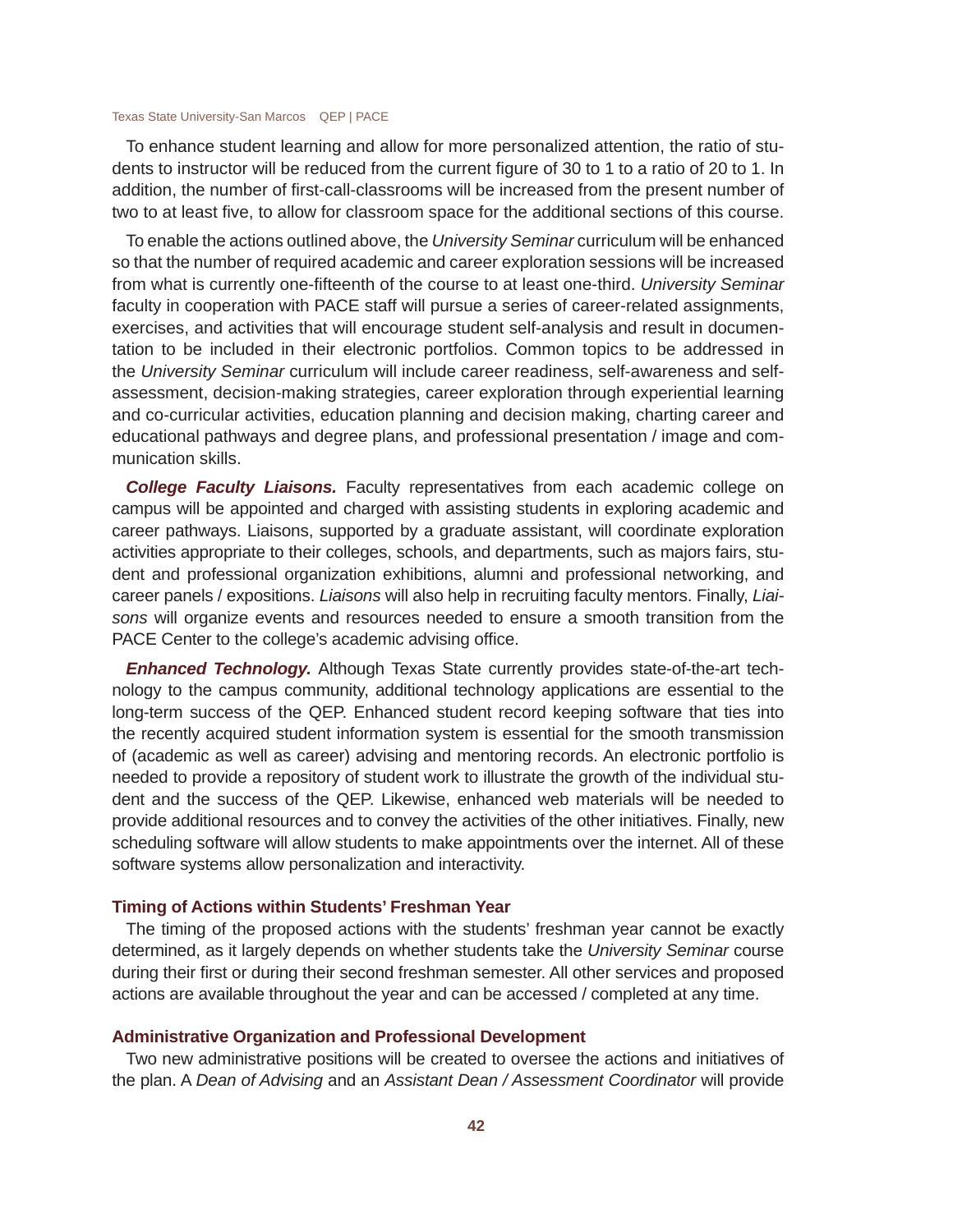the leadership needed to implement the elements of the plan, analyze formative assessment results, and amend the plan as necessary to promote achievement of the goals and outcomes. The *Dean of Advising* and the *Assistant Dean / Assessment Coordinator* will also manage the PACE Center advising staff, coordinate PACE activities from all divisions and organize related professional development. In addition, the current *Assistant Dean (University Seminar)*, currently reporting to the Dean of the University College, will start reporting to the new Dean of Advising with the implementation of this QEP; this *Assistant Dean (University Seminar)* will provide leadership in revising the *University Seminar* curriculum and oversee the implementation of the revised curriculum.

Professional development of faculty and staff will be essential to the continuous improvement of the PACE process through ongoing assessment, development, and training. *Academic Advisors*, *Career Counselors*, mentors, and staff from Student Affairs and other student support services will need continual coordination, updating, and inspiration. Likewise, faculty mentors, *University Seminar* instructors, *College Faculty Liaisons*, and academic program coordinators will need ongoing coordination, updating, and inspiration. Each Academic Advisor in the PACE Center will be assigned several sections of *University Seminar*  and will coordinate activities with the corresponding instructor; thus, the *Academic Advisors*  will work closely with the *Assistant Dean (University Seminar)* to communicate advisingrelated matters in the University Seminar. The PACE Center's *Dean of Advising*, the *Assistant Dean / Assessment Coordinator*, and the *Assistant Dean (University Seminar)* will be expected to provide leadership in the initiation and implementation of the professional development opportunities. Offering support in these professional development efforts will be the Office of Professional Development and the Office of Academic Development and Assessment. Professional development will also be enhanced through participation in state and national organizations and activities pertaining to first-year experiences as well as academic and career planning.

### **The Envisioned Impact of the Fully Implemented QEP**

Once fully implemented, academic advising for freshmen will take place at the PACE Center; sophomores, juniors, and seniors will be advised in the eight College Advising Centers. After the initial orientation, at which freshmen will first learn about PACE and its services, academic advising will be integrated with mentoring, career counseling, and the *University Seminar* course; this collaborative approach will ensure that materials and approaches will be reinforced to enhance student learning. There will be effective coordination between PACE and the eight College Advising Centers. A new software package will assure unified record keeping; *Academic Advisors*, *Career Counselors*, mentors, faculty, and staff will be able to access the files from any location / from any computer with an internet connection. Advising appointments will be made online. Walk-ins will still be possible. The ratio of students to advisor will be the NACADA-recommended 300 to 1, which will allow for more advising time and, thus, more personalized services.

Both academic advising and career counseling will then be based on a student learning approach. Academic advising and career counseling will be integrated with each other and will be based on self-assessment and / or self-reflection. A new electronic portfolio system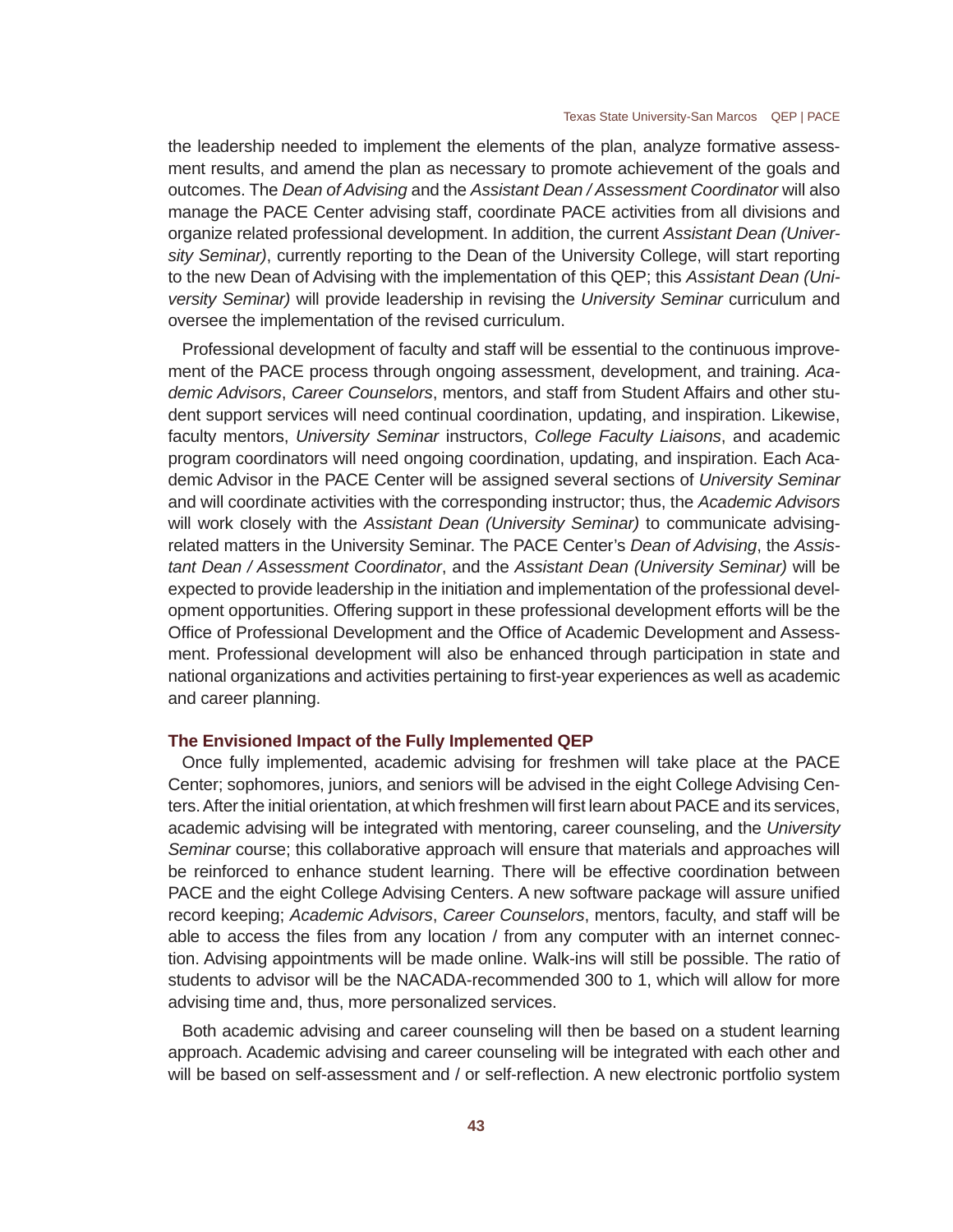will enable students to collect and store their academic and career exploration experiences to use in future personal and professional presentations. Students will chart their envisioned career pathways as well as their academic degree plans.

Career planning and exploration is introduced to incoming students and to the parents of incoming students during summer orientation. During the freshman year, the vast majority of freshmen will visit with one of the *Career Counselors*, and they will complete several career-related assignments for their *University Seminar* courses. Many freshmen will also participate in special events organized by Career Services, *College Faculty Liaisons*, and others. There will be systematic, intentional efforts to program career activities specifically targeted at the needs of freshmen.

The curriculum of the first-year *University Seminar* course (US 1100) will include an increased portion of the course (at least one-third) related to academic and / or career exploration. The *Assistant Dean (University Seminar)* and the *University Seminar* instructors will work in collaboration with Academic Advisors and Career Counselors as well as with the *Mentoring Coordinator*. One *Academic Advisor* will be a designated liaison to *University Seminar* and maintain good communication between *Academic Advisors*, the *Assistant Dean (University Seminar)*, and *University Seminar* instructors.

The College Faculty Liaisons will organize career exploration activities in their college and / or departments. There will be a systematic approach to departmental or college-wide career exploration activities, and the faculty and staff in all colleges and departments will encourage their students to participate in experiential learning activities, such as co-curricular on-campus activities, informational interviews, or job shadowing. Those activities will be based on the self-assessments completed by the students.

The *Mentoring Program* at Texas State will be expanded and will offer faculty, staff, and peer mentoring to all freshmen. A large percentage of freshmen will use those mentoring services, and the mentoring focus will not only be on study skills and the use of resources on campus, but also on academic and career exploration.

Thus, Texas State will make a coordinated effort to assist students with personalized academic and career exploration. Freshmen will be exploring and learning about themselves, about the future work world, and about educational opportunities. They will be enabled to chart desired career pathways and degree plans, choose co-curricular and experiential learning opportunities, as well as join professional organizations. Freshmen will be in a personalized learning environment with instructors, *Academic Advisors*, *Career Counselors*, and mentors, and will also develop professional presentation and communication skills. A student learning approach will coordinate all efforts and provide a framework for enhancing students' academic and career exploration.

The actions outlined in this chapter are only the most essential actions, which will be supplemented as the QEP is being implemented. For example, the University anticipates offering workshops and advising sessions in residence halls, exploring specific activities that can be targeted for classes or groups of students / special interest groups, working more closely with service learning efforts, offering guidance with financial planning, offering advice and sessions on foreign language acquisition, encouraging engagement in the University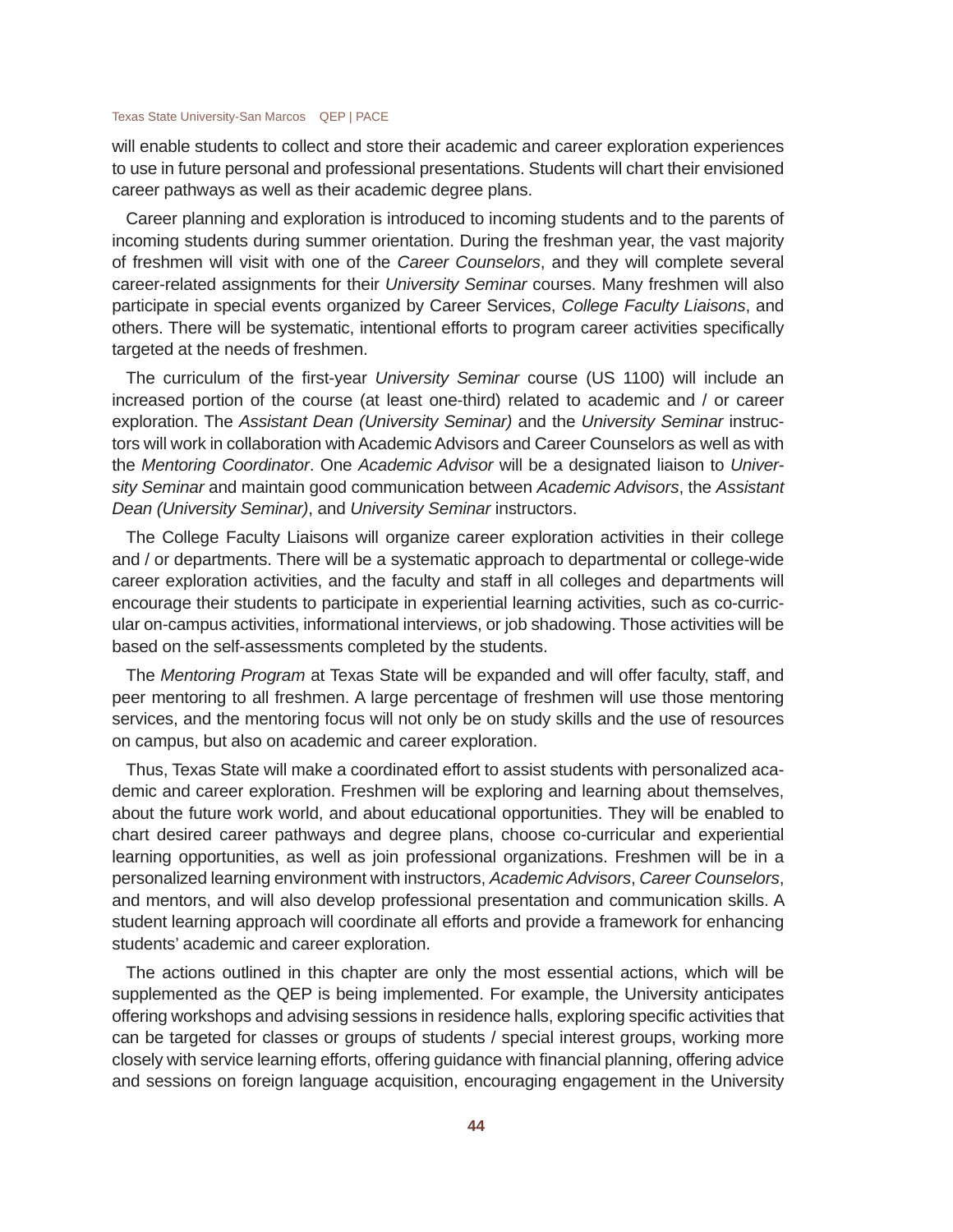Honors program, and more. Many initiatives will also involve learning communities in the residence halls that are specifically for freshmen. (Texas State requires all freshmen to live on campus.)

When implemented, the QEP will change the culture of the freshman class and, over time, the culture of our campus. Our students will be more purposeful, more confident, more competent, and – ultimately – more successful. At the same time, the collaborative efforts to personalize the attention paid to each student will extend Texas State's long-held reputation as a concerned and caring institution of higher learning.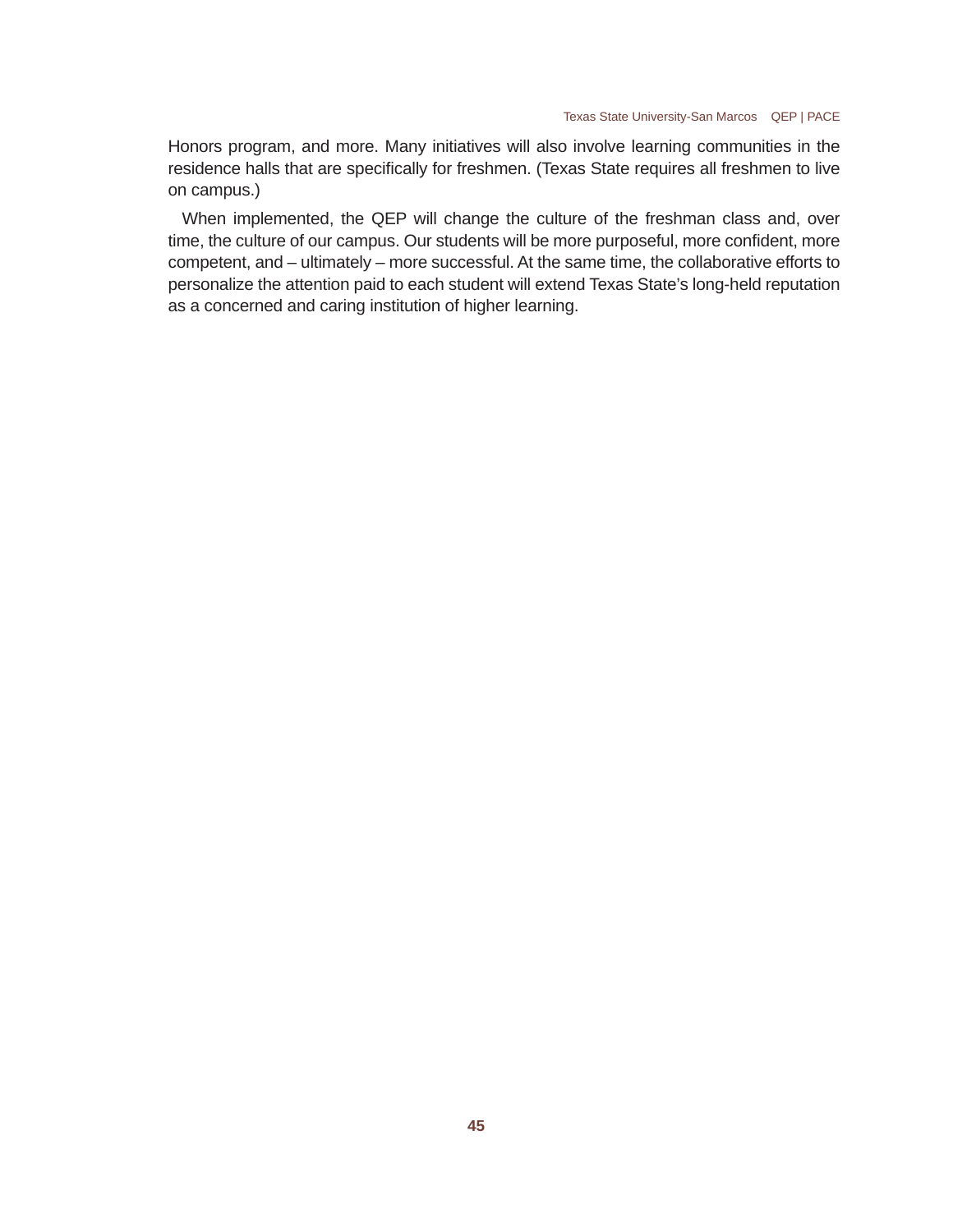# **VII. Timeline**

In addition to the main activities directed at achieving the student learning outcomes, the timeline includes a schedule for the hiring and training of necessary personnel, internal planning stages, ongoing professional development, formative assessment, modifications to the plan, and summative assessment. Details regarding the timeline for budgetary expenditures are included in Section IX: Resources of this report. (See page 55.)

| <b>Date</b>                | <b>Action</b>                                                                                                               |  |
|----------------------------|-----------------------------------------------------------------------------------------------------------------------------|--|
| Spring 2010                | On-site review of Quality Enhancement Plan                                                                                  |  |
| <b>Fall 2010</b>           | Approval of Quality Enhancement Plan and SACS Reaffirmation                                                                 |  |
| Spring 2011                | Search for QEP Dean of Advising and Assistant Dean / Assessment<br>Coordinator                                              |  |
| Summer 2011                | Hire QEP Dean of Advising and Assistant Dean / Assessment Coordinator                                                       |  |
|                            | Familiarize Dean of Advising and Assistant Dean / Assessment Coordinator to<br>QEP goals and outcomes                       |  |
| Academic Year<br>2011-2012 | Move Assistant Dean (University Seminar) from University College to PACE<br>Center                                          |  |
|                            | Establish detailed long-range plan for development and implementation                                                       |  |
|                            | Establish the PACE Council (See page 48.)                                                                                   |  |
|                            | Gather additional baseline data on QEP components                                                                           |  |
| <b>Fall 2011</b>           | Initiate professional development activities for groups with QEP involvement                                                |  |
|                            | Pilot self-assessment inventories and portfolio software                                                                    |  |
|                            | Structure curriculum and educational units by University Seminar                                                            |  |
|                            | Develop information literacy components by library                                                                          |  |
|                            | Develop and test assessment instruments (rubrics, survey, pre- and post-<br>tests)                                          |  |
| Spring 2012                | Prepare for implementation of QEP components                                                                                |  |
|                            | Hire and train PACE Center Academic Advisors, Career Counselors,<br>Mentoring Coordinator, and Technical Support Specialist |  |
|                            | Pilot educational units in University Seminar                                                                               |  |
|                            | Pilot assessments (rubrics, surveys, pre- and post-tests)                                                                   |  |
| Summer 2012                | Involve incoming class of 2012 with PACE Center advising, mentoring, and<br>career counseling staff                         |  |
|                            | Appoint and develop College Faculty Liaisons and the graduate assistants                                                    |  |
|                            | Plan college QEP activities and materials by college liaisons                                                               |  |
| Academic Year              | <b>Expand PACE Council involvement</b>                                                                                      |  |
| 2012-2013                  | Fully implement QEP actions                                                                                                 |  |
|                            | Initiate PACE activities within colleges by faculty liaisons                                                                |  |
|                            | Implement and assess professional development                                                                               |  |
|                            | Survey students and conduct focus groups as part of assessment plan                                                         |  |
|                            | Gather first year formative assessment data on all QEP components                                                           |  |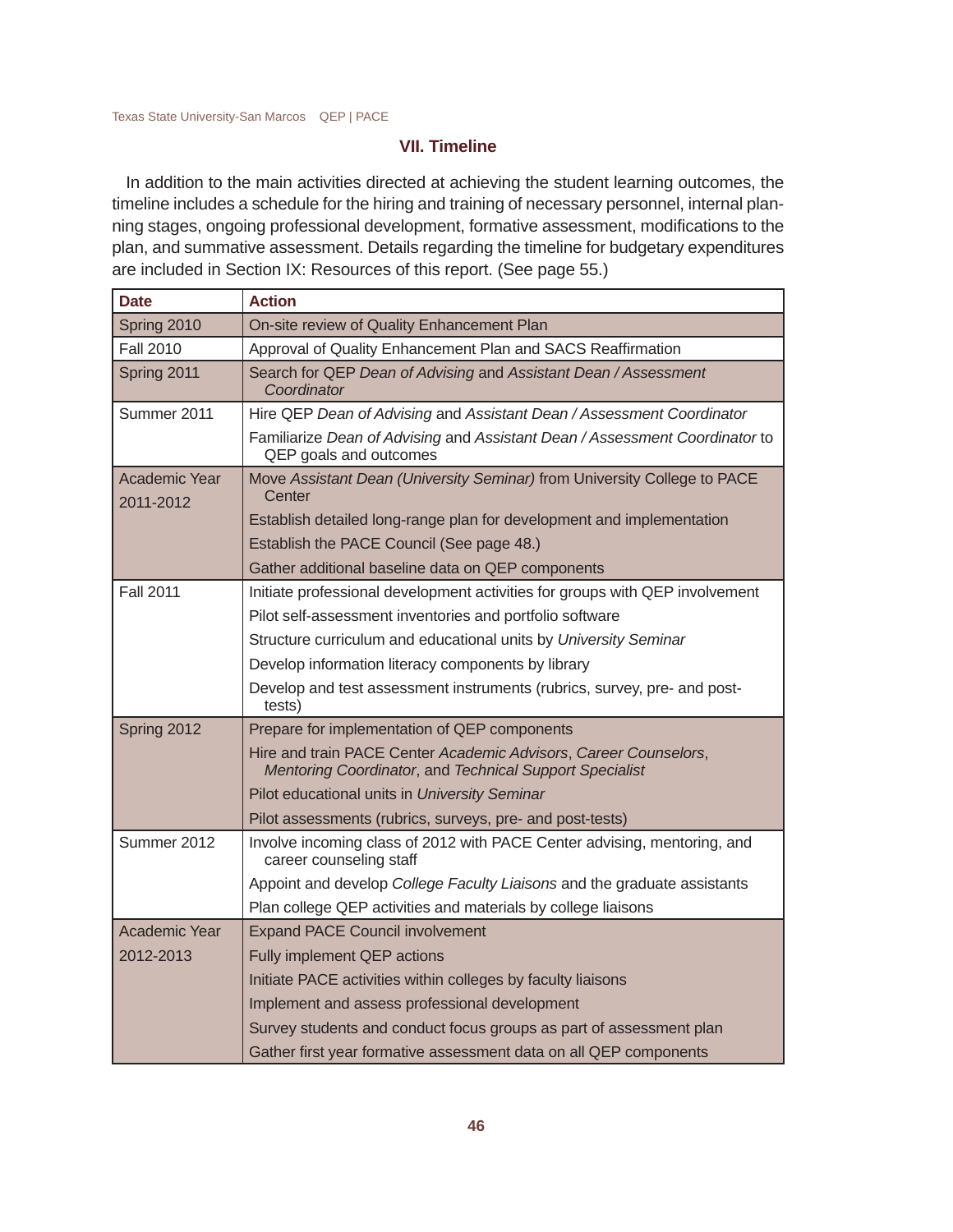| <b>Date</b>      | <b>Action</b>                                                                                             |  |  |
|------------------|-----------------------------------------------------------------------------------------------------------|--|--|
| <b>Fall 2012</b> | Move PACE Center to permanent facilities in the Undergraduate Academic<br>Center upon building completion |  |  |
| Academic Year    | Transition first class from PACE Center to College Advising Centers                                       |  |  |
| 2013-2014        | Re-evaluate and revise plan, as necessary, based on formative assessment<br>results                       |  |  |
|                  | Train personnel on updated plans                                                                          |  |  |
|                  | Implement modified plan                                                                                   |  |  |
|                  | Survey PACE service providers as part of assessment plan                                                  |  |  |
|                  | Gather second year formative assessment data                                                              |  |  |
| Academic Year    | Re-evaluate and revise plan, as necessary, based on formative assessment<br>results                       |  |  |
| 2014-2015        | Train personnel on updated plans                                                                          |  |  |
|                  | Implement modified plan                                                                                   |  |  |
|                  | Survey students and conduct focus groups as part of assessment plan                                       |  |  |
|                  | Gather third year formative assessment data                                                               |  |  |
| Academic Year    | Revise plan as necessary based on formative assessment results                                            |  |  |
| 2015-2016        | Train personnel on updated plans                                                                          |  |  |
|                  | Implement modified plan                                                                                   |  |  |
|                  | Survey service providers as part of assessment plan                                                       |  |  |
|                  | Gather fourth year ongoing and summative assessment data                                                  |  |  |
| Fall 2015        | Prepare QEP Impact Report                                                                                 |  |  |
| Spring 2016      | Submit QEP Impact Report                                                                                  |  |  |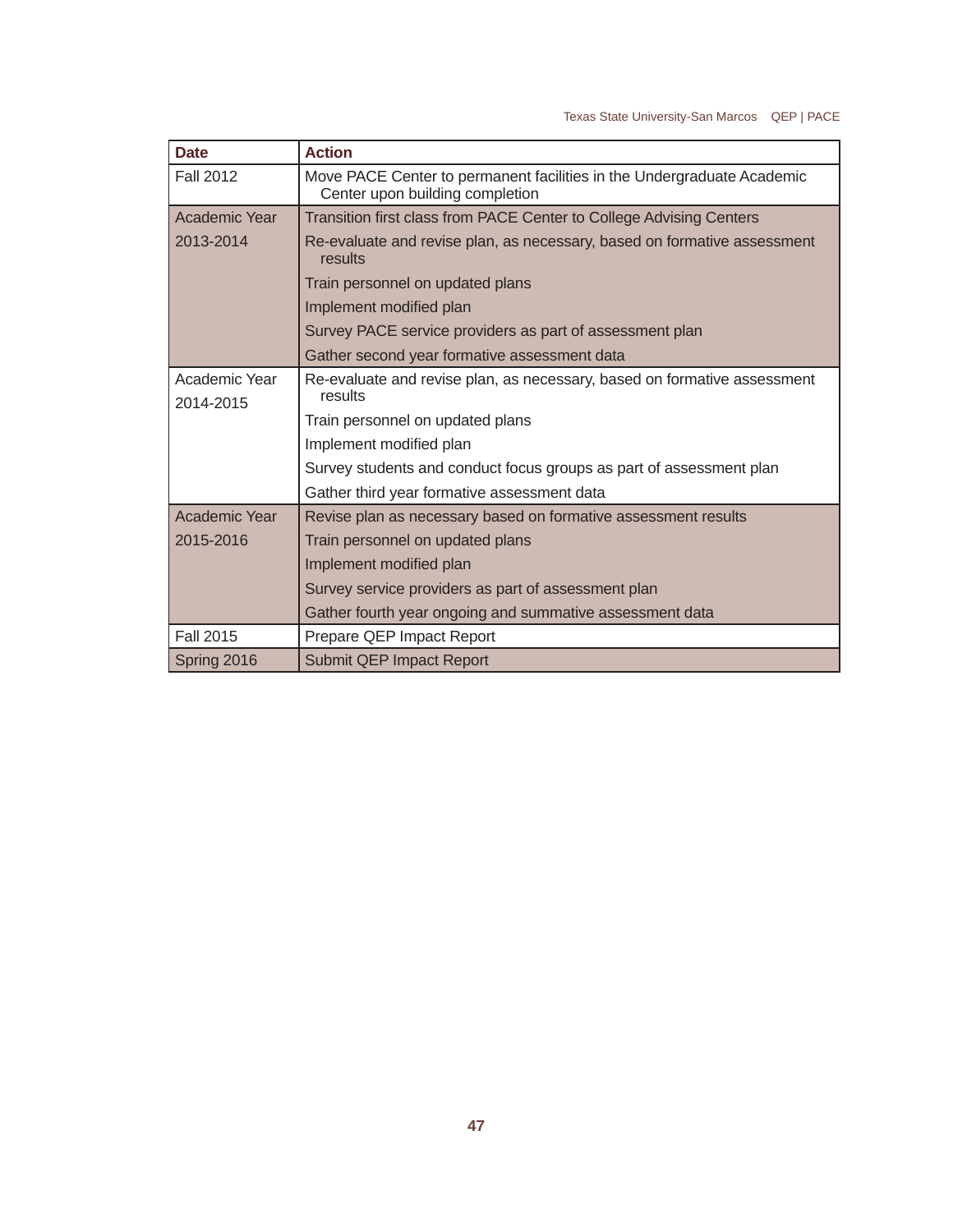### **VIII. Organizational Structure**

The proposed Quality Enhancement Plan (QEP) will require the sustained, coordinated efforts of faculty, staff, and students throughout campus. To accomplish the goals of the QEP, a structure providing the leadership and personnel, along with reporting lines and activities, has been established.

### **PACE Leadership**

To provide ongoing leadership for the implementation and sustainability of the PACE plan, two key organizational structures will be institutionalized. The PACE administration and PACE Council will bring key players together, discuss issues relevant to the success of PACE, establish goals, and develop strategies for achieving the common goals.

*PACE Administration.* A *Dean of Advising* will be hired and report to the Provost and Vice President for Academic Affairs. This person will also serve as the leader of the PACE plan and PACE Center. The Dean of Advising along with two *Assistant Deans* will oversee all activities outlined in the QEP, including the implementation of actions, organization and development of staffing, use of resources, and assessment of the PACE plan. Personnel from the PACE Center will also directly report to the *Dean of Advising* on activities pertaining to the PACE initiative. Personnel from other divisions supporting the PACE plan will report to the Dean of Advising for PACE activities. The PACE administration will receive suggestions and support from a PACE Council.

**PACE Council.** A representative PACE Council will be founded to provide quidance and support in achieving the PACE goals. Members, including faculty, staff, students, and representatives of the key functions involved in PACE, will serve as a steering committee. The PACE administration will provide leadership and convene meetings of the PACE Council. By reviewing assessment data, offering suggestions, and providing leadership, the PACE Council will provide an effective feedback loop for continuous improvement. Under the leadership of the PACE Council, a PACE Assessment committee will be formed to carry out the assessment activities of the QEP.

## **PACE Organization**

The organizational structure is described for each initiative of the PACE plan. Faculty and staff from each division will be essential to the continued success of the Personalized Academic and Career Exploration (PACE) plan, with the most direct involvement coming from Academic Affairs, Student Affairs, and Information Technology. The following organization chart depicts the personnel directly involved in the implementation and delivery of the QEP: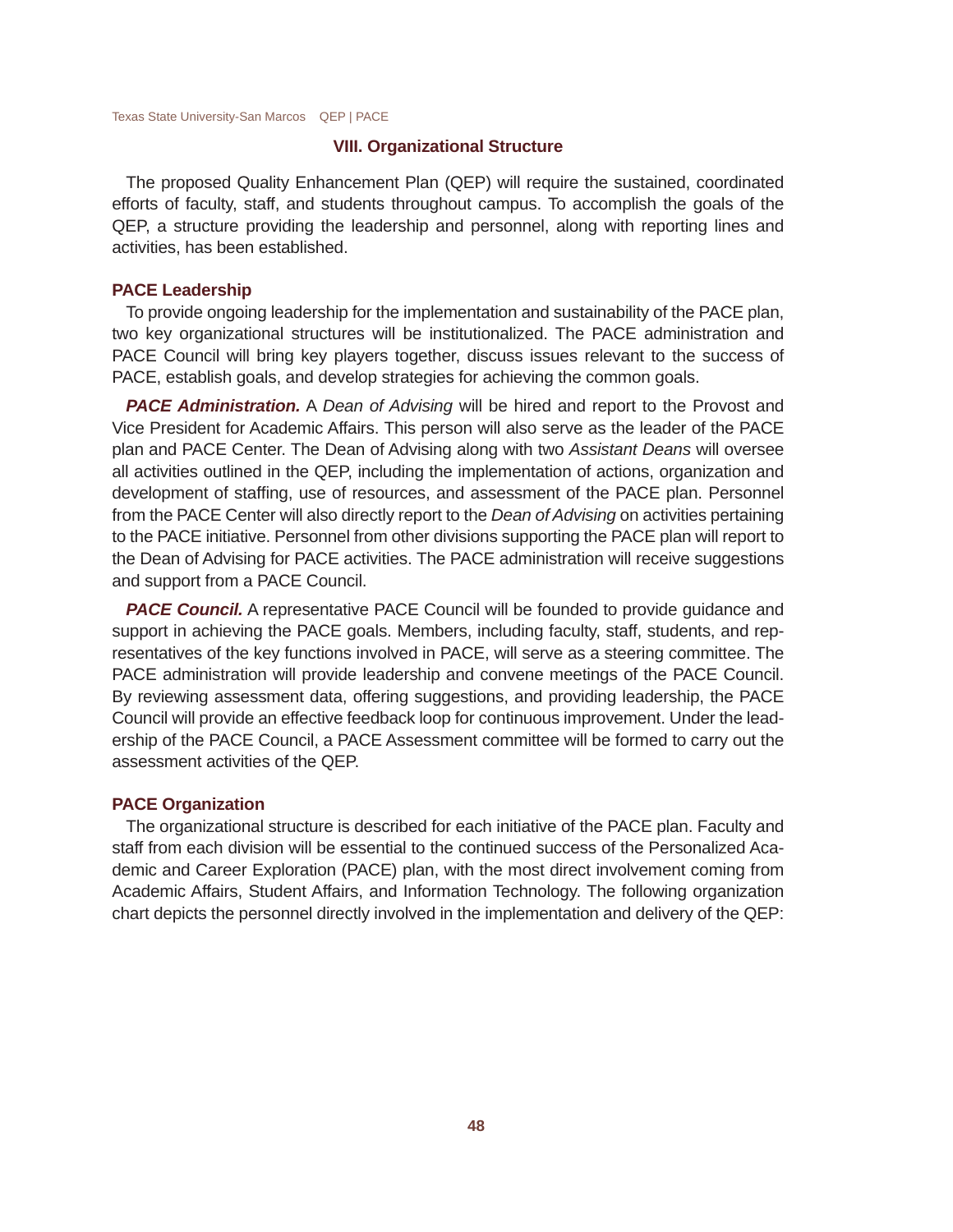

*Figure: VIII.1: PACE Organization Chart*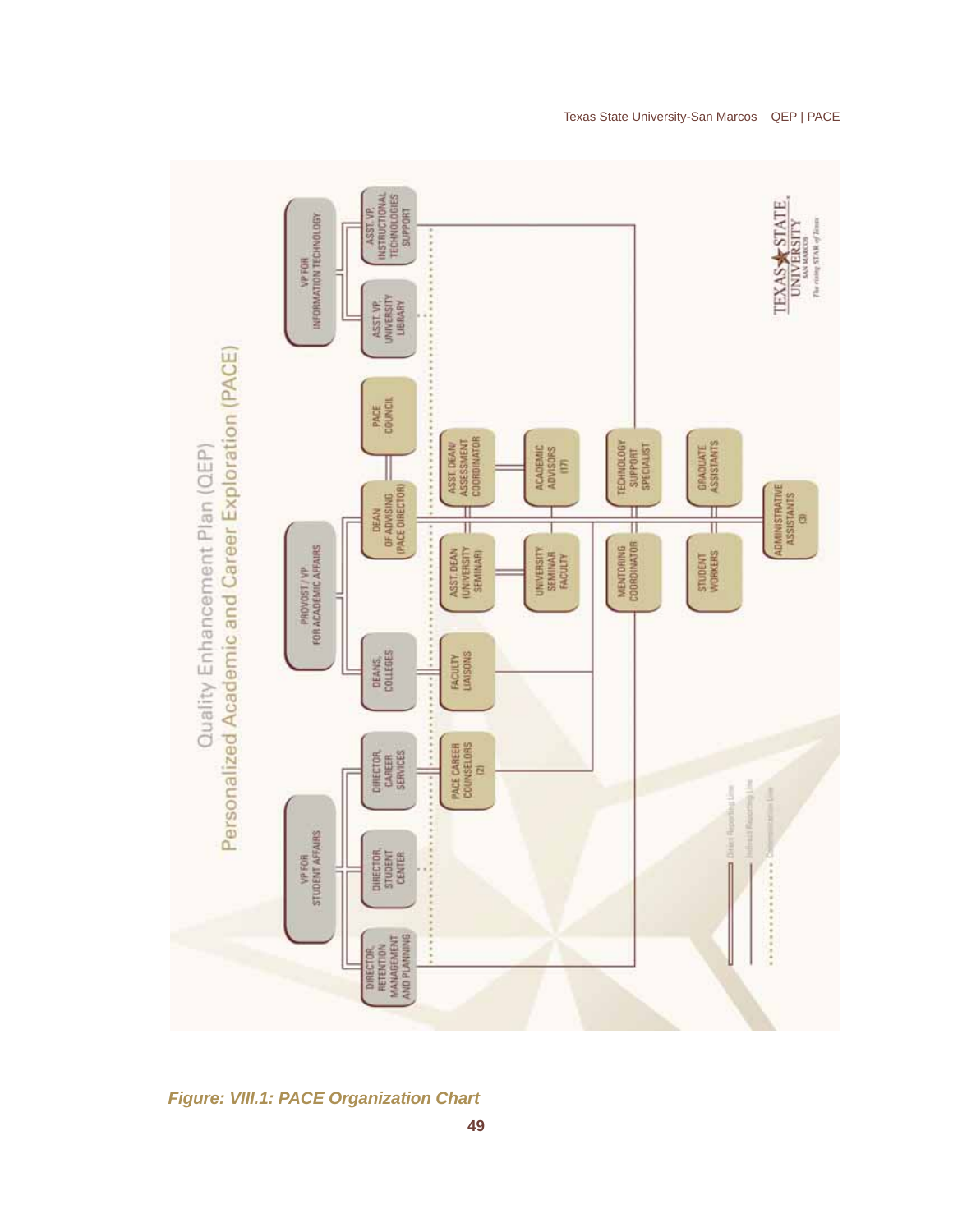## **PACE Center**

The Division of Academic Affairs provides leadership for the PACE initiative. The newly created PACE Center staffing, along with faculty from the seven colleges with faculty and the University College, serve as the core.

*PACE Center Staff.* To support the PACE Center efforts, an *Assistant Dean / Assessment Coordinator*, three *Administrative Assistants*, a *Technical Support Specialist*, *Graduate Assistants*, and *Student Workers* will be hired. The *Assistant Dean* of University College, staff, and corresponding resources currently responsible for University Seminar will be reassigned to the PACE Center. In addition to the support team, the *Dean of Advising* will hire a staff of 14 new *Academic Advisors* who, along with three of the existing University College Academic Advisors, will become the 17-member PACE *Academic Advisors*. (See Appendix X for examples of key PACE Center Job Descriptions on page 93.)

*Academic Advisors.* Academic advising services will be provided to all freshmen (estimated to be approximately 5,000 at the onset of the 2012-2013 academic year) at a desired ratio of 1 to 300. (See Appendix X for the Academic Advisor Job Description on page 95.) Several PACE *Academic Advisors* will be trained on requirements and expectations of the programs and policies in specific colleges with faculty and departments. For example, if there are approximately 600 freshmen with declared majors in Education, two advisors would be specialized in advising the Education freshmen. Remaining advisors would be trained in assisting freshmen with an "undeclared" major and expected to lead individual and group exploratory activities. All advisors would be familiar with various majors on campus and aid students, individually and collectively, in researching academic and career options regardless of students' original declaration. PACE Center *Academic Advisors* will be responsible for general academic advising duties encouraging student success as well as the following actions specific to the QEP:

- discussing academic and career options associated with individual interests, values, personality type, and skills,
- providing students with information on various educational programs,
- giving degree requirements,
- discussing options with students and assisting students in making appropriate choices,
- providing guidance in selection of degree options and electives, and
- offering sample sequences and assisting students with sequencing classes.

*Academic Advisors* will also work with other campus personnel, including the *Mentoring Coordinator*, *Career Counselors*, and *College Faculty Liaisons* to

- provide estimation of scheduling of required courses,
- provide updates on educational programs, options, and electives,
- help identify appropriate experiential opportunities,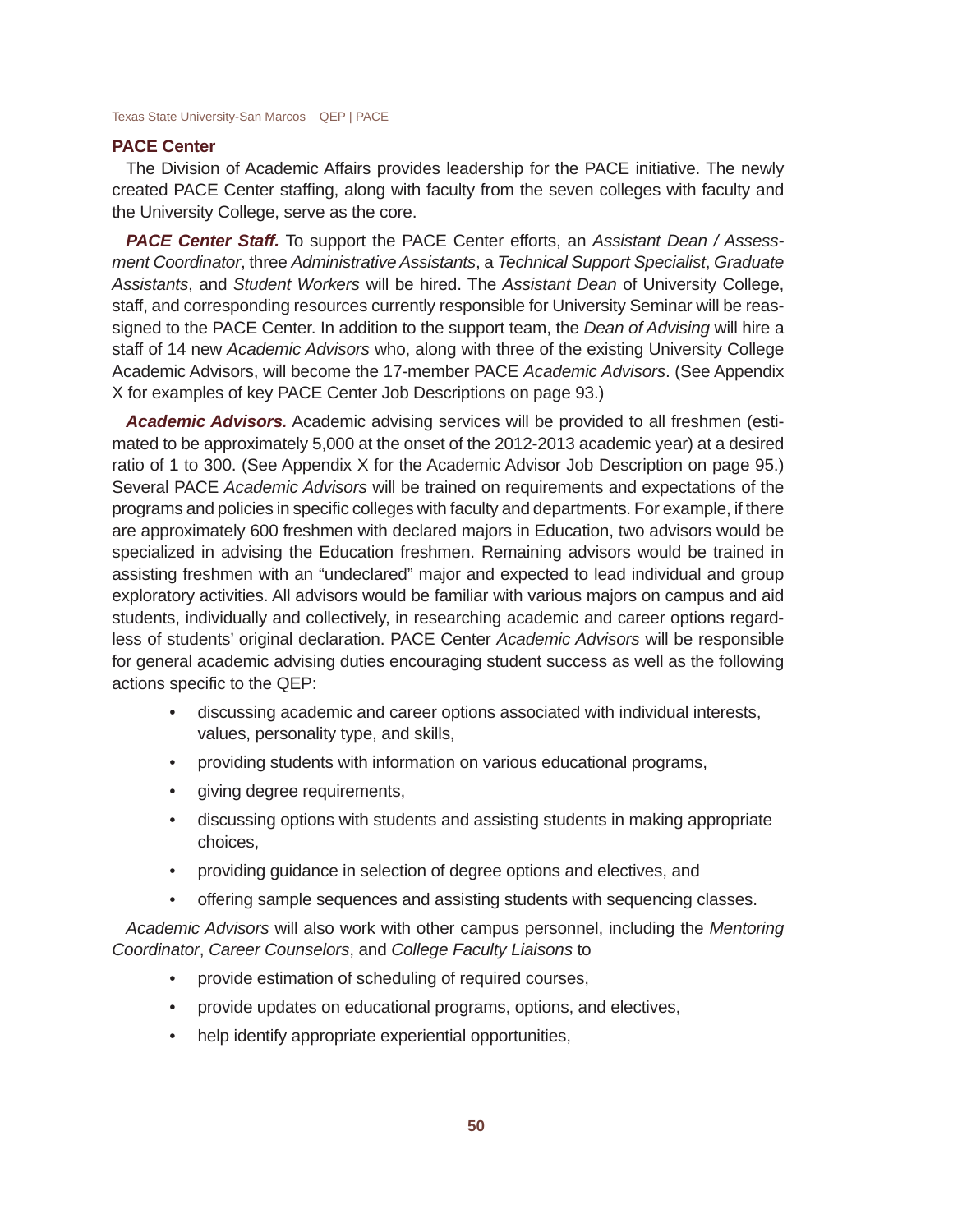- guide students in identifying optional programs, assist students with aligning options to their interests and career goals, and monitor the inclusion of reflective statements in the portfolio,
- collaborate to provide updated information on registration requirements and scheduling,
- make lists of major-related organizations available and encourage participation,
- sponsor major / career fairs and other means of gathering information related to career and educational opportunities, and assist with the development of application letters, résumés, and portfolios, and sponsor learning activities on impression management.

*Mentoring Coordinator.* A newly created staff position, *Mentoring Coordinator*, assigned to the PACE initiative, will connect new students with mentors, activities, and service opportunities to develop personal and professional skills and assist in the development of relationships with faculty, staff, and peers. (See Appendix X for the *Mentoring Coordinator* Job Description on page 97.) Housed in the PACE Center, the *Mentoring Coordinator* will expand services currently offered through the Mentoring Program and provide them to freshmen in a more visible setting. Meanwhile, the existing Mentoring Program can refocus on sophomores and upperclassmen. The PACE *Mentoring Coordinator* will also work with *Academic Advisors*, *Career Counselors*, and *College Faculty Liaisons* to guide students in identifying optional programs, assist students with aligning options to their interests and career goals, and assist in monitoring the inclusion of reflective statements in the portfolio as well as list major-related organizations available and encourage participation. The *Mentoring Coordinator* will collaborate with the Campus Activities and Student Organizations office to provide opportunities for engagement between the faculty, staff, or peer mentors and mentees.

*PACE Center Support from Student Affairs.* The Division of Student Affairs provides a vibrant and diverse assortment of programs, services, and opportunities for student success. Programs and staff from Career Services and the Student Center have direct impact on the success of the QEP.

*Career Services.* Two new *Career Counselors* will be hired and dedicated to the PACE initiative while reporting to the existing Career Services office. (See Appendix X for the *Career Counselor* Job Description on page 96.)The PACE *Career Counselors*, while housed in the PACE Center, will assist students with their personalized career planning efforts, make assessment inventories and career planning resources available, and help identify informational interviewing and job shadowing opportunities. In addition, *Career Counselors*, working in conjunction with the *College Faculty Liaisons* will

- sponsor major / career fairs and other means of gathering information related to career and educational opportunities,
- help identify appropriate experiential opportunities, including informational interviewing and job shadowing opportunities, and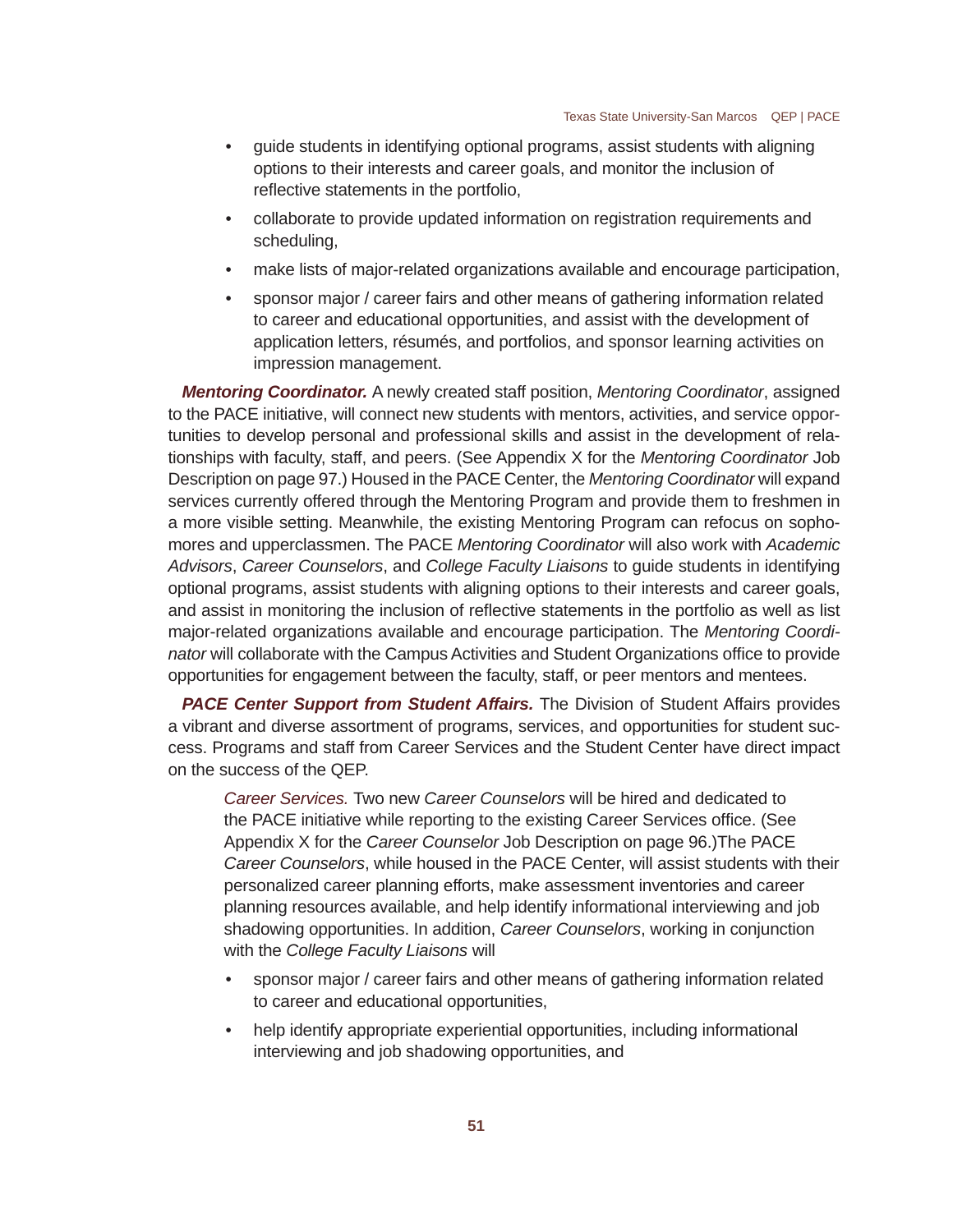assist students with the development of application letters, résumés, and portfolios, and to sponsor learning activities on impression management.

*Student Center.* The Associate Director of the Student Center and staff of Campus Activities and Student Organizations currently offer a variety of programs to promote student success through student organizations, Greek organizations, special programs and services, and recognition programs. Opportunities offered through Campus Activities and Student Organizations celebrate diversity, promote retention, and foster leadership, civic engagement, and student development. Through the PACE initiative, freshmen will be encouraged to connect with Campus Activities and Student Organizations and to engage in the appropriate co-curricular activities. Campus Activities and Student Organizations will also support the efforts of *College Faculty Liaisons*, *Academic Advisors*, *Career Counselors*, and the *Mentoring Coordinator* in developing lists of major-related organizations and encouraging co-curricular participation.

## **University Seminar**

*University Seminar* (US 1100), a one-credit, semester course required of all freshmen, will encourage Personalized Academic and Career Exploration through related instruction, activities, and guidance, and provide personalized attention to enrolled students. To enhance the academic and career exploration curriculum, the following infusion of staffing is needed.

*Assistant Dean and Faculty.* The *Assistant Dean (University Seminar)* directs the *University Seminar*, a one-credit semester-long course required of all freshmen. (See Appendix X for the *Assistant Dean (University Seminar)* Job Description on page 95.) The course introduces students to the nature and aims of university education, with special emphasis on the value of broad learning. Instructors, hired from qualified university faculty and staff, will be assigned sections with enrollment of approximately 20 students (down from the existing ratio of 1:30). Several of the QEP actions will be delivered and monitored by *University Seminar* instructors. Through instruction and use of electronic portfolio software, students will be expected to complete assignments on:

- career readiness,
- career scenarios,
- career options based on personal assessments of interests, abilities, and values,
- exploration activities, and
- charting a career pathway.

*Assistant Vice President, University Library.* The Assistant Vice President, University Library oversees the library staff, who currently collaborate with both students and faculty to integrate information literacy (IL) concepts into class assignments. Such efforts will be modified for application to the academic and career exploration curriculum in the *University Seminar*. Through expanded instruction of information literacy, students will acquire skills for accessing and evaluating academic and career-related information, as they explore their options now and in the future.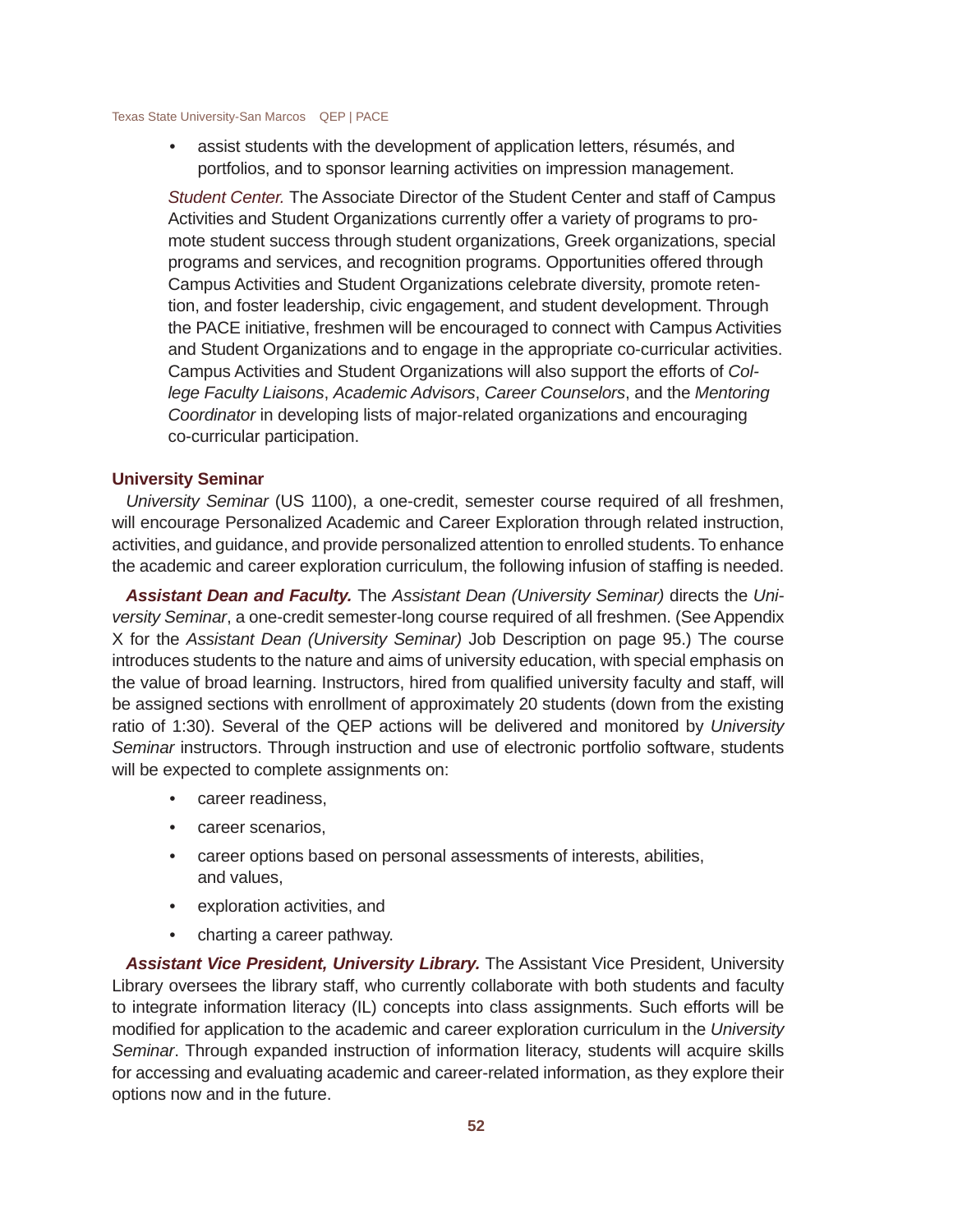# **College Faculty Liaisons**

*College Faculty Liaisons*, designated from each of the seven colleges with faculty, are charged with assisting students in exploring academic and career pathways and assuring freshmen a smooth transition from the PACE Center to the academic college advising center. (See Appendix X for the *College Faculty Liaison* Job Description on page 98.) In doing so, they will lead a committee of liaisons representing each academic department in the college. The *College Faculty Liaisons* serve to coordinate and sponsor materials, activities, and events that will provide students with an awareness of academic and career options and opportunities within their academic college. Sponsored events could include such things as major fairs, student and professional organization exhibitions, alumni and professional networking, and career expositions. Liaisons will meet regularly, as a group with the PACE leadership, for development and coordination of efforts. Liaisons along with their half time graduate assistants will sponsor college major, career and / or organization fairs and related information sessions as well as link students with alumni contacts. Liaisons will also work with PACE center personnel to

- provide estimation of scheduling of required courses,
- provide updates on educational programs,
- provide information and updates on options and electives,
- sponsor major / career fairs and other means of gathering information related to career and educational opportunities,
- help identify appropriate experiential opportunities,
- guide students in identifying optional programs, assist students with aligning options to their interests and career goals, and monitor the inclusion of reflective statements in the portfolio,
- provide updated information on registration requirements and scheduling,
- assist with the development of application letters, résumés and portfolios. and sponsor learning activities on impression management,
- make lists of major-related organizations available and encourage participation, and
- ease transition from PACE Center to college advising centers.

## **Enhanced Technology**

Although Texas State currently provides state-of-the-art technology to the campus community, the addition of technology applications is essential to the long-term success of the QEP. The Division of Information Technology will provide valuable input to the PACE initiative through application of current and extended services.

**Instructional Technologies Support Staff.** The Instructional Technologies Support staff provides campus-wide training and technical support for academic software applications. The University recently acquired a fully-integrated student information system (SIS). Instructional Technologies Support is currently in the process of selecting a portfolio software appli-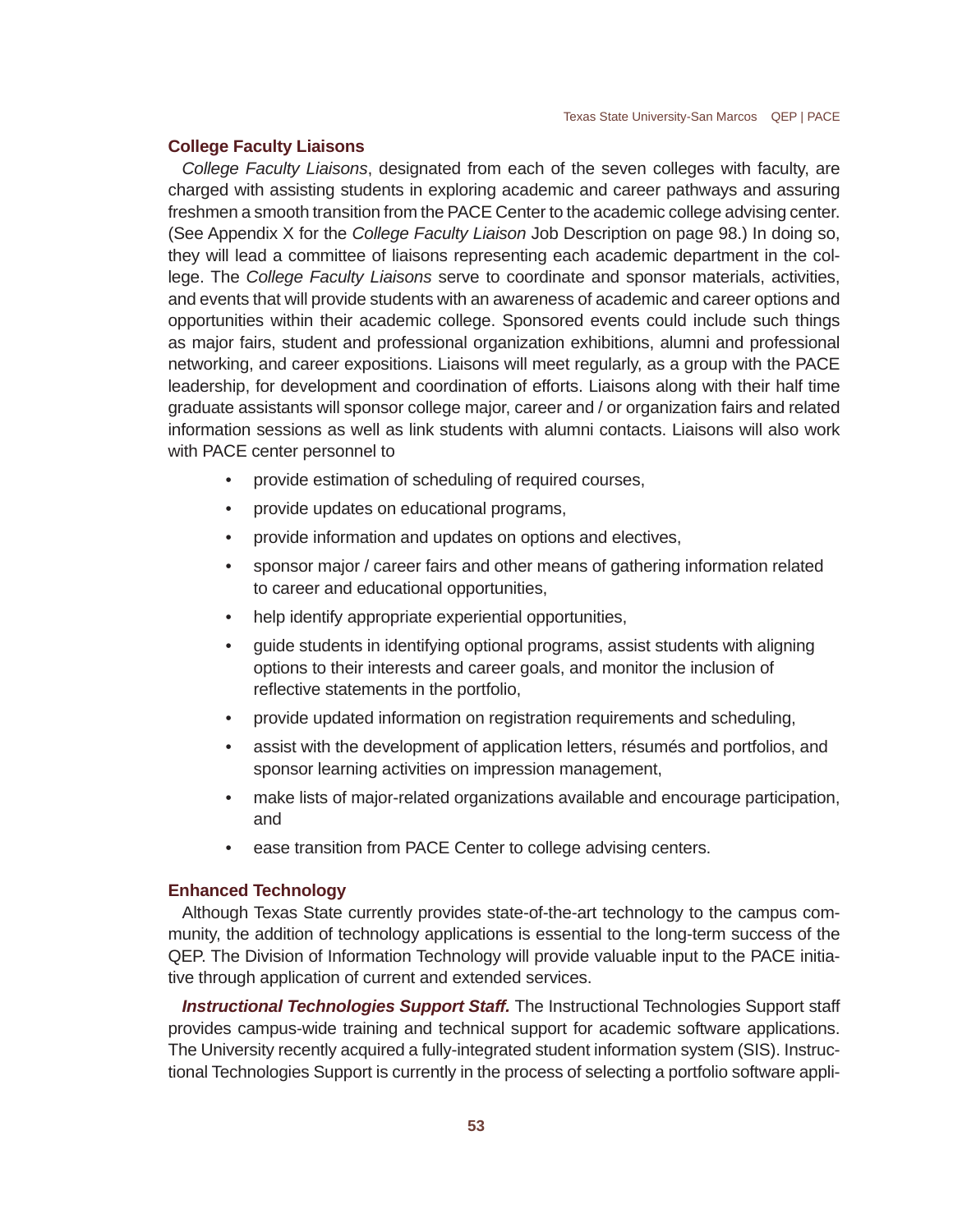cation for campus-wide use compatible with the new SIS. The portfolio software will become an essential part of the delivery and assessment of the QEP. In particular, students will be expected to retain academic and career self-reflection documents in the portfolio in the Uni*versity Seminar*. The repository of students' self-reflective documents will, in turn, become valuable starting points for academic and career advising conversations as well as for the overall assessment of the QEP. Additionally, Instructional Technologies Support staff will provide training, technical support, and assistance for the PACE Center *Technical Support Specialist*.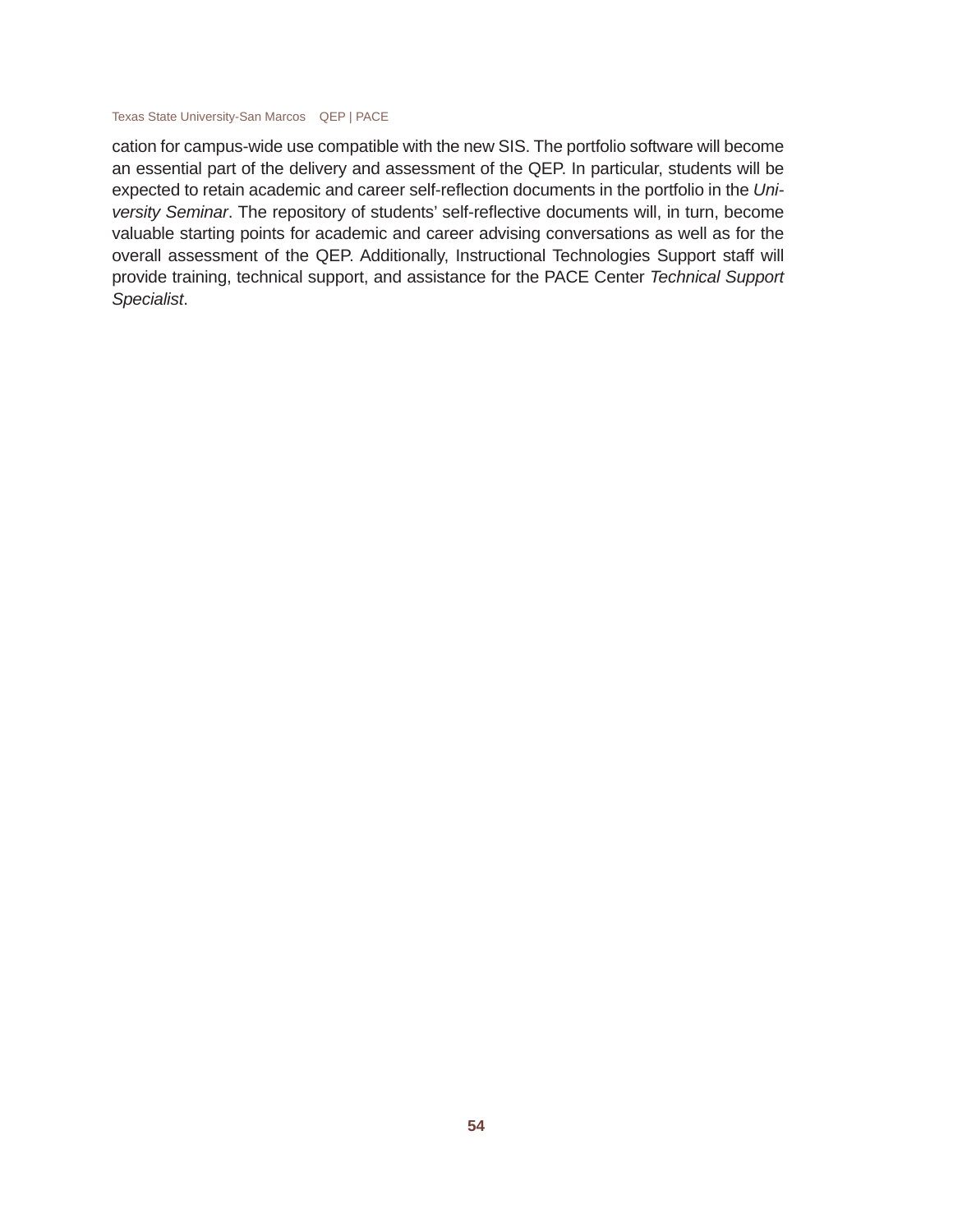## **IX. Resources**

The resources necessary to undertake the actions and initiatives of the Quality Enhancement Plan (QEP) consist of human, financial, and physical. Because the Personalized Academic and Career Exploration (PACE) initiative involves a new, fully-staffed PACE Center, most resources will consist of new allocations rather than reallocations of existing campus resources. At Texas State, most of the expenditures for the QEP will be paid from the advising fee, rather than solely by appropriations and tuition. At their November 20, 2009 meeting, the Board of Regents, Texas State University System, approved a two-step increase in the Advising Fee from \$60 per student per semester to \$90 per student per semester. (See Appendix XI for the Confirmation Letter from the Chancellor on page 99.) Prior to the Regents decision, the Associated Student Government supported the advising fee revision. During the Regents meeting, the Student Regent forcefully favored the fee revision. This approved increase will fully fund the new expenditures associated with the PACE Center. For the purpose of the QEP, mainly allocation of new funds will be discussed.

## **Budget and Funding**

A realistic budget for the newly allocated QEP funds has been estimated and funding required to cover the expenditures has been reviewed by the President's Cabinet. In Texas, state universities typically fund advising services through designated advising fees. Therefore, the PACE Center expenditures will come from advising fees, while *College Faculty Liaisons* and *University Seminar* salaries and development will be paid by appropriations and tuition. The use of designated advising fee monies to fund the QEP will ensure the sustainability of the PACE initiative beyond the startup years. Similarly, the President's Cabinet decided to permanently allocate appropriations and tuition monies for PACE-initiated faculty salaries and faculty development to ensure its sustainability. To fully fund the plan, the Board of Regents approved an increase in the advising fee. The \$30 increase in the advising fee per undergraduate student per semester is projected to fund the QEP, as well as on-going advising operations. The proposed budget and funding sources appear in the table below, with discussion following.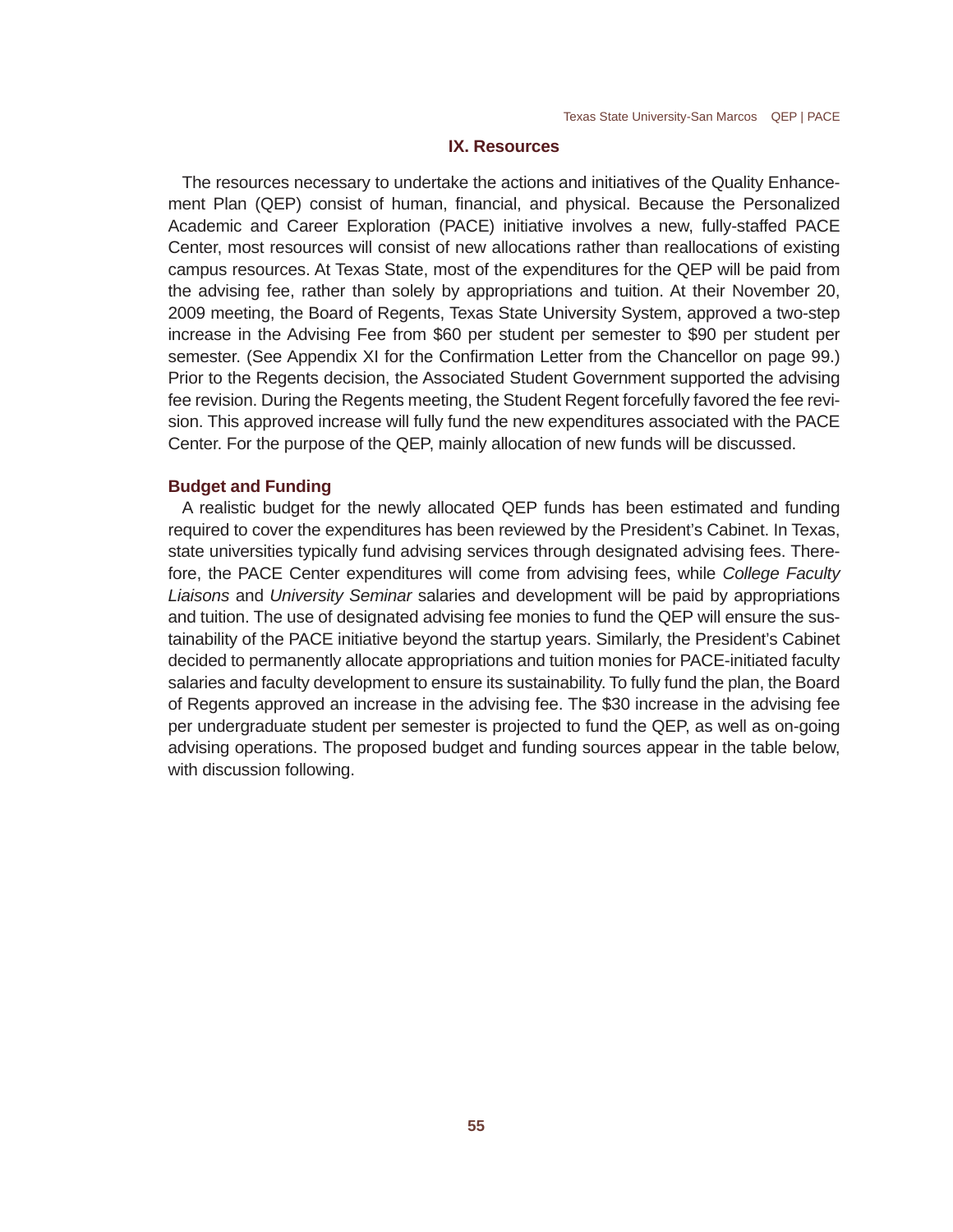# **Quality Enhancement Plan**

# **New Funding Projection for Fiscal Years 2012 – 2016**

| FY 2012<br>FY 2013<br>FY 2014<br>FY 2015<br>FY 2016<br>\$120,000<br>\$123,600<br>\$127,308<br>\$131,127<br>\$135,061<br>70,000<br>72,100<br>74,263<br>76,491<br>78,786<br>90,000<br>98,345<br>92,700<br>95,481<br>101,296<br>462,000<br>475,860<br>490,136<br>504,840<br>519,985<br>33,000<br>33,990<br>35,010<br>36,060<br>37,172<br>35,000<br>38,245<br>36,050<br>37,132<br>39,393<br>60,000<br>61,800<br>63,654<br>65,564<br>67,531<br>65,000<br>66,950<br>68,959<br>71,027<br>73,158<br>33,708<br>34,719<br>35,761<br>36,834<br>37,939<br>Student Wages (50 hrs x 49 wks)<br>17,763<br>18,295<br>18,844<br>19,410<br>19,992<br>Percentage Benefits<br>141,185<br>145,421<br>149,783<br>154,577<br>158,905<br>194,970<br>214,467<br>235,914<br>259,506<br>285,456<br>45,500<br>45,500<br>45,000<br>15,000<br>15,000<br>15,000<br>15,000<br>15,000<br>65,000<br>65,000<br>65,000<br>Travel<br>65,000<br>65,000<br>89,000<br>90,780<br>92,596<br>94,448<br>96,336<br>\$1,537,126<br>\$1,546,733 \$1,604,839<br>\$1,711,673<br>\$1,730,979<br>\$8,131,349<br><b>Incremental Funding Needed</b><br>\$8,131,349<br>5<br>Average Incremental Funding Needed<br>\$1,626,270<br>Average Incremental Funding Needed<br>\$1,626,270<br>Adjusted Undergraduate Headcount<br>57,735 Income on \$1 fee increase<br>Increase Needed to Fund QEP<br>\$28.17<br><b>Funding from Appropriations and Tuition</b><br><b>Faculty Release</b><br>(Faculty Liaisons) (7)<br>\$98,000<br>\$100,940<br>\$103,968<br>\$107,087<br>\$110,300<br>87,500<br>90,125<br>Graduate Assistants (7)<br>92,829<br>95,614<br>98,482<br>US 1100 (University Seminar)<br>137,800<br>Faculty<br>137,800<br>137,800<br>137,800<br>137,800<br>US 1100 Training & Development<br>20,000<br>20,000<br>20,000<br>20,000<br>20,000<br>20,000<br>20,000<br>20,000<br>20,000<br><b>QEP Assessment</b><br>20,000<br><b>Benefits</b><br>28,923<br>30,659<br>34,448<br>36,515<br>32,498<br>\$2,036,889<br>\$392,223<br>\$399.524<br>\$407,095<br>\$414,949<br>\$423,097 |                                     | <b>Fall 2011</b> |  |  |  |
|--------------------------------------------------------------------------------------------------------------------------------------------------------------------------------------------------------------------------------------------------------------------------------------------------------------------------------------------------------------------------------------------------------------------------------------------------------------------------------------------------------------------------------------------------------------------------------------------------------------------------------------------------------------------------------------------------------------------------------------------------------------------------------------------------------------------------------------------------------------------------------------------------------------------------------------------------------------------------------------------------------------------------------------------------------------------------------------------------------------------------------------------------------------------------------------------------------------------------------------------------------------------------------------------------------------------------------------------------------------------------------------------------------------------------------------------------------------------------------------------------------------------------------------------------------------------------------------------------------------------------------------------------------------------------------------------------------------------------------------------------------------------------------------------------------------------------------------------------------------------------------------------------------------------------------------------------------------------------------------------------------------------------|-------------------------------------|------------------|--|--|--|
|                                                                                                                                                                                                                                                                                                                                                                                                                                                                                                                                                                                                                                                                                                                                                                                                                                                                                                                                                                                                                                                                                                                                                                                                                                                                                                                                                                                                                                                                                                                                                                                                                                                                                                                                                                                                                                                                                                                                                                                                                          |                                     |                  |  |  |  |
|                                                                                                                                                                                                                                                                                                                                                                                                                                                                                                                                                                                                                                                                                                                                                                                                                                                                                                                                                                                                                                                                                                                                                                                                                                                                                                                                                                                                                                                                                                                                                                                                                                                                                                                                                                                                                                                                                                                                                                                                                          | <b>Funding from Advising Fee</b>    |                  |  |  |  |
|                                                                                                                                                                                                                                                                                                                                                                                                                                                                                                                                                                                                                                                                                                                                                                                                                                                                                                                                                                                                                                                                                                                                                                                                                                                                                                                                                                                                                                                                                                                                                                                                                                                                                                                                                                                                                                                                                                                                                                                                                          | <b>PACE CENTER</b>                  |                  |  |  |  |
|                                                                                                                                                                                                                                                                                                                                                                                                                                                                                                                                                                                                                                                                                                                                                                                                                                                                                                                                                                                                                                                                                                                                                                                                                                                                                                                                                                                                                                                                                                                                                                                                                                                                                                                                                                                                                                                                                                                                                                                                                          | Dean of Advising                    |                  |  |  |  |
|                                                                                                                                                                                                                                                                                                                                                                                                                                                                                                                                                                                                                                                                                                                                                                                                                                                                                                                                                                                                                                                                                                                                                                                                                                                                                                                                                                                                                                                                                                                                                                                                                                                                                                                                                                                                                                                                                                                                                                                                                          | Assistant Dean / Assessment         |                  |  |  |  |
|                                                                                                                                                                                                                                                                                                                                                                                                                                                                                                                                                                                                                                                                                                                                                                                                                                                                                                                                                                                                                                                                                                                                                                                                                                                                                                                                                                                                                                                                                                                                                                                                                                                                                                                                                                                                                                                                                                                                                                                                                          | Career Counselors (2)               |                  |  |  |  |
|                                                                                                                                                                                                                                                                                                                                                                                                                                                                                                                                                                                                                                                                                                                                                                                                                                                                                                                                                                                                                                                                                                                                                                                                                                                                                                                                                                                                                                                                                                                                                                                                                                                                                                                                                                                                                                                                                                                                                                                                                          | Academic Advisors (14)              |                  |  |  |  |
|                                                                                                                                                                                                                                                                                                                                                                                                                                                                                                                                                                                                                                                                                                                                                                                                                                                                                                                                                                                                                                                                                                                                                                                                                                                                                                                                                                                                                                                                                                                                                                                                                                                                                                                                                                                                                                                                                                                                                                                                                          | <b>Mentoring Coordinator</b>        |                  |  |  |  |
|                                                                                                                                                                                                                                                                                                                                                                                                                                                                                                                                                                                                                                                                                                                                                                                                                                                                                                                                                                                                                                                                                                                                                                                                                                                                                                                                                                                                                                                                                                                                                                                                                                                                                                                                                                                                                                                                                                                                                                                                                          | Senior Administrative Assistant     |                  |  |  |  |
|                                                                                                                                                                                                                                                                                                                                                                                                                                                                                                                                                                                                                                                                                                                                                                                                                                                                                                                                                                                                                                                                                                                                                                                                                                                                                                                                                                                                                                                                                                                                                                                                                                                                                                                                                                                                                                                                                                                                                                                                                          | Administrative Assistant II (2)     |                  |  |  |  |
|                                                                                                                                                                                                                                                                                                                                                                                                                                                                                                                                                                                                                                                                                                                                                                                                                                                                                                                                                                                                                                                                                                                                                                                                                                                                                                                                                                                                                                                                                                                                                                                                                                                                                                                                                                                                                                                                                                                                                                                                                          | <b>Technical Support Specialist</b> |                  |  |  |  |
|                                                                                                                                                                                                                                                                                                                                                                                                                                                                                                                                                                                                                                                                                                                                                                                                                                                                                                                                                                                                                                                                                                                                                                                                                                                                                                                                                                                                                                                                                                                                                                                                                                                                                                                                                                                                                                                                                                                                                                                                                          | Graduate Assistants (3)             |                  |  |  |  |
|                                                                                                                                                                                                                                                                                                                                                                                                                                                                                                                                                                                                                                                                                                                                                                                                                                                                                                                                                                                                                                                                                                                                                                                                                                                                                                                                                                                                                                                                                                                                                                                                                                                                                                                                                                                                                                                                                                                                                                                                                          |                                     |                  |  |  |  |
|                                                                                                                                                                                                                                                                                                                                                                                                                                                                                                                                                                                                                                                                                                                                                                                                                                                                                                                                                                                                                                                                                                                                                                                                                                                                                                                                                                                                                                                                                                                                                                                                                                                                                                                                                                                                                                                                                                                                                                                                                          |                                     |                  |  |  |  |
|                                                                                                                                                                                                                                                                                                                                                                                                                                                                                                                                                                                                                                                                                                                                                                                                                                                                                                                                                                                                                                                                                                                                                                                                                                                                                                                                                                                                                                                                                                                                                                                                                                                                                                                                                                                                                                                                                                                                                                                                                          | <b>Insurance Benefits</b>           |                  |  |  |  |
|                                                                                                                                                                                                                                                                                                                                                                                                                                                                                                                                                                                                                                                                                                                                                                                                                                                                                                                                                                                                                                                                                                                                                                                                                                                                                                                                                                                                                                                                                                                                                                                                                                                                                                                                                                                                                                                                                                                                                                                                                          | Desktop Replacement                 |                  |  |  |  |
|                                                                                                                                                                                                                                                                                                                                                                                                                                                                                                                                                                                                                                                                                                                                                                                                                                                                                                                                                                                                                                                                                                                                                                                                                                                                                                                                                                                                                                                                                                                                                                                                                                                                                                                                                                                                                                                                                                                                                                                                                          | <b>Career Inventories</b>           |                  |  |  |  |
|                                                                                                                                                                                                                                                                                                                                                                                                                                                                                                                                                                                                                                                                                                                                                                                                                                                                                                                                                                                                                                                                                                                                                                                                                                                                                                                                                                                                                                                                                                                                                                                                                                                                                                                                                                                                                                                                                                                                                                                                                          |                                     |                  |  |  |  |
|                                                                                                                                                                                                                                                                                                                                                                                                                                                                                                                                                                                                                                                                                                                                                                                                                                                                                                                                                                                                                                                                                                                                                                                                                                                                                                                                                                                                                                                                                                                                                                                                                                                                                                                                                                                                                                                                                                                                                                                                                          | M&O                                 |                  |  |  |  |
|                                                                                                                                                                                                                                                                                                                                                                                                                                                                                                                                                                                                                                                                                                                                                                                                                                                                                                                                                                                                                                                                                                                                                                                                                                                                                                                                                                                                                                                                                                                                                                                                                                                                                                                                                                                                                                                                                                                                                                                                                          | Cost of QEP                         |                  |  |  |  |
|                                                                                                                                                                                                                                                                                                                                                                                                                                                                                                                                                                                                                                                                                                                                                                                                                                                                                                                                                                                                                                                                                                                                                                                                                                                                                                                                                                                                                                                                                                                                                                                                                                                                                                                                                                                                                                                                                                                                                                                                                          |                                     |                  |  |  |  |
|                                                                                                                                                                                                                                                                                                                                                                                                                                                                                                                                                                                                                                                                                                                                                                                                                                                                                                                                                                                                                                                                                                                                                                                                                                                                                                                                                                                                                                                                                                                                                                                                                                                                                                                                                                                                                                                                                                                                                                                                                          | Number of Years                     |                  |  |  |  |
|                                                                                                                                                                                                                                                                                                                                                                                                                                                                                                                                                                                                                                                                                                                                                                                                                                                                                                                                                                                                                                                                                                                                                                                                                                                                                                                                                                                                                                                                                                                                                                                                                                                                                                                                                                                                                                                                                                                                                                                                                          |                                     |                  |  |  |  |
|                                                                                                                                                                                                                                                                                                                                                                                                                                                                                                                                                                                                                                                                                                                                                                                                                                                                                                                                                                                                                                                                                                                                                                                                                                                                                                                                                                                                                                                                                                                                                                                                                                                                                                                                                                                                                                                                                                                                                                                                                          |                                     |                  |  |  |  |
|                                                                                                                                                                                                                                                                                                                                                                                                                                                                                                                                                                                                                                                                                                                                                                                                                                                                                                                                                                                                                                                                                                                                                                                                                                                                                                                                                                                                                                                                                                                                                                                                                                                                                                                                                                                                                                                                                                                                                                                                                          |                                     |                  |  |  |  |
|                                                                                                                                                                                                                                                                                                                                                                                                                                                                                                                                                                                                                                                                                                                                                                                                                                                                                                                                                                                                                                                                                                                                                                                                                                                                                                                                                                                                                                                                                                                                                                                                                                                                                                                                                                                                                                                                                                                                                                                                                          |                                     |                  |  |  |  |
|                                                                                                                                                                                                                                                                                                                                                                                                                                                                                                                                                                                                                                                                                                                                                                                                                                                                                                                                                                                                                                                                                                                                                                                                                                                                                                                                                                                                                                                                                                                                                                                                                                                                                                                                                                                                                                                                                                                                                                                                                          |                                     |                  |  |  |  |
|                                                                                                                                                                                                                                                                                                                                                                                                                                                                                                                                                                                                                                                                                                                                                                                                                                                                                                                                                                                                                                                                                                                                                                                                                                                                                                                                                                                                                                                                                                                                                                                                                                                                                                                                                                                                                                                                                                                                                                                                                          |                                     |                  |  |  |  |
|                                                                                                                                                                                                                                                                                                                                                                                                                                                                                                                                                                                                                                                                                                                                                                                                                                                                                                                                                                                                                                                                                                                                                                                                                                                                                                                                                                                                                                                                                                                                                                                                                                                                                                                                                                                                                                                                                                                                                                                                                          |                                     |                  |  |  |  |
|                                                                                                                                                                                                                                                                                                                                                                                                                                                                                                                                                                                                                                                                                                                                                                                                                                                                                                                                                                                                                                                                                                                                                                                                                                                                                                                                                                                                                                                                                                                                                                                                                                                                                                                                                                                                                                                                                                                                                                                                                          |                                     |                  |  |  |  |
|                                                                                                                                                                                                                                                                                                                                                                                                                                                                                                                                                                                                                                                                                                                                                                                                                                                                                                                                                                                                                                                                                                                                                                                                                                                                                                                                                                                                                                                                                                                                                                                                                                                                                                                                                                                                                                                                                                                                                                                                                          |                                     |                  |  |  |  |
|                                                                                                                                                                                                                                                                                                                                                                                                                                                                                                                                                                                                                                                                                                                                                                                                                                                                                                                                                                                                                                                                                                                                                                                                                                                                                                                                                                                                                                                                                                                                                                                                                                                                                                                                                                                                                                                                                                                                                                                                                          |                                     |                  |  |  |  |
|                                                                                                                                                                                                                                                                                                                                                                                                                                                                                                                                                                                                                                                                                                                                                                                                                                                                                                                                                                                                                                                                                                                                                                                                                                                                                                                                                                                                                                                                                                                                                                                                                                                                                                                                                                                                                                                                                                                                                                                                                          |                                     |                  |  |  |  |
|                                                                                                                                                                                                                                                                                                                                                                                                                                                                                                                                                                                                                                                                                                                                                                                                                                                                                                                                                                                                                                                                                                                                                                                                                                                                                                                                                                                                                                                                                                                                                                                                                                                                                                                                                                                                                                                                                                                                                                                                                          |                                     |                  |  |  |  |
|                                                                                                                                                                                                                                                                                                                                                                                                                                                                                                                                                                                                                                                                                                                                                                                                                                                                                                                                                                                                                                                                                                                                                                                                                                                                                                                                                                                                                                                                                                                                                                                                                                                                                                                                                                                                                                                                                                                                                                                                                          |                                     |                  |  |  |  |
|                                                                                                                                                                                                                                                                                                                                                                                                                                                                                                                                                                                                                                                                                                                                                                                                                                                                                                                                                                                                                                                                                                                                                                                                                                                                                                                                                                                                                                                                                                                                                                                                                                                                                                                                                                                                                                                                                                                                                                                                                          |                                     |                  |  |  |  |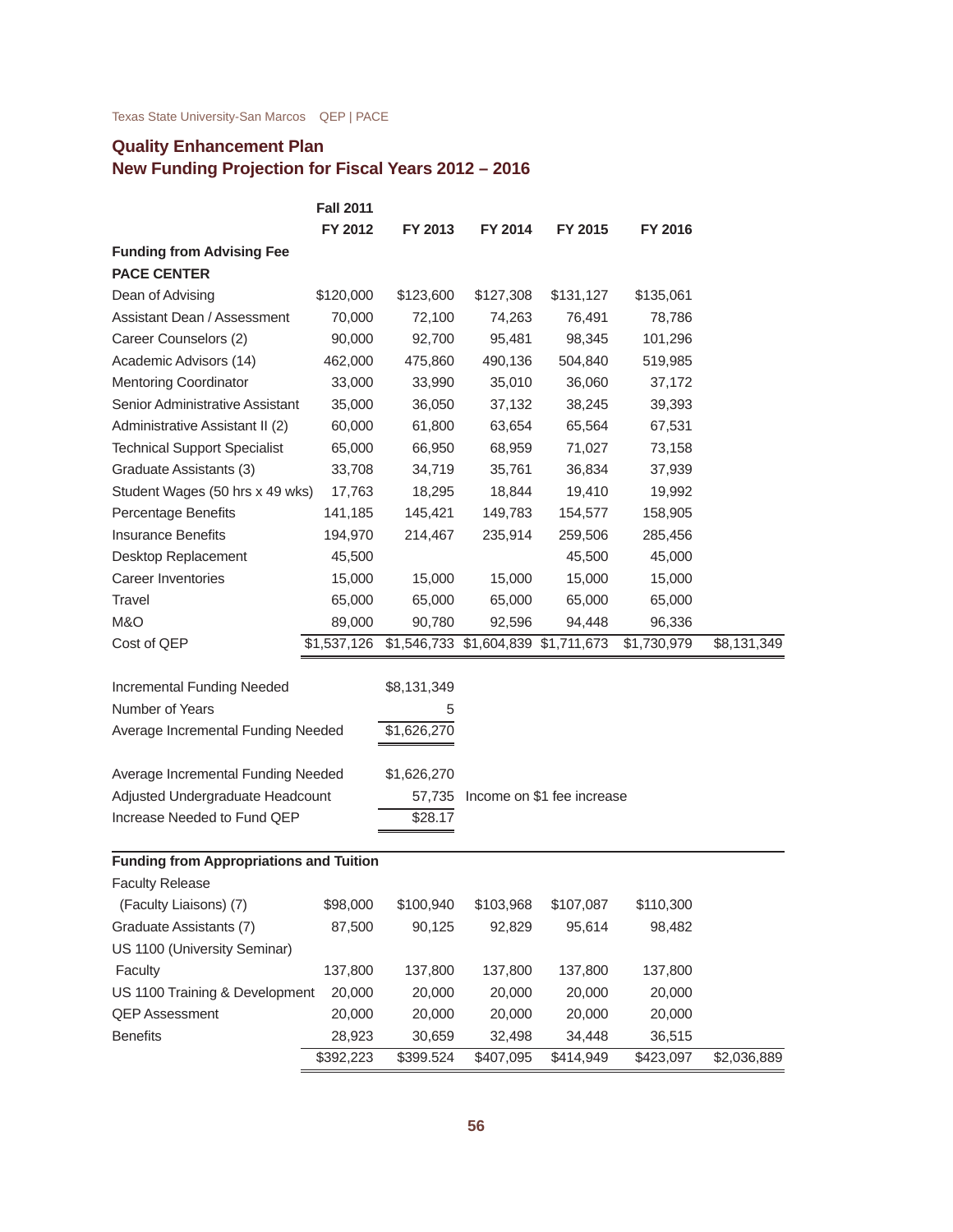*Human Resources.* As with most educational endeavors, the primary costs associated with the PACE initiative are in the category of human resources. The activities of the proposed staff were discussed previously in Section VIII: Organizational Structure. All are new allocations, except for one of the two Assistant Deans and related staff, as well as three academic advisors being reallocated from the University College; these have not been included in the above budget. Only the reporting lines, not the duties, of these staff have changed. Faculty and staff appointments, including salaries and benefits, comprise the majority of the QEP budget. The new PACE Center staffing, the majority of the human resources allocation, includes a *Dean of Advising*, an *Assistant Dean / Assessment Coordinator*, an *Assistant Dean (University Seminar)*, 17 (14 new) *Academic Advisors*, two *Career Counselors*, a *Mentoring Coordinator*, a T*echnical Support Specialist*, three administrative assistants, three *Graduate Assistants*, and student worker positions. Other human resources costs are in the form of partial compensation to existing faculty to support the needed faculty numbers to reduce the class size of the *University Seminar* as well as *College Faculty Liaisons* for each college and the assistance of graduate students to aid in their endeavors.

In the implementation of the QEP, it was deemed important to provide resources for both professional staffing and student assistants. Consistent with the mission of the university, providing student worker positions / assistantships and associated learning opportunities to both undergraduate and graduate students was considered a vital byproduct.

*Maintenance and Operation.* The formula used for existing advising centers was applied to derive allotted maintenance and operation funds for the QEP. Maintenance and operations funds are based on the number of employees in a particular sector, in this case the staffing of the PACE Center. Additionally, University Seminar will bring with its staff its existing maintenance and operation budget.

**Development and Assessment.** Funds specifically earmarked for staff and program development and assessment are assigned in the budget. Provision has been made to promote PACE Center staff development, including travel (such as to professional conferences). Likewise, additional new funds were allocated for the enrichment of the *University Seminar* and the ongoing development and training of the faculty. Funds were also apportioned for the overall QEP assessment, including data collection and analysis.

*Published Resources.* Several published resources are needed to implement the QEP. Funds are allocated in the budget for the acquisition of career inventories to be used as selfassessment by the students. Many additional resources already exist, are maintained by various offices on campus, and can be tapped without incurring direct costs. For example, alumni databases, maintained by the Alumni Association, and the Bobcat Career Contacts, a Career Services database consisting of parents of current students and employers who recruit on campus, can be used at no direct cost to help students gather information and contacts related to career exploration. The University Library and Career Services maintain a collection of career specific books, publications, and online resources that will also be useful in the investigation and research of career options. Student Affairs developed a Bobcat Interest Inventory, administers the inventory to incoming freshmen, and analyzes and maintains a longitudinal database of the results. The interest inventory is a useful tool in guiding students toward appropriate co-curricular opportunities.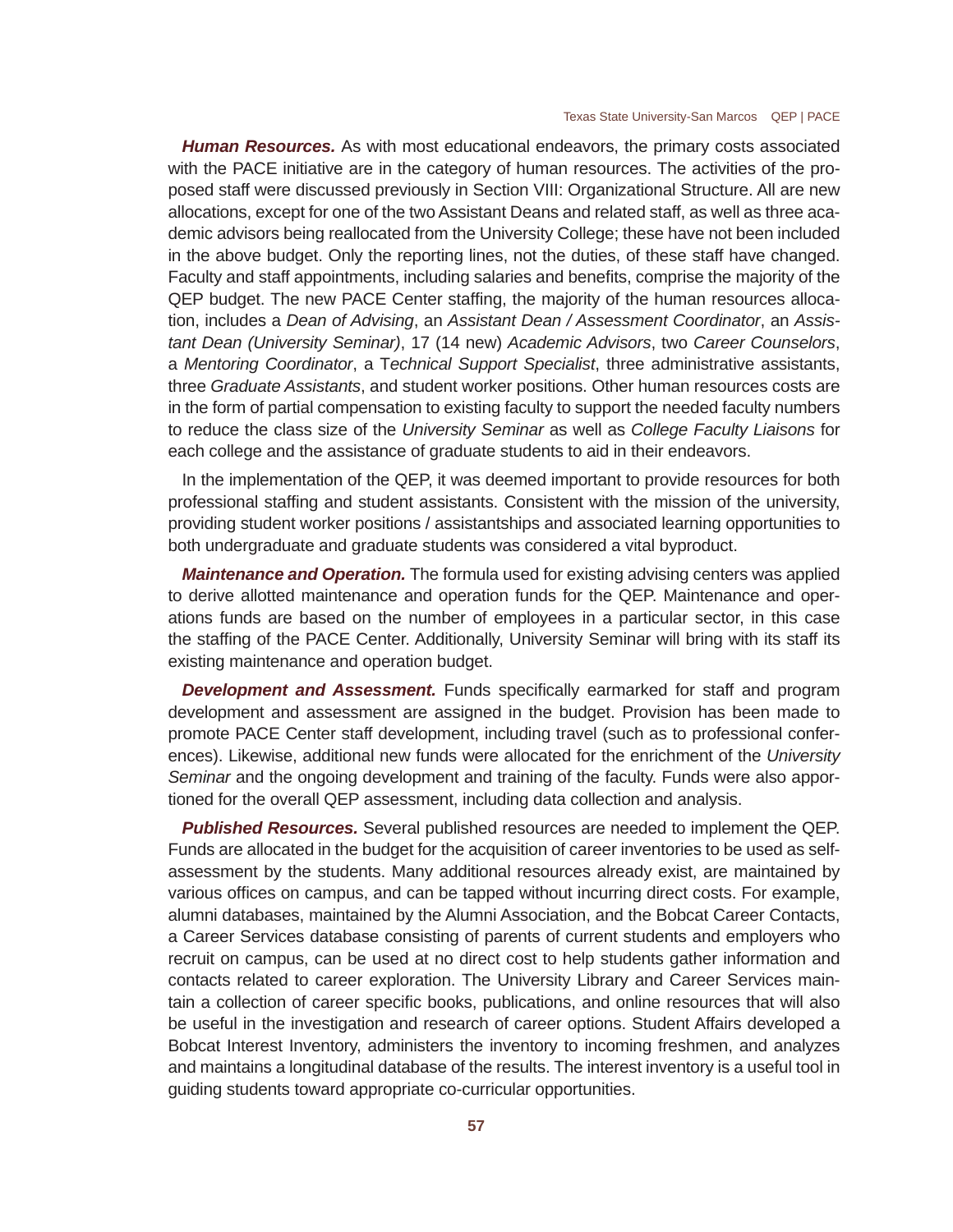*Equipment and Technology.* The equipment and technology needed to implement the QEP include instructional technology consisting of hardware and software. The hardware needs are in the form of desktop computers for newly hired PACE Center staff as well as some general use terminals for student check-in, self-assessments, and academic and career information gathering. Funds have been allocated for the replacement of hardware, consistent with the university's three-year replacement cycle.

Software needs for the QEP consist of an advising scheduling and recordkeeping system as well as portfolio software. Currently, Texas State has no centralized advising scheduling and recordkeeping software that is systematically used university-wide. Most advising offices retain paper copies and files on students and use standard office software for scheduling appointments. One of the ten existing advising offices has purchased and uses commercially packaged advising software. Meanwhile, other academic college advising offices are just beginning to use a home-grown advising software system that retains student records and connects with the university-wide student information system (SIS), but does not currently have scheduling capabilities. As part of the phase-in of the SIS, the university will pilot and adopt an advising scheduling and recordkeeping system that will be made available to all advising offices, including the newly formed PACE Center. As noted above, QEP funds have been allocated to the PACE Center for a *Technical Support Specialist* to assist with the ongoing maintenance of the system.

Instructional Technologies Support is currently purchasing portfolio software. Investigation as to the most appropriate portfolio software commenced well before applications to the QEP were determined. The software will be purchased and ready for implementation by fall 2011. The portfolio software will have broader applications to academic programs and individual student use but will also play a vital role in assessment of the QEP student learning outcomes. Because the university already planned to support the portfolio software for broader applications, no additional funds are needed to use the portfolio software for QEP purposes.

## **Physical Facilities**

The PACE Center, the hub of freshman advising, mentoring, PACE activities, and University Seminar requires a substantial amount of physical space. The PACE Center will effectively be a one-stop advising center for freshmen, where academic and career exploration can take place. It will afford students the opportunity to explore different academic directions, talk with advisors who specialize in various fields of study, meet with *Career Counselors*, browse academic and career resources, and connect with mentoring services. Thus, the space needs to be sufficient in size to house each of these various activities. Other requirements are that the space must be centrally located and accessible to freshmen as well as inviting to students. Space must also be available for the professional development activities for the faculty and staff associated with the PACE initiative.

A two-phase plan has been developed to address the facility needs of the QEP. First, the PACE staff and activities will be housed in the Academic Support Building North along with the University College Dean's and Advising Offices. Currently, the Athletic Academic Center, located just above the University College Dean's and Advising Offices, is slated to relocate,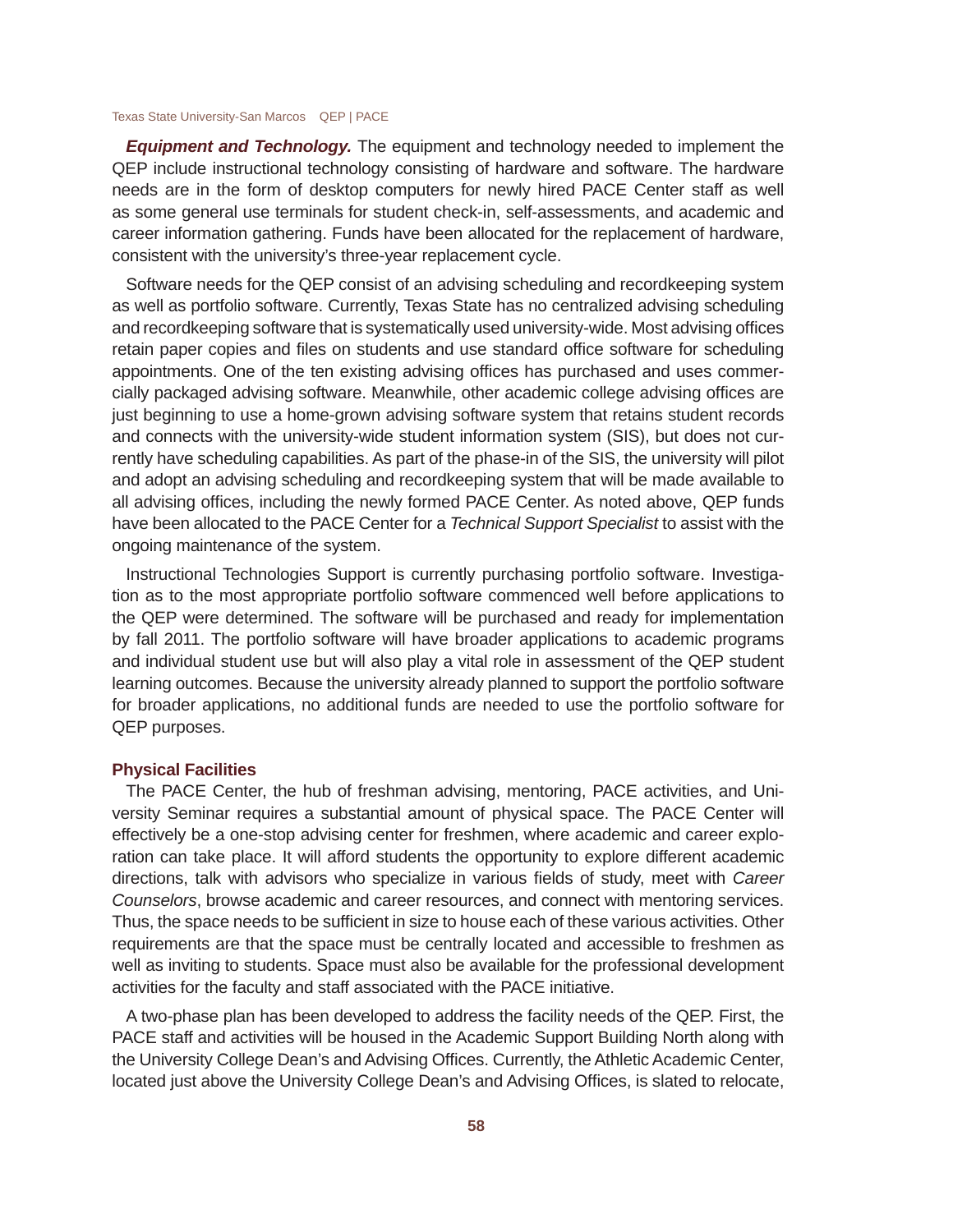freeing up approximately 2,500 square feet of space. Second, by the end of 2012, a new Undergraduate Academic Center (UAC) will be opened in the heart of campus, and the majority (approximately 10,770 square feet) of the first full floor will house the PACE Center. (See Appendix XI for the Confirmation Letter from the Chancellor on page 99.) The University breaks ground on the new construction in spring of 2010 in order to time the completion of construction with the first year of full implementation of the QEP. The floor plan for the first floor of the Undergraduate Academic Center with the PACE Center space allocation highlighted in pink is shown in the figure below: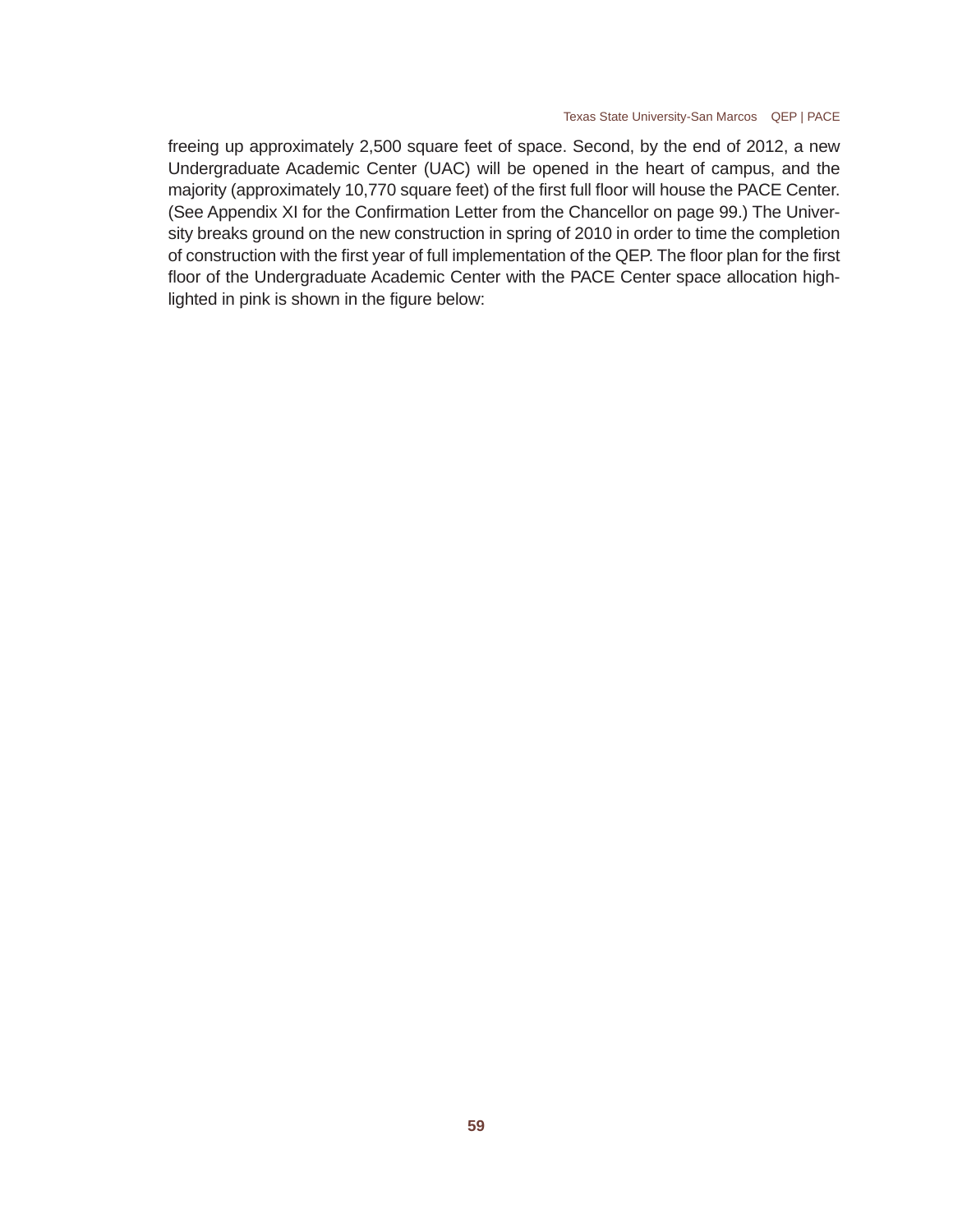

*Figure IX.1: Undergraduate Academic Center, First Floor Plan*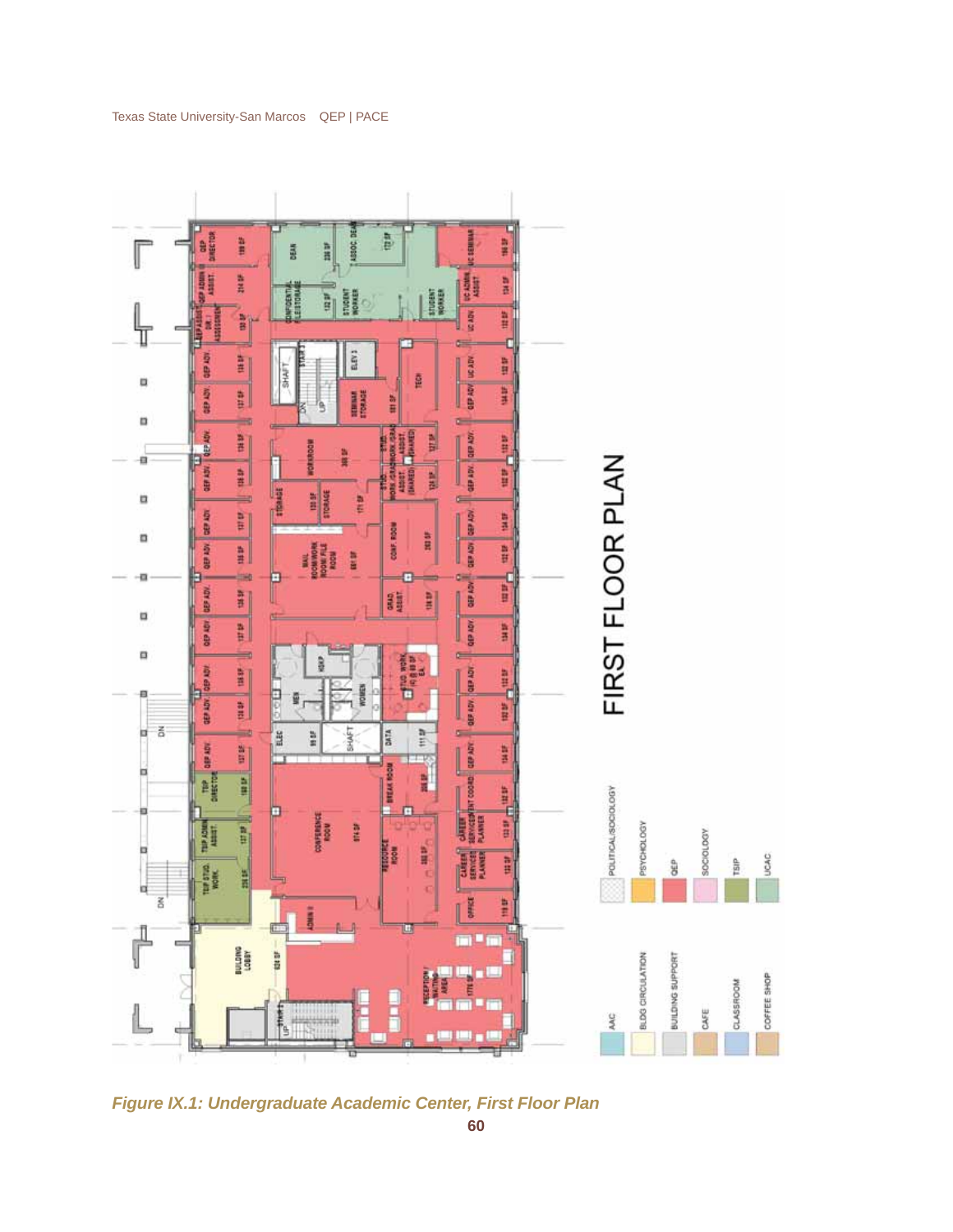## **X. Assessment**

Assessment of the Personalized Academic and Career Exploration (PACE) program will be a multi-faceted approach, with responsibility led by the PACE Center administration and shared by faculty, academic and *Career Counselors*, mentors, as well as other student service providers. An Assessment Committee, a subgroup of the PACE Council, will be convened to oversee and guide activities. The *Assistant Dean / Assessment Coordinator* will lead the Assessment Committee. The *Assistant Dean / Assessment Coordinator* and Assessment Committee will assign specific teams to conduct assessments as needed.

A mix of quantitative and qualitative, direct and indirect, and formative and summative assessments will be employed to evaluate the ongoing success of the Quality Enhancement Plan (QEP). Both quantitative and qualitative methods are incorporated to give a measureable, yet broad-based understanding that can lead to continuous improvement of the program. The assessment strategy also includes both direct and indirect measures to gain an in-depth understanding of the achievement of student learning while simultaneously examining the success of the program. A formative assessment strategy will be implemented on an ongoing basis to measure program success and suggest / implement modifications. Similarly, a summative assessment strategy will provide a framework to measure and evaluate the overall success of the plan.

Components of the assessment plan include national assessments of career readiness, interests, personality, abilities, and self-efficacy; locally-designed rubrics to assess students' written responses to personal assessment and career exploration assignments; and a collection of student satisfaction and self-evaluation data on students' progress toward personal, academic, and career goals, using surveys, focus groups, and interviews. A major component of the assessment plan will be the implementation of an electronic portfolio system, which will serve as a repository for students' self-assessment results, written work, and a record of co-curricular activities, as well as a centralized system for use by faculty, *Academic Advisors*, mentors, and other student services providers to record and monitor progress toward the PACE goals and student learning outcomes.

Many of the documents uploaded to the electronic portfolio system require the development of a rubric (i.e., a scoring tool for subjective assessments) to ensure standardized evaluation according to specific criteria. A team of *University Seminar* faculty and PACE Assessment Committee members will develop rubrics that are linked directly to the learning outcomes of the *University Seminar* assignments. A key component of the effectiveness of the QEP assessment relates to its consequential validity (i.e., whether or not an assessment system achieves its intended purposes) (Khattri, Reeve, and Kane, 1998). Specifi cally, results obtained from the electronic portfolio system, career readiness assessments, personality attributes, self-efficacy, information literacy quizzes, and structured group interviews will be evaluated for content, ecological, and construct validity evidence (AERA, APA, NCME, 1999; Khattri, Reeve, and Kane, 1998). The types of measurement reliability to be evaluated includes inter-rater (i.e., for multiple raters / judges of portfolio materials) and internal consistency (coefficient alpha or split-half). Revisions will be incorporated into any and all rubrics, quizzes, or survey instruments to increase their effectiveness.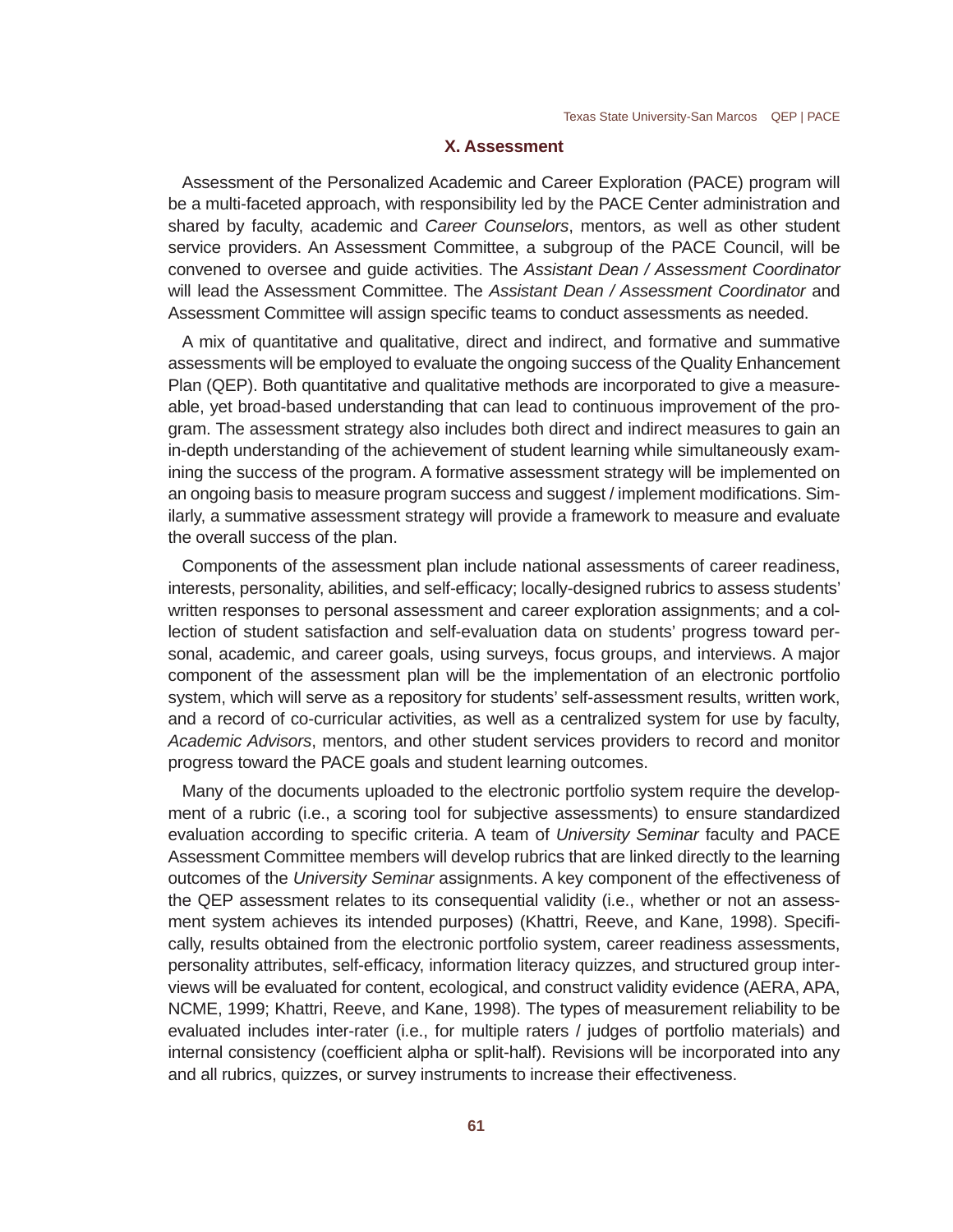Details regarding ongoing formative, planned assessments for the achievement of the goals and student learning outcomes are presented below, followed by a description of the summative assessment plan.

| Outcome I.A.: Students will assess their future career opportunities.                                                                                                                                      |                                                                               |  |  |
|------------------------------------------------------------------------------------------------------------------------------------------------------------------------------------------------------------|-------------------------------------------------------------------------------|--|--|
| Action                                                                                                                                                                                                     | Assessment                                                                    |  |  |
| L.A.1. Students will take a career                                                                                                                                                                         | Participation rates for career readiness inventory                            |  |  |
| readiness inventory and write a reflective<br>piece on their results.                                                                                                                                      | Rubric for sample of reflective papers included in<br>portfolio               |  |  |
| LA.2. Students will research careers<br>and related educational expectations<br>by applying knowledge of future studies<br>and information literacy, conducting<br>informational interviews, and attending | Quiz on information literacy for participating stu-<br>$\bullet$<br>dents     |  |  |
|                                                                                                                                                                                                            | • Survey random sample of students who attended<br>major / career fairs       |  |  |
| major / career fairs.                                                                                                                                                                                      | Rubric for sample of future career scenarios<br>reports included in portfolio |  |  |

## **Assessments for Goal I: To help students clarify their career goals**

In assessing future career opportunities, students are asked to complete a career readiness inventory and write a reflective paper on their results, research career options by applying information literacy as well as by attending major and career fairs, and write a future career scenarios report. Student participation rates in the online career readiness inventory will be electronically monitored and analyzed each long semester by the *Career Counselors* to determine usage and to suggest effective means of delivery. University Library staff will administer a short quiz that measures students' knowledge and application of information literacy concepts, provide an online or face-to-face lesson on information literacy, and then administer a post quiz. Results of the pre- to post-quiz analysis will identify concepts mastered and improvements needed in delivery. As students depart a major or career fair, they will be surveyed by *Career Counselors* or *College Faculty Liaisons* sponsoring the event. Results of the major or career fair survey will provide an indirect indication of the effectiveness of the event and suggest needed improvements or other venues.

*University Seminar* students' career-related assignments included in their portfolios, providing discussion on their perception of their career readiness and insight gained from their career research, will be evaluated by the instructor of the section during the semester. Results will guide subsequent class discussion, reinforce key concepts, and communicate means for improving student learning.

As a comprehensive assessment of the student learning outcome, *"Students will assess their future career opportunities,"* the PACE Assessment Committee will choose a stratified random sample of students and select their reflective papers and future career scenarios reports from their portfolios. A locally developed rubric will be used by the team to evaluate the degree to which students are able to assess their future career opportunities. The assessment will be conducted annually as a formative assessment and the aggregated results across several years will yield the summative data.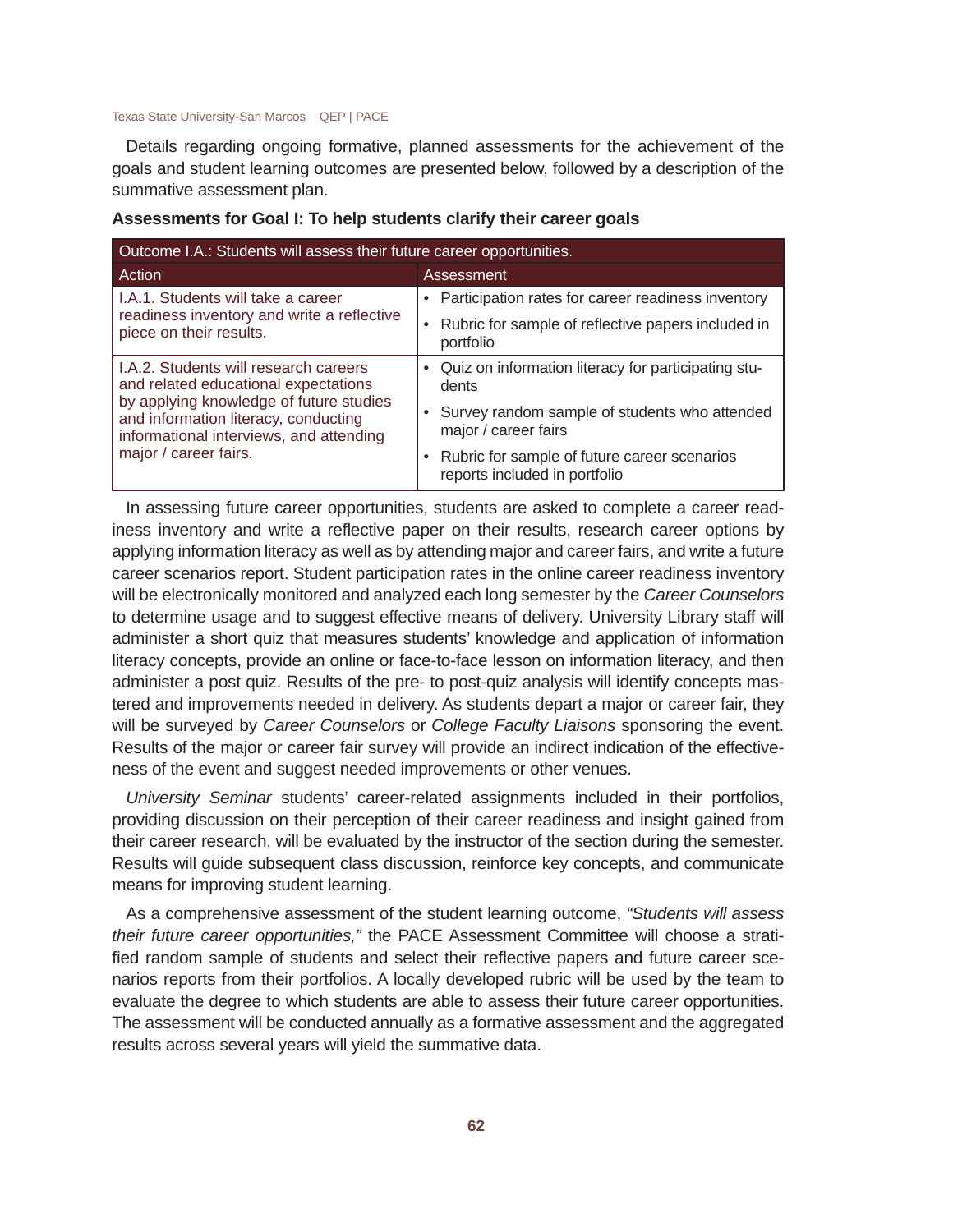| Outcome I.B.: Students will relate career requirements to their personal interests, abilities, and<br>values.                          |                                                                                            |  |
|----------------------------------------------------------------------------------------------------------------------------------------|--------------------------------------------------------------------------------------------|--|
| Action                                                                                                                                 | Assessment                                                                                 |  |
| I.B.1. Students will analyze a career<br>option based on the results from<br>assessments of their interests, abilities,<br>and values. | Participation rates for Sigi3, Strong Interest Inven-<br>tory, MBTI, and other assessments |  |
|                                                                                                                                        | Sample of analyses of career options based on<br>interests, abilities, and goals           |  |
| I.B.2. Students will explore qualities<br>needed to be successful in a particular                                                      | Participation rates and survey results regarding<br>mentoring activities                   |  |
| career through mentoring relationships with<br>faculty, staff, and / or alumni, informational<br>interviews, and job shadowing.        | Rubric for sample of reflective writing pieces on<br>exploration activities                |  |
| I.B.3. Students will develop professional<br>presentation / image and communication                                                    | Attendance and survey / quiz results from related<br>workshops                             |  |
| skills for application to future education /<br>experiential activities.                                                               | Sample of résumés, correspondence, and port-<br>folio content                              |  |

To relate career requirements to their personal interests, abilities, and values, students are expected to complete the following tasks: a) take interest, abilities, and values selfassessments; b) analyze career options based on the results of their self assessments; c) explore qualities needed for success in a particular career through mentoring relationships; d) develop communication skills appropriate to their future career related activities; and e) draft documents representing their exploration and learning. Student participation rates in the online self-assessments such as the System of Integrated Guidance and Information (Sigi3), Strong Interest Inventory, Myers Briggs Type Indicator (MBTI), the NEO (Neuroticism-Extroversion-Openness) - Five Factor Inventory, and the Self-Efficacy Inventory (as described in the Actions section), will be electronically monitored and analyzed each long semester by the Career Counselors to determine usage and to suggest alternative applications. A survey of students participating in the Mentoring Program will be conducted by the *Mentoring Coordinator* at the end of each long semester. Results of the mentoring survey will give an indirect assessment of the perceived benefits of the mentoring relationship and suggest means for enhancing the experience.

Upon completion of an online or face-to-face workshop about professional presentation and communication skills, students' knowledge and application of the content will be evaluated through a quiz or survey administered by the workshop providers in conjunction with the PACE Center staff. Results will identify concepts mastered, or perceived to be mastered, potential improvements, and other suggested programs.

As stated in the previous section, students enrolled in *University Seminar* are expected to include reflective papers in their portfolio. In one paper, students analyze a career option based on their interests, abilities, and values. In a second paper, students discuss their career exploration activities and synthesize their learning. Observations from instructors' evaluation of the assignments will be used to foster teaching and learning. Students are also expected to illustrate their ability to present and communicate professionally by providing evidence such as a letter of inquiry, a resume, or a video of a mock interview to be evaluated by University Seminar instructors.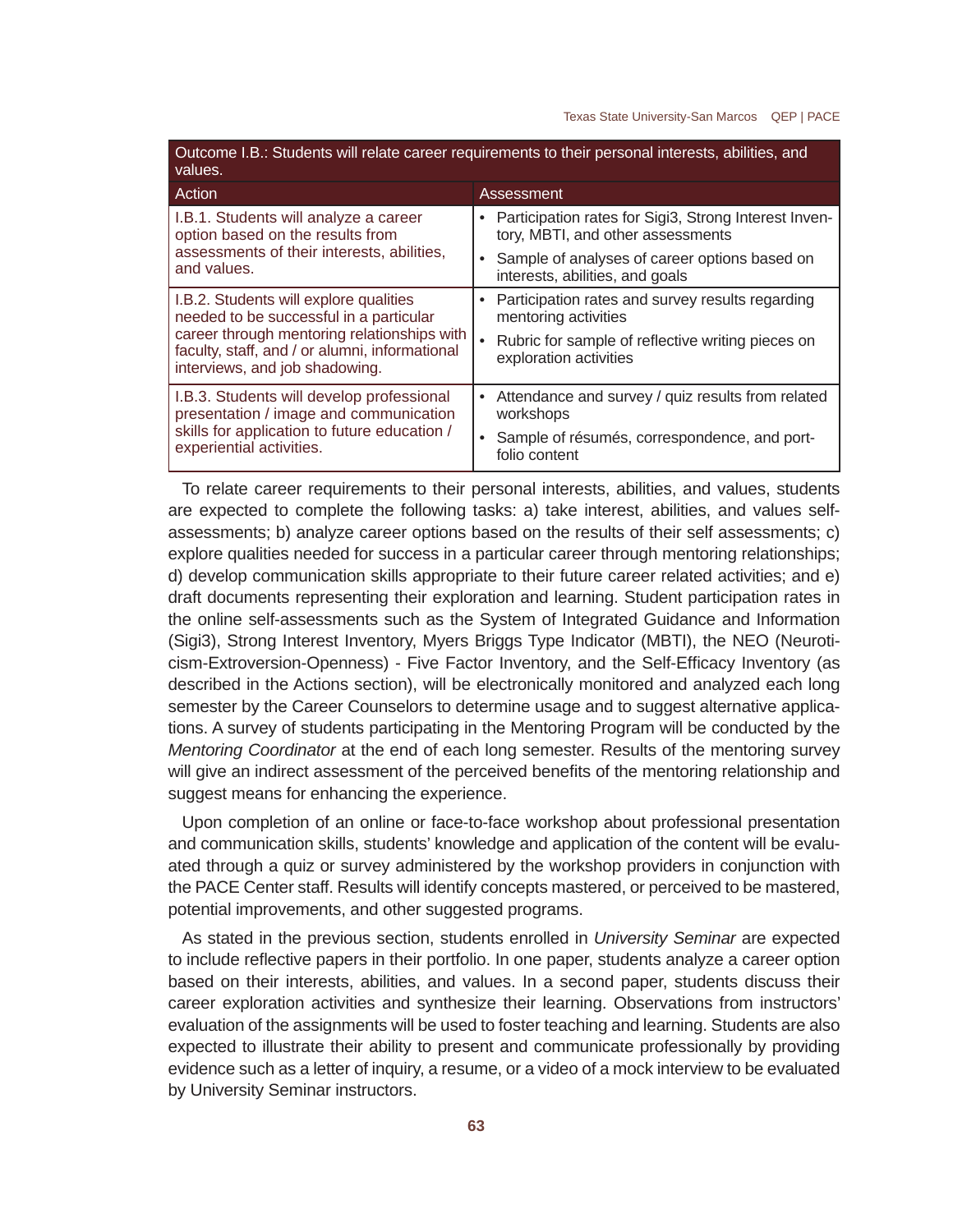The overall achievement of the student learning outcome, *"Students will relate career requirements to their personal interests, abilities, and values,"* will be assessed by the PACE Assessment Committee. The assessment team will choose a stratified random sample of students and score their reflective papers using a locally developed rubric. Scores will reflect students' ability to relate career requirements to their personal interests, abilities, and values and the extent to which the outcome has been achieved. Using a locally developed rubric, the assessment team will also score a sample of other evidence that students have developed professional image and communication skills. The assessments will be conducted annually as a formative assessment, and the aggregated results across several years will yield the summative data.

Outcome I.C.: Students will choose appropriate career pathways, based on self-assessment and analysis of the work world.

| Action                                                                                                                                                                                              | Assessment                                                                                                       |
|-----------------------------------------------------------------------------------------------------------------------------------------------------------------------------------------------------|------------------------------------------------------------------------------------------------------------------|
| I.C.1 Students will chart a career pathway<br>consistent with their interests, abilities,<br>personality type, values, and self-efficacy.                                                           | Rubric for sample of Career Pathway Charts                                                                       |
| I.C.2. Students will participate in<br>experiential learning activities such as<br>volunteering, job shadowing, or part-<br>time jobs to help design an appropriate<br>educational and career path. | Participation rates in experiential learning<br>Sample of self-generated reports from experien-<br>tial learning |

Learning activities related to choosing an appropriate career pathway include expecting students to chart a career pathway consistent with their personal characteristics and encouraging students to participate in related experiential learning activities. In *University Seminar*, students will chart and justify their career pathway and post a summary to their electronic portfolio. *University Seminar* instructors as well as *Career Counselors* will review the pathways and direct students to resources to help them achieve their goals.

Students will be encouraged by *University Seminar* instructors, *Academic Advisors*, and mentors to participate in experiential learning activities such as volunteering, job shadowing, or part-time jobs to gain experience appropriate for their chosen educational and career path. As evidence of their participation, students will include a short report of their experiential learning in their portfolio. *University Seminar* instructors along with *Career Counselors*  will tally student participation in various experiential learning activities and review student experiential learning reports which will enable them to provide personalized guidance.

To assess the overall achievement of the student learning outcome, *"Students will choose appropriate career pathways, based on self-assessment and analysis of the work world,"*  the PACE Assessment Committee will choose a stratified random sample of students and select their career pathways and corresponding assignments from their student portfolios. The assessment team will use a locally developed rubric to assess and measure the extent to which students have met the learning outcome. The assessment will be conducted annually as a formative review and the aggregated results across several years will provide the summative data.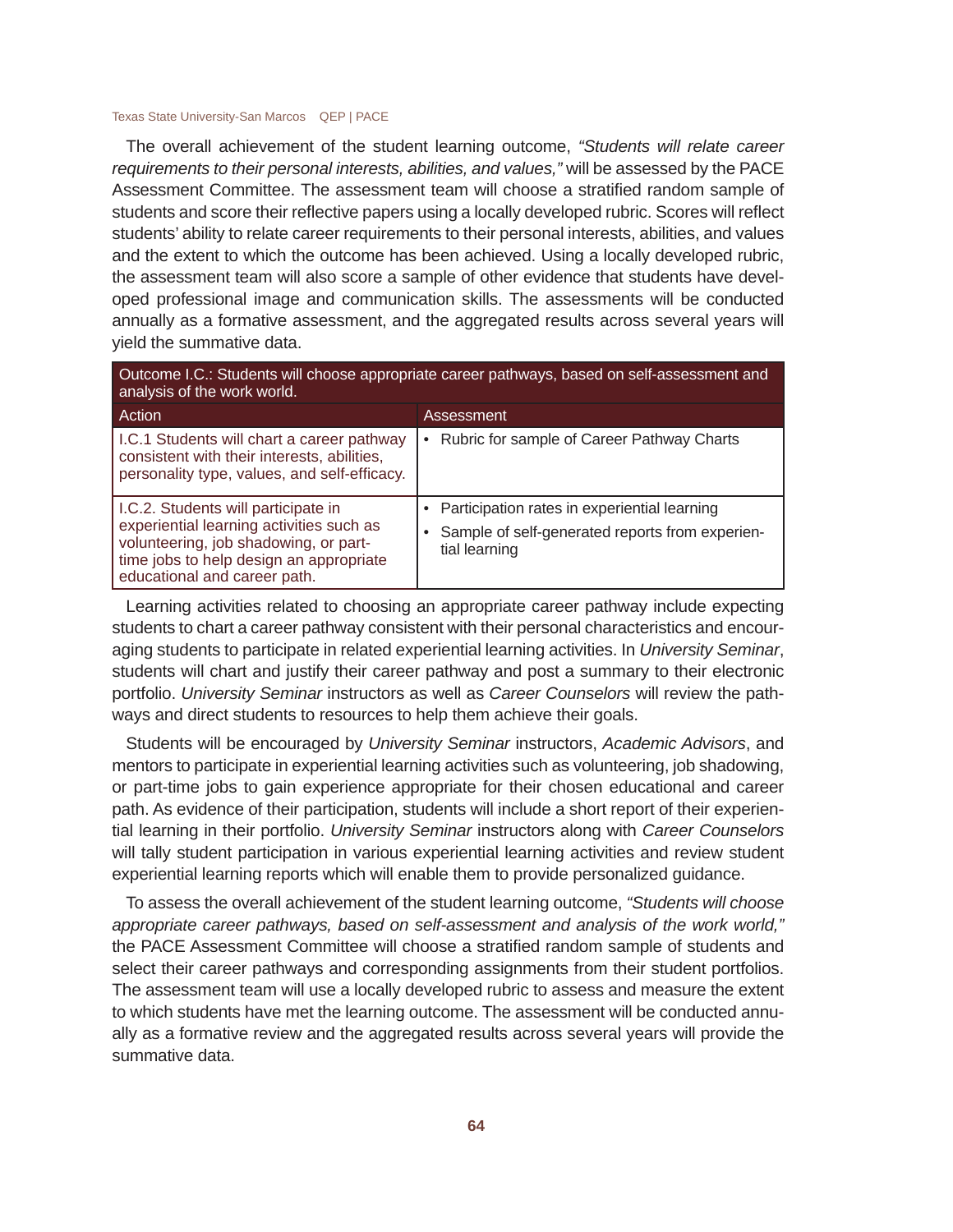| abilities, and career goals.                                                                                                             | Outcome II.A.: Students will select an academic program that is consistent with their interests, |
|------------------------------------------------------------------------------------------------------------------------------------------|--------------------------------------------------------------------------------------------------|
| Action                                                                                                                                   | Assessment                                                                                       |
| II.A.1. Students will analyze educational<br>programs based on their career                                                              | • Participation rates for Sigi3, Strong Interest Inven-<br>tory, MBTI, and other assessments     |
| assessment results.                                                                                                                      | • Review random sample of inventory results in<br>student portfolios                             |
| II.A.2. Students will define the most<br>appropriate educational pathway based<br>on their academic status, abilities, and<br>interests. | Review sample of advising records                                                                |

**Assessments for Goal II: To assist students in developing and implementing an educational plan**

To gain the ability to select an academic program consistent with their interests, abilities, and career goals, students analyze educational programs based on their career assessments and define an appropriate educational pathway to achieve their goals. As previously detailed in the assessment plan for Outcome I.B., students will complete assessments of their interests, abilities, and values using instruments such as the Sigi3, Strong Interest Inventory, MBTI, and the NEO-FFI. Students' participation rates in the online assessments will be electronically monitored and analyzed each long semester by the *Career Counselors* to determine usage. *Academic Advisors*, *Career Counselors*, faculty, and mentors will use the results of the assessments to individually guide students as they judge the appropriateness of an academic program based on their personal characteristics.

Students will include assessment and inventory results as well as discussion on how the results were / will be used to analyze educational programs in their portfolios. Discussions should provide justification for the selection and narrowing of their chosen academic pathway. *Academic Advisors* will review entries made by their advisees prior to the students' scheduled advising appointments and compile results at the end of each semester.

As a comprehensive assessment of the student learning outcome, *"Students will select an academic program that is consistent with their interests, abilities, and career goals,"* the PACE Assessment Committee will choose a stratified random sample of students and their portfolio entries pertaining to educational pathway selection and justification, and the same student's advising records. A locally developed rubric will be used by the team to assess the sample of portfolio entries and advising records to determine the extent to which students selected an appropriate educational pathway. The assessment will be conducted annually, and aggregated results across several years will provide summative results.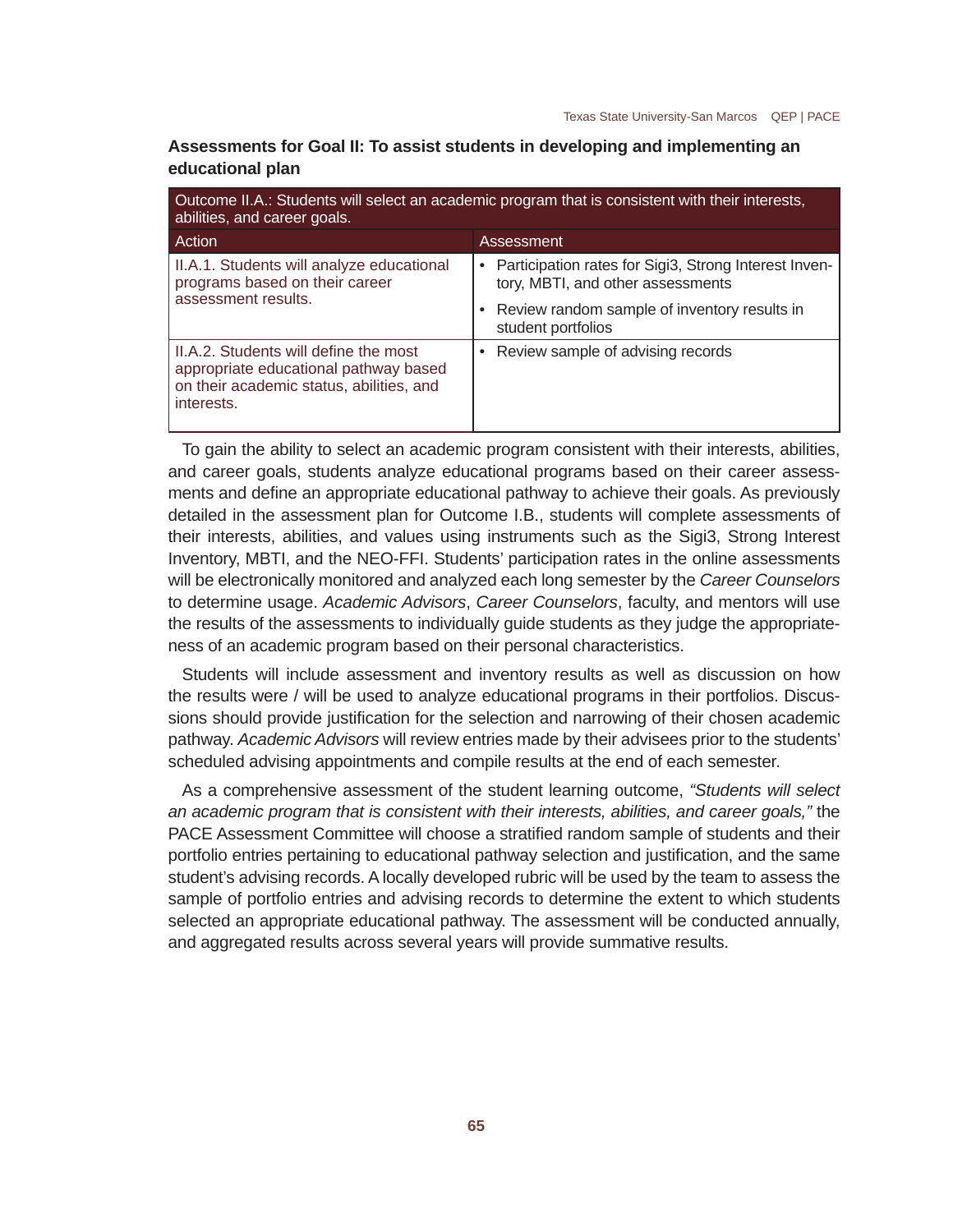| Outcome II.B.: Students will chart a sequence of courses for academic program completion.                      |                                                                                             |  |  |
|----------------------------------------------------------------------------------------------------------------|---------------------------------------------------------------------------------------------|--|--|
| Action                                                                                                         | Assessment                                                                                  |  |  |
| II.B.1. Students will assess options and                                                                       | • Participation rates in advising sessions                                                  |  |  |
| electives to enhance educational program<br>based on their goals.                                              | Survey random sample of students regarding<br>advising experiences, including effectiveness |  |  |
| II.B.2. Students will develop a sequence<br>for taking courses to efficiently complete<br>educational program. | • Sample of advising records                                                                |  |  |
|                                                                                                                | o Completion of degree according to schedule                                                |  |  |
|                                                                                                                | o Proper sequencing                                                                         |  |  |
|                                                                                                                | • Participation rates in advising sessions                                                  |  |  |

In the process of developing the skills to chart a sequence of courses for completing their academic program, students assess curricular options and electives to enhance their educational program and develop a sequence for taking courses in order to efficiently complete their academic program. Students will discuss and assess options and electives to enhance their educational program and career pathway as well as develop a sequence for taking courses with their *Academic Advisor* during their scheduled advising session. *Academic Advisors* will track student participation in advising sessions and make note of the participation rates of students in sessions in which academic options and electives and sequencing of courses were discussed. Results will be obtained on a monthly basis from electronic advising appointment records. At the end of each long semester, *Academic Advisors* will survey a random sample of students on the effectiveness of their advising sessions in teaching them to assess possible academic options and electives and properly sequence their courses. Academic Advisors will also select a random sample of students' electronically stored academic advising records to evaluate the extent to which students are making progress on their degree as scheduled and taking courses in the proper sequence.

As a comprehensive assessment of the student learning outcome, *"Students will chart a sequence of courses for academic program completion,"* the PACE Assessment Committee will review the results of the previously described assessments and choose a stratified random sample of students and select their advising records and data recorded in the Degree Audit System (DARS). These records will be assessed using a locally developed rubric to determine the following: a) students' progress toward degree completion, and b) completion of courses in the proper sequence. The review of advising records and data will be conducted annually as a formative assessment. Aggregated results from annual reviews across several years will provide the summative results.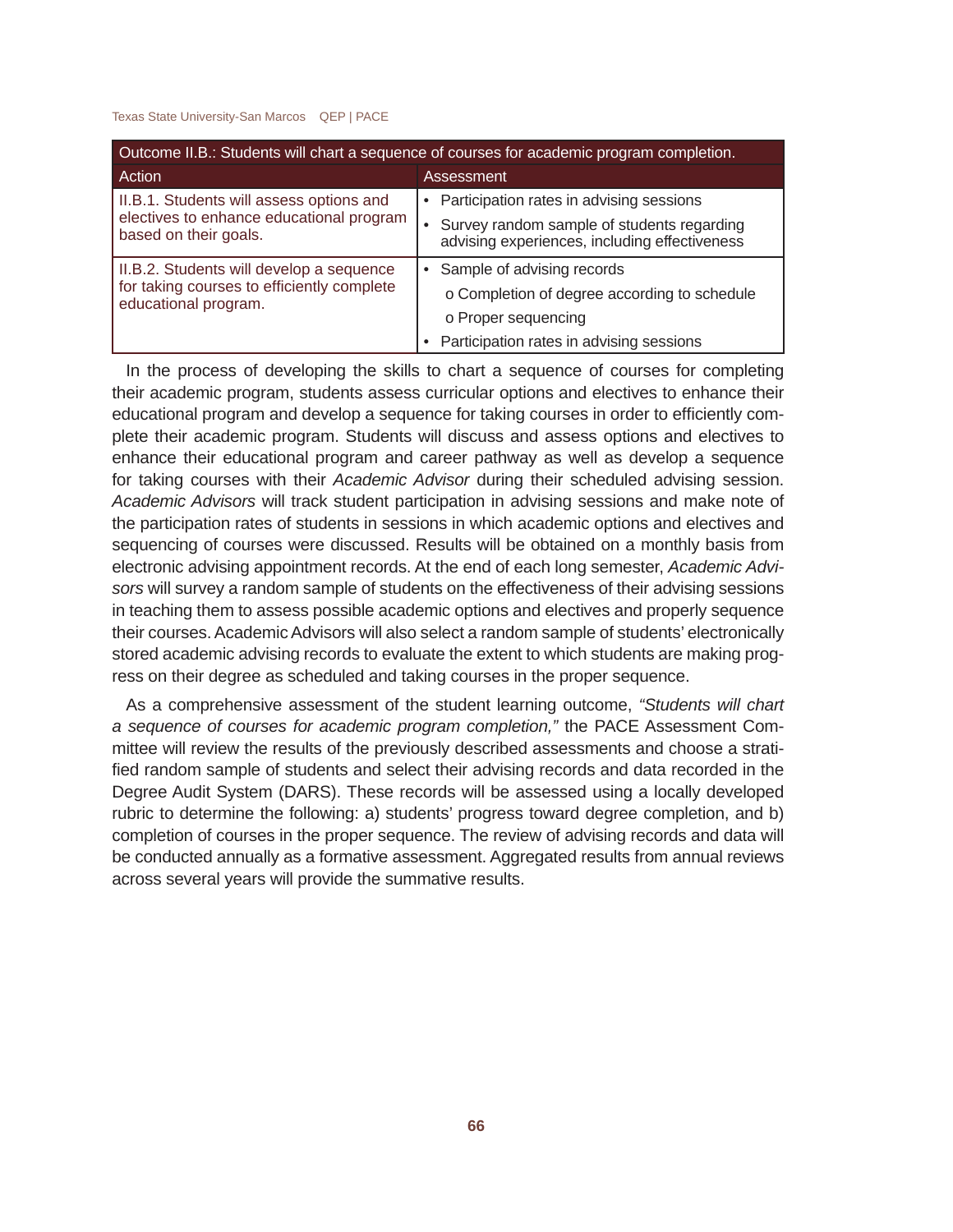| Outcome II.C.: Students will choose co-curricular opportunities to enhance their educational and<br>career goals.                                                                                                 |                                                                          |  |  |
|-------------------------------------------------------------------------------------------------------------------------------------------------------------------------------------------------------------------|--------------------------------------------------------------------------|--|--|
| Action                                                                                                                                                                                                            | Assessment                                                               |  |  |
| II.C.1. Students will be acquainted<br>with and participate in professional<br>organizations directly related to their<br>educational and career focus.                                                           | Audit of student involvement<br>Survey of student activity effectiveness |  |  |
| II.C.2. Students will be acquainted with<br>and participate in organizations / activities<br>which will develop qualities and skills<br>applicable to their educational and career<br>goals as well as interests. | Audit of student involvement<br>Survey of student activity effectiveness |  |  |

To choose co-curricular opportunities to enhance their education and career, students are expected to be acquainted with and participate in professional organizations and other relevant organizations and activities. During PAWS Preview (a just-in-time orientation program that occurs the weekend prior to the start of classes), students complete the Bobcat Interest Inventory, a locally-designed survey about students' co-curricular interests and previous experiences. Results from this inventory are shared with appropriate campus organizations and student service offices, who reach out to students to encourage participation. *Academic Advisors*, *College Faculty Liaisons*, mentors, and other student service personnel will also use the results to connect students with appropriate activities. Student participation in co-curricular activities will be recorded in the co-curricular transcript associated with their electronic portfolio. Each semester the *Mentoring Coordinator* will conduct an audit of involvement of students in co-curricular organizations and activities. Annually, the *Mentoring Coordinator* along with the Associate Director of the Student Center will survey students on their co-curricular involvement and the effectiveness of the student activities.

To assess progress toward the outcome *"Students will choose co-curricular opportunities to enhance their educational and career goals,"* the PACE Assessment Committee will review the results of the previously described assessments and choose a stratified random sample of students' co-curricular transcripts. A locally developed rubric will be used by the team to assess the degree to which students are involved in appropriate co-curricular organizations and activities. In addition, the assessment team will conduct focus groups with students near the end of the first year to determine effectiveness of the interest inventory and referral system as well as the organizations and activities. The overall assessments will be conducted annually as a formative assessment. Aggregate annual results will be retained and will provide summative results.

### **Summative Assessment**

The combined assessment efforts outlined above provide data from several cohorts over time on student success within each of the specific student learning outcomes of the PACE plan. In addition to those stated above, the PACE Center *Assistant Dean / Assessment Coordinator* will oversee the following assessments planned to ascertain the overall effectiveness of the QEP and add insight to broader implications such as matriculation, persistence, satisfaction, and efficiency of progression through the academic system: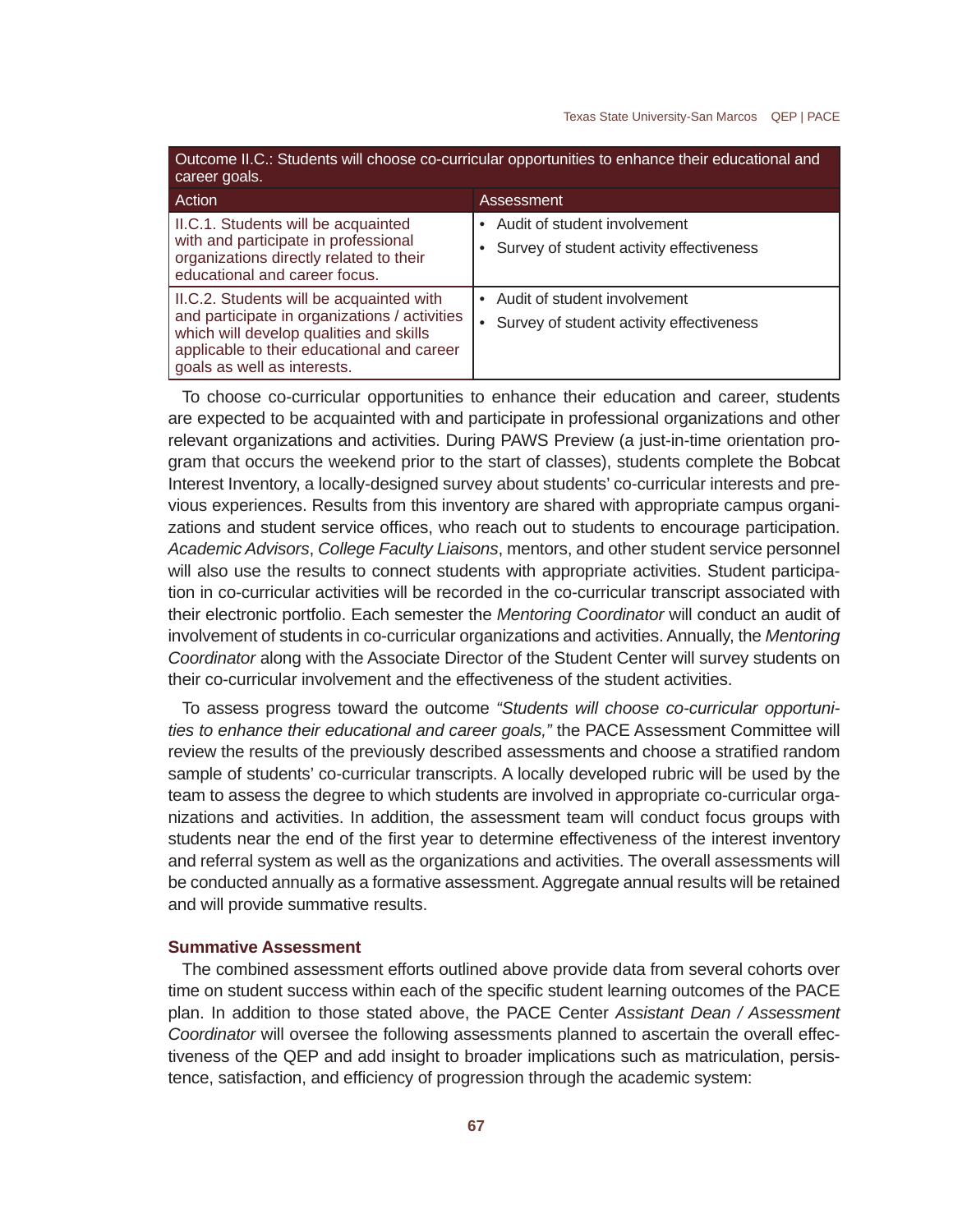- 1) Annual progression through the academic system and eventually graduation rates will be tracked for entering freshman cohorts, with the expectation that rates will increase as a result of implementing the PACE initiatives. In addition to calculating cohort rates, rates will be examined for subgroups based on levels of participation with components of the QEP.
- 2) Student focus groups will be conducted annually to determine the following: a) the degree to which students are achieving the student learning outcomes; b) the strengths of the actions in producing the desired outcomes; and c) areas for improvement.
- 3) Students will be surveyed in the spring semester every two years (odd numbered years) to assess their satisfaction with academic and career advising and instruction.
- 4) *Academic Advisors*, *Career Counselors*, mentors, and faculty will be surveyed on a bi-annual basis (even numbered years) to evaluate the efficacy of PACE programs and activities.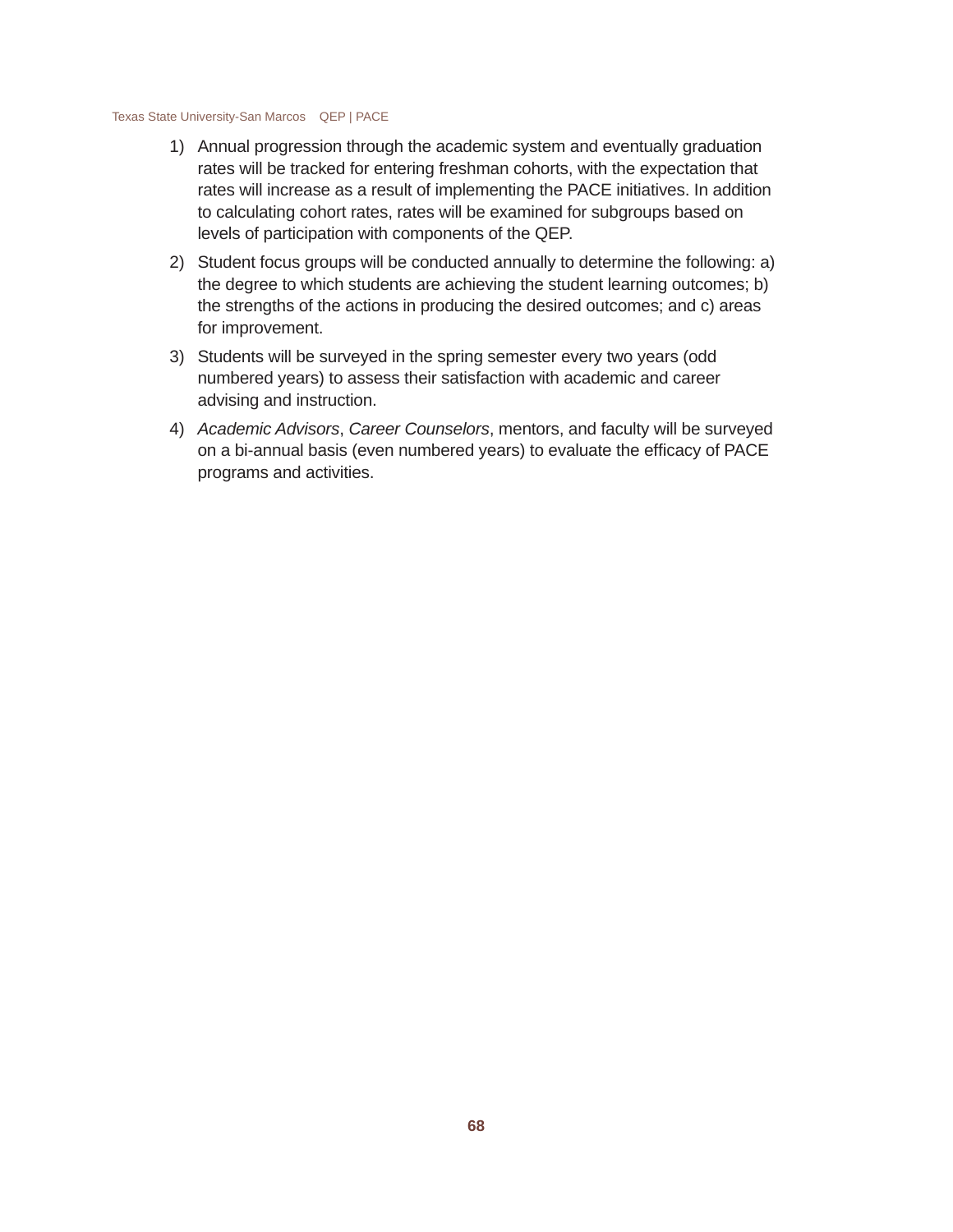### **References**

American Association of School Librarians & Association for Educational Communications and Technology. 1998. *Information Literacy Standards for Student Learning: Standards and Indicators.* **http://www.ala.org/ala/mgrps/divs/aasl/ guidelinesandstandards/informationpower/informationpower.cfm** (last accessed on October 18, 2009)

- [AERA, APA, NCME] American Educational Research Association, American Psychological Association, National Council on Measurement in Education, and Joint Committee on Standards for Educational and Psychological Testing (U.S.). 1999. *Standards for Educational and Psychological Testing*. Washington, DC: American Educational Research Association.
- Appleby, Drew C. 2008. "Advising as Teaching and Learning," *Academic Advising: A Comprehensive Handbook*, 2nd edition, ed. by Virginia N. Gordon, Wesley R. Habley, Thomas J. Grites, and Associates. San Francisco, CA: Jossey-Bass. pp. 85-102.
- Barefoot, Betsy O., et al. 2005. *Achieving and Sustaining Institutional Excellence for the First Year of College*. San Francisco, CA: Jossey-Bass.
- Braxton, John M., Ellen M. Brier, and Stephanie Lee Steele. 2007. "Shaping Retention from Research to Practice," *Journal of College Student Retention* 9/3: 377-399.
- Brown, Steven D., and Nancy E. Ryan Krane. 2000. "Four (or Five) Sessions and a Cloud of Dust: Old Assumptions and New Observations about Career Counseling," *Handbook of Counseling Psychology*, ed. by Steven D. Brown and Robert W. Lent. New York: Wiley. pp. 740-766.
- Brown, Steven D., Nancy E. Ryan Krane, Jessica Brecheisen, Paul Castelino, Ivan Budisin, Matthew Miller, and Laurie Edens. 2003. "Critical Ingredients of Career Choice Interventions: More Analysis and New Hypotheses," *Journal of Vocational Behavior* 62: 411-428.
- Campbell, Susan M., and Charlie L. Nutt. 2008. "Academic Advising in the New Global Century: Supporting Student Engagement and Learning Outcomes Achievement," *Peer Review* [Association of American Colleges and Universities] 10/1 (Winter): 4-7.
- Campbell, Susan M., Charlie L. Nutt, Rich Robbins, Mike Kirk-Kuwaye, and Lynne Higa. 2005. *Guide to Assessment in Academic Advising*. CD-ROM. Manhatten, KS: National Academic Advising Association.
- Carlton, Scott. 2009. E-Mail sent to the NACADA administrator's listserv, October 12. Ellensburg, WA: Central Washington University.
- [CAS Standards] 2009. *CAS Professional Standards for Higher Education*, 7th edition, ed. by Laura A. Dean. Washington, DC: Council for the Advancement of Standards in Higher Education.
- Cohen, Norman H. 1995. *Mentoring Adult Learners: A Guide for Educators and Trainers.*  Malabar, FL: Krieger.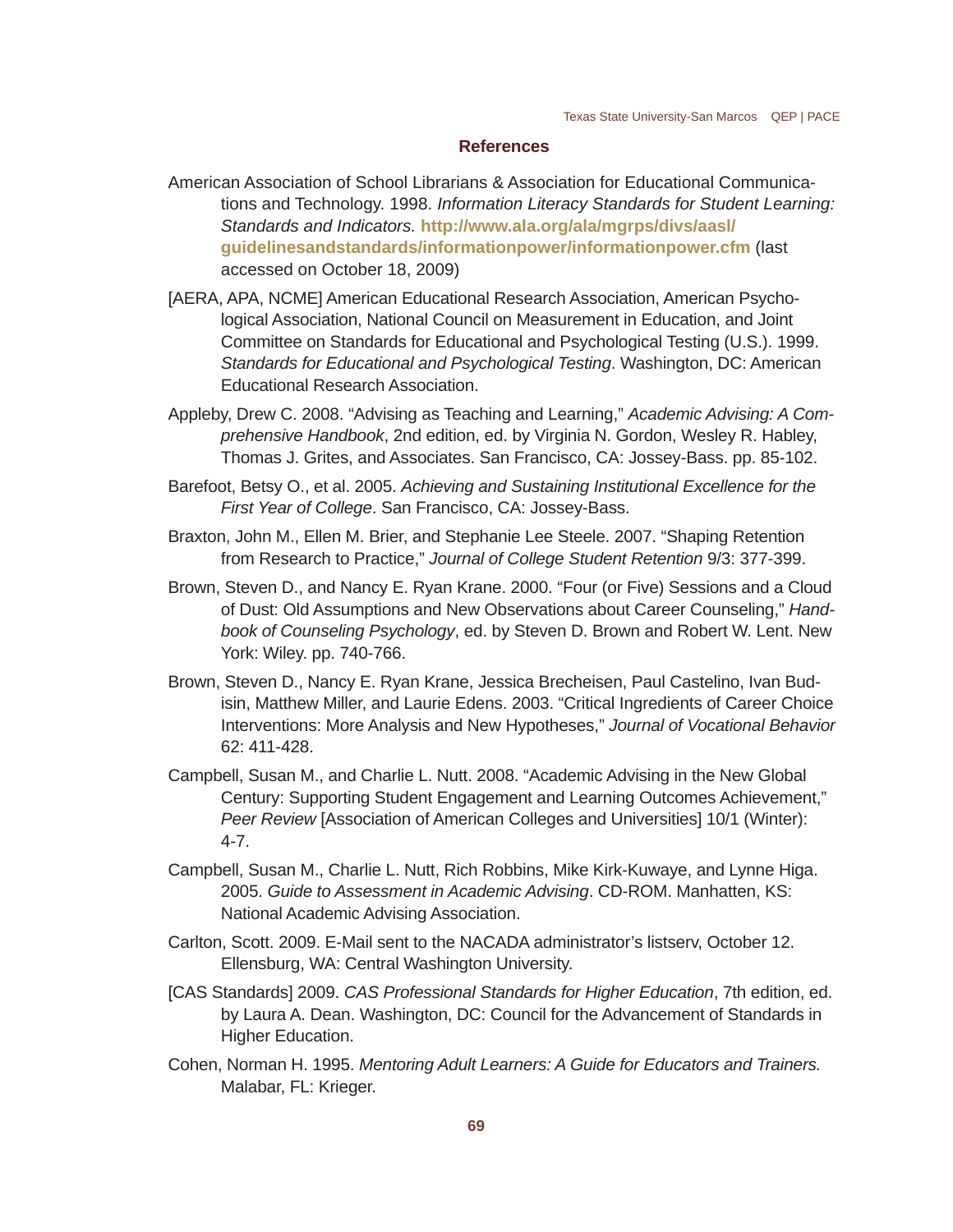- Costa, Paul T. Jr., and Robert R. McCrae. 1992. Revised NEO *Personality Inventory (NEO-PI-R) and NEO Five-Factor Inventory (NEO-FFI) Professional Manual*. Odessa, FL: Psychological Assessment Resources.
- Costa, Paul T. Jr., and Robert R. McCrae. 2004. "A Contemplated Revision of the NEO Five-Factor Inventory," *Personality and Individual Differences* 36/3 (February): 587-596.
- Cuseo, Joseph B., Viki Sox Fecas, and Aaron Thompson. 2007. T*hriving in College and Beyond: Research-Based Strategies for Academic Success and Personal Development*. Dubuque, IA: Kendall / Hunt.
- Ender, Steven C., and Fred B. Newton. 2000. *Students Helping Students: A Guide for Peer Educators on College Campuses*. San Francisco, CA: Jossey-Bass.
- Fralick, Marsha. 2008. "Cuyamaca College," *Exploring the Evidence: Initiatives in the First College Year*, ed. by Wendy G. Troxel and Marc Cutright. Columbia, SC: University of South Carolina, National Resource Center for The First-Year Experience and Students in Transition. pp. 23-26.
- Gaffner, David C., and Richard J. Hazler. 2002. "Factors Related to Indecisiveness and Career Indecision in Undecided College Students," *Journal of College Student Development* 43: 317-326.
- Gardner, Howard. 2006. *Five Minds for the Future*. Boston, MA: Harvard Business School Press.
- Garis, Jeff W., and Jon C. Dalton. Eds. 2007. *e-Portfolios: Emerging Opportunities for Student Affairs*. San Francisco, CA: Jossey-Bass.
- Gore, Paul A., Jr., and A. J. Metz. 2008. "Advising and Life Planning," *Academic Advising: A Comprehensive Handbook*, 2nd edition, ed. by Virginia N. Gordon, Wesley R. Habley, Thomas J. Grites, and Associates. San Francisco, CA: Jossey-Bass. pp. 103-117.
- Griffin, Angela, Jonathan Romm, and Barbara F. Tobolowsky. 2008. "The First-Year Seminar Characteristics," *2006 National Survey of First-Year Seminars: Continuing Innovations in the Collegiate Curriculum*, by Barbara F. Tobolowsky & Associates. Columbia, SC: University of South Carolina, National Resource Center for The First-Year Experience and Students in Transition. pp. 11-62.
- Habley, Wesley R. 1983. "Organizational Structures in Academic Advising: Models and Implications," *Journal of College Student Personnel* 26/4: 535-539.
- Habley, Wesley R., and Ricardo H. Morales. Eds. 1998. *Current Practices in Academic Advising: Final Report on ACT's Fifth National Survey of Academic Advising*. Manhattan, KS: National Academic Advising Association (NACADA).
- Harkness, Helen. 1997. *The Career Chase: Taking Creative Control in a Chaotic Age*. Palo Alto, CA: Davies-Black.
- Haycock, Laurel A., Patricia McCarthy, and Carol L. Skay. 1998. "Procrastination in College Students: The Role of Self-Efficacy and Anxiety," *Journal of Counseling & Development* 76/3 (Summer): 317-324.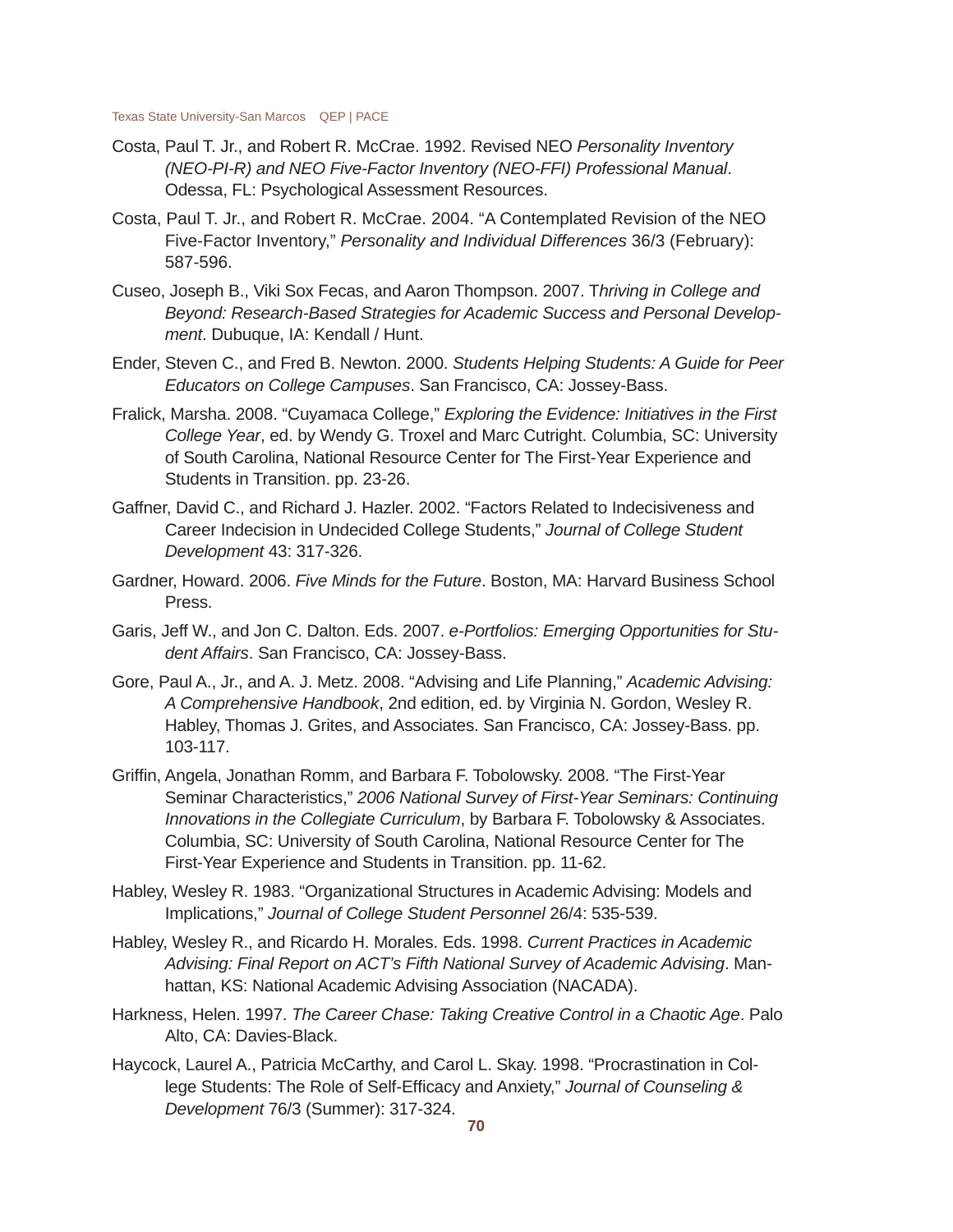- Holland, John L. 1997. *Making Vocational Choices: A Theory of Vocational Personalities and Work Environments*, 3rd edition. Odessa, FL: Psychological Assessment Resources.
- Huff, Linda, and Peggy Jordan. Eds. 2007. *Advising Special Student Populations: Adult Learners, Community College Students, LGBTQ Students, Multicultural Students, Students on Probation, Undecided Students*. Manhattan, KS: National Academic Advising Association (NACADA).
- Hughey, Kenneth F., Dorothy Burton Nelson, Joanne K. Damminger, Betsy McCalla-Wriggins, and Associates. 2009. *The Handbook of Career Advising*. San Francisco, CA: Jossey-Bass.
- Hunter, Mary Stuart, Jean Henscheid, and Michelle Mouton. 2007. "Collaborations Beyond the Advising Office," *Academic Advising: New Insights for Teaching and Learning in the First Year*, ed. by Mary Stuart Hunter, Betsy McCalla-Wriggins, and Eric R. White. Columbia, SC: University of South Carolina, National Resource Center for The First-Year Experience and Students in Transition. pp. 99-113.
- Hunter, Mary Stuart, Betsy McCalla-Wriggins, and Eric R. White. Eds. 2007. *Academic Advising: New Insights for Teaching and Learning in the First Year*. Columbia, SC: University of South Carolina, National Resource Center for The First-Year Experience and Students in Transition.
- International Mentoring Association. 2005. "What is Mentoring?" Frequently Asked Questions about IMA and Mentoring, **http://www.mentoring-association.org/FAQs. html** (last accessed on November 10, 2009).
- Keeling, Richard P., and Gwendolyn Jordan Dungy. 2004. *Learning Reconsidered: A Campus-Wide Focus on the Student Experience*. Washington, DC: National Association of Student Personnel Administrators & American College Personnel Association.
- Khattri, Nidhi, Alison L. Reeve, and Michael B. Kane. 1998. *Principles and Practices of Performance Assessment*. Mahwah, NJ: L. Erlbaum.
- Kiker, Jason. 2008. "Enhance Student Advising and Academic and Life Supports," *Techniques* [Association for Career and Technical Education] 83/3 (March): 44-48.
- King, Margaret C. 2005. "Developmental Academic Advising," Retrieved November 13, 2008, from *NACADA Clearinghouse of Academic Advising Resources* Web Site: **http://www.nacada.ksu.edu/clearinghouse/Advisingissues/dev\_adv.htm**
- King, Margaret C. 2008. "Organization of Academic Advising Services," *Academic Advising: A Comprehensive Handbook*, 2nd edition, ed. by Virginia N. Gordon, Wesley R. Habley, Thomas J. Grites, and Associates. San Francisco, CA: Jossey-Bass. pp. 242-252.
- Kleinglass, Nessa. 2005. "Who is Driving the Changing Landscape in Student Affairs?" *Technology in Student Affairs: Supporting Student Learning and Services*, ed. by Kevin Kruger. San Francisco, CA: Jossey-Bass. pp. 25-38.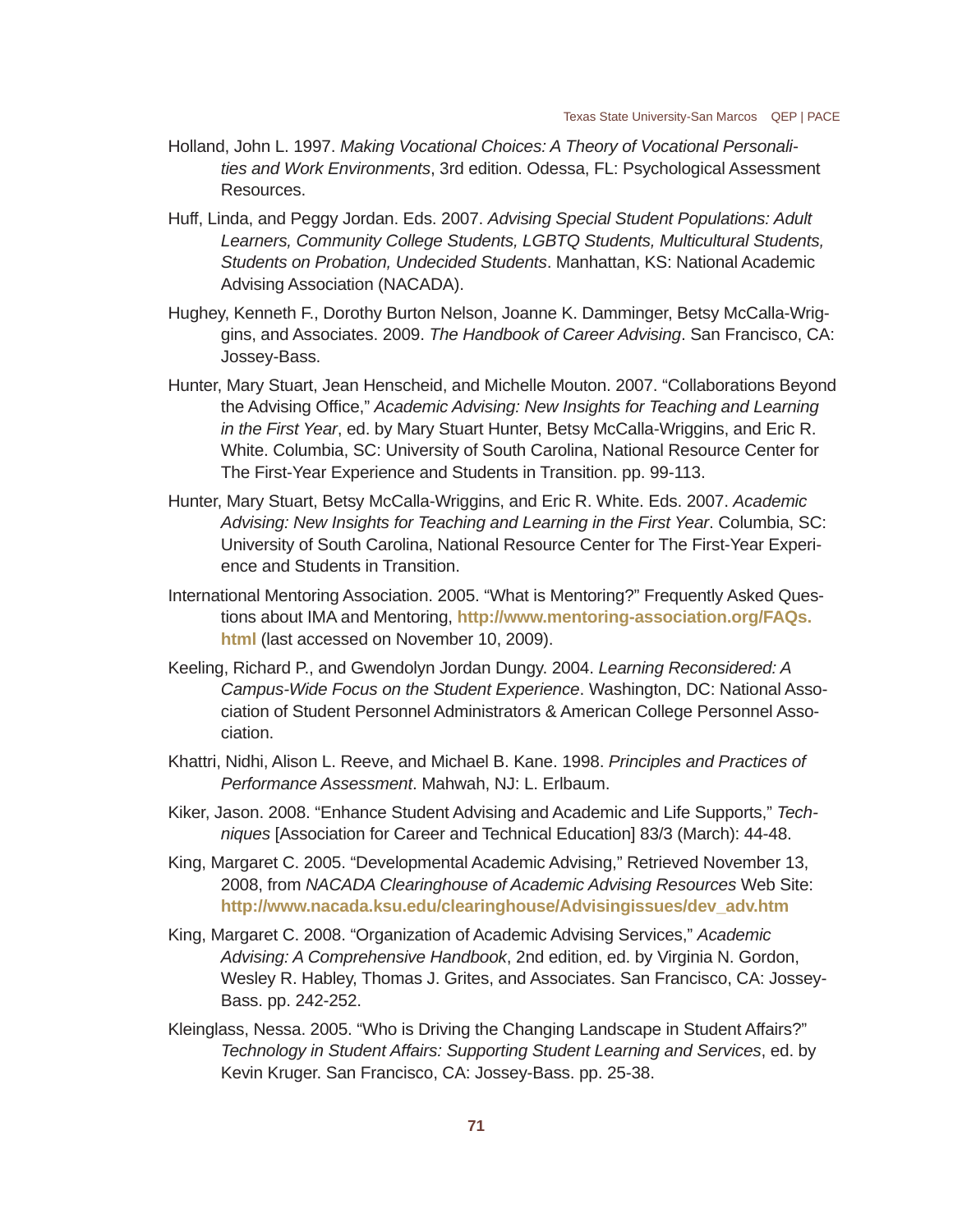- Kolb, David A. 1984. *Experiential Learning: Experience as the Source of Learning and Development*. New Jersey: Prentice Hall.
- Koring, Heidi, and Susan Campbell. Eds. 2005. *Peer Advising: Intentional Connections to Support Student Learning*. Manhattan, KS: National Academic Advising Association (NACADA).
- Kruger, Kevin. Ed. 2005. *Technology in Student Affairs: Supporting Student Learning and Services*. San Francisco, CA: Jossey-Bass.
- Lagowski, Jeanne M., and James W. Vick. 1995. "Faculty as Mentors," *Teaching Through Academic Advising*, ed. by Alice G. Reinarz and Eric R. White. San Francisco, CA: Jossey-Bass. pp. 79-85.
- Lent, Robert W. 2005. "A Social Cognitive Review of Career Development and Counseling," *Career Development and Counseling: Putting Theory and Research to Work*, ed. by Steven D. Brown and Robert W. Lent. New York, NY: John Wiley and Sons. pp. 101-130.
- Leonard, Michael J. 2008. "Advising Delivery: Using Technology," *Academic Advising: A Comprehensive Handbook*, 2nd edition, edited by Virginia N. Gordon, Wesley R. Habley, Thomas J. Grites, and Associates. San Francisco, CA: Jossey-Bass. pp. 292-306.
- Lipschultz, Wesley P., and Michael J. Leonard. 2007. "Using Technology to Enhance the Advising Experience," *Academic Advising: New Insights for Teaching and Learning in the First Year*, ed. by Mary Stuart Hunter, Betsy McCalla-Wriggins, and Eric R. White. Columbia, SC: University of South Carolina, National Resource Center for The First-Year Experience and Students in Transition. pp. 71-86.
- Lowenstein, Marc. 2005. "If Advising is Teaching, What Do Advisors Teach?" *NACADA Journal* 25/2: 65-73.
- Martin, Holly. 2007. "Constructing Learning Objectives for Academic Advising," Retrieved on November 13, 2008, from the NACADA Clearinghouse of Academic Advising Resources Web site. **http://www.nacada.ksu.edu/Clearinghouse/ AdvisingIssues/Learning-outcomes.htm**
- Metz, A. J. 2005. "Selecting Instruments and Exercises to Facilitate the Career Development of Students in Transition," *Facilitating the Career Development of Students in Transition*, ed. by Paul A. Gore. Columbia, SC: University of South Carolina, National Resource Center for The First-Year Experience and Students in Transition. pp. 27-43.
- Murray, Margo. 2001. *Beyond the Myths and Magic of Mentoring: How to Facilitate an Effective Mentoring Process*. San Francisco, CA: Jossey-Bass.
- NACADA. 2003. *Certifi cation Task Force Presentation*. Retrieved November 13, 2008, from the NACADA Clearinghouse of Academic Advising Resources Web site: **http://www.nacada.ksu.edu/clearinghouse/research\_related/competencies.htm**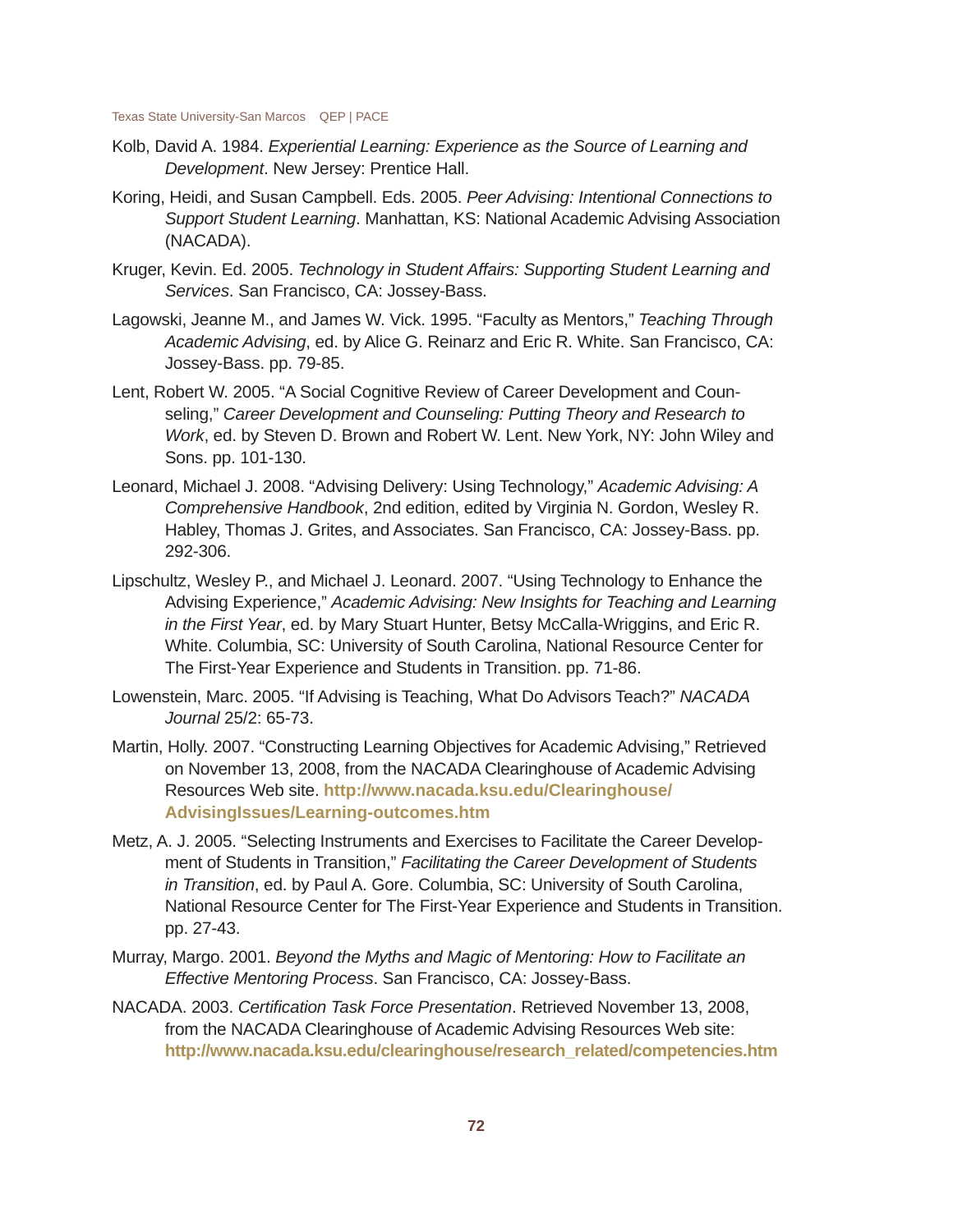- NACADA. 2004. "Advising Definitions," Retrieved November 16, 2009, from the NACADA Clearinghouse of Academic Advising Resources Web site: **http://www.nacada. ksu.edu/Clearinghouse/Research\_Related/defi nitions.htm**
- NACADA. 2006. *Academic Advising Delivery Models*. Manhattan, KS: National Academic Advising Association. [NACADA Pocket Guide Series, PG02.]
- NACADA. 2007a. *Academic Advising Syllabus: Advising As Teaching in Action*. Manhattan, KS: National Academic Advising Association. [NACADA Webinar Pocket Guide Series, PG04.]
- NACADA. 2007b. *Student Learning Outcomes: Evidence of the Teaching and Learning Components of Academic Advising*. Manhattan, KS: National Academic Advising Association. [NACADA Webinar Pocket Guide Series, PG06.]
- Pardee, Celeste F. 2000. "Organizational Models for Academic Advising," *Academic Advising: A Comprehensive Handbook*, ed. by Virginia N. Gordon, Wesley R. Habley, and Associates. San Francisco, CA: Jossey-Bass. pp. 192-209.
- Pardee, Celeste F. 2004. "Organizational Structures for Advising," Retrieved November 13, 2008, from the *NACADA Clearinghouse of Academic Advising Resources* Web site: **http://www.nacada.ksu.edu/Clearinghouse/AdvisingIssues/org\_models.htm**
- Pink, Daniel H. 2008. *The Adventures of Johnny Bunko: The Last Career Guide You'll Ever Need*. New York: Riverhead Books.
- Ramaley, Judith A., and Andrea Leakes. 2002. *Greater Expectations: A New Vision for Learning as a Nation Goes to College*. Washington, DC: Association of American Colleges and Universities.
- Reinarz, Alice G. 2000. "Delivering Academic Advising," *Academic Advising: A Comprehensive Handbook*, ed. by Virginia N. Gordon, Wesley R. Habley, and Associates. San Francisco, CA: Jossey-Bass. pp. 210-219.
- Schuh, John H. 2008. "Assessing Student Learning," *Academic Advising: A Comprehensive Handbook*, 2nd edition, edited by Virginia N. Gordon, Wesley R. Habley, Thomas J. Grites, and Associates. San Francisco, CA: Jossey-Bass. pp. 356-368.
- Shea, Patricia A. 2005. "Serving Students Online: Enhancing Their Learning Experience," *Technology in Student Affairs: Supporting Student Learning and Services*, ed. by Kevin Kruger. San Francisco, CA: Jossey-Bass. pp. 15-24.
- Sherk, Jerry. 1999. *Best Practices for Mentoring Programs*. [s.l.]: EMT Associates. **http:// www.emt.org/userfi les/BestPractices.pdf** (last accessed on October 12, 2009).
- Smith, Denise Dwight. 2005. "Experiential Learning, Service-Learning, and Career Development," *Facilitating the Career Development of Students in Transition*, ed. by Paul A. Gore. Columbia, SC: University of South Carolina, National Resource Center for The First-Year Experience and Students in Transition. pp. 205-222.
- Super, Donald E. 1990. "A Life-Span, Life-Space Approach to Career Development," *Career Choice and Development: Applying Contemporary Theories to Practice*, 2nd edition, ed. by Duane Brown, Linda Brooks, and Associates. San Francisco, CA: Jossey-Bass. pp. 197-261.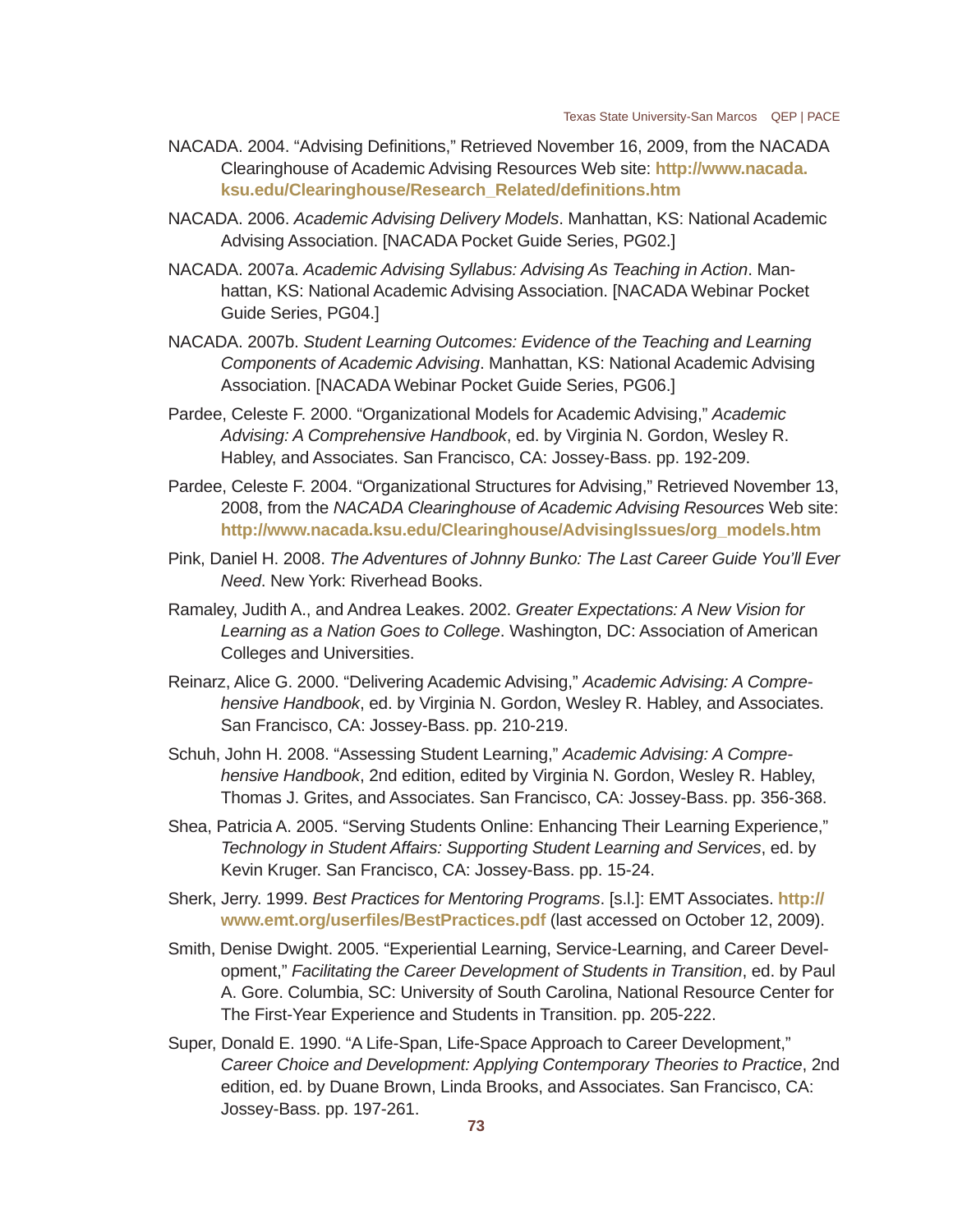- Tobolowsky, Barbara F. 2008. "Summary of Selected Findings," *2006 National Survey of First-Year Seminars: Continuing Innovations in the Collegiate Curriculum,* by Barbara F. Tobolowsky & Associates. Columbia, SC: University of South Carolina, National Resource Center for The First-Year Experience and Students in Transition. pp. 97-101.
- Tobolowsky, Barbara F., and Associates. 2008. *2006 National Survey of First Year Seminars: Continuing Innovations in the Collegiate Curriculum*. Columbia, SC: University of South Carolina, National Resource Center for The First-Year Experience and Students in Transition.
- Upcraft, M. Lee, and Gary L. Kramer. Eds. 1995. *First Year Academic Advising: Patterns in the Present, Pathways to the Future*. [s.l.], South Carolina: National Resource Center for the Freshman Year Experience & Students in Transition.
- Upcraft, M. Lee, John N. Gardner, and Associates. 1998. *The Freshman Year Experience: Helping Students Survive and Succeed in College*. San Francisco, CA: Jossey-Bass.
- Upcraft, M. Lee, John N. Gardner, and Betsy O. Barefoot. 2005. "Introduction: The First Year of College Revisited," *Challenging and Supporting the First-Year Student: A Handbook for Improving the First Year of College*, ed. by M. Lee Upcraft, John N. Gardner, and Betsy O. Barefoot. San Francisco, CA: Jossey-Bass. pp. 1-12.
- Wagner, Tony. 2008. *The Global Achievement Gap.* New York, NY: Basic Books.
- White, Eric R., Betsy McCalla-Wriggins, and Mary Stuart Hunter. 2007. "Challenges and Recommendations for Today's Advisors," *Academic Advising: New Insights for Teaching and Learning in the First Year*, ed. by Mary Stuart Hunter, Betsy McCalla-Wriggins, and Eric R. White. Columbia, SC: University of South Carolina, National Resource Center for The First-Year Experience and Students in Transition. pp. 225-229.
- Whitman, Wendi. 2009. E-Mail sent to the NACADA administrator's listserv, October 13. Normal, IL: Illinois State University.
- Zachary, Lois J. 2000. *The Mentor's Guide: Facilitating Effective Learning Relationships*. San Francisco, CA: Jossey-Bass.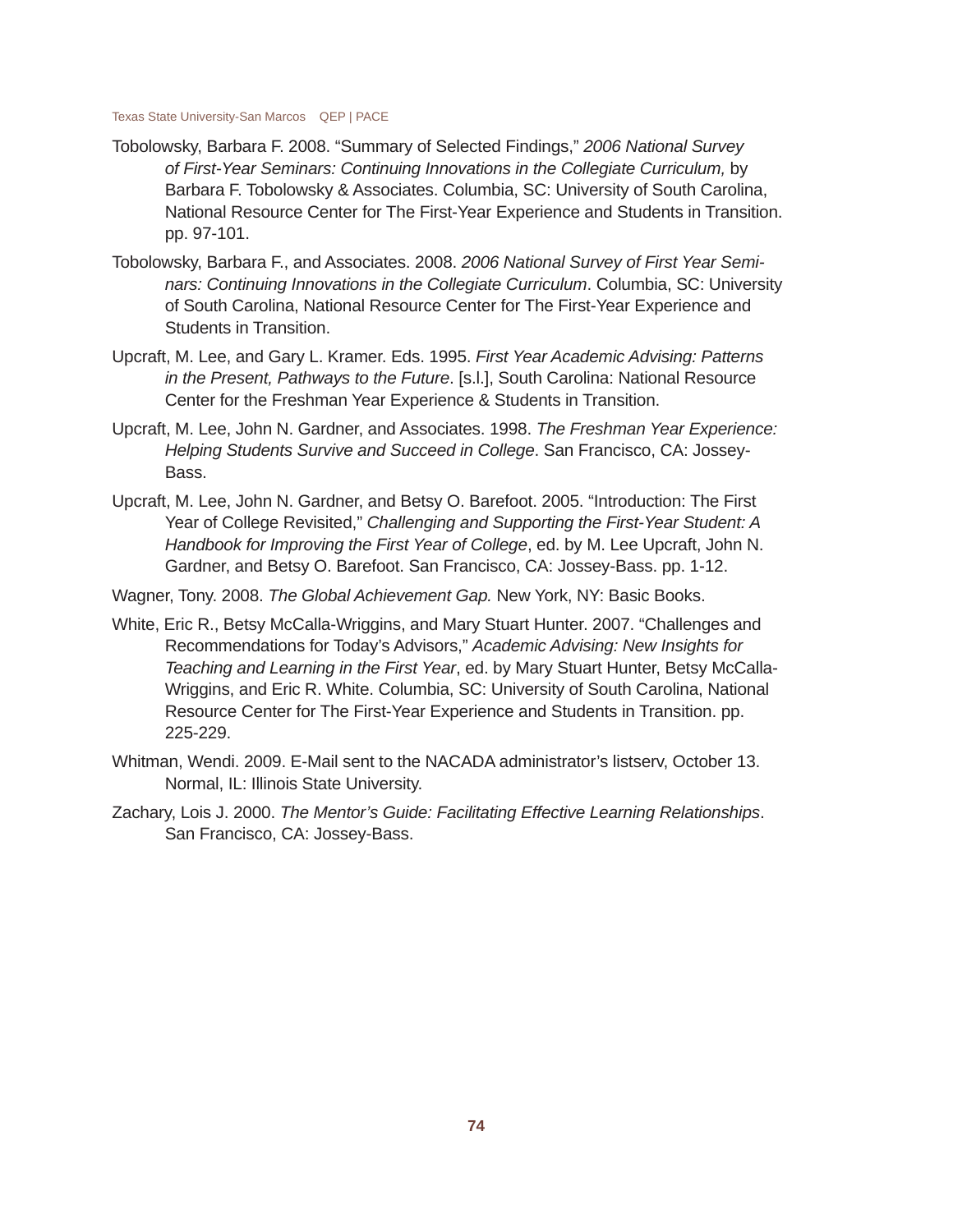# **XI. Appendices**

# **Appendix I: QEP Development Timeline**

To develop the Quality Enhancement Plan, the following timeline was established.

| Date             | <b>Action</b>                                                                        |
|------------------|--------------------------------------------------------------------------------------|
| <b>Fall 2007</b> | Determine best approach and timeline for QEP topic selection                         |
|                  | Introduce the QEP concept to constituents through an e-mail sent by the<br>Provost   |
|                  | Develop QEP website                                                                  |
| Spring 2008      | Meet with constituent groups to introduce QEP                                        |
|                  | Identify initial QEP Team to narrow topic                                            |
|                  | Accept proposals for QEP topics                                                      |
|                  | Outline written report                                                               |
|                  | Hold Open Forums for widespread participation                                        |
|                  | E-mail soliciting ideas sent from Provost                                            |
|                  | QEP Topic Development Team meets regularly                                           |
|                  | Identify criteria for topic selection                                                |
|                  | Research possible topics                                                             |
|                  | <b>QEP Team narrows topics</b>                                                       |
| Summer 2008      | <b>QEP Co-Chairs attend SACS Summer Institute</b>                                    |
|                  | Leadership Team finalizes topic and President announces topic<br>at Fall Convocation |
|                  | QEP task force and planning groups established to determine course<br>of action      |
|                  | QEP task force expanded as necessary to develop plan                                 |
| <b>Fall 2008</b> | QEP Task Force meets regularly                                                       |
|                  | <b>QEP Planning Groups meets regularly</b>                                           |
|                  | <b>QEP Executive Task Force named</b>                                                |
|                  | <b>QEP Executive Task Force meets regularly</b>                                      |
|                  | Develop framework for QEP                                                            |
| December 2008    | Representatives attend SACS Annual Meeting                                           |
|                  | <b>Consultant from NACADA visits campus</b>                                          |
| Spring 2009      | <b>QEP Task Force meets regularly</b>                                                |
|                  | QEP Executive Task Force meets regularly                                             |
|                  | Define student learning outcomes                                                     |
|                  | Determine key initiatives                                                            |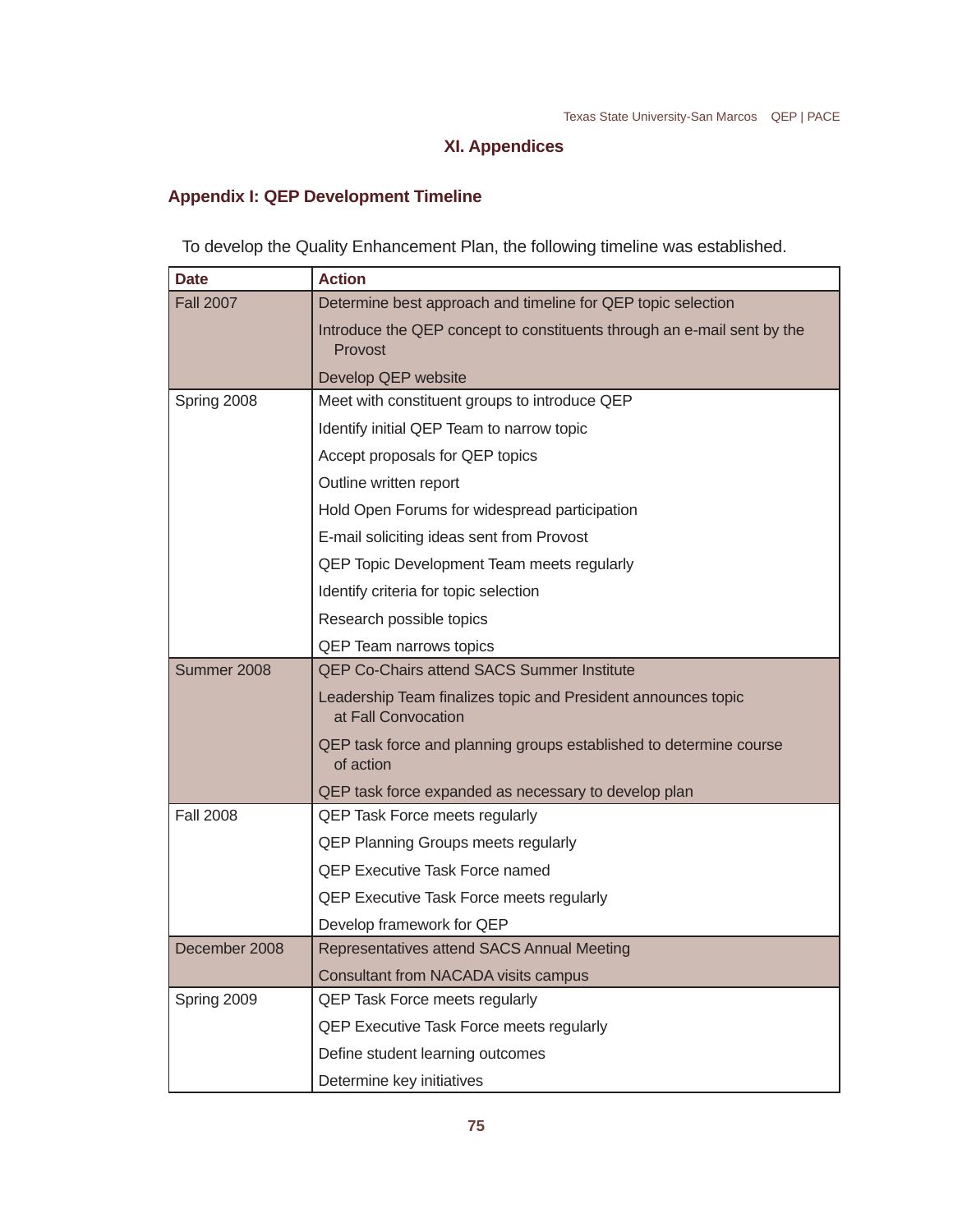| <b>Date</b>      | <b>Action</b>                                                                                               |
|------------------|-------------------------------------------------------------------------------------------------------------|
| Summer 2009      | Research best practices                                                                                     |
|                  | Identify actions to be implemented including related organization / structure,<br>resources, and assessment |
|                  | Establish timeline for completion                                                                           |
|                  | Draft document outlining plan                                                                               |
| <b>Fall 2009</b> | Nominate individuals to serve as the QEP Evaluator on On-Site Review<br>Team                                |
|                  | Finalize QEP document                                                                                       |
|                  | Prepare for On-Site Review                                                                                  |
| Spring 2010      | Submit QEP for review six weeks prior to scheduled on-site visit                                            |
|                  | On-Site Review (March 23-25, 2010)                                                                          |
| <b>Fall 2010</b> | Reaffirmation of Accreditation and Approval of QEP at SACS Annual<br>Meeting                                |
| Spring 2011      | Begin implementation of plan                                                                                |
| <b>Fall 2015</b> | Prepare QEP Impact Report                                                                                   |
| Spring 2016      | <b>Submit QEP Impact Report</b>                                                                             |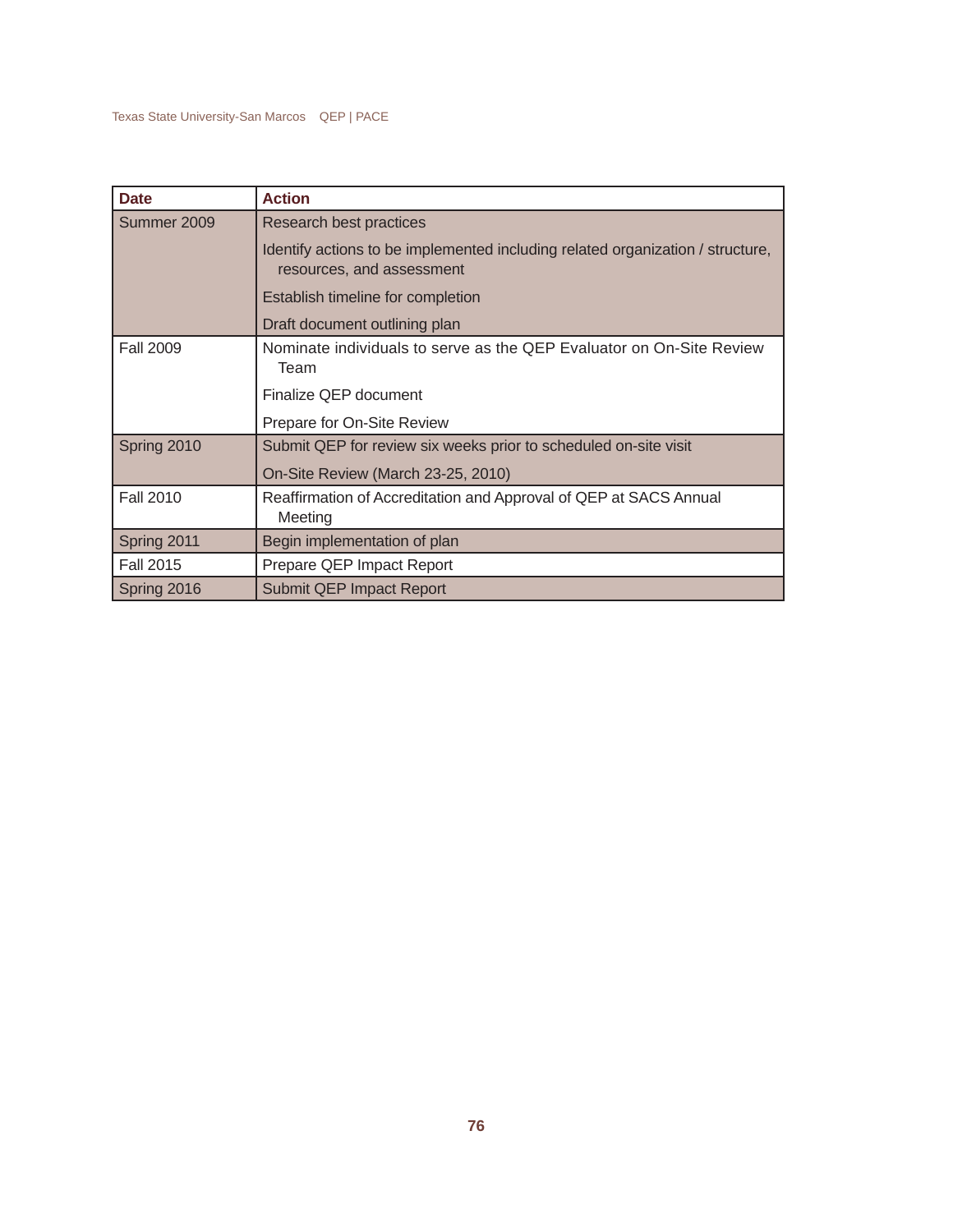# **Appendix II: Leadership Team**

| <b>Dr. Denise Trauth</b>                           | President, Chair of Leadership Team                                                                           |
|----------------------------------------------------|---------------------------------------------------------------------------------------------------------------|
| <b>Dr. Cathy Fleuriet</b>                          | Associate Vice President for Institutional Effectiveness,<br><b>SACS Liaison</b>                              |
| <b>Dr. Robert Gratz</b>                            | Special Assistant to the President                                                                            |
| Dr. Perry Moore                                    | Provost / Vice President for Academic Affairs                                                                 |
| <b>Mr. William Nance</b><br>Dr. Cynthia Opheim     | Vice President for Finance and Support Services<br><b>Professor-Political Science, Faculty Representative</b> |
| <b>Ms. Becky Prince</b><br><b>Dr. Nico Schüler</b> | Vice President for University Advancement<br>Professor-Music, Quality Enhancement Plan Co-Chair               |
| <b>Dr. Joanne Smith</b>                            | Vice President for Student Affairs                                                                            |
| <b>Dr. Larry Teis</b>                              | Director-Athletics                                                                                            |
| <b>Dr. Beth Wuest</b>                              | Director-Academic Development and Assessment,<br><b>Quality Enhancement Plan Co-Chair</b>                     |
| Dr. C. Van Wyatt                                   | Vice President for Information Technology                                                                     |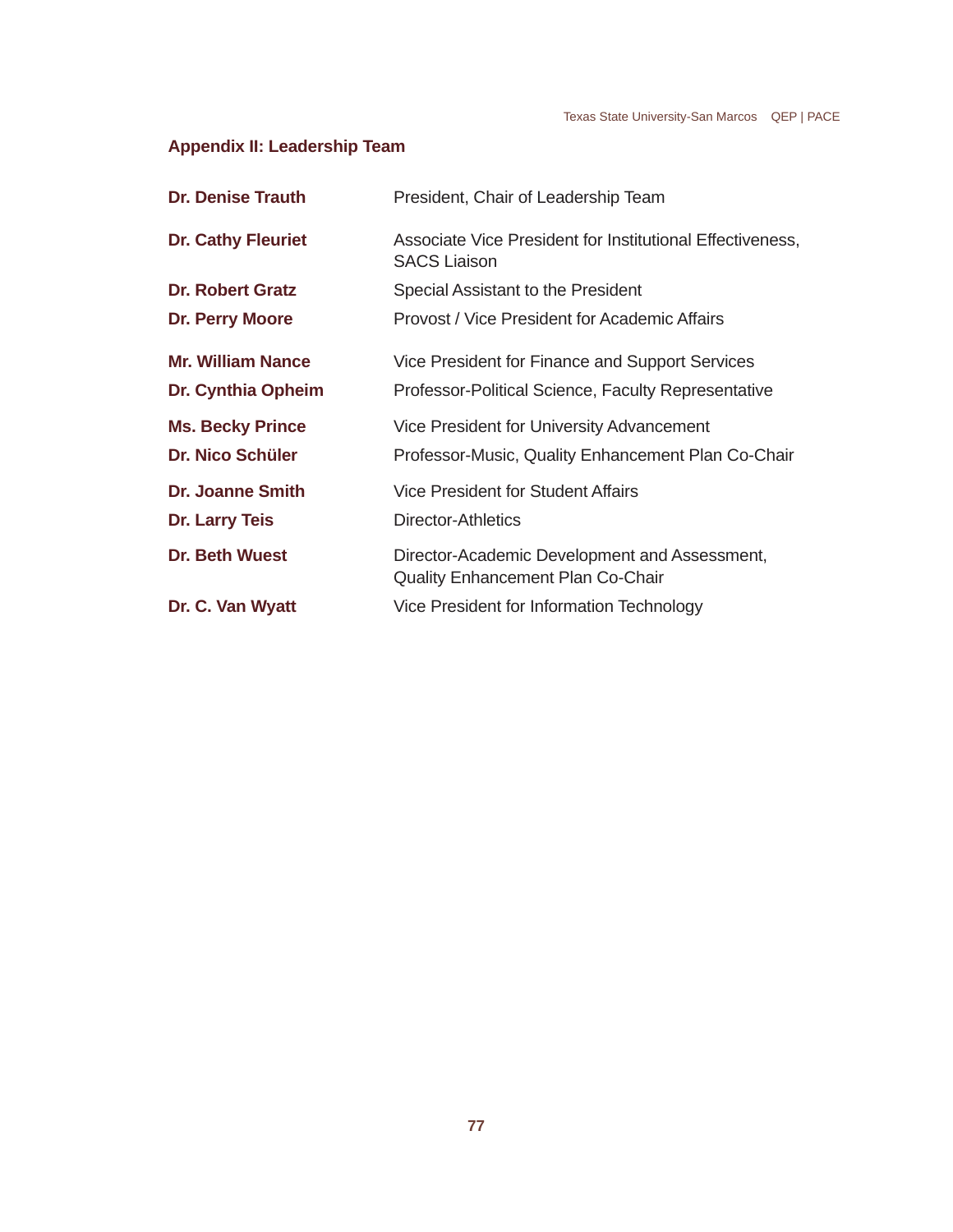# **Appendix III: QEP Initial Correspondence from Provost**

The following message was e-mailed to all Texas State faculty, staff, and students on March 19, 2008:

Dear Faculty, Staff, and Students:

We hope that you will take this opportunity to participate in identifying a theme for the Texas State Quality Enhancement Plan (QEP) by sending in your suggestions to the website below.

During the past few months, co-chairs of the QEP have held two open forums and met with various groups on campus and in our community as part of the Southern Association of Colleges and Schools (SACS) reaffirmation effort. These meetings provided an overview of the nature of the QEP and the themes that may be appropriate to address. The QEP must speak to student learning and must have a well-defined theme (topic). Information about themes proposed so far can be found at our website: **http://www.sacs-qep.txstate.edu/**.

All faculty, staff, and students are encouraged to send their suggestions or comments on already proposed QEP themes to **SACS-QEP@txstate.edu** by March 31, 2008.

Sincerely,

## Dr. Perry Moore

Provost and Vice President for Academic Affairs

This message was sent to all members of a conscribed mailing list established and maintained by Texas State University-San Marcos. Your inclusion in this list results from your relationship and status with the University and is not optional.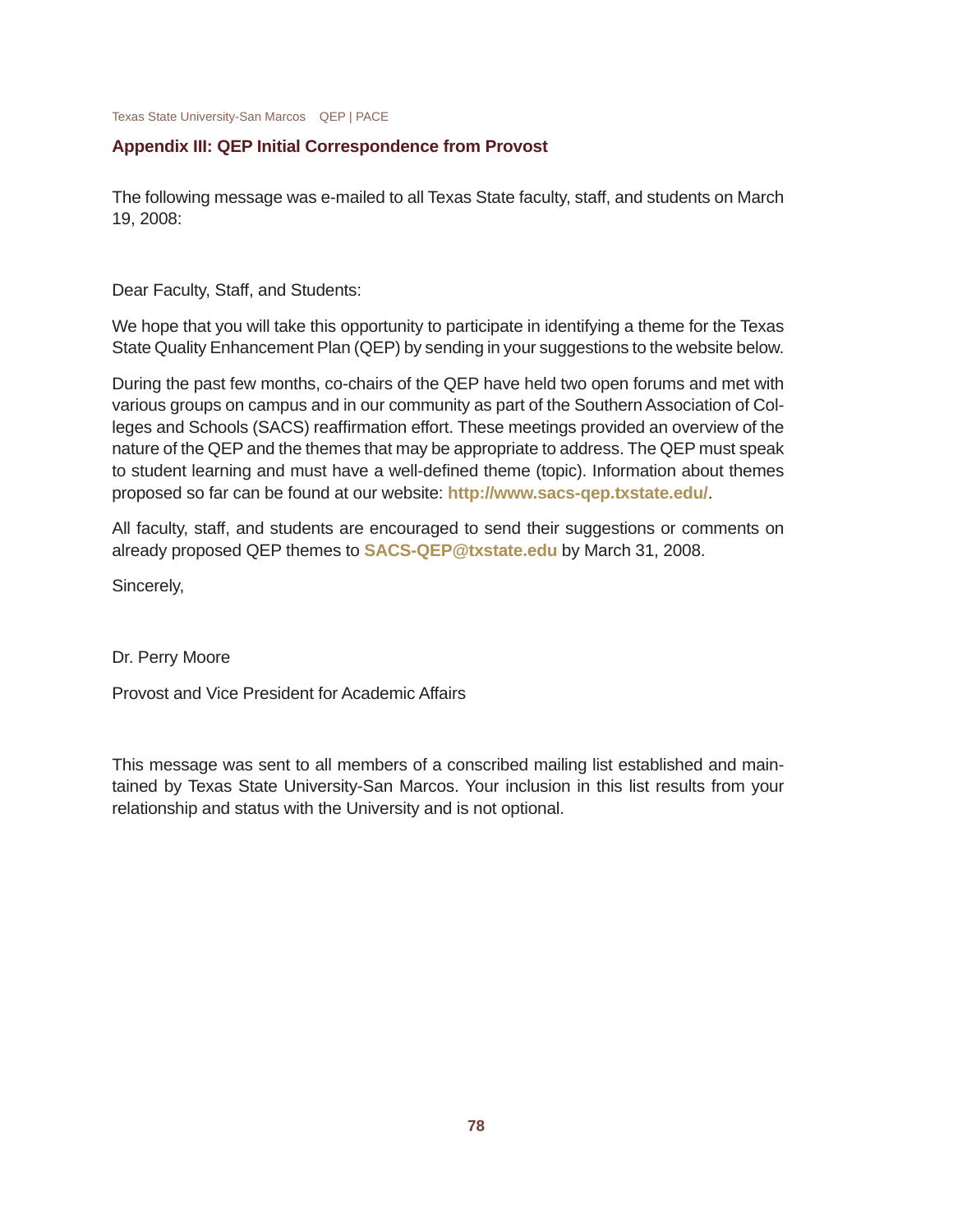# **Appendix IV: Schedule of Introductory Meetings with Constituent Groups in 2008**

| <b>Council of Academic Deans</b>                 | January 15  | 1:30 | <b>JCK Regents Room</b> |
|--------------------------------------------------|-------------|------|-------------------------|
| <b>Council of Chairs</b>                         | February 7  | 3:30 | Derrick 111             |
| <b>College Councils</b>                          |             |      |                         |
| <b>Applied Arts</b>                              | January 16  | 9:00 | Agriculture 300         |
| <b>Business</b>                                  | January 23  |      | 10:00 McCoy 530         |
| Education                                        | January 23  | 3:00 | Education 1028          |
| <b>Fine Arts</b>                                 | January 17  | 9:30 | Old Main 102C           |
| <b>Health Professions</b>                        | January 16  | 1:30 | Health Profess. 309     |
| <b>Liberal Arts</b>                              | January 23  | 2:00 | Flowers 313             |
| Science                                          | January 9   | 2:00 | Centennial 201          |
| <b>Faculty Senate</b>                            | February 13 | 5:10 | <b>JCK 880</b>          |
| <b>Division Councils</b>                         |             |      |                         |
| <b>Athletics</b>                                 | February 25 |      | 12:00 End Zone          |
| <b>Finance and Support Services</b>              | March 4     | 2:00 | JCK, Reed Parr (11th)   |
| <b>Information Technology</b>                    | January 22  | 9:00 | JCK, Reed Parr (11th)   |
| <b>Student Affairs</b>                           | January 29  | 1:30 | <b>LBJSC 3-8.1</b>      |
| <b>University Advancement</b>                    | March 4     | 1:00 | <b>JCK 962</b>          |
| <b>Staff Council</b>                             | March 18    |      | 10:00 202 Lampassas     |
| <b>Association of Student Government</b>         | February 4  | 7:00 | LBJSC 3-14.1            |
| <b>All-Greek</b>                                 | March 25    | 5:00 | LBJSC 3-14.1            |
| <b>Student Volunteer Connection</b>              | March 18    | 5:20 | <b>LBJSC 3-9.1</b>      |
| Non-Traditional Student Organization             | February 11 | 3:30 | <b>LBJSC 4-3.1</b>      |
| Non-Traditional Student Organization             | February 12 | 3:30 | <b>LBJSC 4-3.1</b>      |
| <b>Student Organizations Council</b>             | February 21 | 6:30 | <b>LBJSC 4-9.1</b>      |
| <b>Student Association for Campus Activities</b> | March 18    | 5:00 | <b>LBJSC 4-4.1</b>      |
| <b>Bobcat Build</b>                              | March 18    | 5:40 | <b>LBJSC 3-5.1</b>      |
| Leadership Exchange                              | February 23 | 9:30 | <b>LBJSC Ballroom</b>   |
| <b>Graduate House</b>                            | February 8  | 1:00 | <b>LBJSC 3-12.1</b>     |
| <b>Alumni Association</b>                        | April 10    | 6:00 | Alumni Center           |
| City of San Marcos (City Officials)              | February 7  | 2:00 | <b>City Hall</b>        |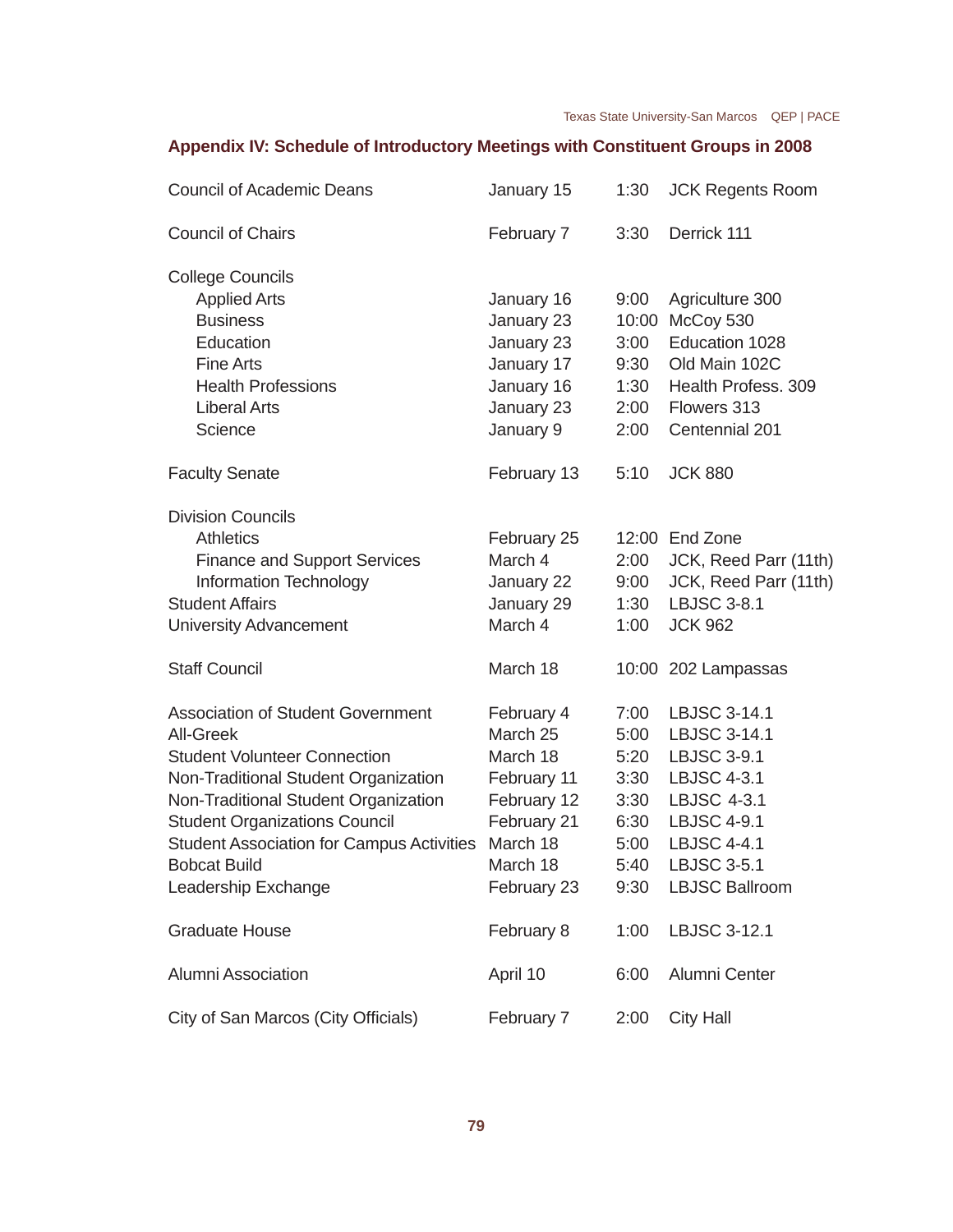### **Appendix V: QEP Topic Development Team**

The Quality Enhancement Topic Development Team is composed of representatives from a variety of constituent groups. Each group provided their representative as listed below.

### **Co-Chairs**

Dr. Nico Schüler, Professor, School of **Music** 

Dr. Beth Wuest, Director, Academic Development and Assessment

### **Academic Affairs**

#### *Applied Arts*

Dr. Ani Yazedjian, Assistant Professor, Family and Consumer Sciences **Business** 

Dr. Robert Hill, Associate Professor, Management

#### *Education*

Dr. Michelle Pope, Associate Professor, Health, Physical Education, and Recreation

#### *Fine Arts and Communication*

Dr. Roseann Mandziuk, Professor, Communication Studies

#### *Health Professions*

Ms. Sue Biedermann, Program Chair and Associate Professor, Health Information **Management** 

#### *Liberal Arts*

Dr. Mark Busby, Program Director, Center for the Study of the Southwest Science

Dr. Vedaraman Sriraman, Chair and Professor, Technology

### **Faculty Senate**

Dr. Gary Winek, Professor, Technology **Divisions**

# *Athletics*

Mr. Christopher Elrod, Director, Athletic Academic Center Ms. Tracy Shoemake, Associate Athletic Director, Athletics

*Finance and Support Services*

Mr. Gordon Thyberg, Director, Budgeting *Information Technology*

Ms. Joan Heath, Assistant Vice President, University Library

### *Student Affairs*

Dr. John Garrison, Associate Vice President, Student Affairs and Dean of **Students** 

Mr. Curtis Schafer, Director, Career **Services** 

### *University Advancement*

Ms. Becky Prince, Vice President, University Advancement

#### **Staff Council**

Ms. Tina Schultz, Director, Disability **Services** 

### **Associated Student Government**

Mr. Daniel Palomo, ASG Student Senator

### **Student Association of Campus**

### **Activities**

Ms. Ashley Wolford, SACA President

### **Graduate House**

Ms. Sheila Bustillos, ASG Graduate House Leader

### **Alumni Association**

Ms. Johanna Haley, President, Alumni Association

# **City of San Marcos**

Mr. Daniel Guerrero, Mayor Pro Tem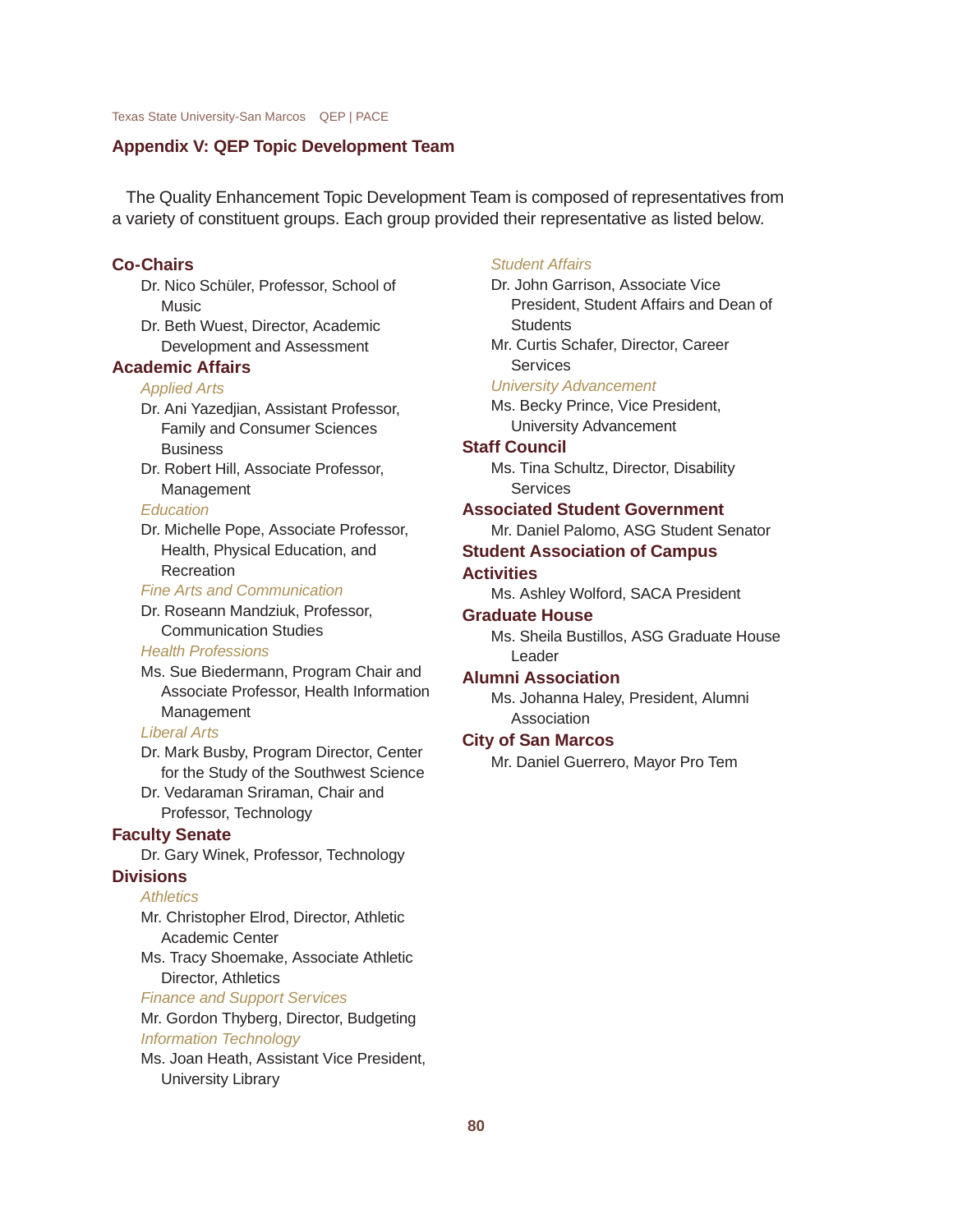### **Appendix VI: QEP Task Force**

The Quality Enhancement Planning Task Force is composed of representatives from a variety of constituent groups.

## **Co-Chairs**

Dr. Nico Schüler, Professor, School of Music

Dr. Beth Wuest, Director, Academic Development and Assessment

### **Overall Planning**

Mr. Brett Baker, 2008-2009 President, Associated Student Government Dr. Cecilio Barrera, Interim Chief Diversity Officer and Director of Equity and Access Ms. Jennifer Beck, Director for Retention Management and Planning Dr. Sherri Benn, Assistant Vice President and Director of Multicultural Student Affairs Ms. Sara Boysen Supervisor, College Academic Advising, Health Professions Advising Center Dr. Brock Brown, Professor, Geography Dr. Stanley Carpenter, 2008-2009 Chair, Council of Chairs Mr. Christopher Covo, 2009-2010 President, Associated Student Government Ms. Antoinette Curl, Supervisor, College Academic Advising, Education Advising Center Dr. Carol Dochen, Director, Student Learning Assistance Center Mr. David Falleur, Program Chair, Clinical Laboratory Science Dr. Debra Feakes, Chair, Faculty Senate Ms. Melanie Ferrari, 2009-2010 President, Residence Hall Association Mr. Robert Flowers, Associate Director, Athletic Academic Center Dr. Laurie Fluker, Associate Dean, Fine Arts and Communication Ms. Mariko Gomez, Director, Financial Aid and Scholarships Dr. Paul Gowens, Professor, Finance and Economics Ms. Jennifer Grant, Supervisor, College Academic Advising, Liberal Arts Advising Center Ms. Joan Heath, Assistant Vice President, University Library Dr. Jaime Hernandez Mijangos, Assistant Professor, Technology Ms. Michelle Lopez, Associate Director, Student Center / Campus Activities Mr. Tomas Luna, 2008-2009 President, Residence Hall Association and 2009-2010 Vice President, Associated Student Government Mr. Jason Moore, 2008-2009 Vice President, Associated Student Government Mr. Christopher Murr, Associate Director, Financial Aid and Scholarships Mr. Terence Parker, Assistant Director, Retention Management and Planning Mr. Daniel Reed, Associated Student Government Graduate House Leader Ms. Kristi Rickman, Student Service Coordinator, Round Rock Higher Education Center Mr. Brian Robinson, Academic Advisor II, McCoy College of Business Administration Mr. Curtis Schafer, Director, Career Services Dr. Stephen Springer, Program Chair, Occupational Education Dr. Elizabeth Strand, Supervisor, Instructional Design Support Ms. Rebecca Swindal, Supervisor, College Academic Advising, Applied Arts Advising Center Dr. Debbie Thorne, Associate Vice President for Academic Affairs Mr. Bricio Vasquez, Academic Advisor I, College Academic Advising, University College Advising Center Dr. Paula Williamson, Associate Dean, The Graduate College Dr. Pamela Wuestenberg, Assistant Dean, University College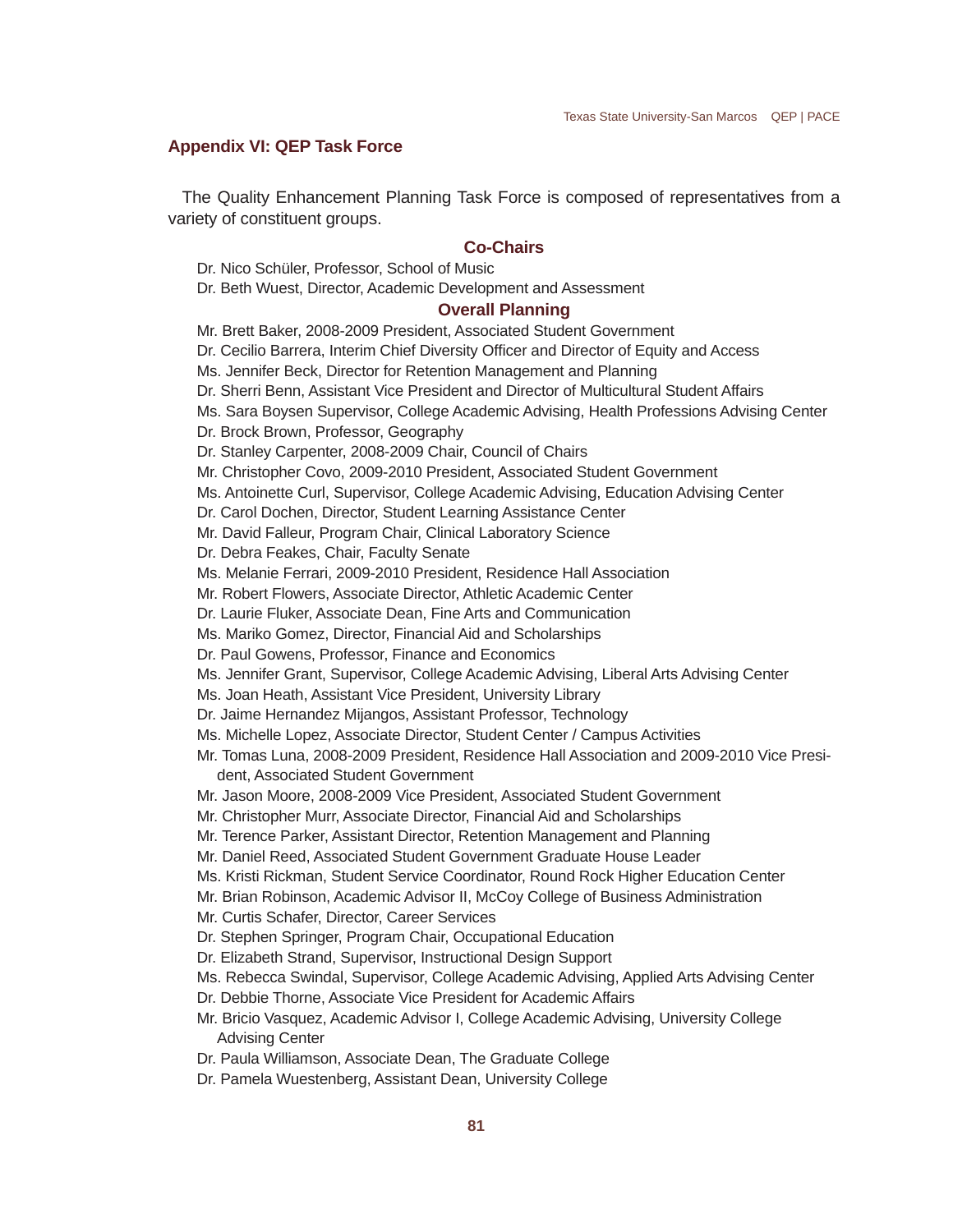#### **Assessment Planning**

Dr. Larry Price, Professor, Educational Administration and Psychological Services Dr. Gail Ryser, Director, Testing, Research-Support, and Evaluation Center Ms. Susan Thompson, Research Analyst, Institutional Research

### **Budget Development**

Dr. Ronald Brown, Dean, University College

Mr. Mark Hughes, Assistant Vice President, Technology Resources Administration

Ms. Nancy Nusbaum, Associate Vice President, Finance and Support Services Planning

Mr. Gordon Thyberg, Director, Budgeting

### **Marketing**

Mr. James Buratti, Supervisor, Education Technology Center and Webmaster Ms. Diana Harrell, Director, University Marketing Ms. T. Cay Rowe, Assistant Vice President, University Advancement Dr. Mary Ann Stutts, Professor, Marketing

An Executive Task Force, a representative group from the larger Quality Enhancement Planning Task Force, was also formed to conduct preliminary tasks.

### **Co-Chairs**

Dr. Nico Schüler, Professor, School of Music

Dr. Beth Wuest, Director, Academic Development and Assessment

### **Advising**

Ms. Jennifer Grant, Supervisor, College Academic Advising, Liberal Arts Advising Center

Ms. Kristi Rickman, Student Service Coordinator, Round Rock Higher Education Center

Mr. Brian Robinson, Academic Advisor II, McCoy College of Business Administration

### **Mentoring**

Dr. Brock Brown, Professor, Geography

Dr. Laurie Fluker, Associate Dean, Fine Arts and Communication

Dr. Paul Gowens, Professor, Finance and Economics

Dr. Pamela Wuestenberg, Assistant Dean, University College

#### **Student Support**

Ms. Jennifer Beck, Director for Retention Management and Planning

Mr. Terence Parker, Assistant Director, Retention Management and Planning Mr. Curtis Schafer, Director, Career Services

### **Students**

Mr. Christopher Covo, 2009-2010 President, Associated Student Government

#### **Assessment Planning**

Dr. Gail Ryser, Director, Testing, Research-Support, and Evaluation Center

#### **Budget Development**

Dr. Ronald Brown, Dean, University College

## **Marketing**

Dr. Mary Ann Stutts, Professor, Marketing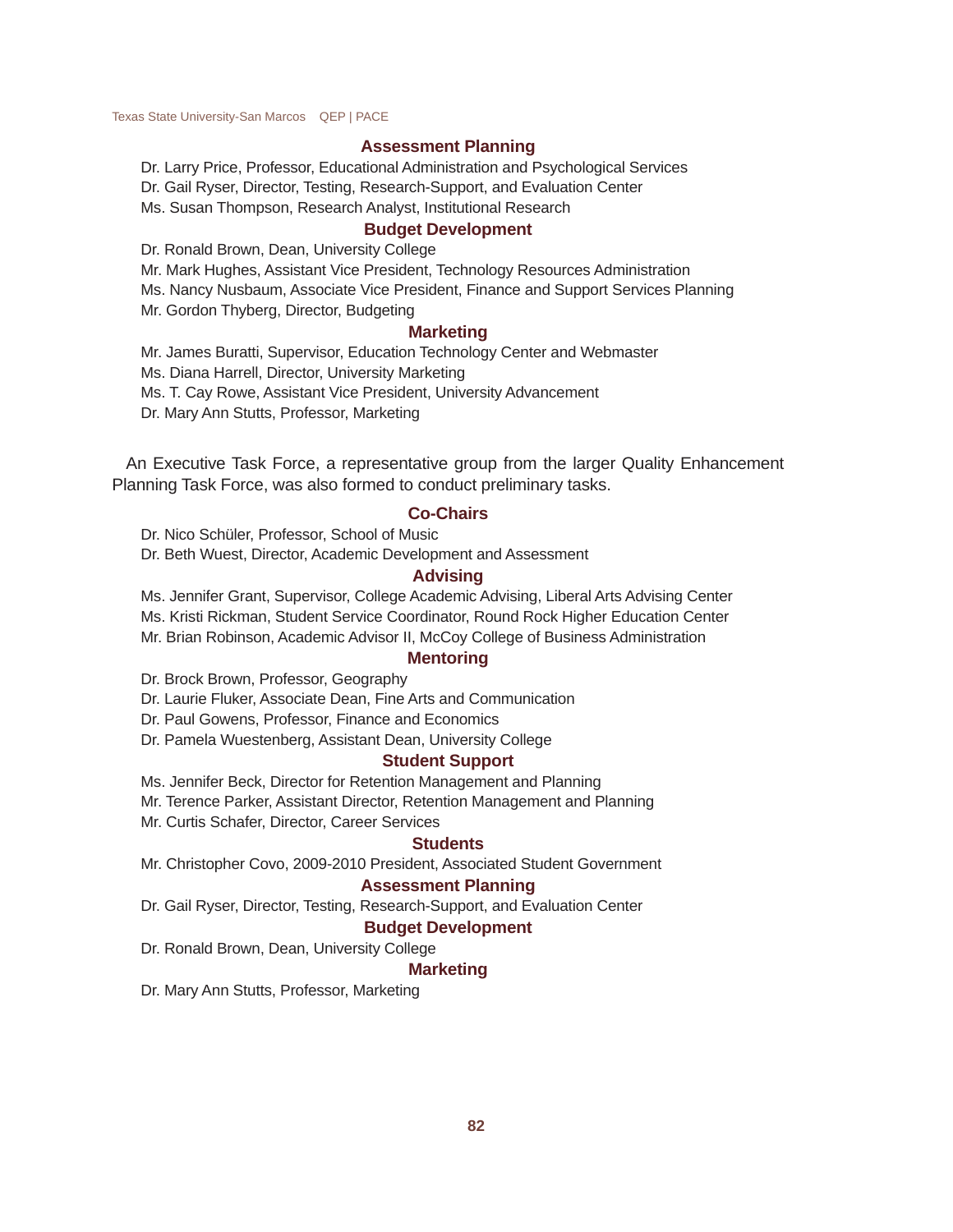### **Appendix VII: Example of Candidate Topic Summary**

### **Learning Beyond the Classroom: Preparing Students for Life**

### **Brief Description**

Texas State will establish a Learning Beyond the Campus (LBC) Center that provides a comprehensive experiential learning program for all students. Off-campus learning opportunities will create enthusiastic and motivated students, enhance their academic and career decision-making skills, and produce graduates who are well equipped to establish themselves as productive citizens of a rapidly changing world.

This initiative emphasizes that students' interactions with faculty and external mentors during their university careers elevate and provide invaluable experiences for their professional careers. Networking opportunities via internships, student research, and study abroad experiences strengthen the university's long-term relationships with students, alumni, and external constituents, thereby supporting and establishing a legacy of giving back.

#### **Goals**

- Integrate service learning across the curricula; student learning to include more skills and knowledge related to common job opportunities in their fields
- Expand and coordinate internship and externship opportunities; students gain practical work skills
- Expand and promote international study, international exchange and National Student Exchange programs; increase student learning in terms of international / global life and work skills and knowledge, as well as languages
- Organize and train all advisors to integrate experiential learning opportunities into the academic plans of all students
- Expand the mentoring program to include alumni, parents, and other offcampus mentors; as a result, students' learning benefits from experienced professionals
- Create a co-curricular transcript or portfolio in the new Student Information System
- Secure a Ronald McNair grant to encourage our undergraduates from underrepresented groups to attend graduate school
- Provide an exceptional undergraduate experience (university shared value)
- Offer opportunities to interact with a diversity of people and ideas (a university shared value); increase diversity in student learning
- Cultivate (and increase student learning in terms of) character and model integrity, respect and ethical behavior, beyond the boundaries of the classroom (a university shared value)
- Provide exposure to potential life-careers; students gain deeper knowledge about their career options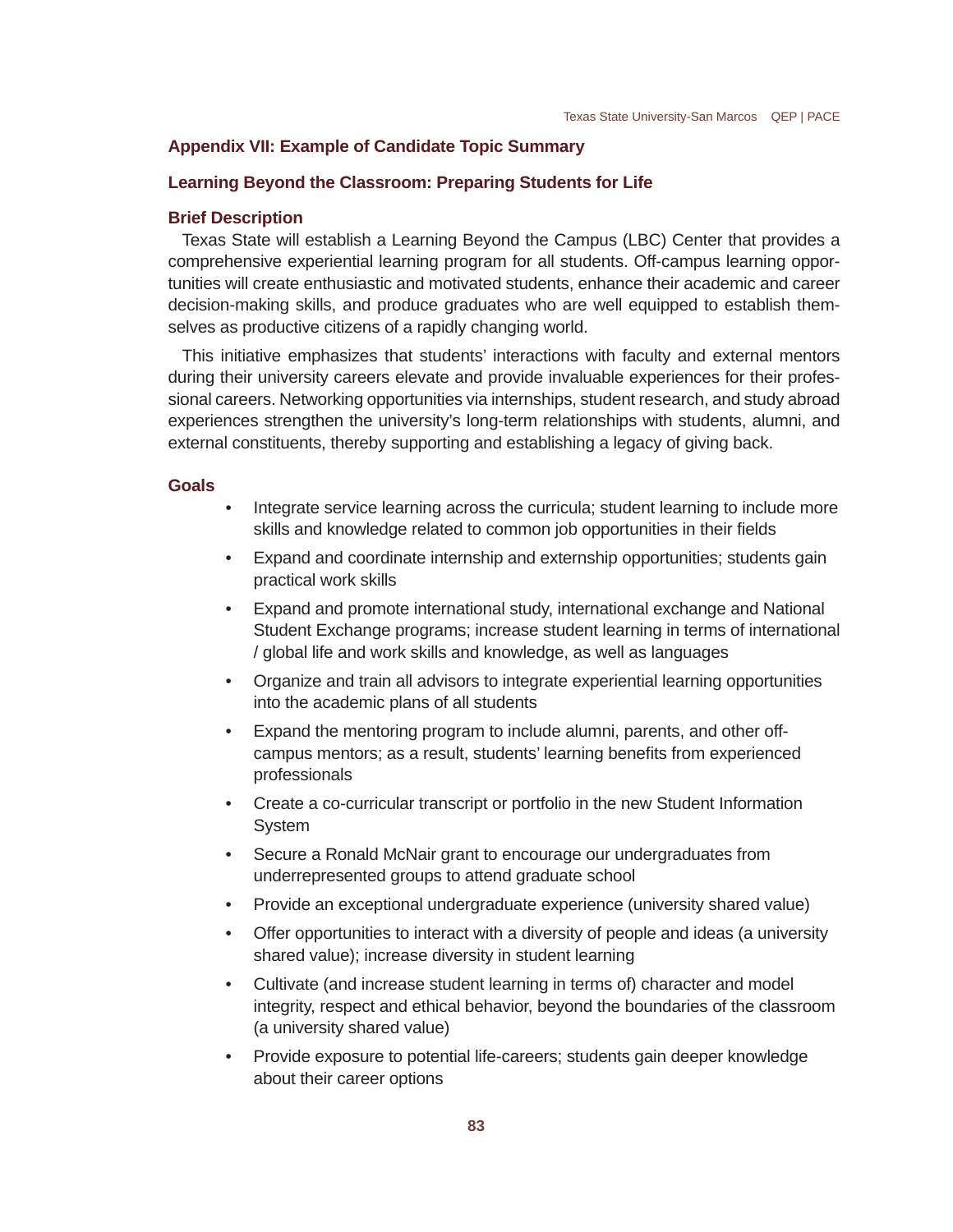- Recruit and retain students who are attracted to this enhanced learning program
- Solidify external relations and support

### **Strategies for Implementation**

Much of the foundation for this initiative is in place. There now needs to be a concerted effort to focus talents, time, and resources to coordinate the existing efforts and begin the new programs that will not only create this LBC Center but bring it to state, national, and international prominence. Concerted efforts must be made to identify participants of focus groups representing alumni (corporations), students, and faculty. These focus groups will buy in to the "Learning Beyond the Classroom" QEP and build the implementation model.

### **Student Learning Outcomes**

There is much research to support the power of off-campus experiences to complement and enhance student learning. Knowledge, skills, work habits, and attitudes are all subject to being positively impacted after even the briefest volunteer or job shadowing experience. The effects of this type of learning are often greater and longer-lasting influences in a student's career and life. There will be more engaged teaching and learning, a stronger commitment to public service, more collaborative planning, and evaluation, all of which facilitate a more seamless transition of students into their next life pursuit.

### **Student Learning Outcomes:**

- 1. Students will contrast common job opportunities in their fields based on the required skills and knowledge gained through career advising, job shadowing, and possibly internships. (possible assessment methods: paper, essay question on exam, and the like)
- 2. Students will increase in certainty of their academic / professional direction and confidence in their career decision-making skills through analysis and reflections on their experiential activities. (possible assessment methods: paper, essay, pre-post tests, feedback from academic advisors)
- 3. Students will construct a resume appropriate for a job opportunity and / or an application for post-graduate work in their field based on required skills and knowledge gained through faculty advising, academic advising, career advising, job shadowing, and other experiential activities. (possible assessment methods: resume, essays, applications, test)
- 4. Students will demonstrate practical work skills and behaviors appropriate to entry level positions in their field and / or graduate-professional schools through service and experiential learning components and internships. (possible assessment methods: portfolios / papers, internship supervisor's assessments, observations of performance)
- 5. Students will improve their personal presentation skills relative to their chosen professional field, including appropriate appearance, communication skills, etiquette, networking and self-marketing.(possible assessment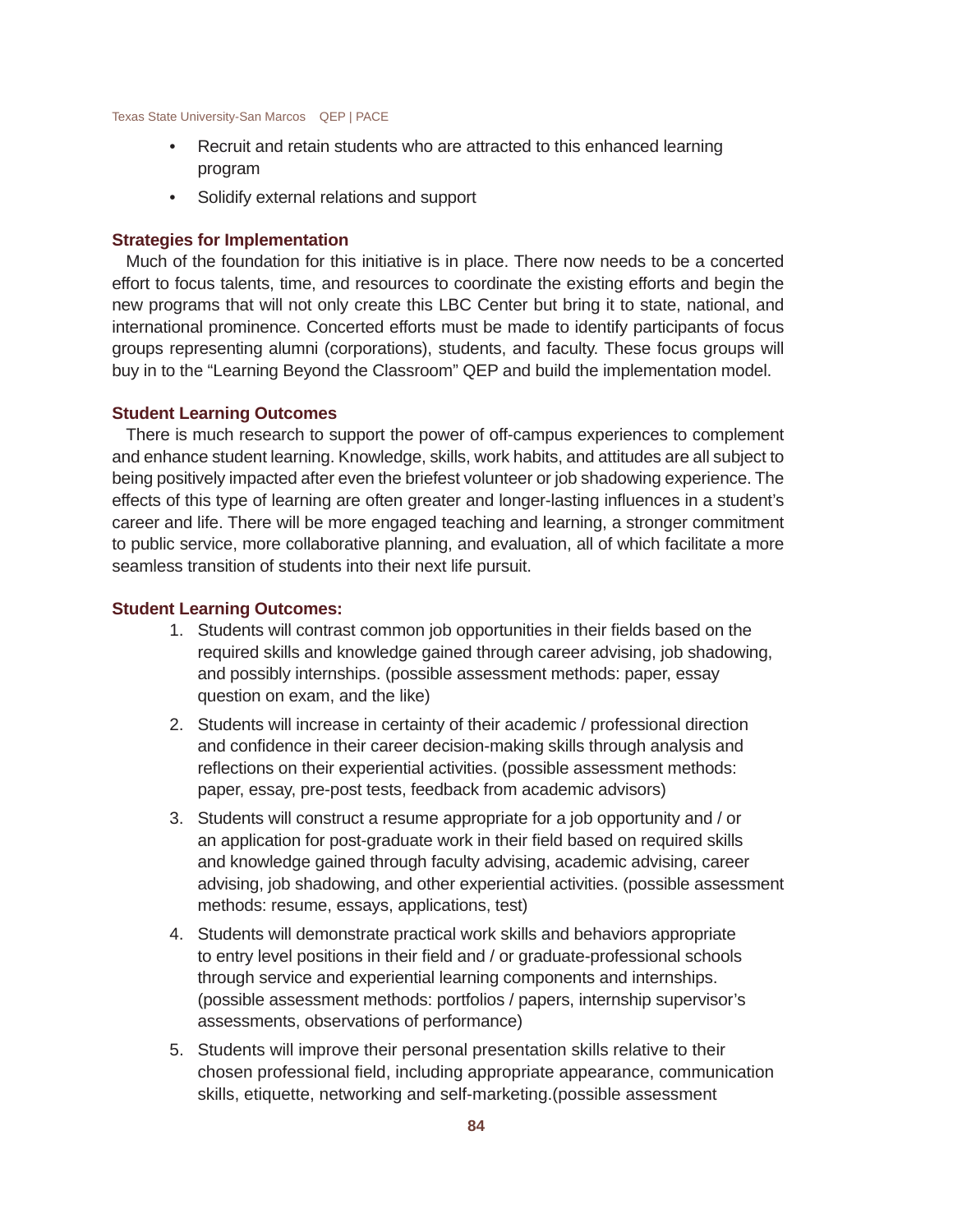methods: academic / faculty advisor observations, supervisor's assessments, pre-post tests)

6. Students will integrate diversity, integrity, respect, and ethical behavior in problem solving (possible assessment methods: case studies, attitude surveys, pre-post tests)

### **Justifi cation of the Topic**

- Service learning efforts have suffered from a lack of campus-wide attention and resources.
- Internships and other experiential programs are well done and well funded in some departments but non-existent in others.
- Volunteer activities abound but they are not coordinated and not consistently recorded
- There are relatively low participation rates in the current international study / exchange programs and NSE.
- All academic, career, and organizational advisors should be well-versed in the value of experiential learning opportunities in order to encourage the integration of such activities into the lives of their students. Advisors are often the staff members most responsible for 1-1 interactions with students, so their understanding and training is critical to the success of these efforts.
- Off-campus mentors, particularly professionals from the affinity groups of alumni, parents, and potential employers, will not only provide students with encouragement and assistance in their academic endeavors, but also in their career pursuits.

In summary, building and maintaining relationships with alumni and external constituents is best accomplished through the interaction and involvement of our primary products, the students. Through focused experiences our students gain insight into life after their university careers. These experiences leverage them competitively, placing them at an advantage to secure a career position or pursue further education upon completion of their Texas State degree. The success of this strategy also positions the university competitively among its peers, providing an edge in the recruitment of students.

### **Benefits to the Institution and Students**

Students:

- Increased service learning
- Greater enthusiasm about their education as it becomes more relevant
- Increased awareness of self and broader view of the world around them
- More certainty in career direction
- Increased educational and career networking opportunities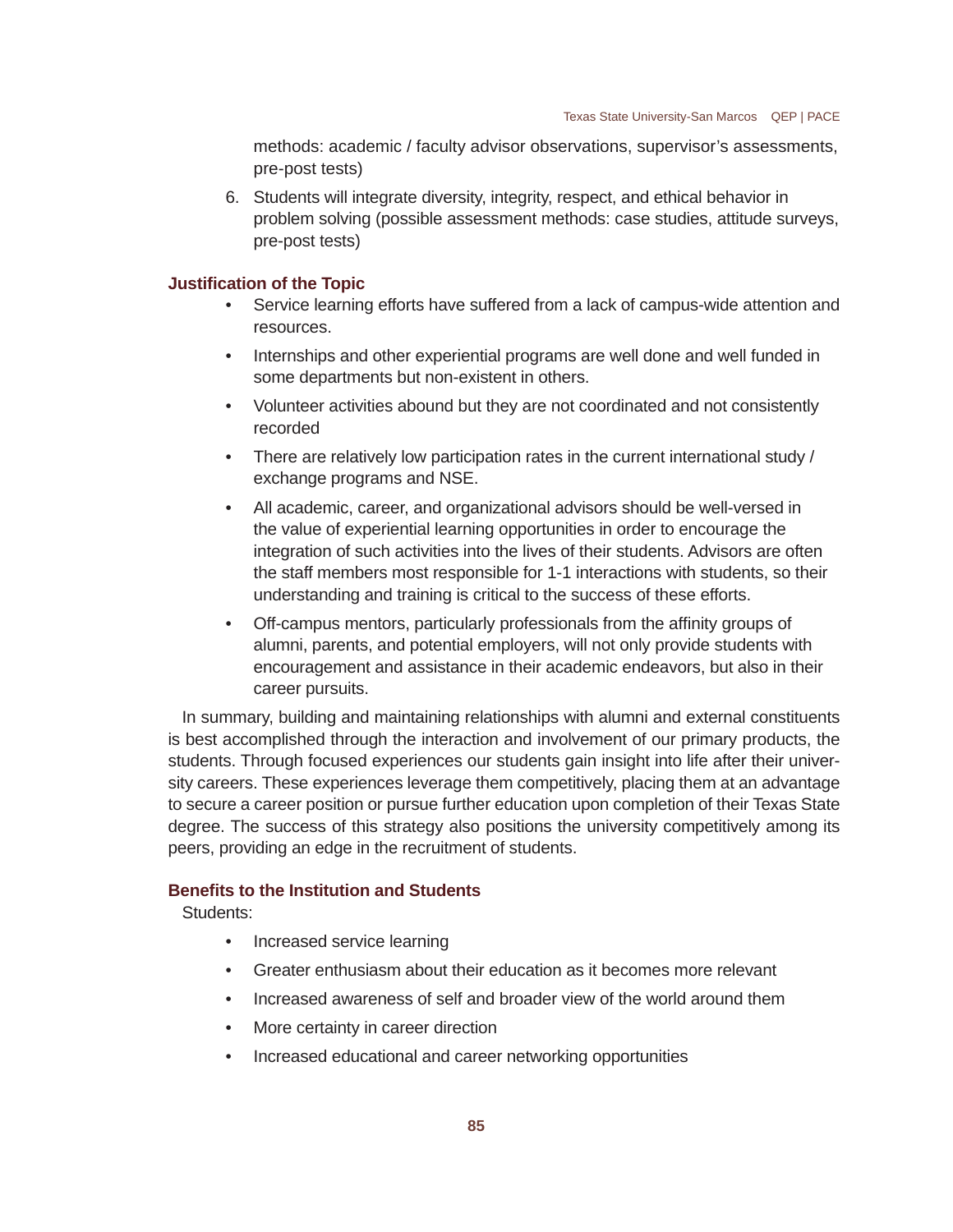### Institution:

- Graduates are more well-rounded and better prepared for next pursuits
- Enhanced relationships with community, state, alumni, parents, employing organizations, and the like
- Enhanced reputation with potential students and feeder schools. Texas State seen as "actively making a difference" in the lives of students and those with whom they come in contact
- Re-engagement and maintenance of relationships with alumni.
- Collaborative opportunities with corporations.
- Building a philosophy of "paying it forward" with success, those individuals who experience success as students are more likely to be engaged with their alma mater as mentors to future students
- Increased retention

## **Evaluation and Assessment Strategies**

Measure increase of student service learning via pre- and post-tests and questionnaires across the disciplines

- Measure progress on the establishment of the LBC Center and the assimilation of current programs and activities
- Pre-assess all existing services and programs related to this topic in order to establish baselines for student participation rates; compare participation rates in these activities throughout the establishment phase of the LBC Center and beyond
- Create goals for student participation rates with academic advisors serving as monitors
- Pre-assess present learning outcomes in each department currently hosting any of these programs; compare outcomes in subsequent years
- Establish learning outcomes goals and assessment strategies for all new programs

# **Description of How the Selection Criteria, as well as the University Mission and Goals, will be Met**

All of the selection criteria appear to be met by this topic. Specifically, this initiative directly supports the University's mission of serving the educational needs of the diverse population of Texas and the world beyond. Other relevant principles include engaged teaching and learning, based in dialogue and student involvement and the free exchange of ideas; intellectual growth and professional development and collaboration, planning, and evaluation to meet the changing needs of who we are and those whom we serve.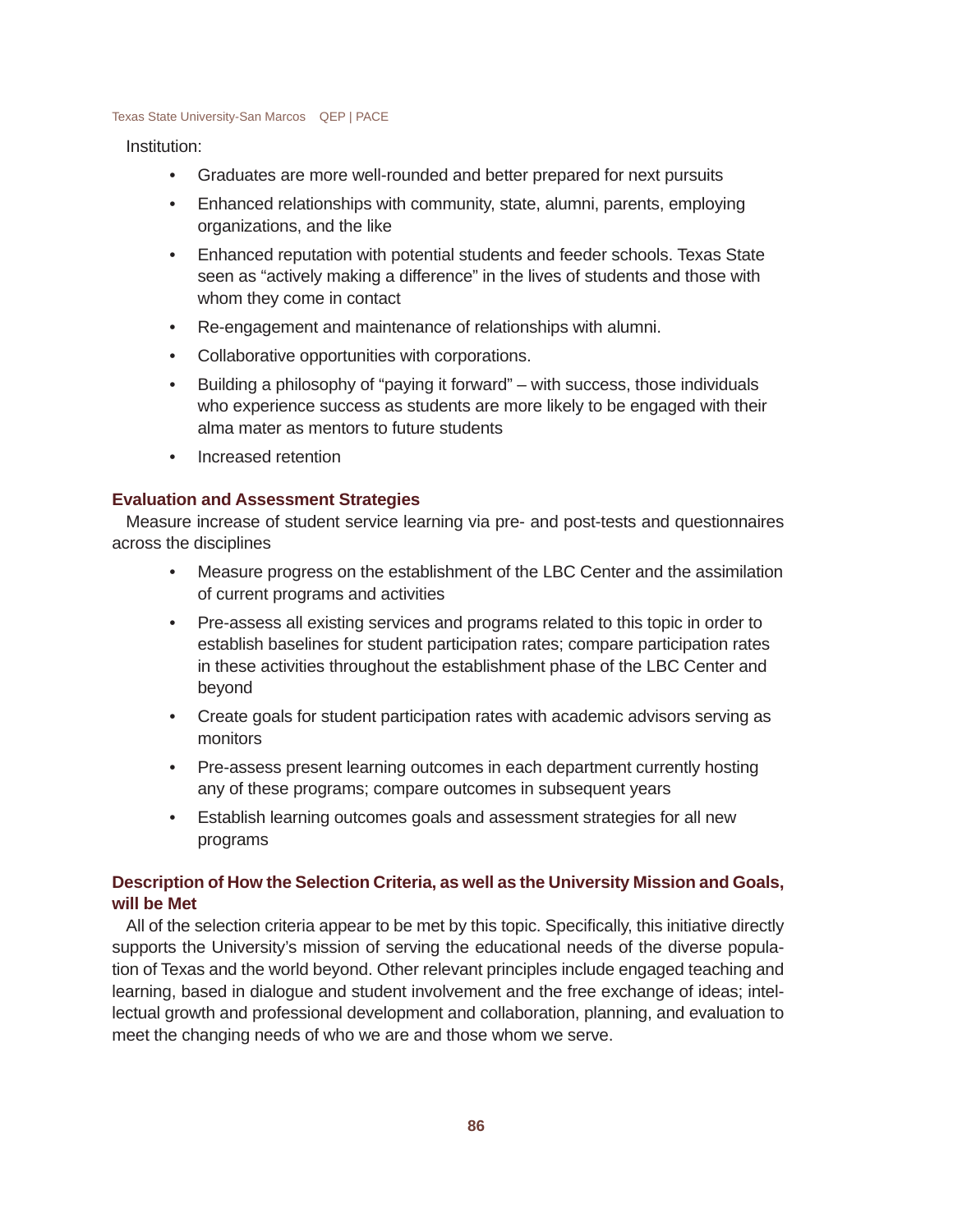## **Appendix VIII: Texas State Mission, Values, and Goals**

### **Our Mission**

Texas State University-San Marcos is a public, student-centered, doctoral-granting institution dedicated to excellence in serving the educational needs of the diverse population of Texas and the world beyond.

### **Shared Values**

In pursuing our mission as a premier institution, we, the faculty, staff and students of Texas State University-San Marcos, are guided by a shared collection of values. Specifically, we value

- An exceptional undergraduate experience as the heart of what we do;
- Graduate education as a means of intellectual growth and professional development;
- A diversity of people and ideas, a spirit of inclusiveness, a global perspective, and a sense of community as essential conditions for campus life;
- The cultivation of character and the modeling of honesty, integrity, compassion, fairness, respect, and ethical behavior, both in the classroom and beyond;
- Engaged teaching and learning based in dialogue, student involvement and the free exchange of ideas;

*The noblest search is the search for excellence.*

—Lyndon B. Johnson, Thirty-Sixth President of the United States, 1963-1969, Texas State University Class of 1930

- Research, scholarship, and creative activity as fundamental sources of new knowledge and as expressions of the human spirit;
- A commitment to public service as a resource for personal, educational, cultural and economic development;
- Thoughtful reflection, collaboration, planning, and evaluation as essential for meeting the changing needs of those we serve.

### **Goal Statements**

Goal 1: Promote academic quality by building a distinguished faculty, developing the university culture of research, and managing enrollment.

Goal 2: Expand access to public university education and contribute to the economic and cultural development of Texas.

Goal 3: Provide a premier student-centered, educational experience that fosters retention and success and is built on academic programs with clearly defined learning outcomes and a rigorous level of academic challenge.

Goal 4: Expand educational opportunities, emphasizing doctoral program development, applied scientific and technical programs, and other programs that address critical state needs.

Goal 5: Enrich our learning and working environment by attracting and supporting a more diverse faculty, staff, and student body.

Goal 6: Develop and manage human, financial, physical, and technological resources effectively, efficiently, and ethically to support the university's mission.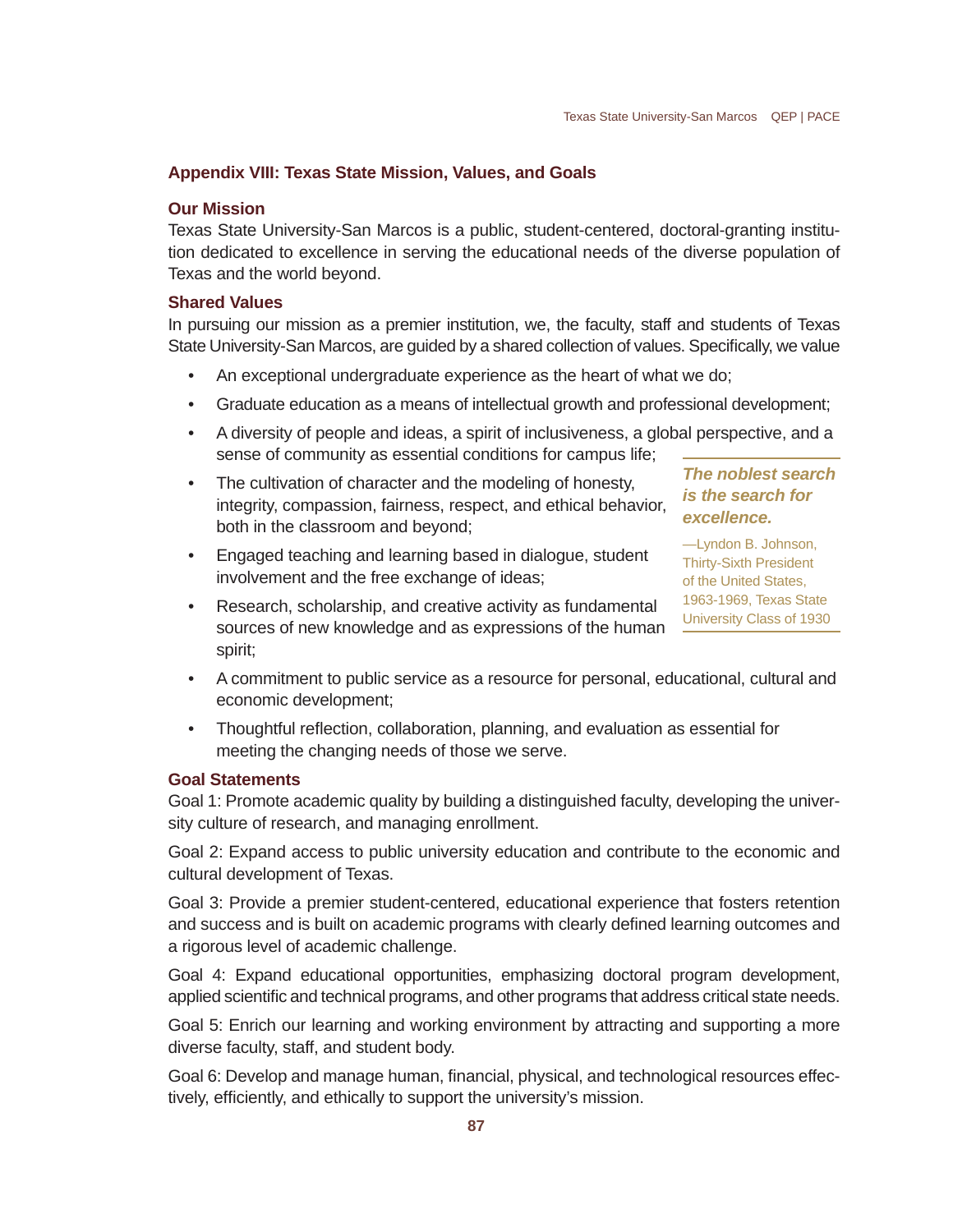# **Appendix IX: Goals, Outcomes, Actions, Structure, Resources, and Assessments**

| Outcome I.A.: Students will assess their future career opportunities.                                                                                                                                                                                             |                                                                                                                                                                                                                                                                                                                                                                                                                |                                                                                                                 |                                                                                                                                                                                                                                                                               |  |
|-------------------------------------------------------------------------------------------------------------------------------------------------------------------------------------------------------------------------------------------------------------------|----------------------------------------------------------------------------------------------------------------------------------------------------------------------------------------------------------------------------------------------------------------------------------------------------------------------------------------------------------------------------------------------------------------|-----------------------------------------------------------------------------------------------------------------|-------------------------------------------------------------------------------------------------------------------------------------------------------------------------------------------------------------------------------------------------------------------------------|--|
| Action                                                                                                                                                                                                                                                            | Organization / Structure                                                                                                                                                                                                                                                                                                                                                                                       | <b>Resources</b>                                                                                                | Assessment                                                                                                                                                                                                                                                                    |  |
| I.A.1. Students<br>will take a<br>career readiness<br>inventory and<br>write a reflective<br>piece on their<br>results.                                                                                                                                           | Career Counselors to<br>$\bullet$<br>make career readiness<br>inventory available<br><b>University Seminar</b><br>$\bullet$<br>faculty to assign<br>reflective writing piece<br>about career readiness                                                                                                                                                                                                         | Career readiness<br>$\bullet$<br>inventory<br>Electronic portfolio                                              | Participation rates<br>٠<br>for career readiness<br>inventory<br>Assessment of<br>$\bullet$<br>sample of reflective<br>papers included in<br>portfolio                                                                                                                        |  |
| LA.2. Students<br>will research<br>careers<br>and related<br>educational<br>expectations<br>by applying<br>knowledge of<br>future studies<br>and information<br>literacy,<br>conducting<br>informational<br>interviews, and<br>attending major /<br>career fairs. | University Library staff<br>$\bullet$<br>to assist with information<br>access and literacy<br><b>College Faculty Liaisons</b><br>$\bullet$<br>/ Career Counselors<br>to sponsor major /<br>career fairs and other<br>means of gathering<br>information related to<br>career and educational<br>opportunities<br>University Seminar to<br>$\bullet$<br>assign future career<br>scenarios exercise and<br>report | Electronic portfolio<br>٠<br>Collection of career<br>specific books, pub-<br>lications, and online<br>resources | Quiz results on<br>$\bullet$<br>information literacy<br>for participating<br>students<br>Survey random<br>٠<br>sample of students<br>who attended major<br>/ career fairs<br>Rubric for sample<br>$\bullet$<br>of future career<br>scenarios reports<br>included in portfolio |  |

| Goal I: To help students clarify their career goals |  |  |  |  |
|-----------------------------------------------------|--|--|--|--|
|-----------------------------------------------------|--|--|--|--|

| Outcome I.B: Students will relate career requirements to their personal interests, abilities, and values.                                             |                                                                                                                                                                                                                                                                                                                          |                                                                                                                                                                                                   |                                                                                                                                                                                               |
|-------------------------------------------------------------------------------------------------------------------------------------------------------|--------------------------------------------------------------------------------------------------------------------------------------------------------------------------------------------------------------------------------------------------------------------------------------------------------------------------|---------------------------------------------------------------------------------------------------------------------------------------------------------------------------------------------------|-----------------------------------------------------------------------------------------------------------------------------------------------------------------------------------------------|
| Action                                                                                                                                                | Organization / Structure                                                                                                                                                                                                                                                                                                 | <b>Resources</b>                                                                                                                                                                                  | Assessment                                                                                                                                                                                    |
| I.B.1. Students<br>will analyze a<br>career option<br>based on the<br>results from<br>assessments of<br>their interests,<br>abilities, and<br>values. | <b>Career Counselors</b><br>$\bullet$<br>to make assessment<br>instruments available<br><b>University Seminar</b><br>faculty to assign future<br>scenarios exercise and<br>report<br>Academic Advisors<br>٠<br>to discuss options<br>associated with individual<br>interests, values,<br>personality type, and<br>skills | Sigi3, Strong<br>Interest Inventory,<br>MBTI, and other<br>assessments<br>Electronic portfolio<br>$\bullet$<br>Collection of career<br>specific books, pub-<br>lications, and online<br>resources | • Participation rates<br>for Sigi3, Strong<br>Interest Inventory,<br>MBTI, and other<br>assessments<br>Sample of analyses<br>of career options<br>based on interests,<br>abilities, and goals |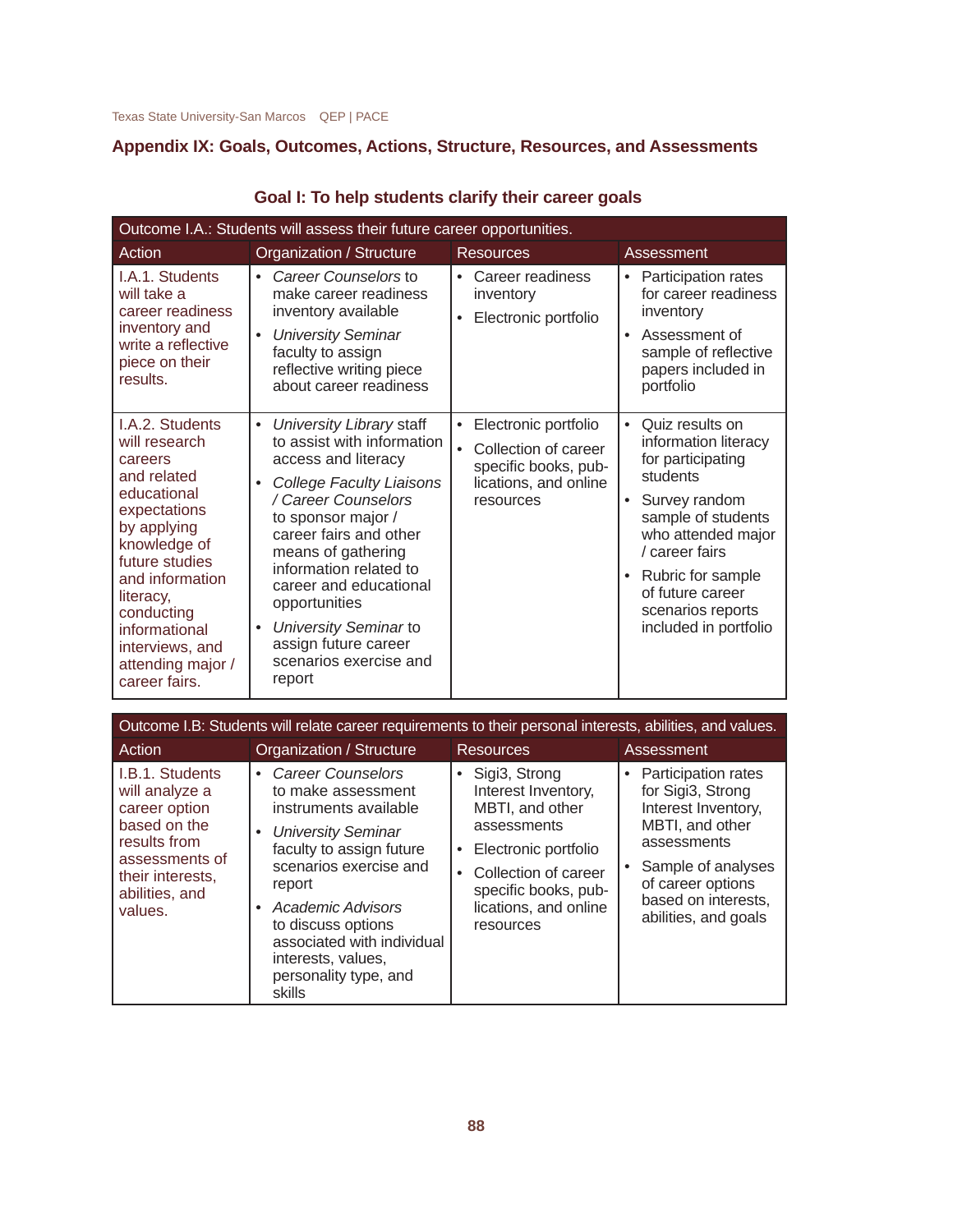| Outcome I.B: Students will relate career requirements to their personal interests, abilities, and values.                                                                                                                                    |                                                                                                                                                                                                                                                                                                                                                                                                                                                                                             |                                                                                                                                                                                                   |                                                                                                                                                                       |
|----------------------------------------------------------------------------------------------------------------------------------------------------------------------------------------------------------------------------------------------|---------------------------------------------------------------------------------------------------------------------------------------------------------------------------------------------------------------------------------------------------------------------------------------------------------------------------------------------------------------------------------------------------------------------------------------------------------------------------------------------|---------------------------------------------------------------------------------------------------------------------------------------------------------------------------------------------------|-----------------------------------------------------------------------------------------------------------------------------------------------------------------------|
| Action                                                                                                                                                                                                                                       | Organization / Structure                                                                                                                                                                                                                                                                                                                                                                                                                                                                    | <b>Resources</b>                                                                                                                                                                                  | Assessment                                                                                                                                                            |
| I.B.2. Students<br>will explore<br>qualities needed<br>to be successful<br>in a particular<br>career through<br>mentoring<br>relationships<br>with faculty, staff,<br>and / or alumni,<br>informational<br>interviews, and<br>job shadowing. | • Mentors to assist with<br>the development of<br>relationships with faculty,<br>staff, and alumni<br><b>College Faculty Liaisons</b><br>$\bullet$<br>to link students with<br>alumni contacts<br><b>Career Counselors</b><br>$\bullet$<br>to help identify<br>informational<br>interviewing and job<br>shadowing opportunities<br><b>University Seminar</b><br>$\bullet$<br>faculty to assign a<br>reflective writing piece<br>about information<br>gleaned from exploration<br>activities | • Electronic portfolio<br>Alumni databases<br>$\bullet$<br><b>Bobcat Career</b><br>$\bullet$<br>Contacts data-<br>base - Parents of<br>current students<br>and employers who<br>recruit on campus | Participation rates<br>and survey results<br>regarding mentoring<br>activities<br>Rubric for sample<br>of reflective writing<br>pieces on explora-<br>tion activities |
| I.B.3. Students<br>will develop<br>professional<br>presentation<br>/ image and<br>communication<br>skills for<br>application to<br>future education<br>/ experiential<br>activities.                                                         | <b>Career Counselors</b><br>$\bullet$<br>and College Faculty<br>Liaisons to assist<br>with development of<br>application letters,<br>résumés, and portfolios,<br>and to sponsor learning<br>activities on impression<br>management<br><b>University Seminar</b><br>$\bullet$<br>faculty and Academic<br>Advisors to assure<br>that communication<br>documents have been<br>included in portfolio                                                                                            | • Electronic portfolio                                                                                                                                                                            | Attendance and<br>$\bullet$<br>survey / quiz results<br>from related work-<br>shops<br>Sample of résumés,<br>correspondence,<br>and portfolio content                 |

| Outcome I.C: Students will choose appropriate career pathways, based on self-assessment and<br>analysis of the work world.  |                                                                                                           |                      |                                                    |
|-----------------------------------------------------------------------------------------------------------------------------|-----------------------------------------------------------------------------------------------------------|----------------------|----------------------------------------------------|
| Action                                                                                                                      | Organization / Structure                                                                                  | <b>Resources</b>     | Assessment                                         |
| <b>I.C.1 Students</b><br>will chart a<br>career pathway<br>consistent with<br>their interests,<br>abilities, and<br>values. | <b>University Seminar</b><br>$\bullet$<br>faculty to assign exer-<br>cise on charting a career<br>pathway | Electronic portfolio | • Rubric for sample<br>of Career Pathway<br>Charts |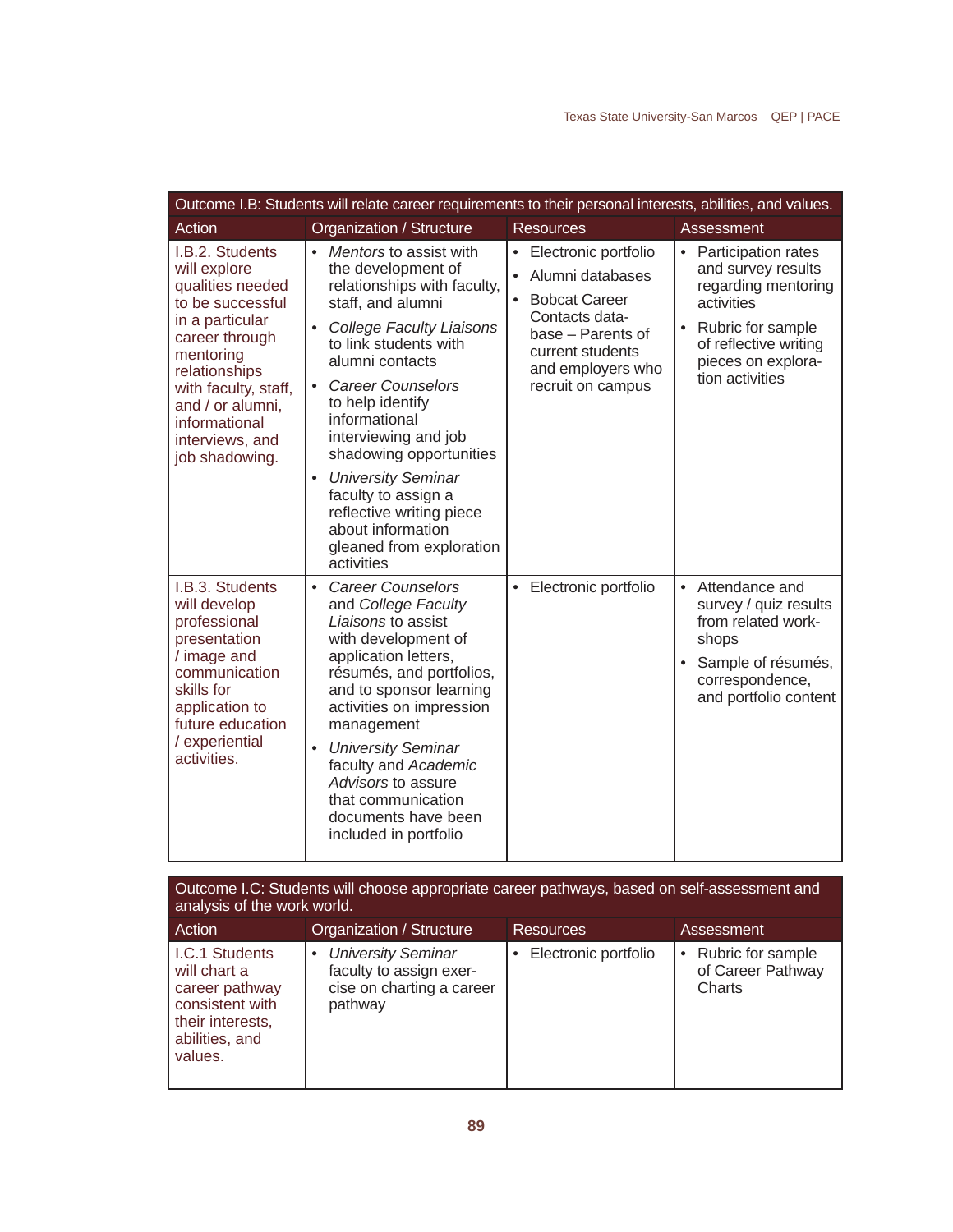| Outcome I.C: Students will choose appropriate career pathways, based on self-assessment and<br>analysis of the work world.                                                                                              |                                                                                                                                                                                                                                                                             |                           |                                                                                                                        |  |
|-------------------------------------------------------------------------------------------------------------------------------------------------------------------------------------------------------------------------|-----------------------------------------------------------------------------------------------------------------------------------------------------------------------------------------------------------------------------------------------------------------------------|---------------------------|------------------------------------------------------------------------------------------------------------------------|--|
| Action                                                                                                                                                                                                                  | Organization / Structure                                                                                                                                                                                                                                                    | <b>Resources</b>          | Assessment                                                                                                             |  |
| I.C.2. Students<br>will participate<br>in experiential<br>learning<br>activities such<br>as volunteering,<br>job shadowing,<br>or part-time jobs<br>to help design<br>an appropriate<br>educational and<br>career path. | College Faculty<br>٠<br>Liaisons, Academic<br>Advisors, and Career<br>Counselors to help<br>identify appropriate<br>experiential<br>opportunities<br><b>Faculty in Academic</b><br>Departments / Schools<br>/ Colleges to arrange<br>experiential learning<br>opportunities | Electronic portfolio<br>٠ | Participation rates in<br>experiential learning<br>Sample of self-gen-<br>erated reports from<br>experiential learning |  |

# **Goal II: To assist students in developing and implementing an educational plan**

| Outcome II.A: Students will select an academic program that is consistent with their interests,<br>abilities, and career goals. |                                                                                                                                                                                                                                                                                                                                                                                                                                                         |                                                                                                                                    |                                                                                                                                                                                                              |  |
|---------------------------------------------------------------------------------------------------------------------------------|---------------------------------------------------------------------------------------------------------------------------------------------------------------------------------------------------------------------------------------------------------------------------------------------------------------------------------------------------------------------------------------------------------------------------------------------------------|------------------------------------------------------------------------------------------------------------------------------------|--------------------------------------------------------------------------------------------------------------------------------------------------------------------------------------------------------------|--|
| Action                                                                                                                          | Organization / Structure                                                                                                                                                                                                                                                                                                                                                                                                                                | <b>Resources</b>                                                                                                                   | Assessment                                                                                                                                                                                                   |  |
| II.A.1. Students<br>will analyze<br>educational<br>programs based<br>on their career<br>assessment<br>results.                  | Academic Advisors to<br>$\bullet$<br>provide information on<br>various educational<br>programs<br>Career Counselors to<br>make assessments<br>available<br>Academic Advisors,<br>Mentors, and College<br>Faculty Liaisons to guide<br>students in identifying<br>optional programs,<br>assist students with<br>aligning options to their<br>interests and career<br>goals, and monitor the<br>inclusion of reflective<br>statements in the<br>portfolio | • Sigi3, Strong<br>Interest Inventory,<br>MBTI, and other<br>assessments<br>Electronic advising<br>records<br>Electronic portfolio | Participation rates<br>٠<br>for Sigi <sub>3</sub> , Strong<br>Interest Inventory,<br>MBTI, and other<br>assessments<br>Review random<br>$\bullet$<br>sample of inventory<br>results in student<br>portfolios |  |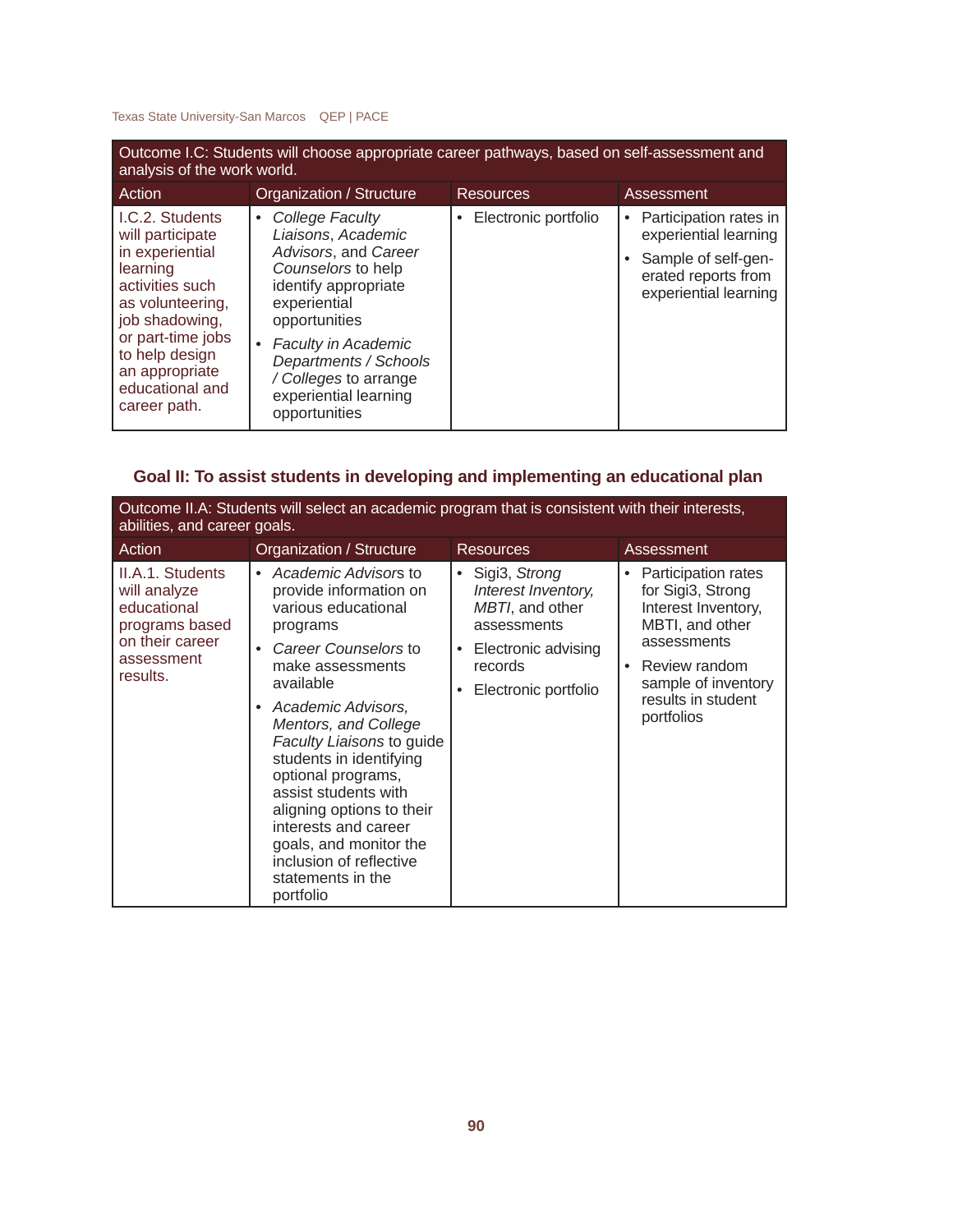| Outcome II.A: Students will select an academic program that is consistent with their interests,<br>abilities, and career goals.                      |                                                                                                                            |                                |                                           |  |  |
|------------------------------------------------------------------------------------------------------------------------------------------------------|----------------------------------------------------------------------------------------------------------------------------|--------------------------------|-------------------------------------------|--|--|
| Action                                                                                                                                               | Organization / Structure                                                                                                   | <b>Resources</b>               | Assessment                                |  |  |
| II.A.2. Students<br>will define the<br>most appropriate<br>educational<br>pathway based<br>on their academic<br>status, abilities,<br>and interests. | Academic Advisors<br>$\bullet$<br>to provide degree<br>requirements                                                        | Electronic advising<br>records | Review sample of<br>٠<br>advising records |  |  |
|                                                                                                                                                      | Academic Advisors and<br>College Faculty Liaisons<br>to provide estimation of<br>scheduling of required<br>courses         |                                |                                           |  |  |
|                                                                                                                                                      | Academic Advisors and<br>College Faculty Liaisons<br>to provide updates on<br>educational programs                         |                                |                                           |  |  |
|                                                                                                                                                      | Academic Advisors<br>$\bullet$<br>discuss options with<br>students and assist<br>students in making<br>appropriate choices |                                |                                           |  |  |

| Outcome II.B: Students will chart a sequence of courses for academic program completion.                                     |                                                                                                                                                                                                                                                                                                                             |                                     |                                                                                                                                                                      |  |  |
|------------------------------------------------------------------------------------------------------------------------------|-----------------------------------------------------------------------------------------------------------------------------------------------------------------------------------------------------------------------------------------------------------------------------------------------------------------------------|-------------------------------------|----------------------------------------------------------------------------------------------------------------------------------------------------------------------|--|--|
| Action                                                                                                                       | Organization / Structure                                                                                                                                                                                                                                                                                                    | <b>Resources</b>                    | Assessment                                                                                                                                                           |  |  |
| II.B.1. Students<br>will assess<br>options and<br>electives<br>to enhance<br>educational<br>program based<br>on their goals. | • Academic Advisors to<br>provide guidance in<br>selection of options and<br>electives<br>Mentoring to assist with<br>$\bullet$<br>assessment of options<br>and electives<br><b>College Faculty Liaisons</b><br>٠<br>and Academic Advisors<br>collaborate to provide<br>information and updates<br>on options and electives | Electronic advising<br>records      | Participation rates in<br>٠<br>advising sessions<br>Survey random<br>sample of students<br>regarding advising<br>experiences,<br>including effective-<br>ness        |  |  |
| II.B.2. Students<br>will develop a<br>sequence for<br>taking courses<br>to efficiently<br>complete<br>educational<br>program | Academic Advisors<br>$\bullet$<br>to provide sample<br>sequences and<br>assist students with<br>sequencing classes<br><b>College Faculty Liaisons</b><br>٠<br>and Academic Advisors<br>collaborate to provide<br>updated information on<br>registration requirements<br>and scheduling                                      | Electronic advising<br>٠<br>records | Sample of advising<br>records<br>o Completion<br>of degree<br>according to<br>schedule<br>o Proper<br>sequencing<br>Participation rates in<br>٠<br>advising sessions |  |  |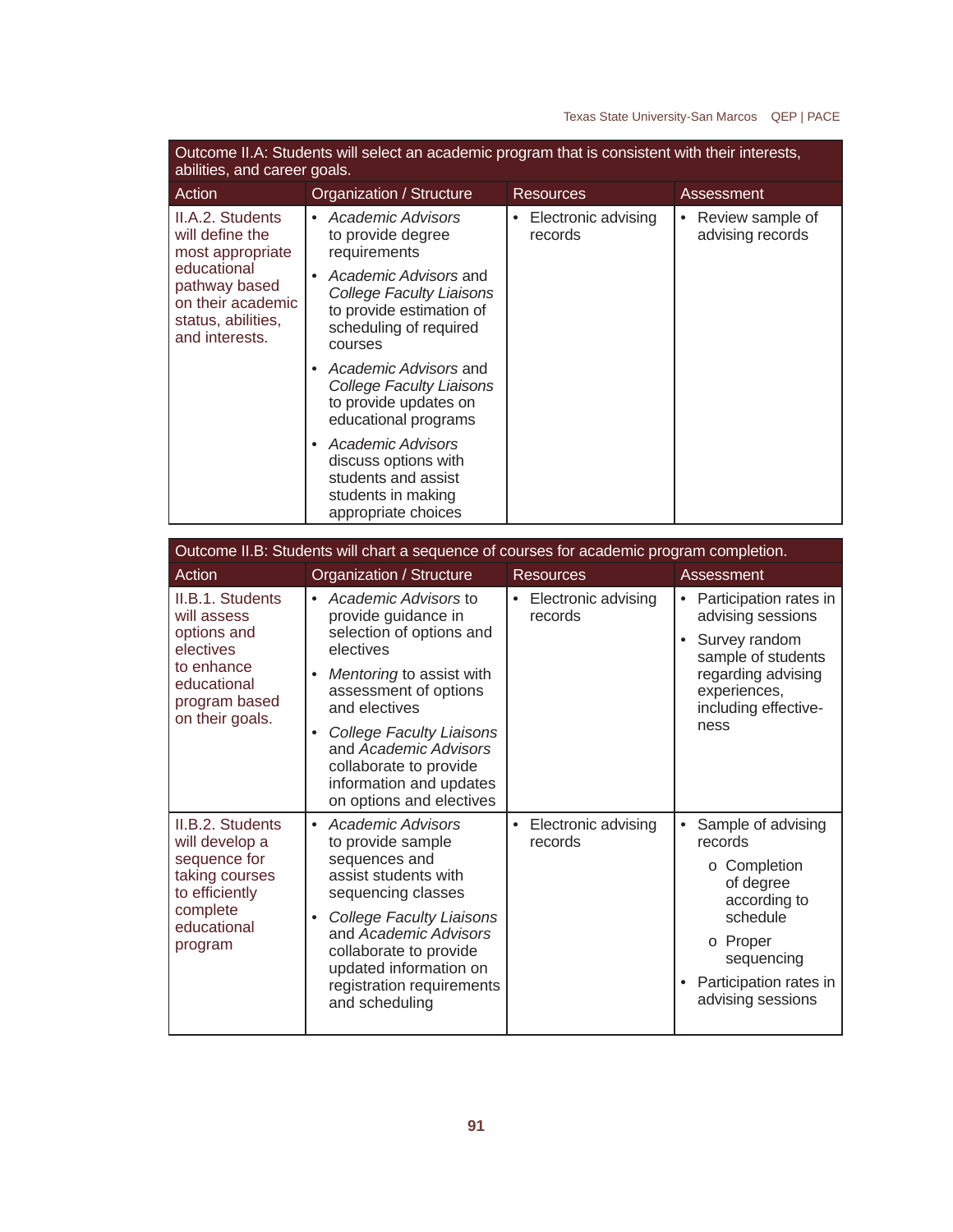| Outcome II.C: Students will choose co-curricular opportunities to enhance their educational and<br>career goals.                                                                                                                          |                                                                                                                                                                                                                                                                                                                                                                                              |                                                                                            |                                                                                                               |  |  |
|-------------------------------------------------------------------------------------------------------------------------------------------------------------------------------------------------------------------------------------------|----------------------------------------------------------------------------------------------------------------------------------------------------------------------------------------------------------------------------------------------------------------------------------------------------------------------------------------------------------------------------------------------|--------------------------------------------------------------------------------------------|---------------------------------------------------------------------------------------------------------------|--|--|
| Action                                                                                                                                                                                                                                    | Organization / Structure                                                                                                                                                                                                                                                                                                                                                                     | <b>Resources</b>                                                                           | Assessment                                                                                                    |  |  |
| II.C.1. Students<br>will be acquainted<br>with and<br>participate in<br>professional<br>organizations<br>directly related to<br>their educational<br>and career focus.                                                                    | <b>Academic Department</b><br>$\bullet$<br>faculty, Academic<br>Advisors, Mentors, and<br>Campus Activities and<br><b>Student Organizations</b><br>Associate Director to<br>make lists of major-<br>related organizations<br>available and encourage<br>participation<br><b>College Faculty Liaisons</b><br>$\bullet$<br>to sponsor College<br>organization fairs and<br>related information | Electronic transcript<br>$\bullet$<br>of activities                                        | Audit of student<br>$\bullet$<br>involvement<br>Survey of student<br>$\bullet$<br>activity effective-<br>ness |  |  |
| II.C.2. Students<br>will be acquainted<br>with and<br>participate in<br>organizations /<br>activities which<br>will develop<br>qualities and<br>skills applicable<br>to their<br>educational and<br>career goals as<br>well as interests. | sessions<br>Campus Activities and<br>$\bullet$<br><b>Student Organizations</b><br>Associate Director to<br>help connect students<br>with appropriate<br>activities<br>Mentors to connect<br>$\bullet$<br>students with<br>activities and service<br>opportunities to develop<br>personal skills                                                                                              | <b>Bobcat Interest</b><br>$\bullet$<br>Inventory<br>Electronic transcript<br>of activities | Audit of student<br>$\bullet$<br>involvement<br>Survey of student<br>$\bullet$<br>activity effective-<br>ness |  |  |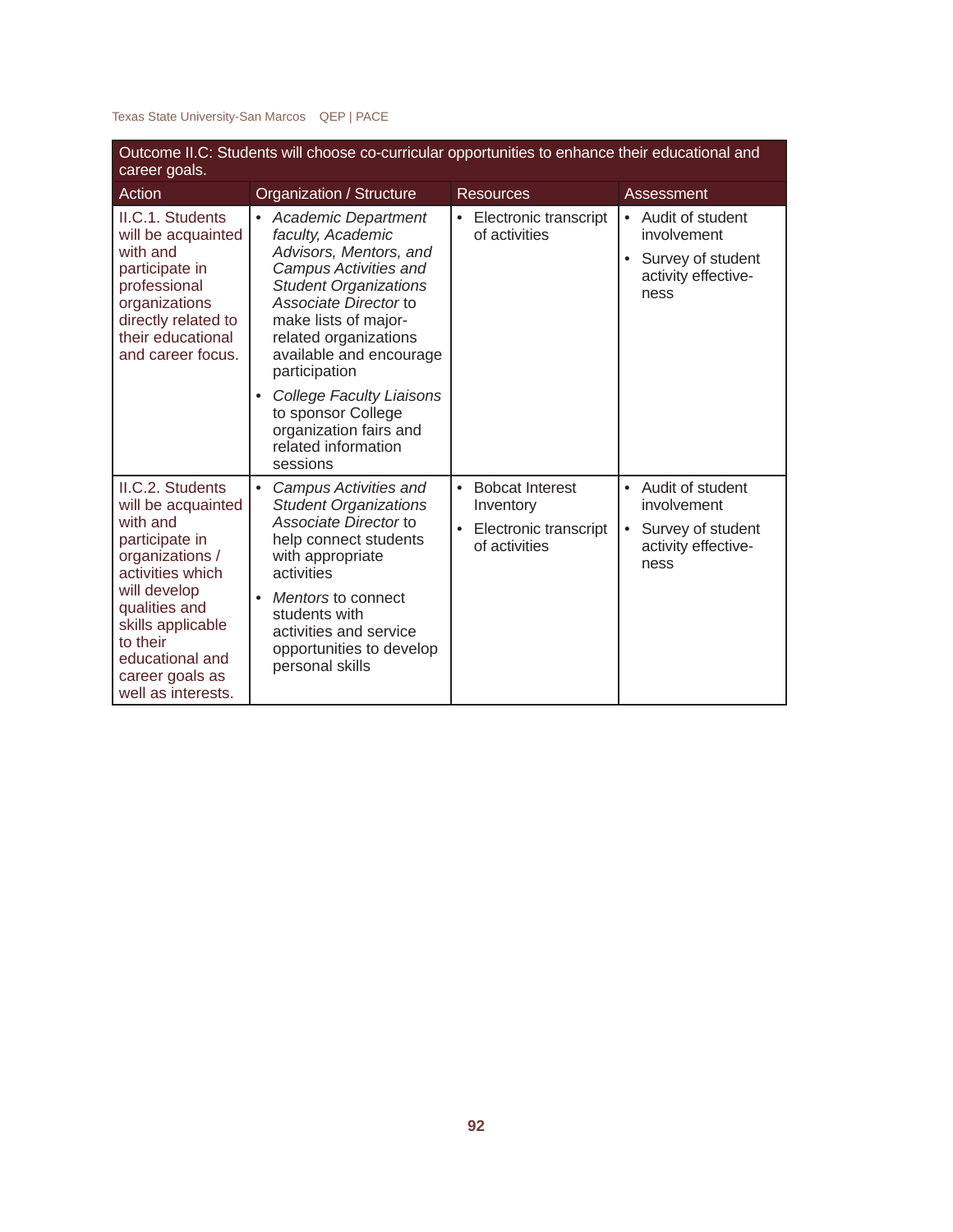### **Appendix X: PACE Center Job Descriptions**

### **Dean, Advising**

Job Code xxxxxxxx

General Description

Responsible for providing overall leadership and administration to the PACE Center plan and personnel.

### **Examples of Duties**

Advise the Provost and VPAA on matters related to Academic Affairs policies, faculty personnel programs, and academic budgeting policies.

Serve as a member of the Council of Academic Deans.

Oversee the freshman academic advising and University Seminar.

Direct and evaluate performance of Assistant Deans.

Lead PACE Council in developing and implementing overall PACE Center direction.

Coordinate activities of College Faculty Liaisons and provide input on annual performance appraisal of College Faculty Liaisons.

Ensure the accuracy and quality of all publications originating within the PACE Center.

Ensure the development and implementation of a strategic plan for the PACE Center.

Supervise PACE Center budgets and salary review.

Serve as a representative of the PACE Center to colleges and division within the University and constituencies outside of Texas State.

Make recommendations on personnel actions.

Meet with students, parents, and potential students to encourage and assist them with any issues or problems they may be having within the PACE Center.

Ensure center and programs comply with accreditation standards.

Develop and implement policies and procedures related to the PACE Center operations.

Oversee the development and implementation of a strategic plan for the PACE Center.

Perform other duties as assigned.

### **Knowledge, Skills, and Abilities**

*Knowledge of:* University policies; of academic programs

*Skill in:* providing leadership to PACE Center; in working with Council of Deans (CAD) members and others in effective manner; in interacting with parents, students, faculty, staff, and others; in developing and implementing policies.

*Ability to:* understand and interpret University requirements; to prepare correspondence and reports; to perform basic math; to track budgets; to speak to both individuals and groups of people; to ensure effective allocation of resources; to manage diverse groups of staff, faculty, and students; to serve on and lead committees.

### **Experience and Education**

To qualify for this classification, an individual must possess any combination of experience and education that would likely produce the required knowledge, skills, and abilities.

#### **Other Requirements**

Doctoral degree.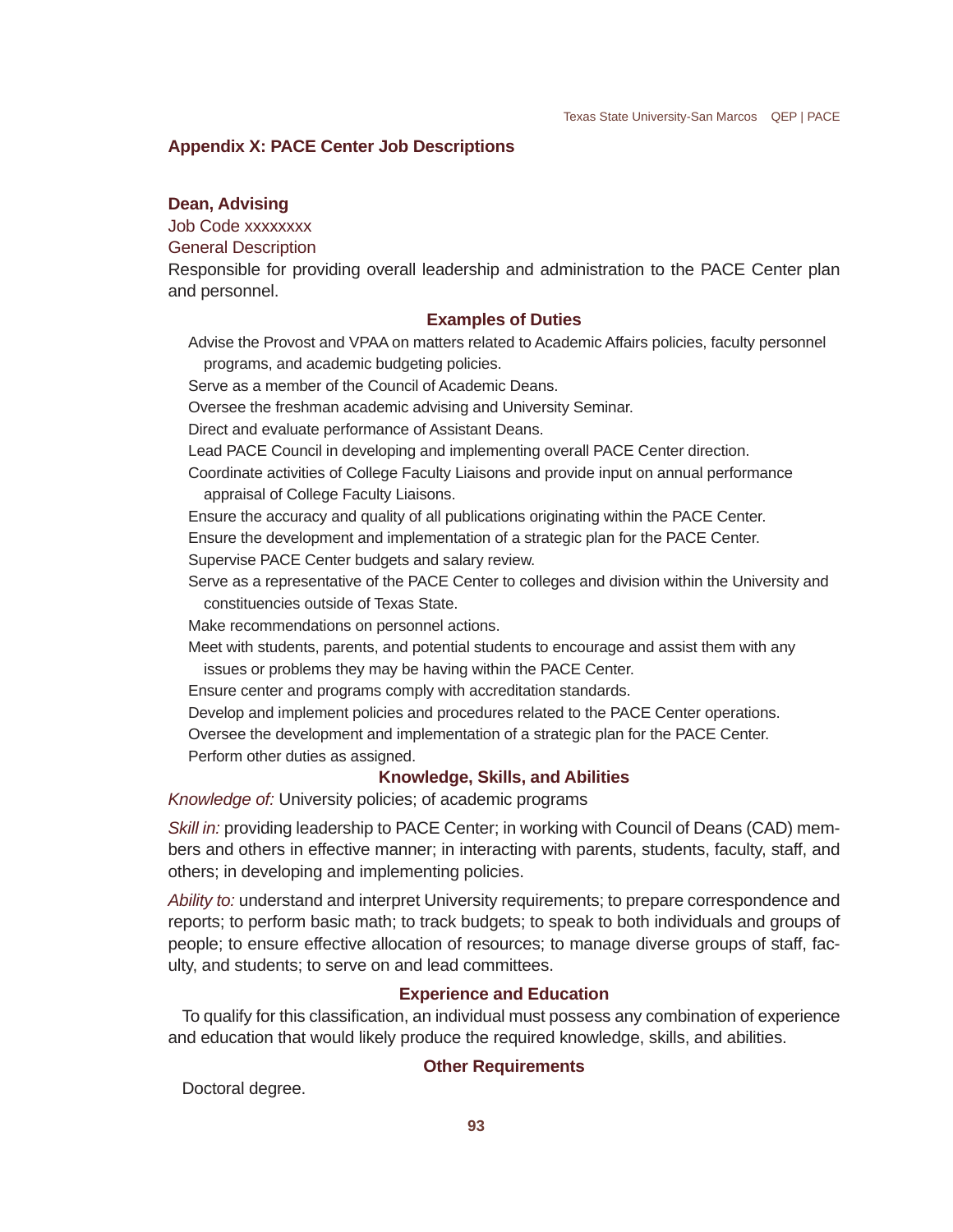### **Assistant Dean and Assessment Coordinator, Advising**

Job Code xxxxxxxx General Description

Responsible for assisting the Dean of Advising in the overall direction and coordination of PACE Center projects and initiatives and for overseeing PACE plan assessments.

### **Examples of Duties**

Assist Dean with oversight of the provision of freshman academic advising.

Assist Dean with development and implementation of strategic plan and budget.

Explain evaluations, interpret transcripts, and act as a liaison with academic departments. Hire, train, and supervise PACE Center staff.

Assist undeclared students in their academic progress by monitoring overall advising process. Implement advising initiatives and conduct group and individual advising sessions.

Provide academic information and guidance to all new students during the Orientation process.

Ensure that academically suspended students are processed in accordance with University PPS.

- Serve as a representative of the PACE Center to colleges and division within the University and constituencies outside of Texas State.
- Serve as primary contact point for students, parents, and potential students with PACE Center, academic-related questions, comments, or complaints.

Interpret and implement policies and procedures related to the PACE Center operations.

Coordinate and interpret PACE assessments.

Perform other duties as assigned.

### **Knowledge, Skills, and Abilities**

*Knowledge of:* the content, intent, application and interpretation of all policies related to academics.

*Skill in:* explaining academic requirement and majors, in enforcing and interpreting policies; in giving public presentations; providing leadership to PACE Center; in interacting with parents, students, faculty, staff, and others.

*Ability to:* understand University PPS, University Catalog, schedule of classes, transcripts, and degree outline-summary; to write catalog copy, policy proposals, correspondence, and reports; to calculate individual GPAs and statistical parameters for aggregate GPA and interpret complex academic documents; to develop, read, understand, and interpret quantitative and qualitative research; to speak to both individuals and groups of people; to manage diverse groups of staff, faculty, and students; to serve on and lead committees.

### **Experience and Education**

To qualify for this classification, an individual must possess any combination of experience and education that would likely produce the required knowledge, skills, and abilities.

### **Other Requirements**

Master's degree.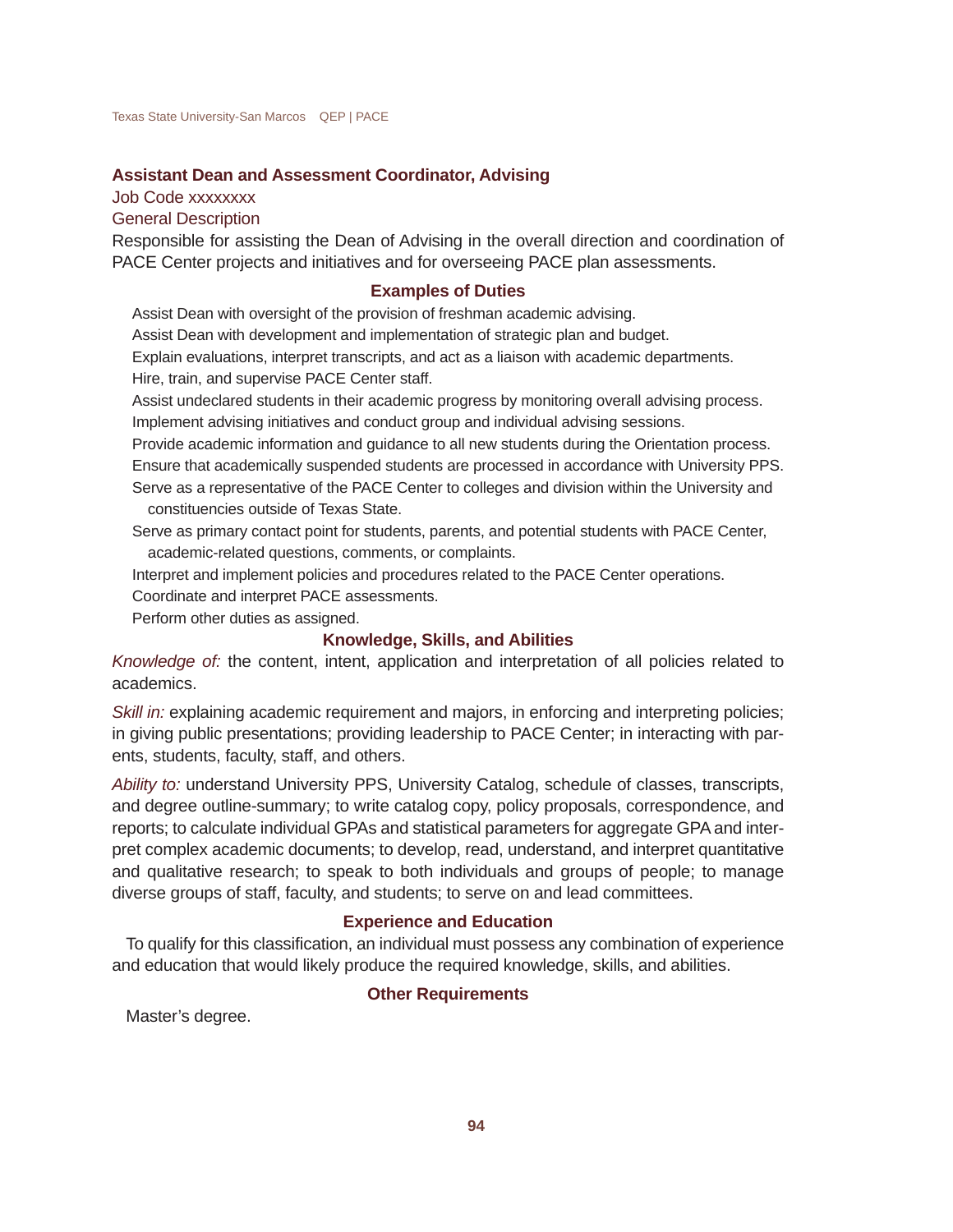### **Assistant Dean (University Seminar), Advising**

Job Code xxxxxxxx

General Description

Responsible for assisting the Dean of Advising in the overall coordination of University Seminar curriculum, faculty, as well as University Seminar initiatives and assessment.

### **Examples of Duties**

Assist Dean with oversight of University Seminar.

Assist Dean with development and implementation of strategic plan and budget.

Act as a liaison with academic departments.

Hire, train, and supervise University Seminar faculty.

Assist new students during the Orientation process.

Serve as a representative of the PACE Center to colleges and division within the University and constituencies outside of Texas State.

Serve as primary contact point for students, parents, and potential students pertaining to University Seminar -related questions, comments, or complaints.

Interpret and implement policies and procedures related to the PACE Center operations. Coordinate and interpret University Seminar assessments.

Perform other duties as assigned.

### **Knowledge, Skills, and Abilities**

*Knowledge of:* the content, intent, application and interpretation of all policies related to academics.

*Skill in:* developing curriculum; in enforcing and interpreting policies; in giving public presentations; providing leadership to PACE Center; in interacting with parents, students, faculty, staff, and others.

*Ability to:* understand University PPS, University Catalog, schedule of classes, transcripts, and degree outline-summary; to write catalog copy, policy proposals, correspondence, and reports; to interpret complex academic documents; to develop, read, understand, and interpret quantitative and qualitative research; to speak to both individuals and groups of people; to manage diverse groups of staff, faculty, and students; to serve on and lead committees.

### **Experience and Education**

To qualify for this classification, an individual must possess any combination of experience and education that would likely produce the required knowledge, skills, and abilities.

#### **Other Requirements**

Doctoral degree.

## **Academic Advisor I**

Job Code 50011417

General Description

Responsible for providing quality undergraduate advising to majors and pre-majors and to serve as an advisor and resource to prospective students and their parents.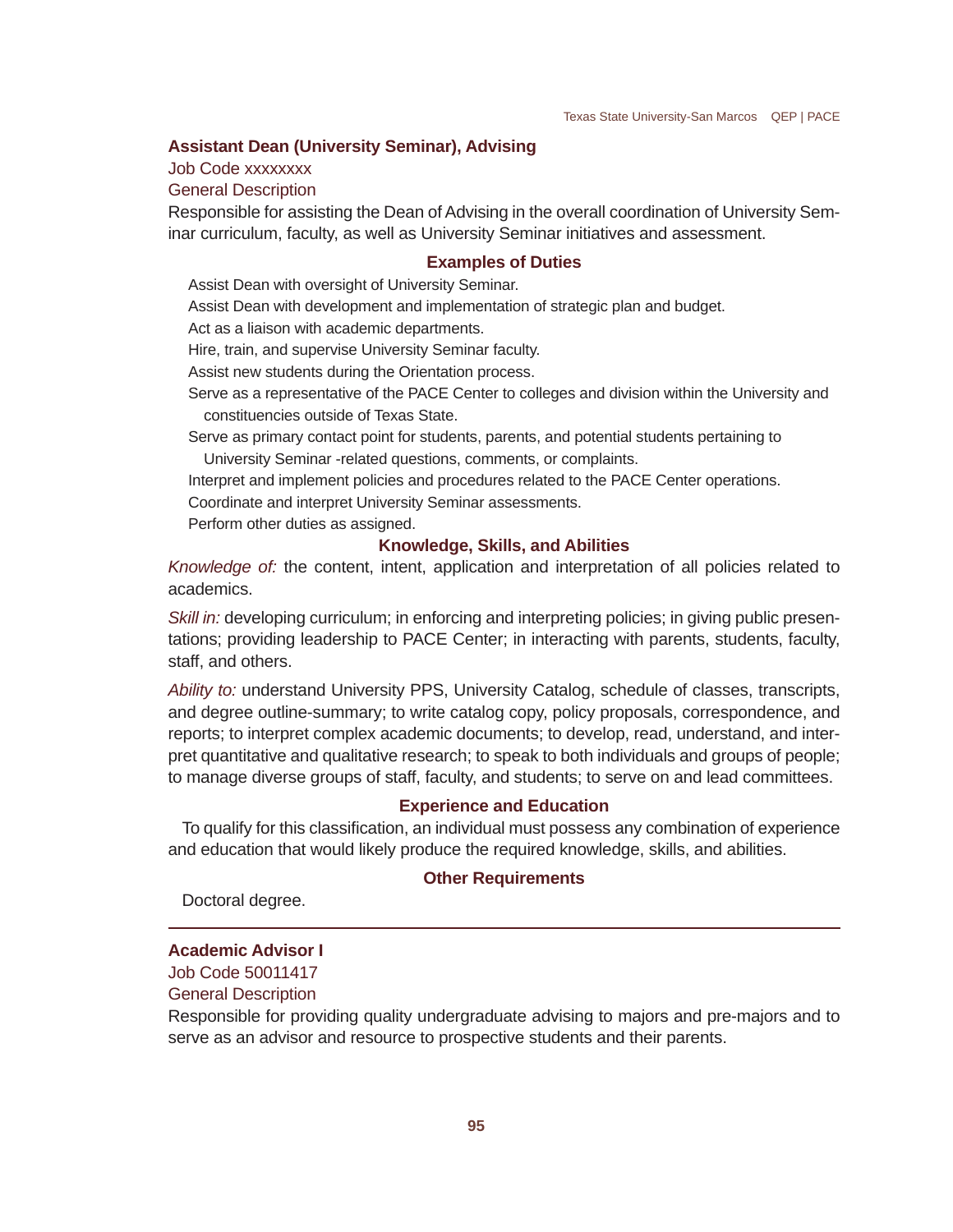### **Examples of Duties**

Provide undergraduate academic advising for majors and pre-majors.

Approve course majors for each semester.

Assist students in interpreting degree outlines.

Maintain transcripts and files of majors.

Provide preliminary advising to prospective students and their parents.

Talk with students who are having problems win their major about options.

Coordinate with other academic departments regarding questions or problems student are experiencing.

Attend college days and orientation meetings to provide preliminary advising and give group presentations.

Provide clerical and administrative assistance to office.

Provide data regarding number of students advised and other information as requested. Assist undeclared students in their academic progress by monitoring overall advising process.

Conduct group and individual advising sessions.

Perform other duties as assigned.

### **Knowledge, Skills, and Abilities**

*Knowledge of:* policies related to academics.

*Skill in:* working as a team member on most tasks of jobs, in interacting courteously with students, parents, and others; in explaining concepts clearly.

*Ability to:* understand and interpret department, school, and University requirements; to prepare correspondence and reports; to perform basic math.

### **Experience and Education**

To qualify for this classification, an individual must possess any combination of experience and education that would likely produce the required knowledge, skills, and abilities.

### **Other Requirements**

Bachelor's degree.

### **Career Counselor**

Job Code 00001447

#### General Description

This position will assist the Assistant Director / Dean, primarily in counseling students in their career development and decision-making, and contributing to the marketing of those services.

#### **Examples of Duties**

Counsel students on career decisions using personal counseling, standardized career tests, and the Career Library.

Compile and maintain case files on students seen.

Maintain statistics on students to provide insight on effectiveness of program.

Promote the department by making presentations.

Assist in the training and appraisal of student workers and graduate students.

Perform other duties as assigned.

### **Knowledge, Skills, and Abilities**

*Knowledge of:* counseling and career development theories; referral resources.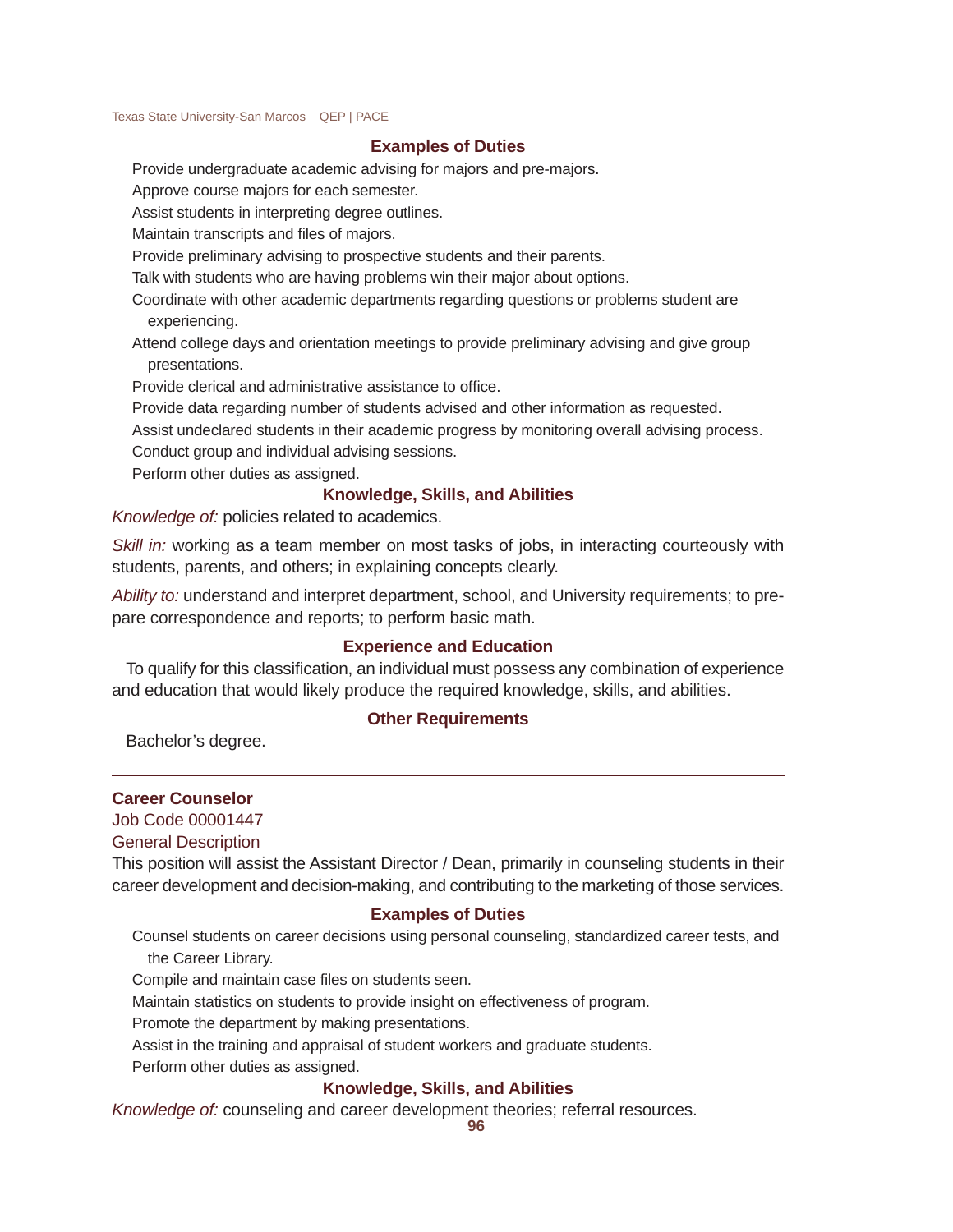*Skill in:* preparing and editing clear, concise, and grammatically correct memos, letters, proposals, case notes, and articles; establishing rapport with a variety of clients; prioritizing workload; developing a plan to carryout career decision-making process; and coordinating events.

*Ability to:* interpret and explain standardized tests results; provide feedback and ideas to maximize people's career decisions; make presentations; perform basic math statistics; use computer software and email, produce documents and databases, and access the internet.

### **Experience and Education**

To qualify for this classification, an individual must possess any combination of experience and education that would likely produce the required knowledge, skills, and abilities.

### **Other Requirements**

Master's degree.

### **Mentoring Coordinator**

Job Code xxxxxxxx

General Description

Responsible for coordinating mentoring activities between students and faculty, staff, alumni, professional, and peer mentors.

#### **Examples of Duties**

Organize and promote mentoring opportunities for freshmen.

Conduct group and individual mentoring sessions.

Recruit potential faculty, staff, alumni, professional, and peer mentors.

Coordinate with other academic departments to recruit and train mentors.

Provide preliminary mentoring information to prospective students, current students, and their parents.

- Attend college days and orientation meetings to provide information regarding mentoring activities.
- Provide data regarding number of students and mentors engaged in mentoring activities and other information as requested.

Collaborate with other PACE Center personnel and with academic departments. Perform other duties as assigned.

### **Knowledge, Skills, and Abilities**

*Knowledge of:* mentoring theories and concepts.

*Skill in:* working as a team member on most tasks of jobs, in interacting courteously with students, parents, and others; in explaining concepts clearly.

*Ability to:* understand and interpret department, school, and University requirements; to prepare correspondence and reports; to perform basic math.

### **Experience and Education**

To qualify for this classification, an individual must possess any combination of experience and education that would likely produce the required knowledge, skills, and abilities.

### **Other Requirements**

Bachelor's degree.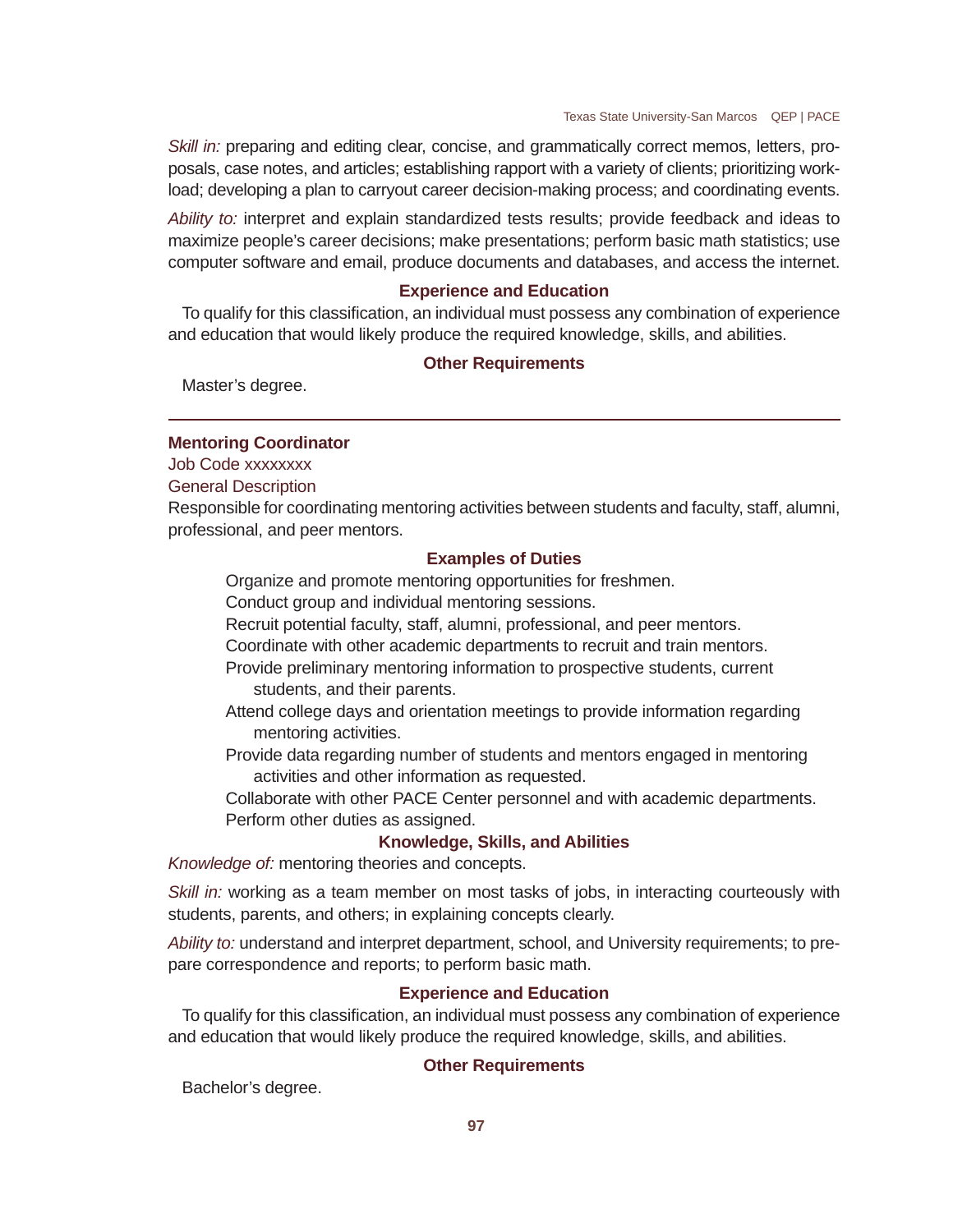### **College Faculty Liaison**

# **General Description**

Responsible for assisting students in exploring academic and career pathways and assuring freshmen a smooth transition from the PACE Center to the academic college advising center.

#### **Examples of Duties**

Meet regularly with other liaisons and PACE leadership.

Lead a committee of liaisons representing each academic department in the college.

Coordinate and sponsor materials, activities, and events intended to develop an awareness of

academic and career options and opportunities with the college.

Provide estimation of scheduling of required courses.

Provide updates on educational programs.

Provide information and updates on options and electives.

Sponsor major / career fairs and other means of gathering information related to career and educational opportunities.

Help identify appropriate experiential opportunities.

Guide students in identifying optional programs, assist students with aligning options to their interests and career goals, and monitor the inclusion of reflective statements in student portfolios.

Provide updated information on registration requirements and scheduling.

Assist students with the development of application letters, résumés and portfolios, and sponsor learning activities on impress management.

Make lists of major-related organizations available and encourage participation.

Ease transition from PACE Center to college advising center.

Perform other duties as assigned.

### **Knowledge, Skills, and Abilities**

*Knowledge of:* University and academic policies.

*Skill in:* working as a team member on most tasks of jobs, speaking to both individuals and groups of people; managing diverse groups of staff, faculty, and students; serving on and leading committees; and interacting courteously with students, parents, and others; and explaining concepts clearly.

*Ability to:* understand and interpret department, school, and University requirements; prepare written materials, correspondence, and reports; and perform basic math.

### **Experience and Education**

To qualify for this classification, an individual must possess any combination of experience and education that would likely produce the required knowledge, skills, and abilities.

### **Other Requirements**

Terminal degree in academic field.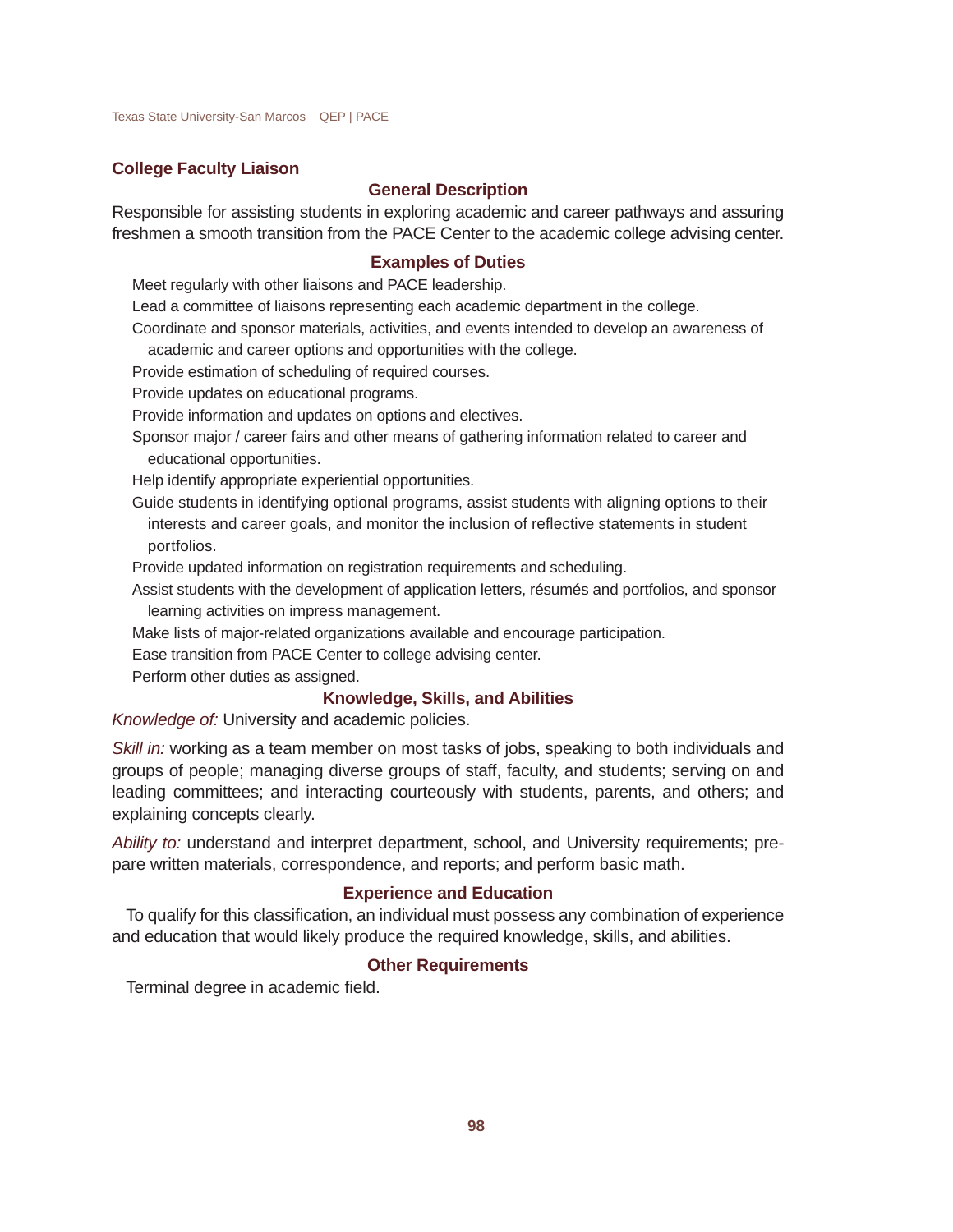## **Appendix XI: Confirmation Letter from Chancellor**